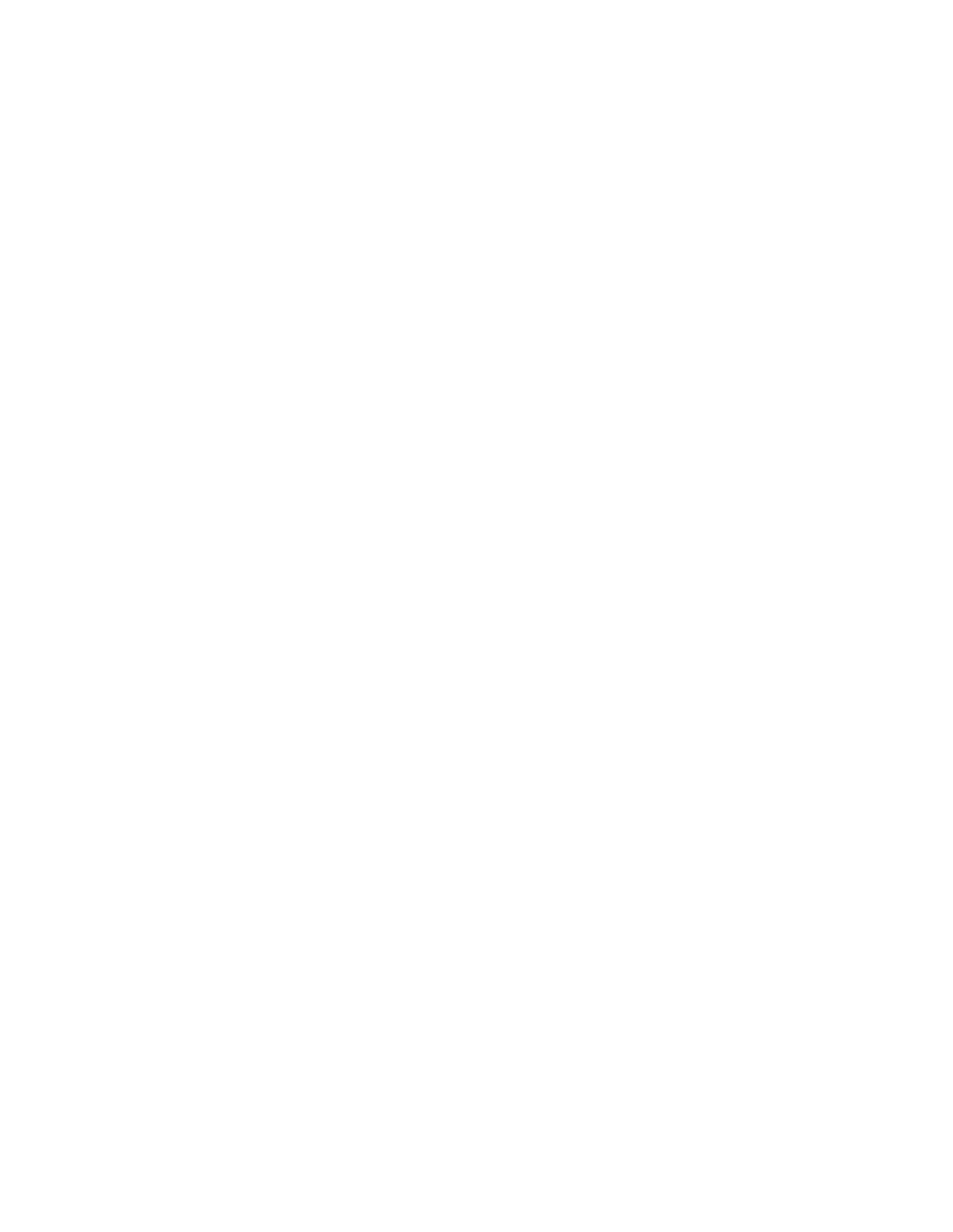## **Part One, The Genesis of Public Schools: Collectivism and Failure**

Standardized tests show Americans are getting dumber and dumber with each passing year. And polls now consistently show that more than half of young Americans today prefer socialism over freedom. This is obviously not sustainable—at least if the United States is going to survive as a free society.

It's also not an accident.

To solve this crisis, it's essential to have an understanding of where public schools came from and what existed prior to their establishment. After all, before the proliferation of government schools, Americans were the best-educated people on the planet—just consider the Founding Fathers, and the "Federalist Papers," to get a sense of the level of education that once prevailed in America.

The history of how the government was able to take over—and the characters behind that effort—is almost incredible. Much of that shadowy story, though, is barely known today, even among educational experts. That's a problem, and potentially an existential threat.

When examined honestly, the history of public education—and a study of the key men who laid the foundations for the system that now exists—reveals a long-term plan by Utopians to totally re-shape humanity and civilization along collectivist lines. This agenda has been remarkably successful thus far, as the polling data show.

Everybody involved in education knows about John Dewey and Horace Mann, of course. These two socialist luminaries are almost universally credited with having created the modern public education system in the United States. Their backgrounds and views will be addressed in upcoming articles in this series on education.

But the true story of government schools has its origins long before Mann became the first education commissioner of Massachusetts, with his radical plan to have the government take over education, using the Prussian model.

#### **New Harmony**

Much of the earlier history of public schools—before Mann picked up the baton—remains not just obscure, but practically unknown. Were it not for the meticulous research of the late Dr. Samuel Blumenfeld, a passionate educator who devoted six decades of his life to studying education and the science of reading, it might still be awaiting discovery in dusty old libraries and university archives in the United States and Europe.

The real story of government education can be traced to a long-forgotten communist commune in Indiana called "New Harmony," and its eccentric founder. Established in the 1820s by Robert Owen, a Welsh Utopian who rejected Christianity and private property, the idea behind the settlement was to show the world that collectivism was actually superior to individualism.

Like the communist experiments of the 20th century—Cuba, Zimbabwe, North Korea, the Soviet Union, and so on—New Harmony was a disaster, albeit not as bloody as the socialist experiments of later years. Within two years of its establishment, though, everybody knew New Harmony was a total failure.

The utter implosion of this experiment in collectivism, which preceded Karl Marx's "The Communist Manifesto" by some two decades, is the reason those early advocates of collectivism made the adoption of mandatory government schools for all children their top priority. The thinking was that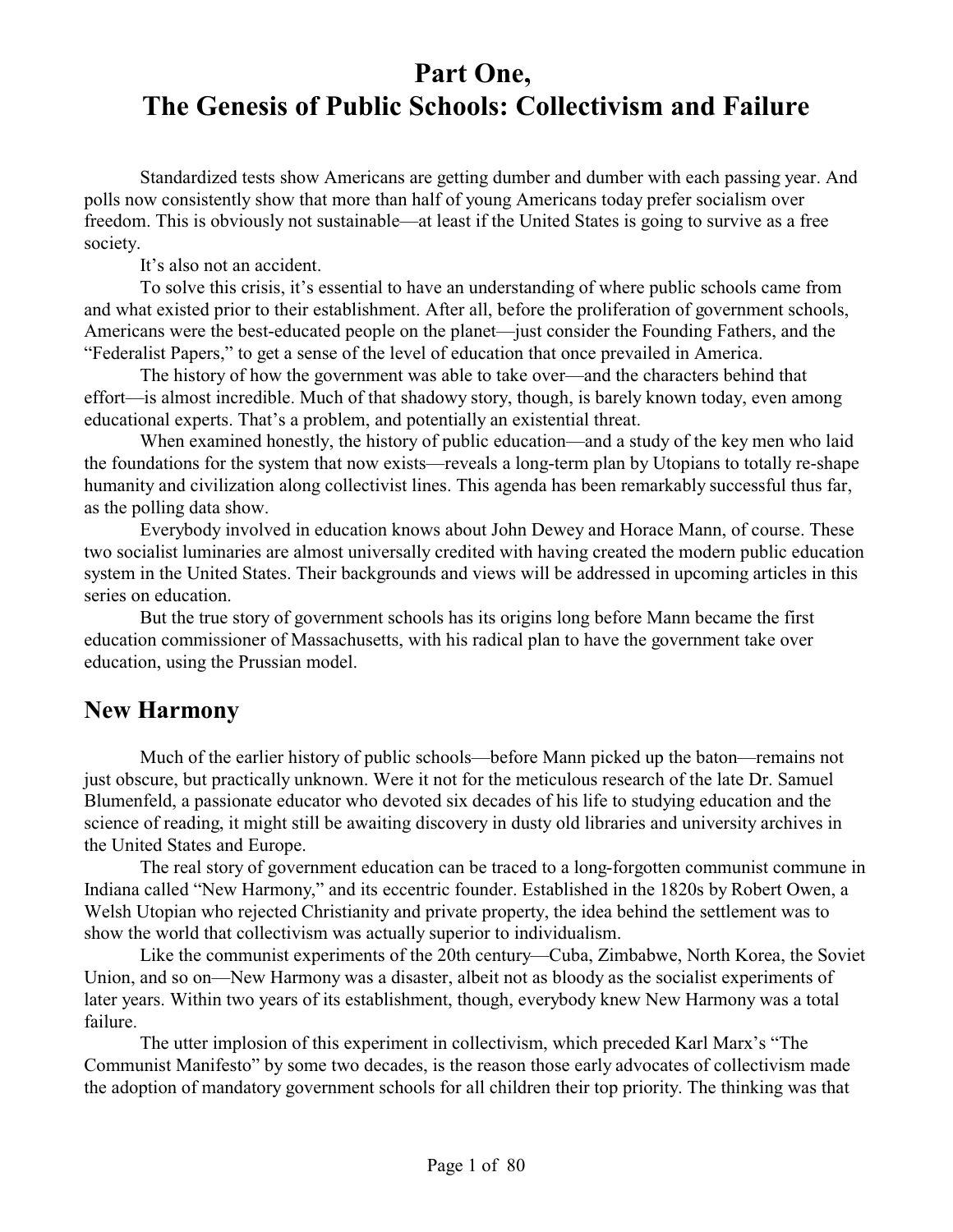the commune failed not because of anything wrong with communism or collectivism, but because the people living there had not been properly socialized and "educated" to be collectivists from childhood.

Just like Marx and Engels would claim decades later, the Owenites believed that what was needed were government schools that would take over child rearing from the earliest possible ages. And so that became their sole focus.

#### **Character Education**

Among other ideas, Owen rejected the prevailing Calvinist views of America in that era. These held that man is innately depraved and that his heart is desperately wicked. Owen believed the reason men were evil, selfish, individualistic, and violent was the result of their upbringing, not their nature. He believed human nature was essentially good, and that a collectivist education would help create what would later come to be known as the "New Soviet man."

Even before he set up New Harmony, Owen had well-developed ideas on the sort of education that would be needed to build his imagined Utopia. He published some of his views on this subject in 1813 in a collection dubbed "A New View of Society or Essays on the Formation of the Human Character."

"It follows that every state, to be well governed, ought to direct its chief attention to the formation of character, and that the best-governed state will be that which shall possess the best national system of education," Owen declared.

"Under the guidance of minds competent to its direction, a national system of training and education may be formed, to become the most safe, easy, effectual, and economical instrument of government that can be devised. And it may be made to possess a power equal to the accomplishment of the most grand and beneficial purposes."

Years later, Owen explained in his own autobiography that his essays on education had been given to the king of Prussia by the Prussian ambassador. According to Owen's account, the Prussian ruler had "so much approved" of these ideas that he ordered his own government to create a national education system based upon them. And thus, the Prussian system of education—schooling of the state, by the state, and for the state—was officially born.

This Owen-inspired totalitarian model of schooling, which segregated children by age and coerced parents to surrender their children to the state for "education," would eventually become the model for Massachusetts—and then the nation as a whole. And the history would gradually be forgotten as the rotten fruit of this system began to undermine traditional American values and ideas.

#### **Secret Society**

Long before the horrific communist slaughters and genocides of the 20th century, Owen and his ideas found enthusiastic supporters among certain segments of the American elite. One of Owen's early disciples was Orestes Brownson, a prominent New England writer and editor who became totally dedicated to the cause.

Unlike Owen, who went to his grave passionately believing that simply getting control of the children through government schools would produce Utopia, Brownson eventually rejected collectivism, converted to Catholicism, and blew the whistle on the schemes of his former associates.

"The great object was to get rid of Christianity," Brownson explained in "An Oration on Liberal Studies" after seeing the light. "The plan was not to make open attacks on religion although we might belabor the clergy and bring them into contempt where we could; but to establish a system of state, we said, national schools, from which all religion was to be excluded, in which nothing was to be taught but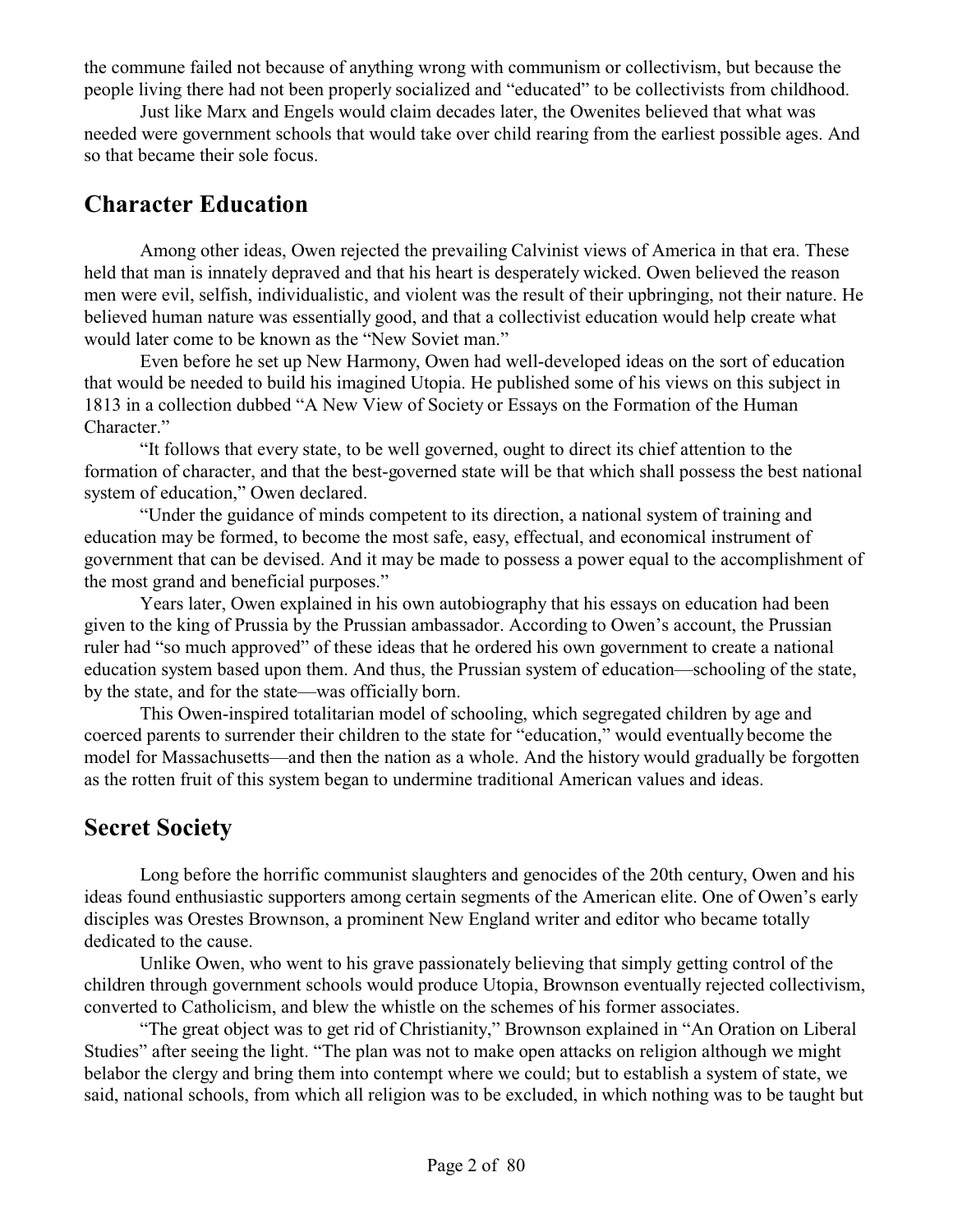such knowledge as is verifiable by the senses and to which all parents were to be compelled by law to send their children."

Today, that is the norm. But back in the early- to mid-1800s, it would have been inconceivable to average people.

The first element of the plan, Brownson revealed, was to establish a system of government-controlled schools. "For this purpose, a secret society was formed," Brownson continued, saying the plan was to model it on the Carbonari in Europe.

"The members of this secret society were to avail themselves of all the means in their power, each in his own locality, to form public opinion in favor of education by the state at the public expense, and to get such men elected to the legislatures as would be likely to favor our purposes."

While Brownson didn't know how far the secret society's tentacles extended, he did know that a "considerable portion of the State of New York was organized." He knew that, he said, because "I was myself one of the agents for organizing it."

By the very nature of "secret" societies, much of the history of this network remains concealed. But it is obvious that they found great success in advancing government schools. In less than a century, government education proliferated all across the United States.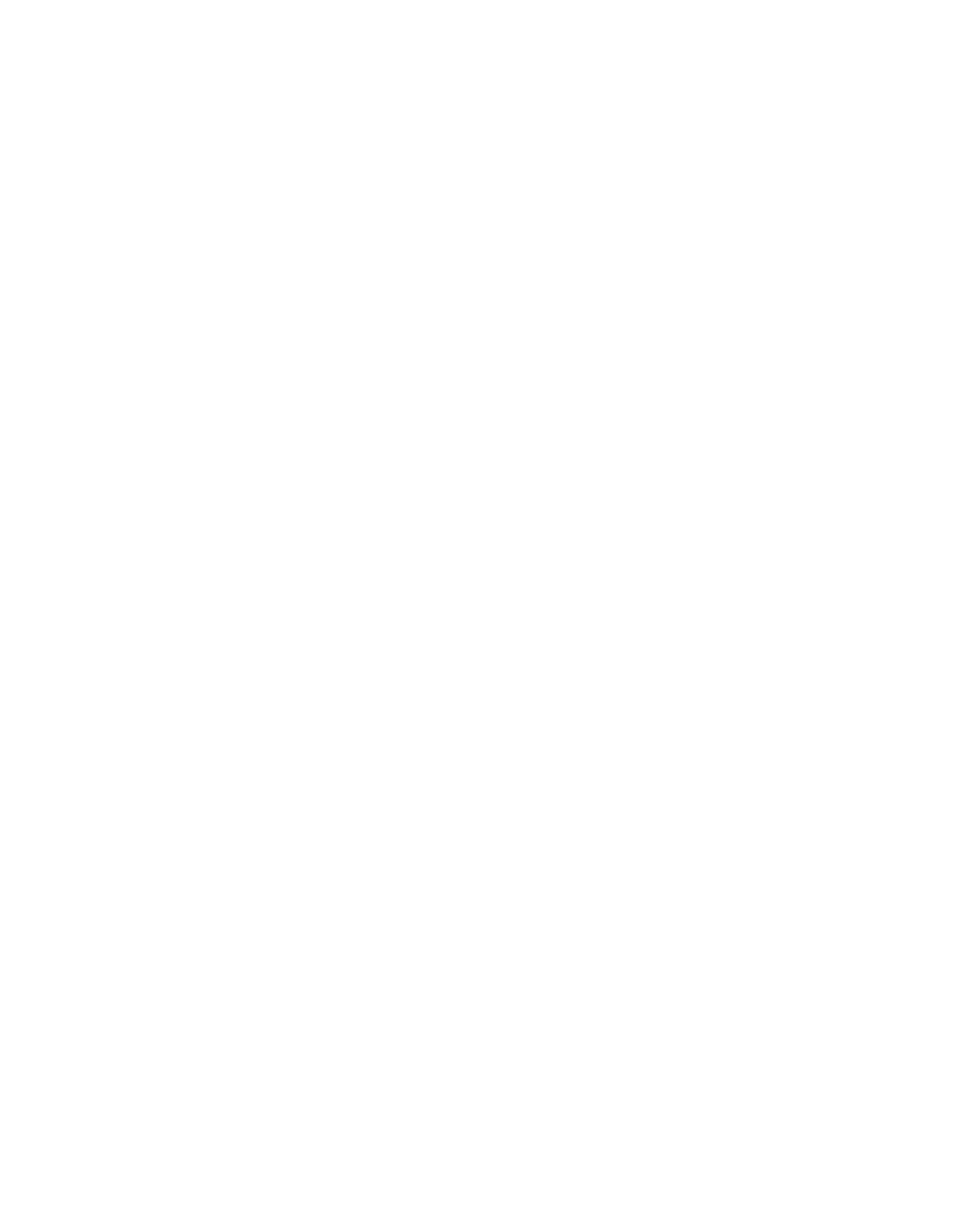# **Part Two, How Horace Mann Worked to Destroy Traditional Education—and America**

Before government took over education in Massachusetts and eventually the rest of the United States, the state and the nation had a thriving education system that produced the best-educated population on the planet up until that time. But then, Horace Mann came along, and everything changed.

Early American schooling was dominated by homeschooling, along with a vibrant free-market education ecosystem. Outside of education at home, which is where most children learned to read, the landscape featured mostly schools run by churches and entrepreneurs, as well as private tutors.

Many of America's Founding Fathers, like the broader population, received the bulk of their basic education at home. Even poor children could receive a formal education, though, provided largely by churches and philanthropists. The Quakers, for example, ran schools that welcomed anyone, whether they could pay or not.

Tax-funded K-12 government schools—especially as they exist today—would have been inconceivable to Americans from the 1600s to the mid-1800s. Education without the Bible and God would have been not just inconceivable to those people, but outrageous, if not an oxymoron.

And yet, long before government seized control over education, Americans were incredibly well educated. Literacy data and vast amounts of anecdotal evidence from that era show that literacy levels were significantly higher in the mid-to-late 1700s than they are today. Modern studies on the subject confirm that.

Most children learned to read at home before ever stepping foot in a formal school. And they did it using simple, cheap primers that were vastly superior to almost everything in use today when it comes to reading instruction.

Then, everything changed. An ambitious lawyer-turned-politician-turned-educational-reformer with almost no experience as an educator came on the scene. He had grandiose ideas and messianic delusions that would eventually see the complete restructuring of the entire educational system in the United States. His name: Horace Mann.

## **Inspiration and Beginnings**

In the first article in this education series, The Genesis of Public Schools: Collectivism and Failure, the almost unknown origins of the government-school movement in America were exposed. It all began with with a now-obscure communist named Robert Owen and his failed collectivist colony in Indiana known as "New Harmony."

Owen's early 19th-century writings on education inspired the king of Prussia to establish a national government education system based on statist ideals—education of the state, by the state, for the state. Prussia's totalitarian system included mandatory schooling for all children, powerful police forces to deal with non-compliance, segregation of children by age, instilling of a statist mindset in all children, and more. It was the first system of its kind anywhere on the planet.

But it would not be the last.

The Owen-inspired Prussian system captured the imagination of Mann and his wealthy associates. These mostly Harvard-educated elites were increasingly abandoning the Orthodox Christianity that defined early America in favor of liberal Unitarian and secular ideas about man and nature. They had an obsession with reforming man and society in their own image.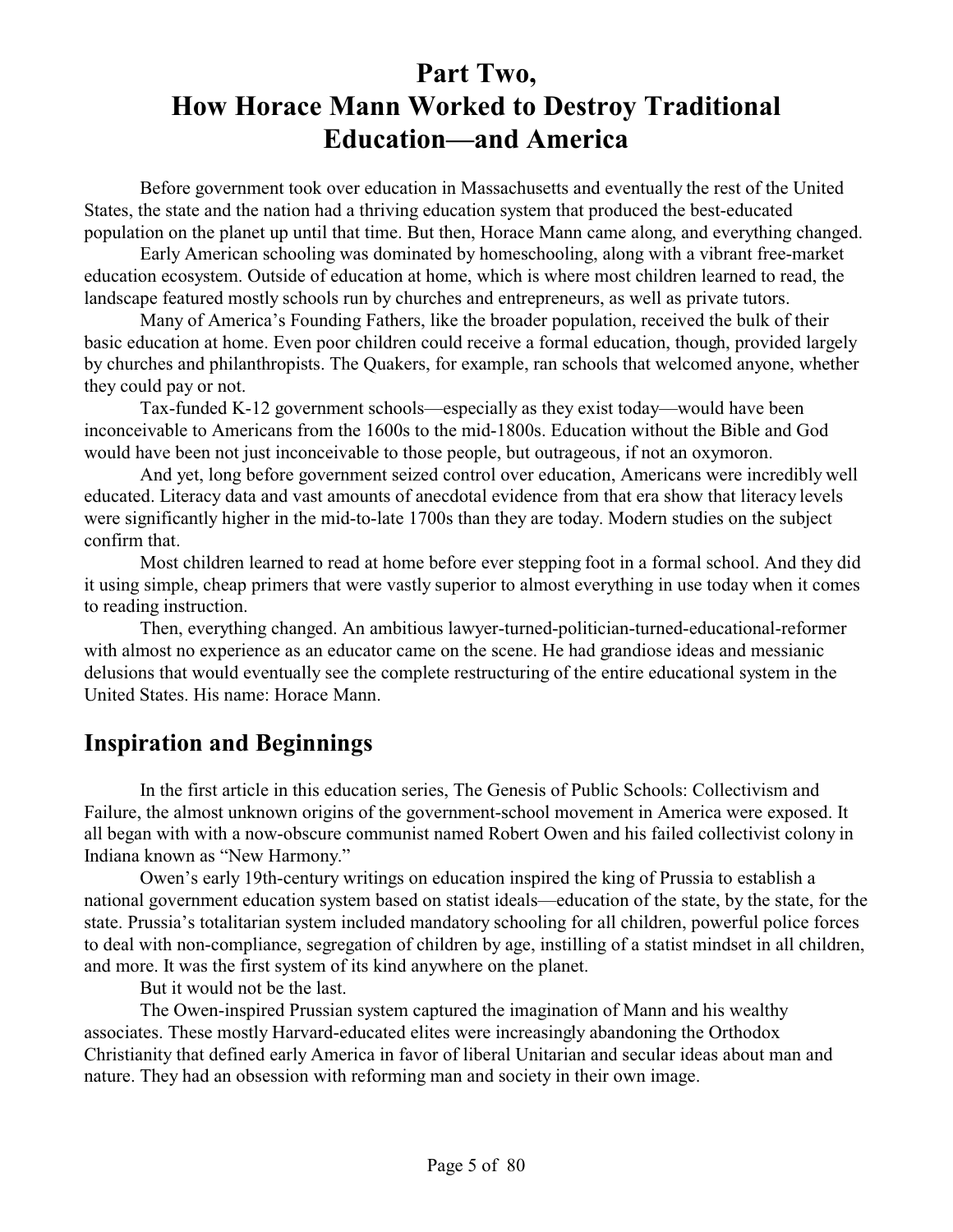As a politician in the state legislature, Mann worked hard to expand the size and scope of government across all fields. But by the mid-1830s, the educational reformer was ready to advance Big Government in the United States in an unprecedented manner: the total takeover of education by the state.

With a governor friendly to their ideas in place, Mann and his wealthy backers launched their transformative education plan in 1837. This included setting up a state "Board of Education"—the first in America—that would oversee education throughout the commonwealth. Mann was chosen to serve as the board's first secretary.

It was all supposed to be based on the Prussian model launched two decades earlier. According to Mann himself, one of the primary goals of the new education regime he was constructing in Massachusetts would be to "equalize the conditions of men" and eradicate poverty—in essence, the same collectivist ideology espoused by Owen and his disciples decades earlier.

The keystone of the system envisioned by Mann was a network of government-run "seminaries," or "normal schools," that would train all Massachusetts teachers to teach what the state wanted taught. It didn't take long for the state-sponsored normal schools to begin indoctrinating future teachers with Mann's naturalistic views on religion, including the introduction of the quack phrenology book "The Constitution of Man."

### **Utopian Beliefs**

Even though Christianity and the Reformation had fueled the spread of education, Mann, like Owen before him, only more quietly, rejected the Bible and Orthodox Christianity, putting him far outside of the mainstream in 1800s America. Under the guise of removing "sectarian" ideas, he worked hard to destroy the Christian roots of education across Massachusetts and beyond.

Mann shared Owen's views on the nature of man, too. The prevailing Calvinist worldview in early America held that man was innately and totally depraved, and so government must be strictly limited in its powers. Men like Owen and Mann, however, believed people were basically good, and that the right set of policies and education would perfect mankind to create Utopia.

Mann and his cohorts believed fervently in the power of big government to wisely guide mankind toward an idyllic future. He regularly used lofty rhetoric about the benevolent, paternalistic role of government that would become the all-too-familiar siren song of the 20th century's most ruthless totalitarians.

The views of Mann and Owen ultimately prevailed over the traditional understanding of education that had been refined and perfected over the centuries. But while Mann predicted that government schools would ultimately render obsolete "nine tenths of the crimes in the penal code," in reality, their proliferation coincided with a downward spiral that would see crime and immorality explode to unprecedented heights.

Mann's attitude toward other people's children was bizarre, too, even by today's standards. In his 1867 "Lectures and Annual Reports on Education," Mann claimed that those engaged in the "sacred cause of education" were "entitled to look upon all parents as having given hostages to our cause." Shortly before his appointment as education secretary, he gushed at the mere thought of having "the future minds of such multitudes" dependent in some way on him.

## **Purpose of Education**

While Mann is often described correctly as one of the founders of public education in the United States, the full story is slightly more complex. Prior to Mann, Massachusetts did have some government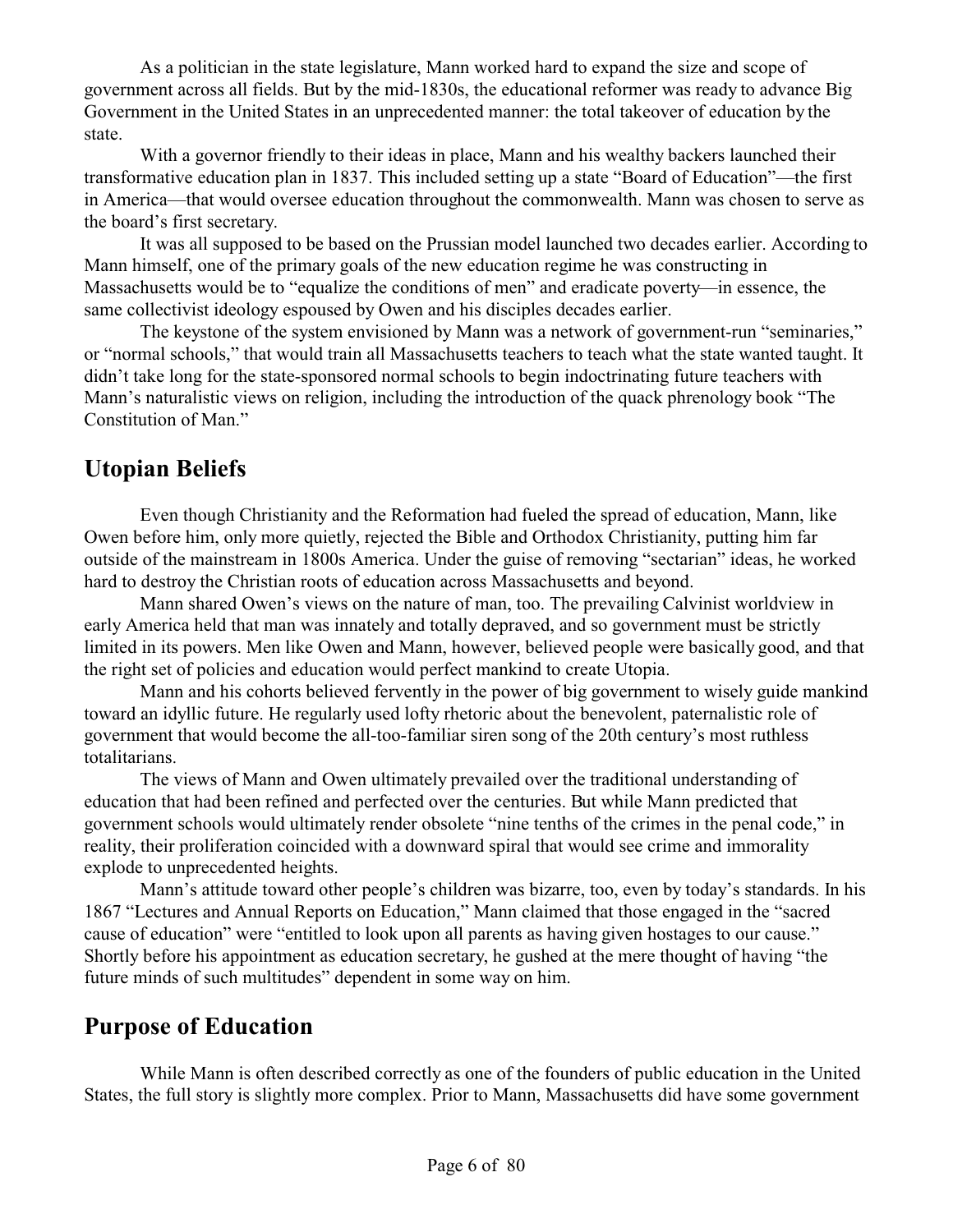intervention in education, including some "common schools" with roots in the early 17th century Puritan Bible colony. That history is well documented.

But regardless of what Mann might have told the conservative public at the time, what existed prior was completely different from what Mann introduced.

The commonwealth's first education laws—in fact the first education laws in all of North America—included the "Old Deluder Satan Act" of the 1640s. The text of the legislation reveals a great deal about the mindset of that era.

The premise was this: One "chief project of that old deluder, Satan" is to "keep men from the knowledge of the Scriptures." With that in mind, lawmakers decided that towns needed to ensure everyone was capable of reading. So towns with more than a certain number of inhabitants were ordered to make sure children could read—the alternative being satanic deception rooted in ignorance of the Bible.

The modern conception of "separation of church and state" was completely alien to the Puritan founders, who laid the foundations for what would eventually become the United States of America. For them, the state was a divine institution ordained by God charged with carrying out God's commands—primarily punishing evil, as defined by God. And that is why they felt it proper to use both church and state—inseparable institutions, in their mind—to educate children.

But even in Massachusetts, one of just a handful of jurisdictions that had any government involvement in education at all, the free market and Christianity still dominated the educational scene by the early to mid-1800s. Common schools were in steep decline, as the overwhelming majority of parents chose to educate their children at home and in vastly superior private schools.

At least, that was the case until Mann came along and created America's first ever state-controlled, bureaucratic, property-tax-funded government school system. At the same time that was occurring, along with a militant secularization of education, Mann and his cohorts waged a campaign to demonize the phenomenal private academies across the state, as well as the parents who sent their children there.

Until Mann, across America and the broader Western world, education was regarded as a process of giving children intellectual tools and moral instruction. The primary end was to know God, with developing the intellectual abilities of children a secondary purpose.

After Mann, though, there was a radical transformation. So-called progressive education, as it came to be known, was the new norm. Under his vision, schools were to serve as tools for re-shaping human nature and society to achieve a heaven-on-earth ideal.

One of the most far-reaching innovations to enter the schools under Mann was the "whole word" method of teaching reading, as opposed to the phonics that had been used for thousands of years. It ended in total disaster. That story, which is crucial to understanding the modern illiteracy crisis, will be recounted in an upcoming article in this education series.

After unleashing government education on the people of Massachusetts, Mann went to Prussia to gain a deeper understanding of that regime's centralized indoctrination system. Upon his return to the United States, he beat back conservative attackers upset about his schemes. Then he traveled the country like an evangelist shilling for government schools, successfully promoting the Prussian system in state after state.

The Utopians believed government schools would make Prussia and other jurisdictions that implemented them into paradises of enlightenment and progress. The reality, unfortunately, has not been nearly so nice. In Prussia, the statist educational system culminated in the total transformation of Germany into one of the most despotic horror shows in human history.

It's not working out well for Americans today, either.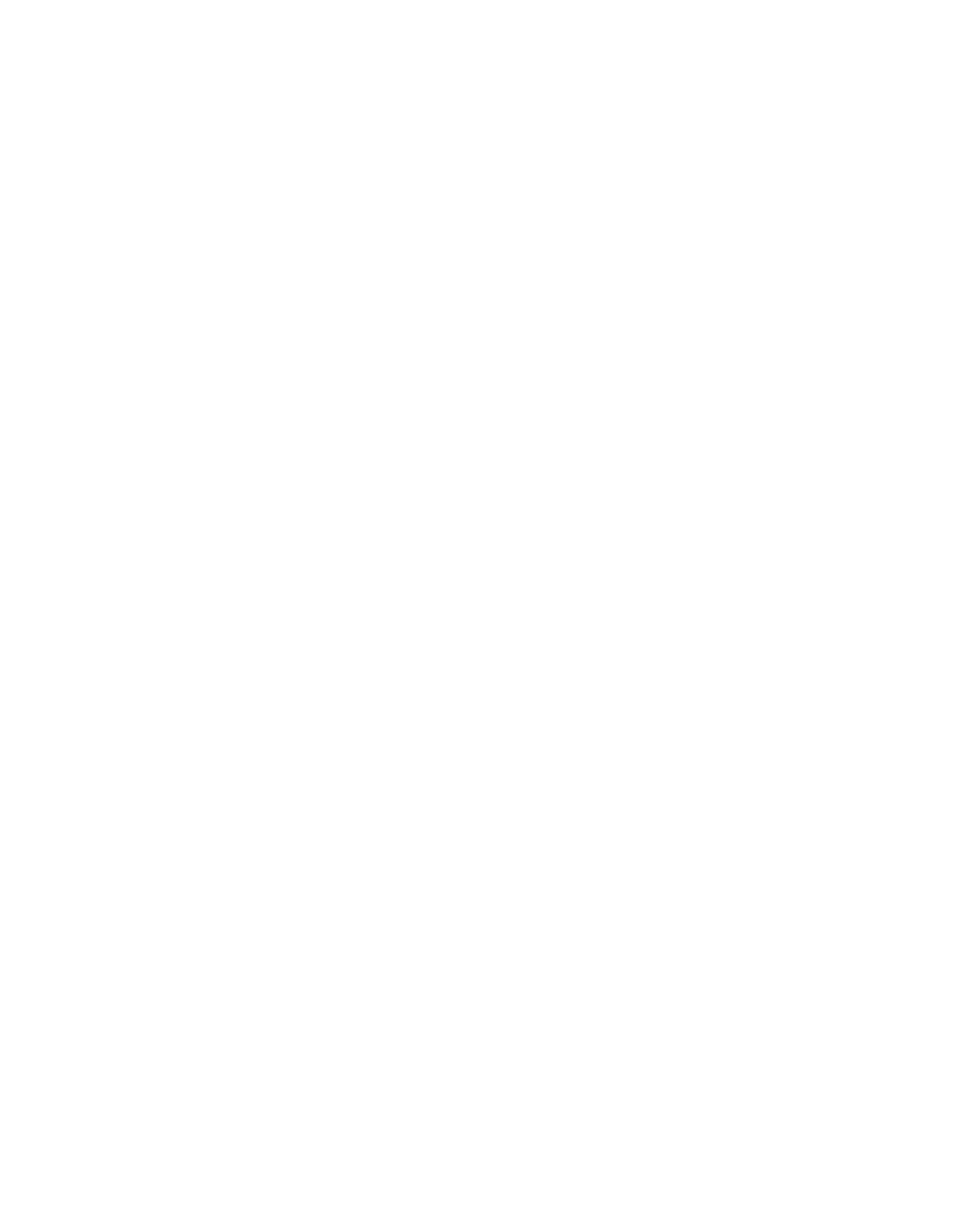## **Part Three, How John Dewey Used Public 'Education' to Subvert Liberty**

When humanist John Dewey and his disciples took over the emerging government-education system created decades earlier to advance collectivism, the fledgling system was still in its infancy.

By the time he died in 1952, though, it was a well-oiled collectivist machine that would obliterate America's religious, intellectual, and political heritage more effectively than any force previously imaginable.

Dewey is often lauded as the founding father of the "progressive" education that now has more than 85 percent of American children in its grip. Although he wasn't alone—he stood on the shoulders of fellow collectivists Robert Owen and Horace Mann, as documented earlier in this series—Dewey certainly deserves much of the credit, or blame, for unleashing it on the United States and humanity.

Like Mann and Owen before him, Dewey had ulterior motives when he dedicated himself with missionary zeal to the cause of "education reform." Fortunately for future generations and historians, he was a prolific writer who cranked out a seemingly never-ending stream of essays, papers, manifestos, and articles. His views and objectives, then, are hardly a mystery.

Dewey wanted to fundamentally transform the United States. He wanted it to look more like the Soviet Union, in fact. To do that, he believed a total transformation of education and society was required—literally "changing the conception of what constitutes education," as he wrote in "The Relation of Theory to Practice in Education" in 1904.

Education must bring about a "new social order," he argued.

As was the case with virtually all of the key figures involved in the government takeover of education, Dewey rejected Christianity and even the very existence of God. More on his religion later. He also rejected the individualism and liberty that defined America up to that point, with its strong protections for God-given rights, private property, and free markets.

Instead, Dewey worked fiendishly to continue the severing of American and Western education's Christian roots. The process was launched by Owen, the Welsh communist whose commune in Indiana failed. It formally took root under Mann in Massachusetts, when he imported the Owen-inspired Prussian model of education. But that was all to be just the beginning.

By the time Dewey and his disciples worked their magic, the scheme would culminate in a nation in which the overwhelming majority of high-school seniors violently reject the biblical worldview, and in which most young people describe themselves as socialist.

On top of that, the system would produce a nation in which less than a third of those same seniors would even be considered "proficient" in reading and math, according to federal data gathered from the National Assessment of Educational Progress.

## **Replacing Freedom With Collectivism via Education**

Interestingly, Dewey was from Burlington, Vermont—socialist Bernie Sanders's stomping grounds. And like Sanders, Dewey styled himself a "democratic" socialist. But many decades before Sanders visited the Soviet Union on his honeymoon while it was slaughtering and torturing dissidents, Dewey made a pilgrimage to Moscow under Bolshevik rule.

Of course, Karl Marx called for government control of education in "The Communist Manifesto," and so the Soviets complied. Decades earlier, Owen, another communist, did the same. Dewey picked up where they left off, fervently advocating total control of all education by the state with even more passion than Sanders does today.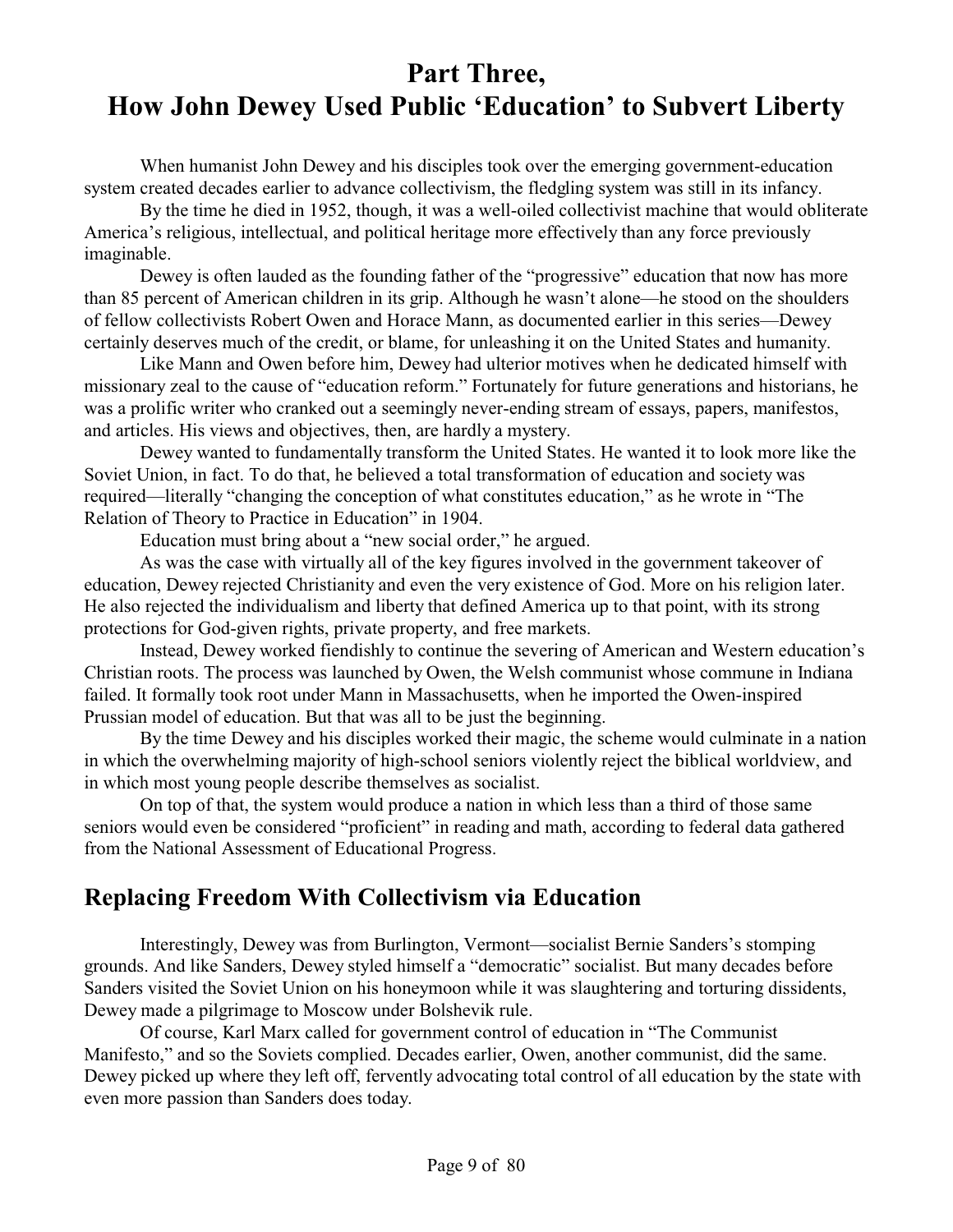Writing in the far-left magazine New Republic, Dewey provided glowing reports about the communist system being imposed upon the people of the Soviet Union. He was especially pleased with its so-called education system, celebrating the way it was instilling a "collectivistic mentality" in Soviet children in his "Impressions of Soviet Russia and the Revolutionary World" published in 1929.

Despite his fondness for Soviet totalitarianism and the communist "ideology" behind it, Dewey would publicly criticize Stalin and Stalinism later in life. His model for a communist United States, by contrast, was outlined in Edward Bellamy's 1888 book "Looking Backward," a fantasy about a wonderful collectivist America in the year 2000 where all private property would be nationalized by government.

Dewey's socialist views were hardly a secret. In "Liberalism and Social Action," he wrote that the "only form of enduring social organization that is now possible is one in which the new forces of productivity are cooperatively controlled." "Organized social planning," he continued in his well-known 1935 work, "is now the sole method of social action by which liberalism can realize its professed aims."

In common with virtually all the totalitarians of the 20th century, Dewey understood that the education of children would be fundamental to achieving his Utopian vision of collectivism. "Education is a regulation of the process of coming to share in the social consciousness," he claimed. "The adjustment of individual activity on the basis of this social consciousness is the only sure method of social reconstruction."

### **Out With 3 Rs, in With Collectivism**

In his important 1898 essay "The Primary Education Fetich [sic]," Dewey argued strongly against the then-heavy emphasis on reading, writing, and arithmetic in the younger years. It produced highly literate, independent-minded individualists with faith in God and freedom. That was not conducive to a collectivist Utopia, obviously.

Instead, Dewey thought the main focus of education during those precious early years should be socialization and emphasizing collectivism. In particular, the reformer wanted to ditch reading and writing in the primary grades to concentrate on giving children "the habits of thought and action" that he believed were "required for effective participation in community life."

An astute operator, Dewey recognized that the liberty-minded and overwhelmingly Christian teachers, taxpayers, and parents of America of that era would never knowingly support his radical educational and political ambitions if they understood them. "Change must come gradually," he explained in that same essay. "To force it unduly would compromise its final success by favoring a violent reaction."

So instead of going to the American people, Dewey went to the Rockefeller oil dynasty, which was giving away unfathomable amounts of money for "educational reform" through the "General Education Board." The "philanthropic" outfit gave Dewey millions of dollars to create an experimental school to try out his ideas—a school that successfully cranked out reading-disabled collectivists.

In his crucial 1916 work "Democracy and Education," Dewey argued that the education regime he envisioned would be "the process through which the needed transformation may be accomplished." And so, he set about taking control of the education system.

Having failed as a primary- and secondary-school educator, Dewey's effort to seize control of the school system began with a leadership position in education at the Rockefeller-funded University of Chicago. Later, he went to Columbia University's Teachers College.

From his ivory-tower perch, Dewey would train up legions of teachers and disciples to unleash on an unsuspecting United States and carry forward his vision. It worked. Dewey became the founding father of America's "progressive" public education system, and his ideology went mainstream.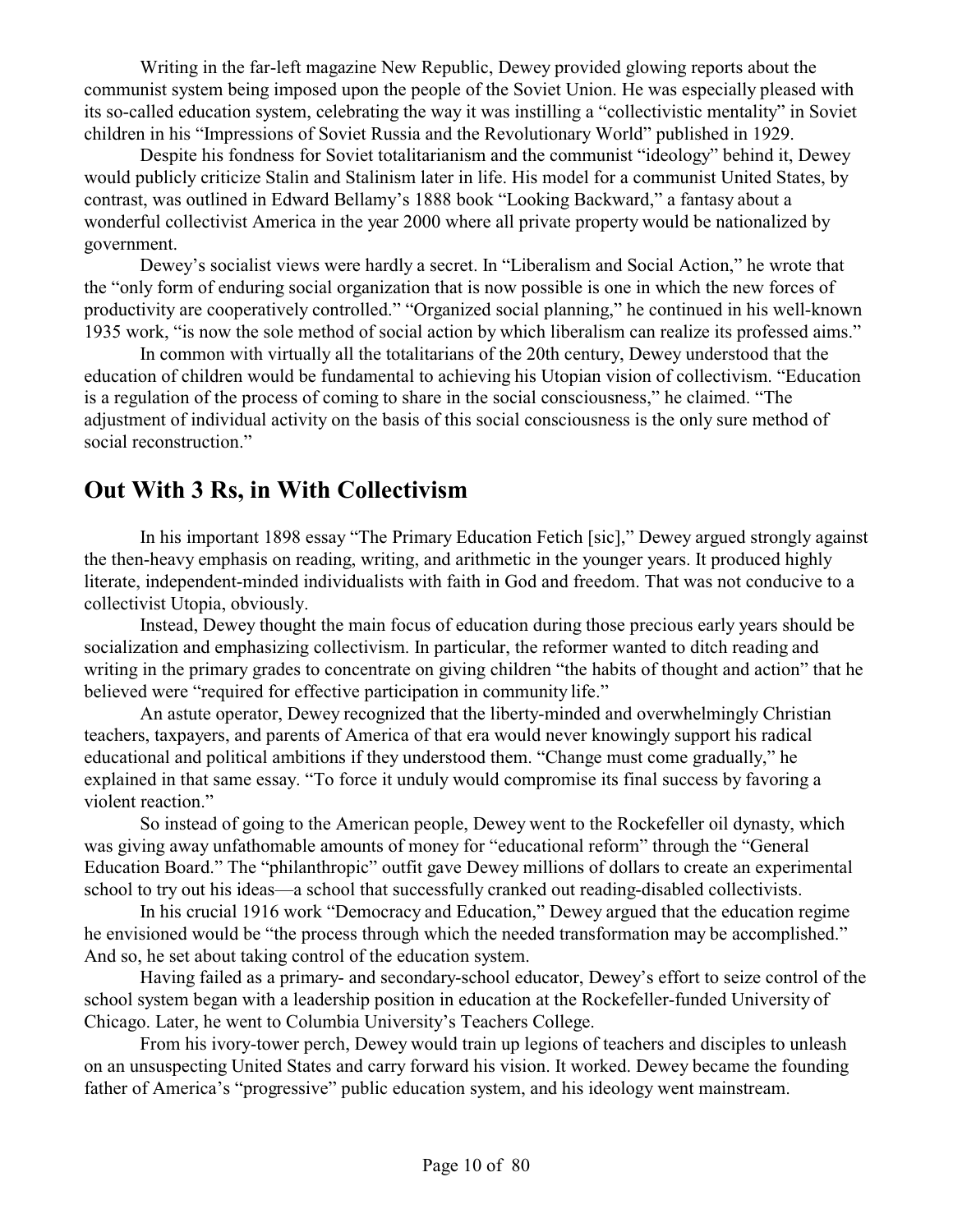Another Dewey "achievement" while in academia was resurrecting quack methods for teaching reading that had been discredited in the 1840s under Mann in Boston. That incredible saga—the root cause of America's current illiteracy crisis—will be the subject of a future piece in this series.

Perhaps even more important and far-reaching than being able to advance his views on education and politics was Dewey's influence on the religious views of Americans. Dewey was a self-proclaimed humanist, with his public declarations on religion fusing atheism with socialism and communism. His success on this front is unquestionable and will be the subject of an upcoming piece in this series as well.

In fairness to Dewey, Owen, Mann, and the lesser-known characters behind the government takeover of education, they didn't have the 20th century in the rearview mirror. It might be said, in their defense, that they did not know the ideology of collectivism, when implemented, would lead to the untimely deaths and mass slaughter of hundreds of millions of people. Now, we should know better.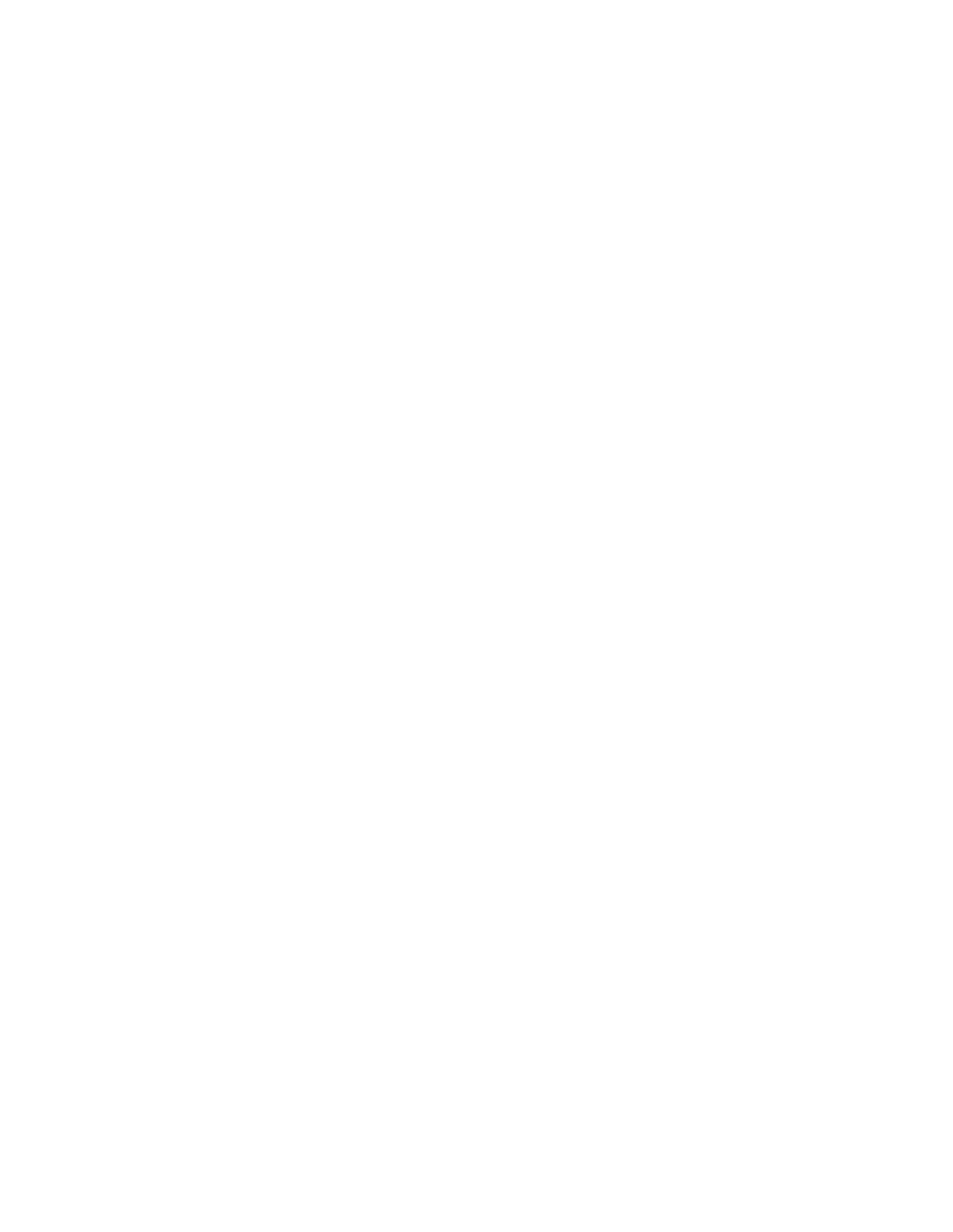# **Part Four, John Dewey's Public Schools Replaced Christianity With Collectivist Humanism**

Widely recognized as the founding father of America's "progressive" public education system, John Dewey was a man on an unprecedented religious mission. With more fervor and devotion than many Christian missionaries or Islamic jihadists, he set out to win America over to his religious worldview.

Like the collectivists whose shoulders he stood upon, government-controlled education was Dewey's weapon of choice. And now, more than a century after he began, it's clear that Dewey and his disciples are winning—big time.

When Dewey launched his crusade to erode the faith and individualism of Americans, the United States of America was among the most devoutly Christian nations that the world had ever known. Church and the Bible were an inseparable part of life and education for virtually everyone.

## **A Christian Country**

In 1643, in the Articles of Confederation of the United Colonies, the earliest settlers in America declared, "We all came into these parts of America with one and the same end and aim, namely, to advance the Kingdom of our Lord Jesus Christ and to enjoy the liberties of the Gospel in purity with peace." (Emphasis added)

Centuries later, that was still the prevailing sentiment. In 1856, for example, the U.S. House of Representatives, which represents the people more directly than any other federal body, put it this way: "The great vital and conservative element in our system is the belief of our people in the pure doctrines and divine truths of the Gospel of Jesus Christ." Numerous similar declarations came from Congress before and after that.

In 1892, meanwhile, even the U.S. Supreme Court declared in Holy Trinity Church v. the United States that America "is a Christian nation."

As recently as the 1970s, nine out of 10 Americans still identified as Christians. Today, however, just two-thirds of Americans identify as Christians, with those numbers plummeting further every year.

Even in the Bible Belt today, significantly less than half of Americans attend church weekly, with church attendance dropping to less than 20 percent in some states.

And even among those self-proclaimed Christians, studies and surveys by the Nehemiah Institute and other organizations reveal that the vast majority reject the Biblical worldview that defined Americans for centuries.

With the decline of Christianity and the biblical worldview among Americans, the free political institutions they gave rise to have eroded, too.

Probably the most important single figure responsible for the rapid implosion of Christianity in America and across the West more broadly was Dewey.

#### **Humanist Manifesto**

In a previous article in this series, Dewey's well-known collectivist views were documented, including his fascination with the Soviet Union and his desire to radically transform the United States into a socialist nation.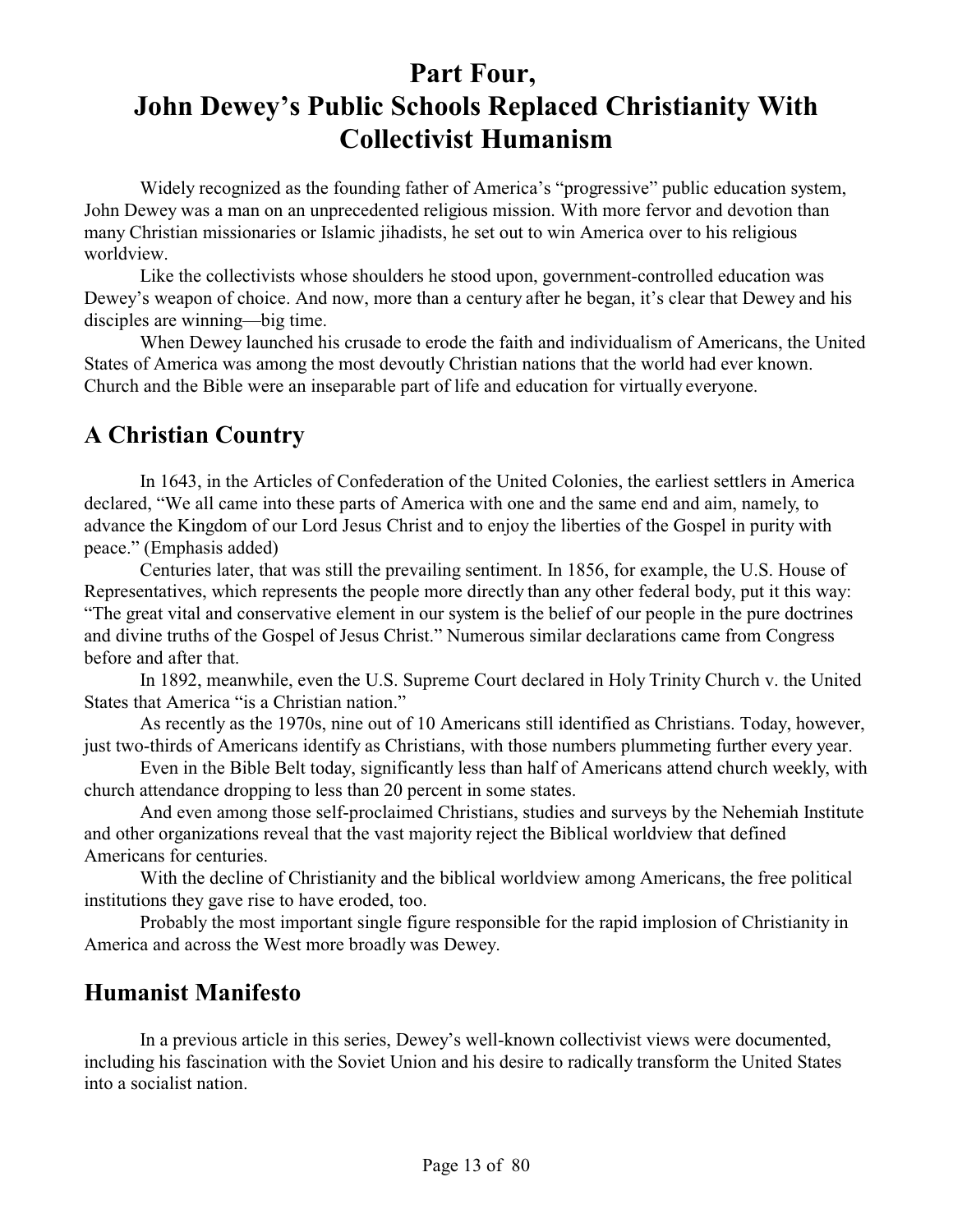The foundation for this transformation was laid in the early 1800s by communist Robert Owen, whose writings on education inspired the Prussian government to take over education. Decades later, Massachusetts Secretary of Education Horace Mann, a collectivist and utopian, would import that statist system to America.

Finally, Dewey would seize control of that architecture, mix it with Soviet ideas and psychology, and provide an enormous boost to its effectiveness in fundamentally transforming America.

Part 3 in this series focused primarily on Dewey's views on politics, the economy, and education. But Dewey's religion—often described as "atheism" but, in reality, going beyond that—is a crucial part of the puzzle as well. It's also inseparable from his views on everything else.

The high-profile reformer didn't seek to conceal his religious views from the public, and in fact, he was a key player and one of the first signatories behind the first "Humanist Manifesto." This important religious document essentially fused faith in the non-existence of God with a fanatical devotion to socialism and communism, creating potentially one of the most dangerous religions of all times.

The very first tenet of this "new" religion was a direct and open attack on the Bible and the prevailing religious orthodoxy of the time—in particular the notion that an omnipotent and omniscient God had created the universe and the Earth as described in Genesis 1:1, the Bible's very first verse.

"Religious humanists regard the universe as self-existing and not created," reads the first tenet of Dewey's religious manifesto. Note the honesty: Dewey and company recognized that their belief system was, in fact, a religion.

Beyond the giant implications for religion, the political and economic significance of this statement is profound, too.

#### **Socialist Aims**

America's Founding Fathers argued that is was a "self-evident" truth that God had created people and endowed them with certain inalienable rights, as explained clearly in the Declaration of Independence. Indeed, the very purpose of government, they said, was to protect these God-given rights—life, liberty, and so on.

But under Dewey's religion, there is no God. And if there is no God, then there can be no God-given rights. In fact, Dewey was openly hostile to the view that anyone had an inalienable right to private property or anything else. After all, if there is no God to prohibit stealing private property, or even murder, there is no transcendent reason why anybody should have inalienable rights to anything. This is a recipe for totalitarian rule.

The socialist and collectivist mentality behind this was all spelled out clearly in the Humanist Manifesto itself.

"The humanists are firmly convinced that existing acquisitive and profit-motivated society has shown itself to be inadequate and that a radical change in methods, controls, and motives must be instituted," they wrote. "A socialized and cooperative economic order must be established to the end that the equitable distribution of the means of life be possible."

This is the exact same rhetoric used by every communist tyrant of the 20th century: The profit motive is bad, so radical change, including collective ownership of the means of production, must be instituted. This has been the guiding vision of such luminaries as Castro, Lenin, Mao, Stalin, Pol Pot, Chavez, Maduro, the Kim dynasty, and many more. Countless millions have died as a direct result of these ideas being imposed.

But individualist American Christians with a devotion to God and God-given liberty were hardly going to just give up their ingrained beliefs, their hard-won freedom or their property rights without a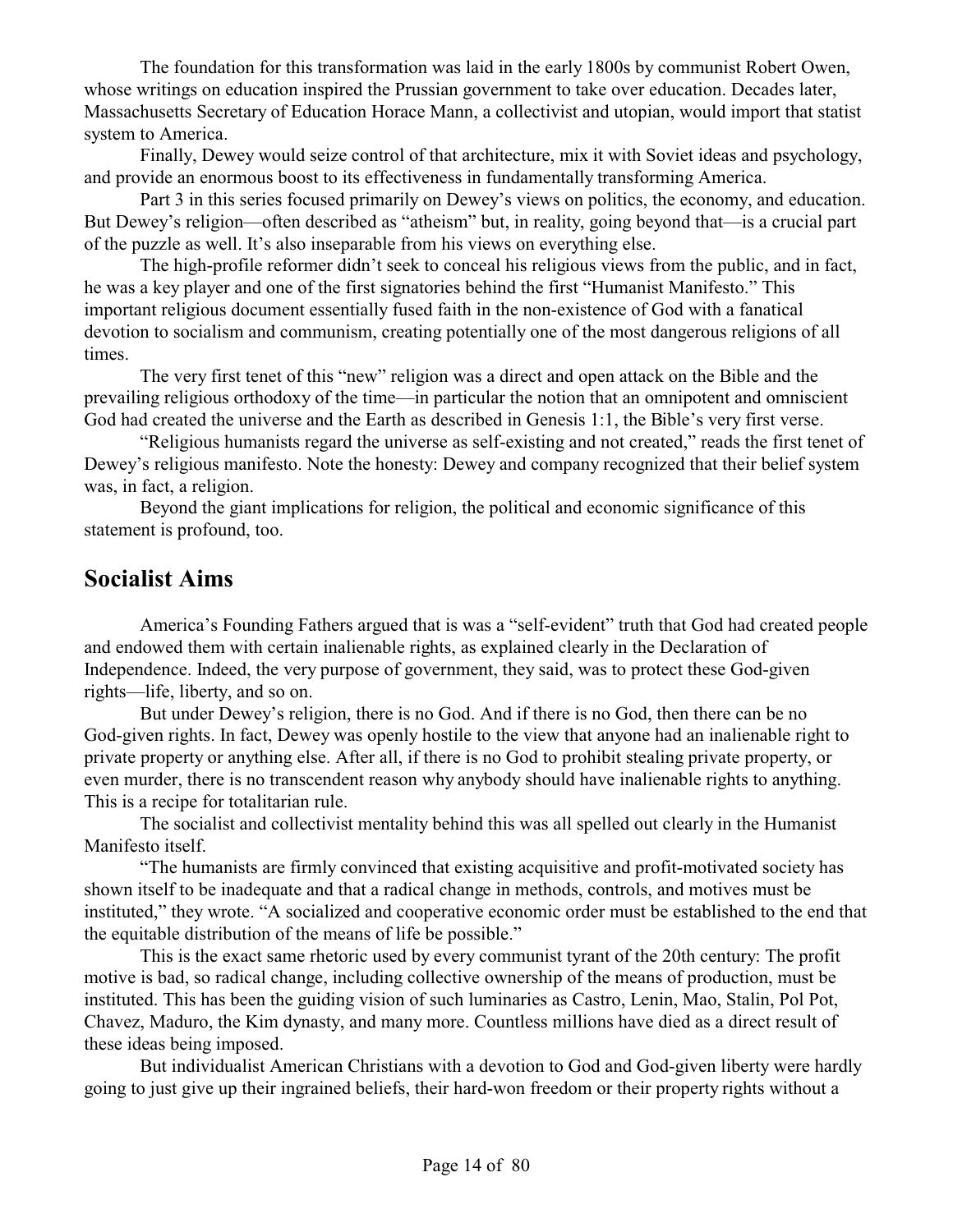fight. So Dewey and his disciples—often funded with capitalist Rockefeller money,

ironically—understood that "education" would be crucial to changing people's attitudes.

It had to be done quietly, though. "Change must come gradually," Dewey explained in an 1898 essay calling for schools to place much less emphasis on reading and writing, and much more emphasis on collectivism. "To force it unduly would compromise its final success by favoring a violent reaction."

## **A National Religion**

Charles F. Potter, a fellow signer of the "Humanist Manifesto" and a Dewey associate, spelled out explicitly what few Americans were willing to see or understand at the time. "Education is thus a most powerful ally of humanism, and every public school is a school of humanism," he wrote in his 1930 book "Humanism, a New Religion."

"What can theistic Sunday school, meeting for an hour once a week, and teaching only a fraction of the children, do to stem the tide of a five-day program of humanistic teachings?" Potter asked rhetorically. Of course, the answer is practically nothing, as the humanists well understood.

A few decades after Potter's bombshell, the U.S. Supreme Court would formalize it all. After centuries of being at the center of American education, the Bible and prayer in schools, as mandated by state and local authorities from the time public education came into being, were suddenly found to be "unconstitutional."

Supposedly, Bible and prayer in local schools represented a violation of the First Amendment's prohibition on Congress passing laws respecting an establishment of religion. The legal "logic," or lack thereof, required the court to twist itself into pretzels.

A well-educated public would have seen right through the deception. After all, when the First Amendment was written and ratified, and long afterward, most of the states actually had established churches.

But after decades of declining educational standards and humanist propaganda in schools, the monumental decision that would transform America was meekly accepted by much of the populace.

At least one justice, Potter Stewart, understood what was really happening.

"Refusal to permit religious exercises thus is seen, not as the realization of state neutrality, but rather as the establishment of a religion of secularism," he wrote in his dissent, using the term "secularism" to describe what Dewey and his cohorts would have referred to as humanism.

In short, under the guise of upholding the Constitution, the U.S. Supreme Court did the very thing the Constitution was supposed to prevent Congress from doing: It established a national religion and compelled Americans to support it with their taxes, and more significantly, with their children.

The reason for the First Amendment was clear—the Founders were worried that some denomination of Protestant Christians might try to establish itself as the official national religion. They never would or could have imagined less than two centuries after creating the new Christian nation, that the institutions they established would force anti-Christian humanism on the American people via public education and judicial fiat. But that's exactly what happened.

Government schools across the United States to this day pretend to be "neutral" on matters of religion, even while they indoctrinate children into believing in humanism, as if humanism were not a religious belief system. Dewey and his fellow humanists recognized it as a religion, though. And federal courts have, too.

As recently as 2014, a federal court in Oregon declared as much. "The court finds that Secular Humanism is a religion for Establishment Clause purposes," wrote Judge Ancer Haggerty in the ruling, which didn't concern schools in this case but was nonetheless highly relevant to education.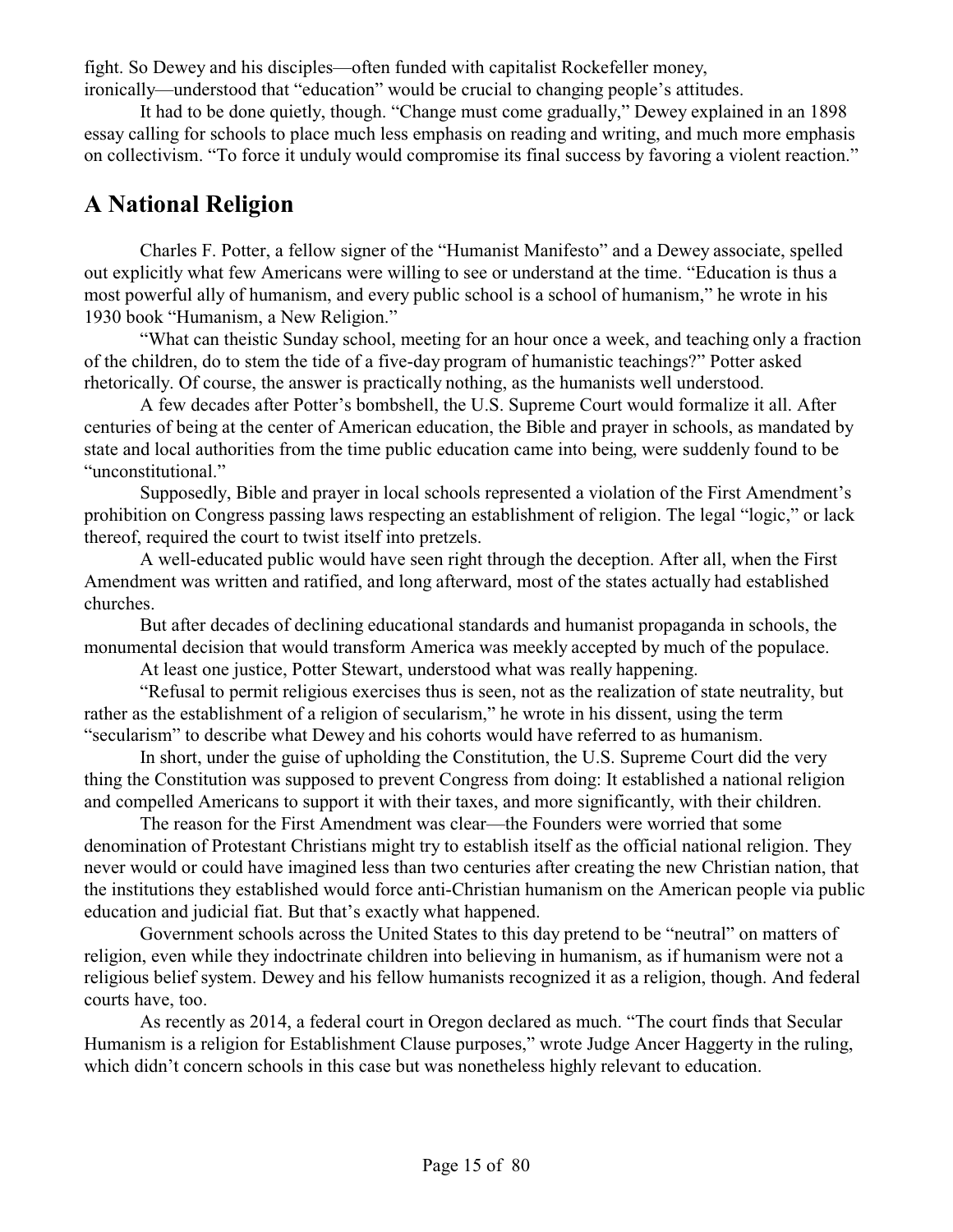Today, Dewey's totalitarian religion of humanism is being inculcated into the mind of every child attending public school, often by unwitting teachers who don't even realize it. Polls now consistently show over half of young Americans identify as socialists.

Dewey would be proud. But Americans should be outraged.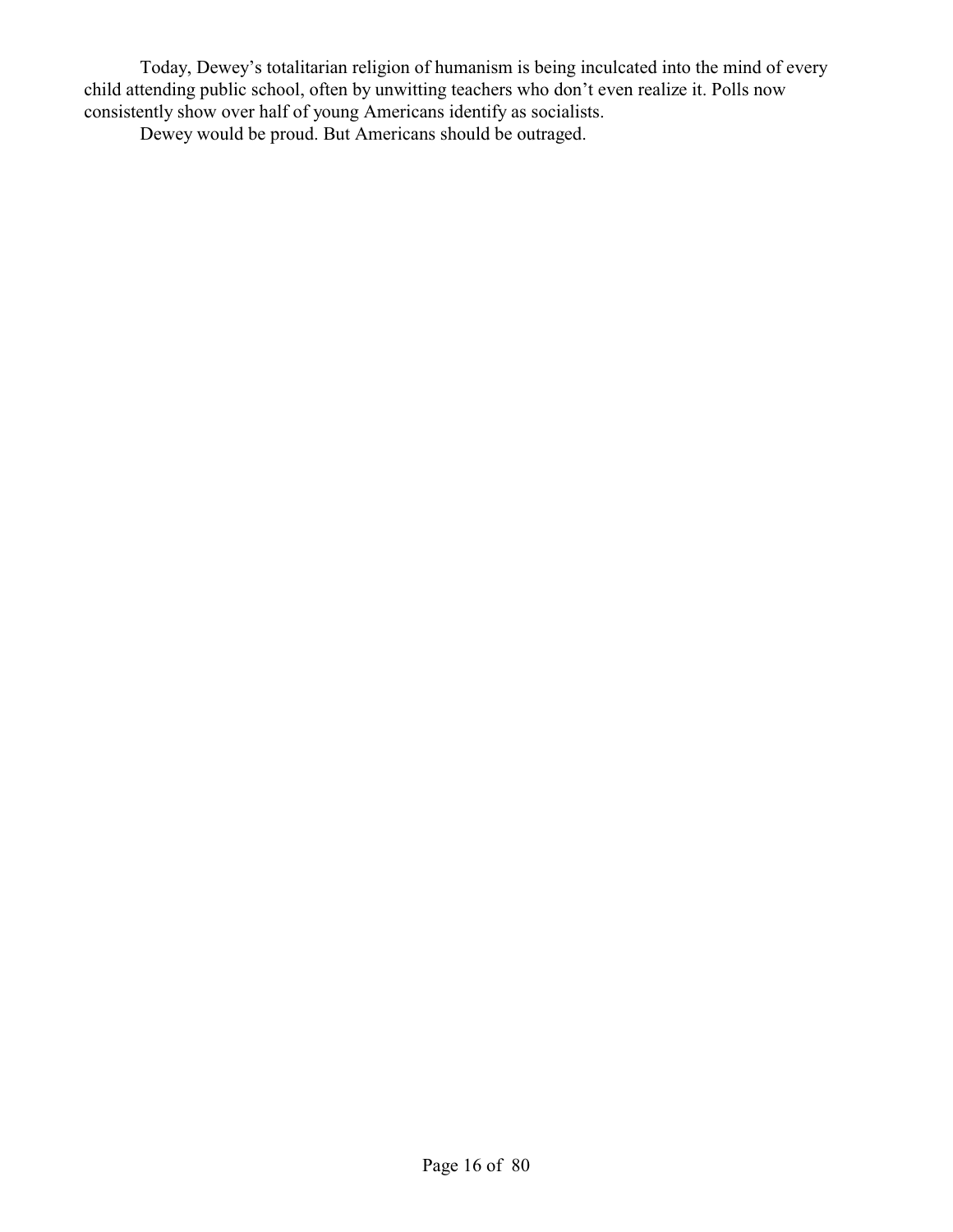## **Part Five, Socialists Used Public Schools to Destroy Literacy in America**

Widespread illiteracy and the ignorance it produces represent an existential threat to the United States today. But it wasn't always this way.

And it can be fixed.

Fortunately, neither the cause of this crisis nor the solution to it is a mystery—at least to anyone who has studied the issue.

To blame for this dangerous phenomenon are socialist "educators" going back to the mid-1800s. In particular, it was their quack methodologies ostensibly aimed at "teaching reading" to children.

The answer to the illiteracy crisis is simple, though: America must go back to what worked for thousands of years and continues to work today: systematic phonics instruction.

Americans were almost certainly the most literate people on the planet in the 1700s and 1800s.

In fact, the earliest settlers in Massachusetts, the Puritans, were so passionate about reading that in the 1640s, they passed the "Old Deluder Satan Act" mandating that everyone learn to read. The thinking was that, without knowledge of the Bible, the devil would be more easily able to deceive their communities. And so, it was understood that every town must strive for universal literacy.

This passion for literacy translated into what would become the most literate society that mankind had ever produced up to that time.

According to University of Montana scholar Kenneth Lockridge's study, "Literacy in Colonial New England," 90 percent were literate by 1800, with numbers approaching 100 percent in cities such as Boston.

Even among women, that was true. According to estimates by Joel Perlmann of Bard College and Dennis Shirley of Boston College, virtually all women born in the early 1800s were literate.

At the time, Americans realized that as well. In his groundbreaking 1812 study "National Education in the United States of America," Du Pont de Nemours estimated that even among young people, not more than "four in a thousand are unable to write legibly—even neatly."

And in 1800, the Boston Review reported that no other nation in the world had a larger percentage of its population with at least basic literacy skills and an understanding of the "rudiments of science."

Considering documents such as the Federalist Papers, which were addressed to the common American man, it's also clear that the level of literacy by the late 1700s was extraordinary—especially by today's standards.

Remarkably, this was all accomplished with virtually no government involvement in education at all. In fact, most children learned to read from their families using simple but highly effective resources such as Noah Webster's "Blue Back Speller" and the "New England Primer." These two tools taught reading using phonics while providing valuable moral lessons.

#### **Literacy Crisis**

By the middle of the 20th century, everything changed. A crisis in literacy was brewing that's without precedent in the history of the world. Literacy rates began plummeting, particularly after World War II. And today, the government's own data shows evidence of a catastrophic decline in reading.

In 1993, the U.S. government conducted the most comprehensive literacy study ever performed up to that time. And the results were shocking.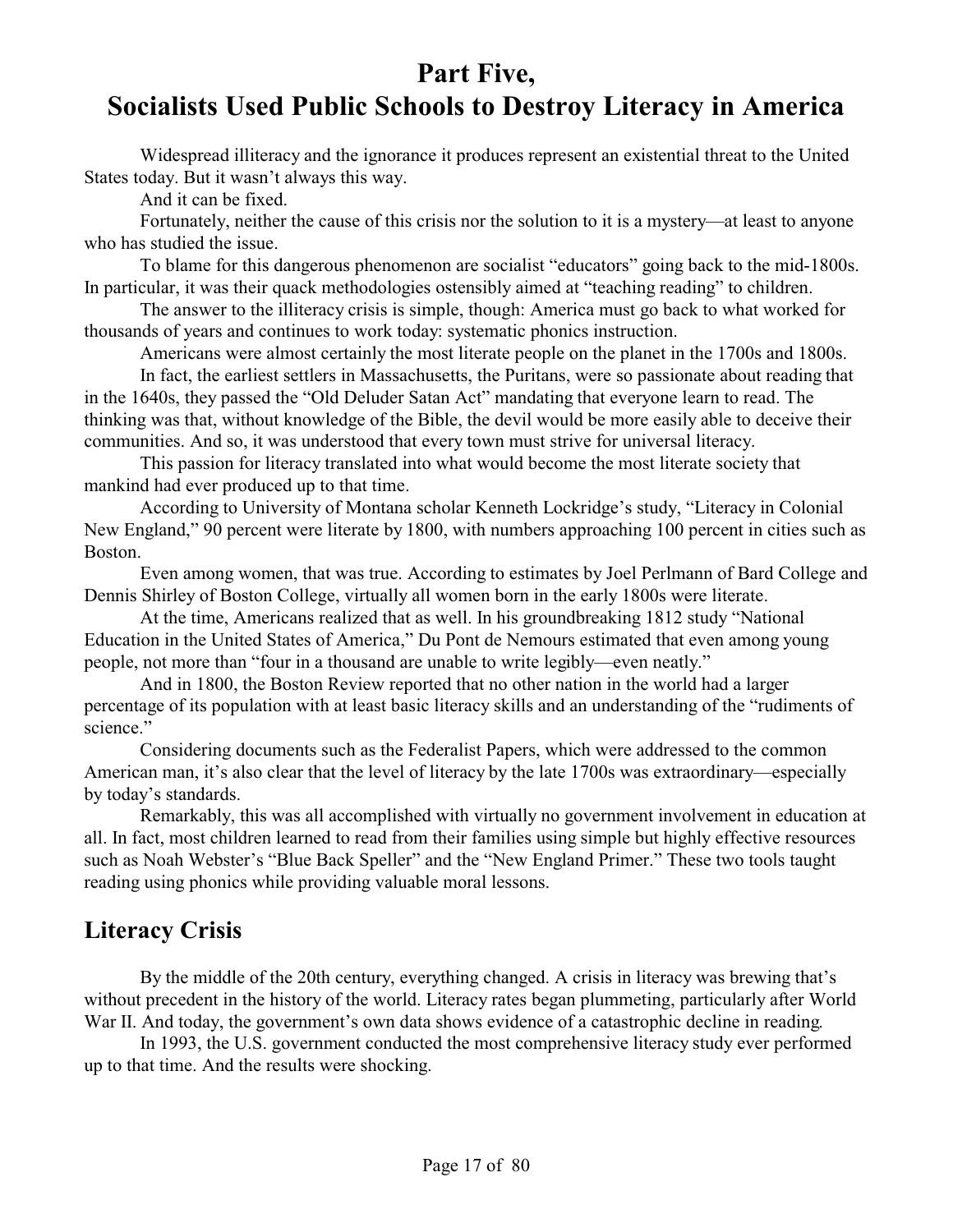On Sept. 9 of that year, citing the study, the Boston Globe reported that "nearly half of Americans read and write so poorly that it is difficult for them to hold a decent job."

Many other analysts concluded, based on the findings, that almost half of the nation was either illiterate or at least very close to functional illiteracy. In short, the United States had been handicapped. Another federal study performed a decade later found similar results. The numbers are even worse in certain areas, and among America's youth.

According to the federal government's most recent National Assessment of Educational Progress, only about one-third of high school seniors are proficient in reading.

And in Washington, D.C., a recent State Education Agency report revealed that two-thirds of the adult population is functionally literate, falling to 50 percent in some wards. In response, top D.C. officials took a trip to communist Cuba to see how that murderous regime "educates" children.

Of course, there had been a sneak preview of what is now being observed in Boston under then-Massachusetts Secretary of Education Horace Mann—a collectivist Utopian who led the government takeover of schooling in his state and beyond—in the mid-1800s.

But the quackery there had been quickly and ably exposed by experienced and professional educators, limiting the damage.

#### **Quackery Pushed by Collectivists**

The root of the problem stems from the method used to teach reading. The writing system in English is based upon phonetic characters, with each letter representing one or more audible sounds. For instance, the letter "b" makes a "buh" sound, while a "p" makes a "puh" sound.

So, from the time this writing system was developed thousands of years ago by the Phoenicians, teaching an individual how to read has involved giving the student the knowledge to sound out letters, blend them together, and then decode words.

A great Christian minister and educator, Rev. Thomas Gallaudet of Connecticut, after learning from a French minister in Paris, pioneered a new system. It would come to be known variously as the "whole-word" method, the "look-say" method, or the "sight-word" method. It seems clear that Gallaudet had nothing but the best of intentions, even if his ideas ended up producing so many problems.

In his capacity as director of the American Asylum at Hartford for the Education of the Deaf and Dumb from 1817 to 1830, Gallaudet worked to refine methods to teach reading to children who were deaf and mute. Because deaf children are incapable of hearing sounds, obviously, teaching them to associate certain sounds with certain symbols—letters in this case—wasn't feasible.

So instead, he taught the children to look at whole words as ideographs or pictographs, similar to the Chinese writing system, as if the words themselves were the symbol, rather than a group of symbols each one representing a sound. Instead of teaching a child that the word "hat" includes three symbols, each one representing a specific sound, Gallaudet would show them the entire word, along with a drawing of a hat, encouraging children to memorize the whole word and its meaning.

For deaf children, this was an enormous leap forward. But Gallaudet and others theorized, incorrectly, that this same method might help non-deaf children. Gallaudet even created a reading primer based on these ideas, and began promoting his methods in educational circles and publications.

Just a few short months after being selected to serve as the commonwealth's first Secretary of Education in 1837, Mann, a collectivist who seemed always ready to embrace quackery, would oversee the introduction of this new system into the government primary schools of Boston. It was a disaster. Basically, children suddenly struggled to learn how to read, with many of them displaying symptoms that today would be diagnosed as "dyslexia."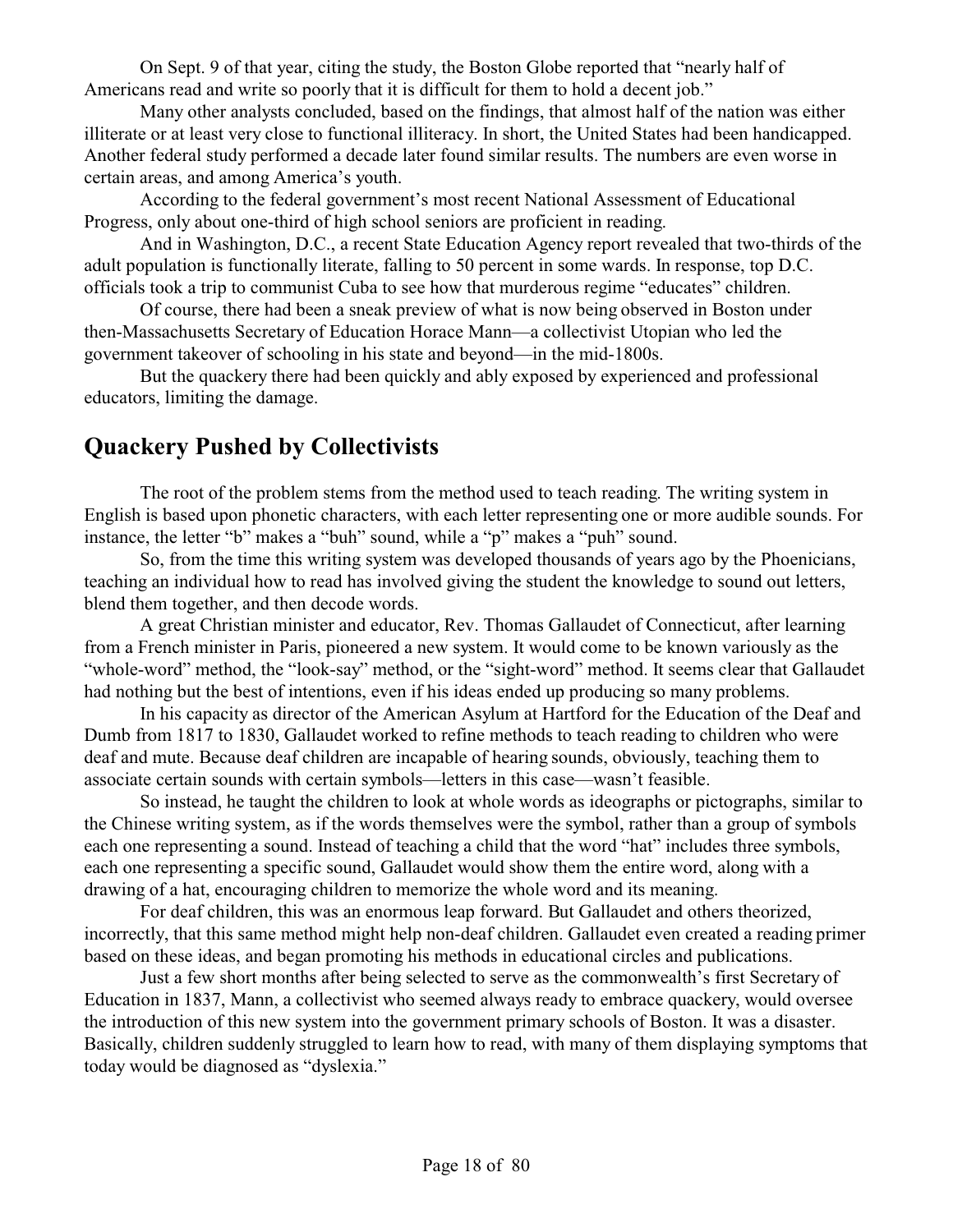Within a few years, the schoolmasters of Boston joined forces to expose and repudiate the quackery before it did more damage. In a stinging paper, more than 30 school chiefs wrote that "such a change, as that proposed by Mr. Mann and others, is neither called for, nor sustained by sound reasoning."

The critical comments, made in the "Remarks on the Seventh Annual Report of the Hon. Horace Mann," pointed out that many of the arguments made in support of the whole-word method were "fallacious" and "based upon false premises." Others were irrelevant.

And the results were clear, too: "There has been a great deterioration during the trial of the new system." That was the end of that—at least for a while.

### **Resurrecting the Quackery**

Incredibly, some 50 years after being exposed as harmful, the whole-word method would be resurrected by "education reformer" John Dewey, a hardcore socialist who is almost universally recognized as the founding father of America's "progressive" public education system.

While Mann may have genuinely believed that the whole-word method would work, it appears very likely that Dewey suffered under no such delusions. For one, the method had been conclusively debunked in the 1840s under Mann. In addition, Dewey used the method on children in his "experimental" school in Chicago, with results similar to those obtained in Boston generations earlier: children unable to read properly.

Dewey also left smoking-gun evidence of his desire to intentionally destroy the high literacy rates among children that existed throughout America at that time. In his controversial 1898 essay "The Primacy Education Fetich [sic]," he openly argued that schools should de-emphasize the teaching of reading, which he believed led to individualism.

In fact, he said children in the early grades were better off not receiving much instruction at all in the so-called "3 Rs"; reading, writing, and arithmetic. Instead, Dewey, an ardent admirer of the Soviet Union, thought young children mostly needed to be properly socialized to become functional members of the collective. He knew his ideas would not go over well with parents, teachers, or taxpayers of the era.

"Change must come gradually," Dewey wrote in that essay. "To force it unduly would compromise its final success by favoring a violent reaction."

So instead, he went to the Rockefeller dynasty and the elites.

Years later, Dewey disciples—a motley collection of socialists and racist eugenicists—would create "reading" primers based on the whole-word quackery. William Gray at the University of Chicago, where Dewey led the education faculty for years, would produce the "Dick and Jane" series. Meanwhile, Arthur Gates at Columbia University's Teachers College, where Dewey went after Chicago, would produce the Macmillan Readers.

It took a while for them to catch on in America. But after World War II, with plenty of taxpayer cash to burn, school districts across the United States, many being influenced by Dewey and his minions, started buying up the books and imposing the whole-word method on millions of innocent students.

Literacy rates promptly collapsed.

By the 1950s, the crisis was so serious that the public was starting to ask questions. And in 1955, Rudolf Flesch published the explosive book, "Why Johnny Can't Read," blowing the lid off the quackery.

"The teaching of reading—all over the United States, in all the schools, in all the textbooks—is totally wrong and flies in the face of all logic and common sense," he explained, lambasting the whole-word method and the literacy crisis it produced.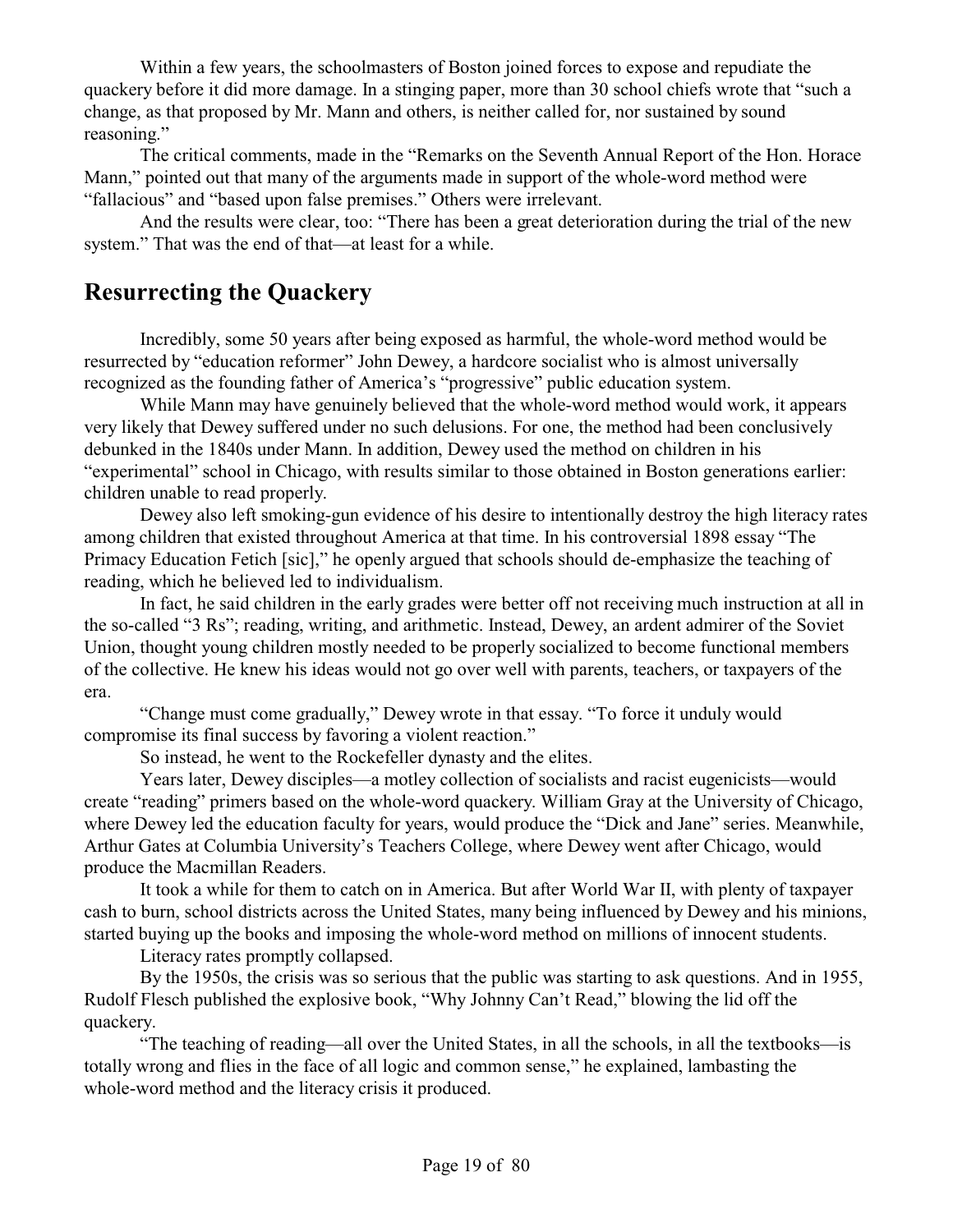The ensuing scandal caused many schools to restore traditional phonics instruction. But the Utopian advocates of reading quackery did not go away.

Less than 20 years after Flesch exposed them, legendary educator and reading expert Dr. Samuel Blumenfeld would expose them again in "The New Illiterates." In the book, he systematically analyzed the most common reading primers then in use across the United States, highlighting the problems and showing the enormous damage being done to children.

Again, scandal ensued. And again, quackery advocates rebranded their schemes as "whole language" and offered minor alterations, then went right on handicapping American children by the millions.

Incredibly, some especially unhinged "educators" argued that teaching children to read properly was all part of a vast "right-wing" conspiracy.

Now, brain scans performed with new technology have actually shown the damage being done to the physical brains of children victimized by the quackery. Dr. Stanislas Dehaene, director of the Cognitive Neuro-Imaging Unit at Saclay in France, demonstrated the harm and explained that reading must be taught by systematically teaching children the correspondence between sounds and letters.

The education establishment pretended not to notice. And the absurdity continues.

Today, key elements of the "whole-word" method still haunt public schools across the United States, often under new terminology such as "balanced literacy" and "guided reading." Under the national "Common Core" education standards imposed on the United States by former President Barack Obama, kindergarten children are even required to memorize "sight words." This causes a whole-word reflex to develop that can produce lifelong reading disabilities, despite having a bit of phonics mixed in.

Perhaps more incredibly, even though the methods have been totally discredited since the 1840s, the United Nations Educational, Scientific, and Cultural Organization (UNESCO) claims children all over the world should still learn a "sight vocabulary."

Consider: People who can't read can't readily educate themselves. They are much easier to control and manipulate, too. And perhaps that is the point.

With Mann, it's entirely possible that this was all an innocent mistake. Certainly, that's true of most teachers in the United States today as well who haven't been trained to teach reading properly.

But the fact that this giant "mistake" continues to be supported by the education establishment to this day—and that it always seems to be socialists, communists, and collectivists pushing it—suggests that there is a much more nefarious agenda at work.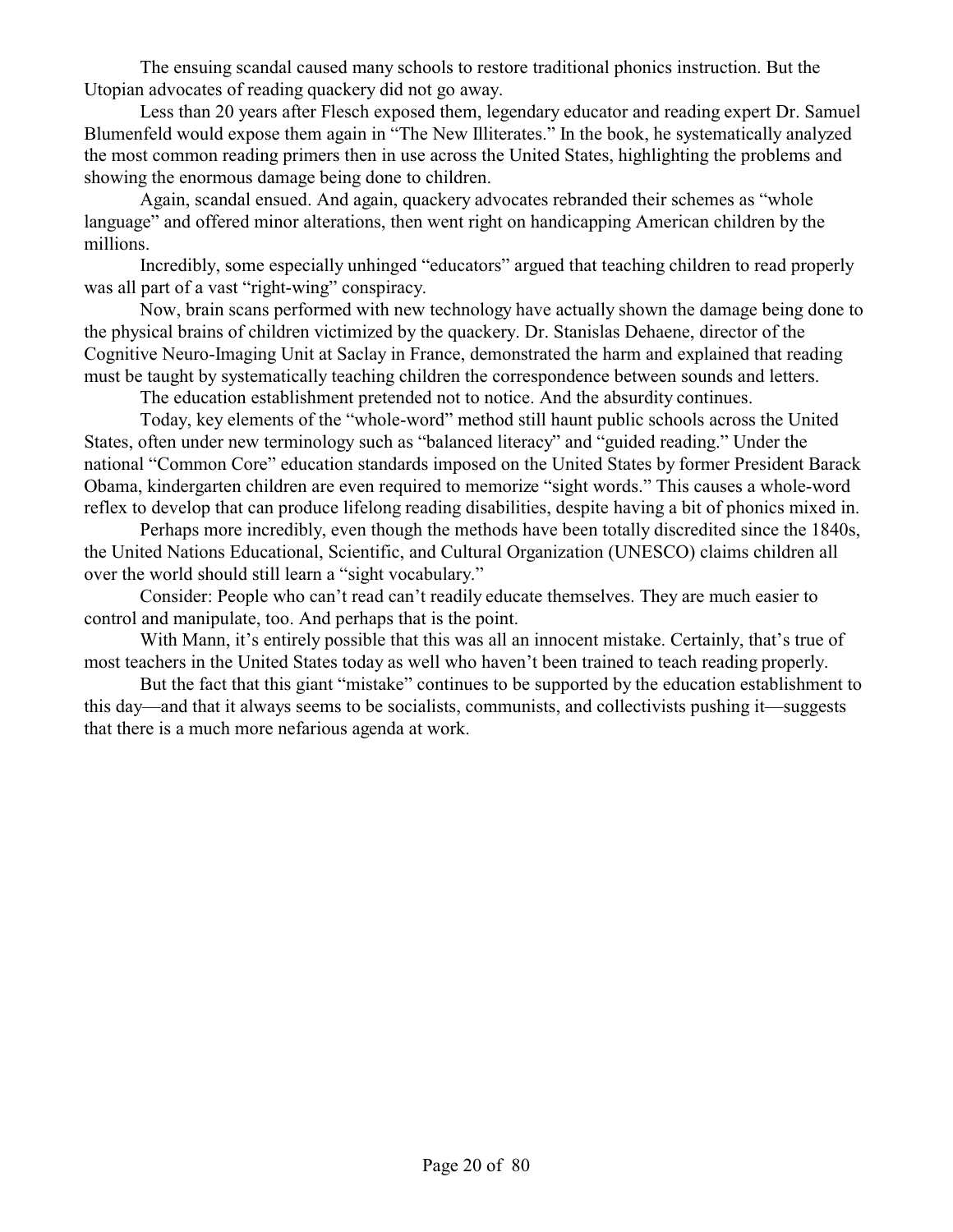# **Part Six, Frankfurt School Weaponized US Education Against Civilization**

Understanding that future generations are the key to building political power and lasting change, socialists and totalitarians of all varieties have gravitated toward government-controlled education since before the system was even founded.

The communist "Frankfurt School" was no exception in its affinity for "educating" the youth.

Almost 100 years ago, a group of socialist and communist "thinkers" led by Marxist law professor Carl Grünberg established the Institute for Social Research (ISR) at Goethe University Frankfurt in Germany. From there, they would move to the United States. And from their new home in New York City, the subversive ideas they espoused would eventually infect the entire planet like a deadly cancer—mostly through the education system.

#### **A Cultural Revolution**

The group actually had its genesis in Moscow before officially being founded in 1923. By the early 1920s, the Bolsheviks—as Antonio Gramsci would later conclude from his Italian prison cell—realized a change in tactics was needed. The much-anticipated violent revolution of the proletariat predicted by Karl Marx to bring about communism, it turned out, would be much more difficult in Western Europe and the United States than previously anticipated. In fact, it wouldn't be possible at all without first breaking down the cultural barriers to collectivism, they reasoned.

As such, the Communist Internationale and mass-murdering Soviet dictator Vladimir Lenin's minion Karl Radek arranged a meeting at the Marx-Engels Institute in Moscow. Among the participants, according to historical records, were Soviet secret police boss Felix Djerzhinski, Hungarian Bolshevik "cultural commissar" Gyorgy Lukacs, and Communist Internationale (Comintern) bigwig Willi Muenzenberg.

At the Moscow meeting, the conspirators decided that what was needed was a more gradual "cultural revolution," or what eventually came to be known as "cultural Marxism," in the West and beyond. To advance that program, the subversives agreed on a sinister but brilliant plan. This would involve the destruction of traditional religion and the Christian culture it produced, the collapse of sexual morality and the deliberate undermining of the family, and a wrecking ball to infiltrate and demolish the existing institutions.

Some of these men had experience. For instance, Lukacs, who served as "minister of education and culture" in the Bolshevik Hungarian regime of Bela Kun, had introduced all manner of perversion and grotesque "sex education" in public schools, starting in elementary school. It was part of a campaign to destroy "bourgeois" Christian morality and sexual ethics among the youth. The objective was to eventually de-Christianize Hungary, thereby facilitating a total communist restructuring of the human mind and all of society.

#### **Moving to America**

A key tool of these conspirators in Moscow would come to be known as the Frankfurt School. From the Institute in Frankfurt, and later in New York, these cultural revolutionaries would promote feminism, communism, atheism, mass migration, globalism, humanism, multiculturalism, nihilism, hedonism, environmentalism, and all sorts of other "isms" that tended to undermine individual liberty,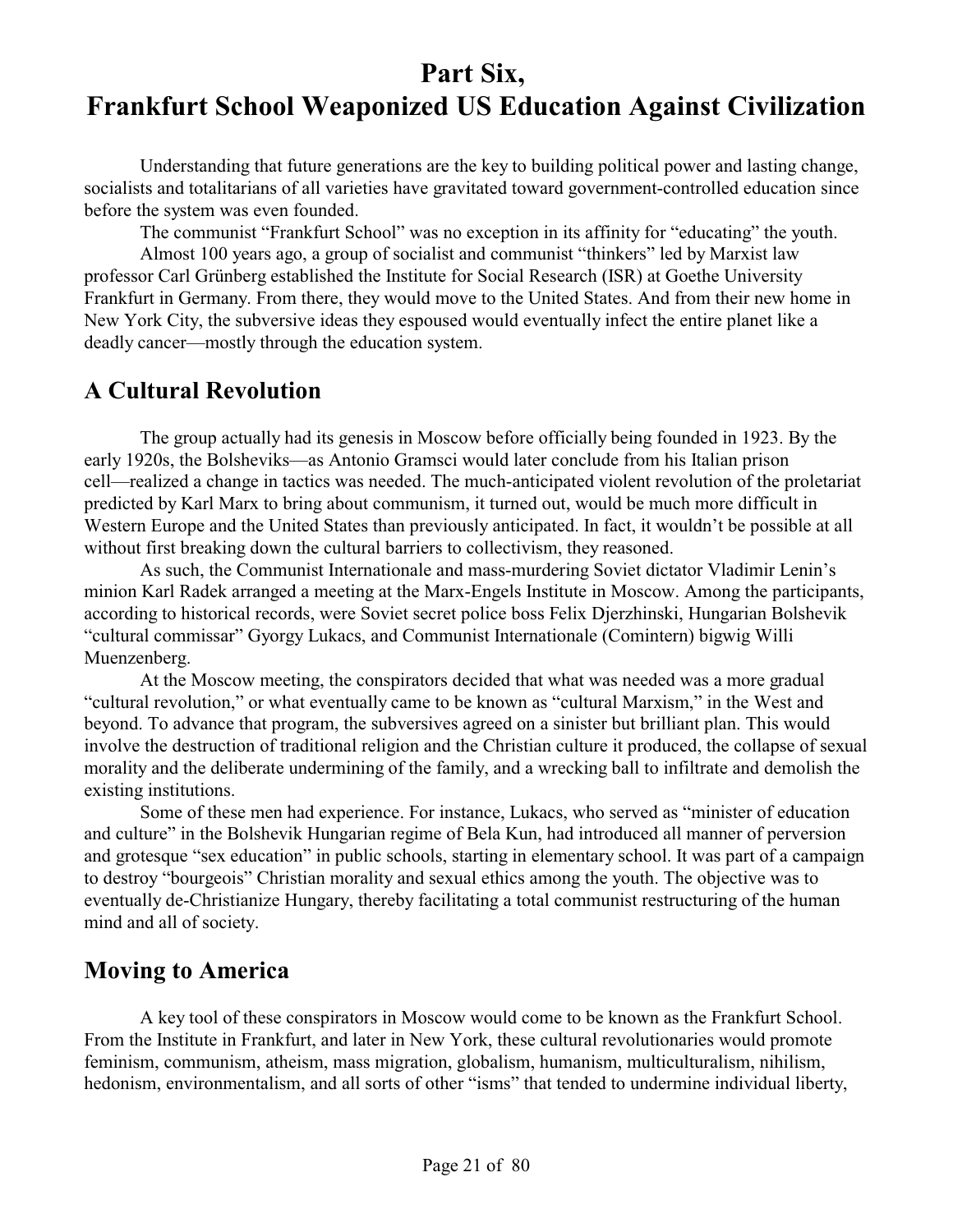traditional culture, and morality. Rampant morality-free sexuality and Freudian pseudo-psychology were central to the agenda.

To anyone who has studied America's public education system today, which spends far more time peddling these "isms" to captive children than providing actual education, the stench of the Frankfurt School's machinations is unmistakable. In fact, the whole system reeks.

Despite some differences, the group maintained close ties with the Soviet Union. Ironically, though, analysts have long argued that the work of the institute peddling Nietzsche and others helped lay the foundation for the National Socialist takeover of Germany. As the Nazi regime of Adolf Hitler gradually parted ways with the more internationally minded socialist tyranny of the butchers in Moscow, the civilization destroyers at the ISR fled to the United States.

There, with crucial assistance from socialist and humanist "education reformer" John Dewey and his disciples, these characters attached themselves to Columbia University's important Teachers College in 1934. Dewey had been a leading "philosopher" and "educator" at Columbia, retiring just a few years before the Frankfurt School influx was in full swing. Others settled at Berkeley, Princeton, and Brandeis.

With Rockefeller money, Dewey would play a key role in helping the Frankfurt School's operatives put down roots in America. More on the role of the major foundations in subverting American education will be detailed in an upcoming piece of this series.

The importation of Frankfurt School luminaries was a match made in totalitarian heaven, as Dewey and his disciples had much in common with the cultural Marxist social revolutionaries.

As previously recounted in this series on education, for instance, Dewey was a devoted fan of the Soviet model. In fact, he wrote glowing reports about the supposed successes of Soviet communism in the "New Republic" magazine. Dewey was especially infatuated with the indoctrination centers masquerading as schools—and particularly how they were instilling a "collectivistic mentality" in the children. Dewey's collectivist, anti-Christian "religious humanism" also appealed to the Frankfurt operatives.

Once the institute's minions set up shop at Columbia and other prestigious U.S. academic institutions, the Frankfurt School's rhetoric had to change, at least superficially, as Americans were still ardently devoted to God, country, family, and individual liberty. And so, instead of speaking openly of Marxism and communism, Frankfurt School subversives spoke of "dialectical materialism." Instead of attacking the family, they attacked "patriarchy." But the agenda remained the same.

### **Fighting 'Fascism'**

Almost as soon as they arrived, they began plotting the destruction of America's traditional values, religion, and form of government under the guise of fighting "fascism."

Indeed, the luminaries of the Frankfurt School, who represented a wide variety of disciplines, used "education" as a crucial tool for advancing their totalitarian, civilization-destroying philosophies. But they infected much more than just the education system, with their sick ideas spreading out like a poison throughout the intellectual veins of America: the social sciences, entertainment, politics, and beyond.

One of the ways in which Frankfurt School operatives and academics advanced their desired social changes via education was through so-called critical theory. In his 1937 work "Traditional and Critical Theory," ISR Director Max Horkheimer argued that critical theory—a neo-Marxist tool used to demonize the market system, Christianity, and Western civilization—was aimed at bringing about social change and exposing the alleged oppression of people by capitalism.

Another useful tool for undermining freedom and traditional society was the 1950 work by key Frankfurt School theorists known as "The Authoritarian Personality." These social "researchers" claimed to discover that the traditional American male and father was actually "authoritarian" because, among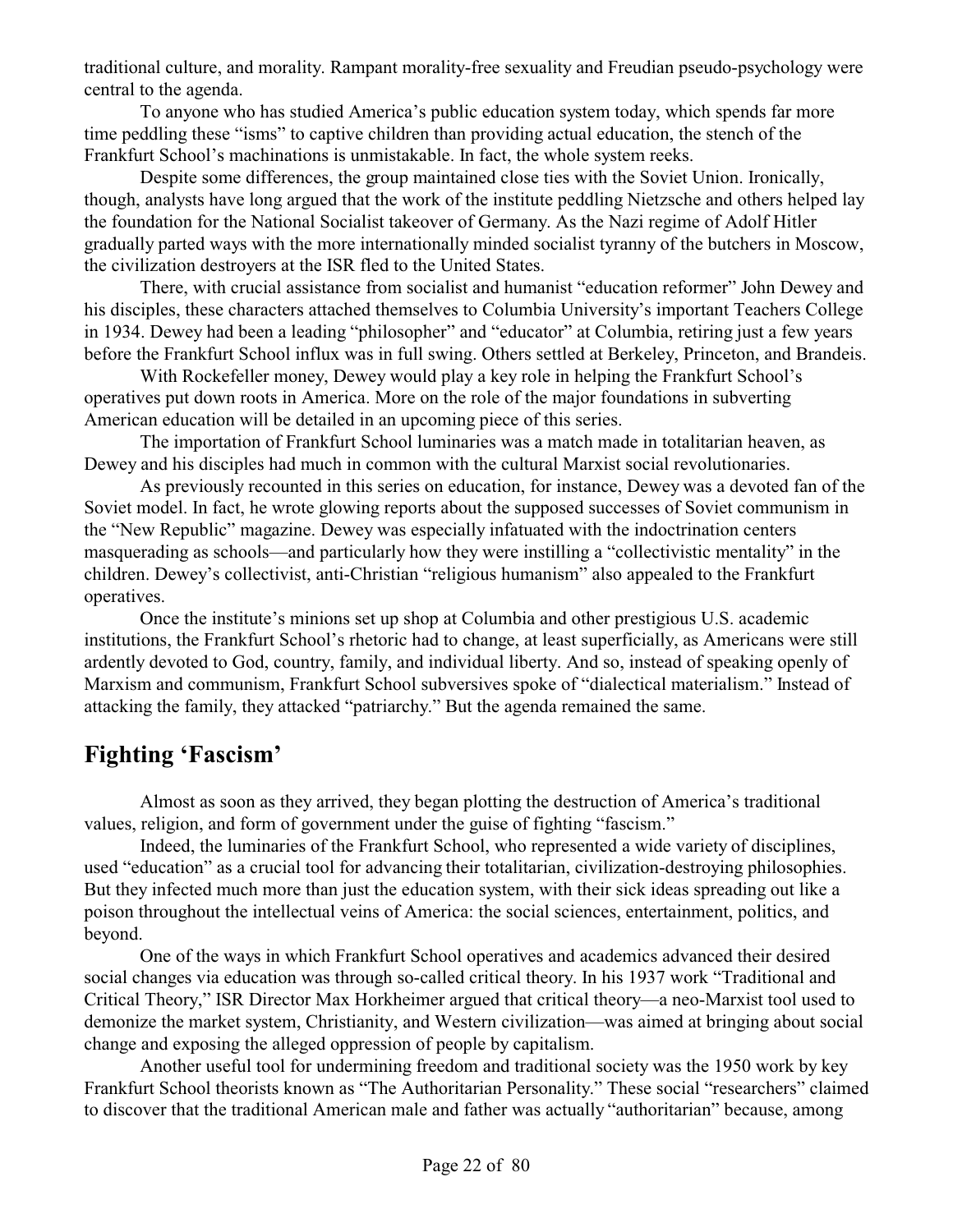other reasons, he held traditional values. Thus, the "patriarchy" and the traditional family—among the most important barriers to tyranny—came under relentless attack as a precursor to "fascism." Public schools were viewed as tools to combat this alleged problem, and they did so vigorously.

## **Influence**

To understand just how central Teachers College (infected by Frankfurt School and Dewey ideas) would become to the public education in the United States, consider that, by 1950, estimates suggest that a third of principals and superintendents of large school districts were being trained there. Many of these left the college with radical ideas about reality, government, society, family, and economy that came straight from Dewey and the Frankfurt School.

Of course, the damage to America from anti-God, anti-freedom German "intellectuals" began even before the Frankfurt School migrated to Columbia. In fact, Dewey was trained by G. Stanley Hall, who was among the many Americans to study under professor Wilhelm Wundt at Leipzig University.

Among other notable highlights, Wundt pioneered the idea of the human being as a soulless animal. Essentially, he viewed people as biological stimulus-response mechanisms that could, and should, be trained in a manner similar to circus animals. This Darwinian, materialist view of the human being reigns supreme today in the education system but has been catastrophic.

Fringe left-wing extremists who support the Frankfurt School's anti-American agenda have dishonestly attempted to paint criticism of the relevant institutions, academics, and their ideas as "anti-Semitic." But in reality, the dangerous ideas pose a major threat to Judaism, too, and so countless patriotic and liberty-minded Jews have also joined the fight against the Frankfurt School's poison.

The threat of these subversives and their cultural Marxism has been recognized at the highest levels of the U.S. government, even recently. Former National Security Council Director of Policy and Planning Richard Higgins, for instance, blasted it in his now-notorious 2017 "Higgins Memo" to President Donald Trump about the ongoing war against the administration and the United States.

The wars against Trump and America "cannot be separated from the cultural Marxist narratives that drive them," warned Higgins, saying cultural Marxism was most directly tied to the Frankfurt School. "The Frankfurt strategy deconstructs societies through attacks on culture by imposing a dialectic that forces unresolvable contradictions under the rubric of critical theory," he warned. Higgins then quotes Herbert Marcuse, a leading Frankfurt thinker, on how to crush the political and cultural right through persecution and phony "tolerance."

To this day, reflecting the ISR influx of the early 1930s, Teachers College remains a leading purveyor of socialist poison masquerading as "education." Its recently released book list includes titles by Bill Ayers, the communist terrorist whose terror group Weather Underground, working with communist Cuban intelligence, bombed the State Department, the Pentagon, Capitol Hill, police stations, and more. The Teachers College Press fall selection also includes endless nonsense on "social justice," racialism, multiculturalism, and other "isms" with roots in Marxism and Frankfurt School strategies.

With society and civilization becoming increasingly unstable as the final vestiges of traditional education are destroyed, the Frankfurt School and its American allies such as Dewey would be pleased with their handiwork. After all, cultural Marxists including Gramsci and ISR thinkers believed that once the old order was destroyed via a "long march" through society's institutions, Marxism could eventually triumph. On the education front, they now appear largely victorious.

But their overall victory is hardly assured. What comes next depends on whether Americans can be roused from their slumber in time to restore civilization. As the socialists and totalitarians understood well, education will be the key either way.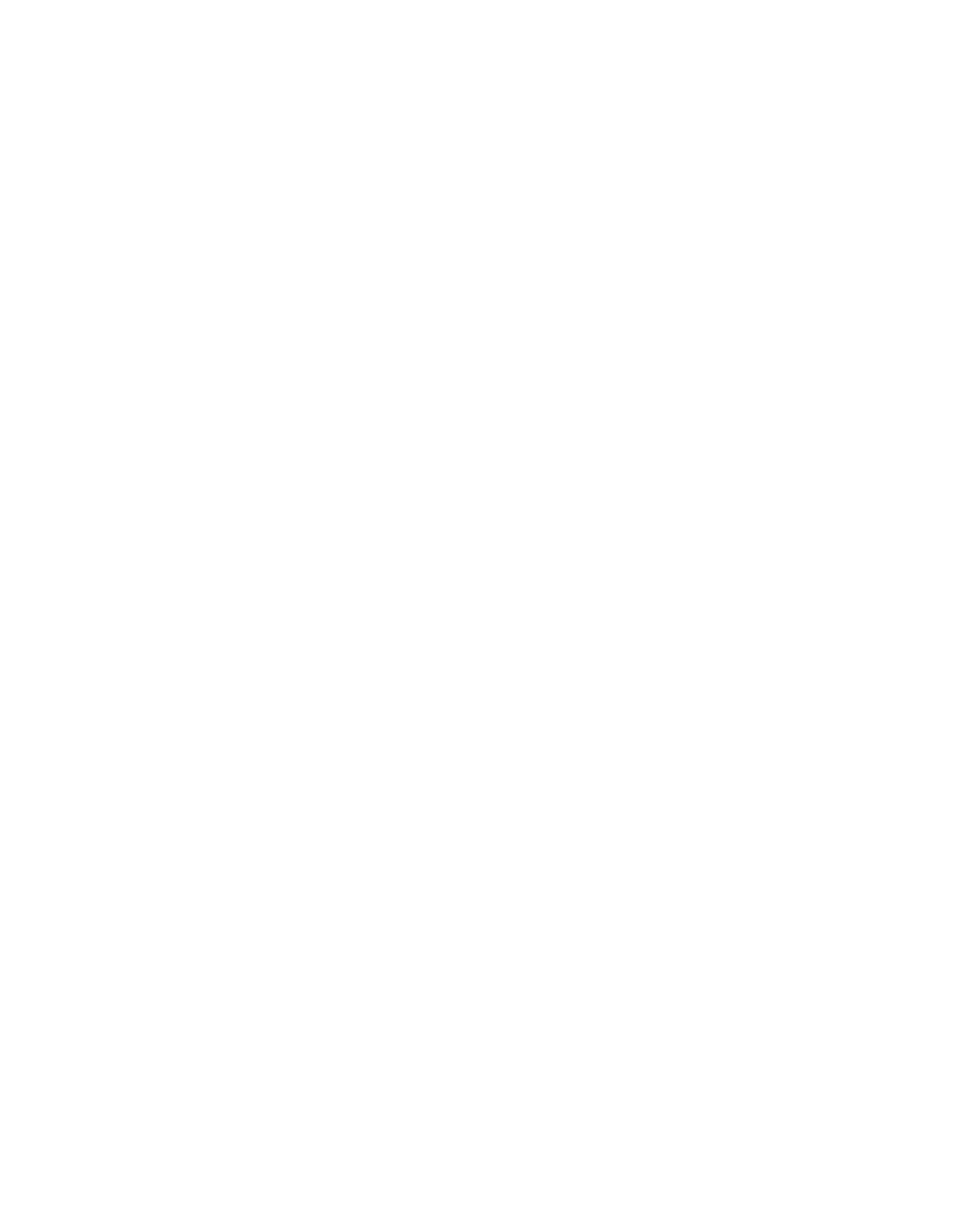## **Part Seven, Big Foundations Unleashed Collectivist 'Revolution' via US Schools**

It may seem counterintuitive, but massive tax-exempt foundations funded by some of America's most prominent capitalists and industrialists helped foment what congressional investigators described as a collectivist "revolution" in the United States.

The goal was to "so alter life in the United States that it could be comfortably merged with the Soviet Union." Many tools were used, but the public education system was the most important and effective.

#### **Congress Investigation**

In the early 1950s, with growing concerns of subversion and communist penetration surrounding the enormous foundations, the U.S. Congress launched investigations. Investigators for Congress's Select Committee to Investigate Tax-Exempt Foundations and Comparable Organizations, sometimes referred to as the "Reece Committee," after the chairman, found that there was good reason to be concerned.

According to the committee's chief investigator, some of the foundations were weaponizing the American education system to enable what was described as "oligarchical collectivism," or collectivist rule by an oligarchy. This was done by financing the promotion of "internationalism and moral relativism," among other dangerous "isms," investigators found.

The chief culprits included some of the largest and most important foundations in the United States. These included the Ford Foundation, the Rockefeller foundations, and the Carnegie Endowment. According to congressional investigators, they were showering money on Columbia University, Harvard, Chicago University, and the University of California to advance their objectives through education. And it worked.

Norman Dodd, the director of research for Congress's select committee, reported that the foundations had even orchestrated a "revolution" in the United States. The revolution "could not have occurred peacefully, or with the consent of the majority, unless education in the United States had been prepared in advance to endorse it," Dodd told lawmakers in his sworn testimony.

The committee's final report, released in late 1954, found that "some of the larger foundations have directly supported subversion in the true meaning of that term—namely, the process of undermining some of our vitally protective concepts and principles." Those same entities have also "actively supported attacks upon our social and governmental system and financed the promotion of socialism and collectivist ideas," investigators concluded.

Globalism and distorting history were also major priorities. In the final report, the committee noted that the foundations had "supported a conscious distortion of history." As part of that, they also "propagandized blindly for the United Nations as the hope for the world," undermining American constitutional principles and liberty.

One of the experts who testified during the hearings was attorney Aaron Sargent, whose background included special investigations, especially into education and subversion. He told lawmakers that many of the big foundations were actively promoting socialism in the United States, in violation of the law and their charters, and that education was among their key tools.

"First of all, in approaching this problem of foundation influence, the subversive-teaching problem is a foundation problem," he said, noting that the problem began in the 1890s. "This movement is closely related to Fabian socialism." These subversives tried to infect America, but found it more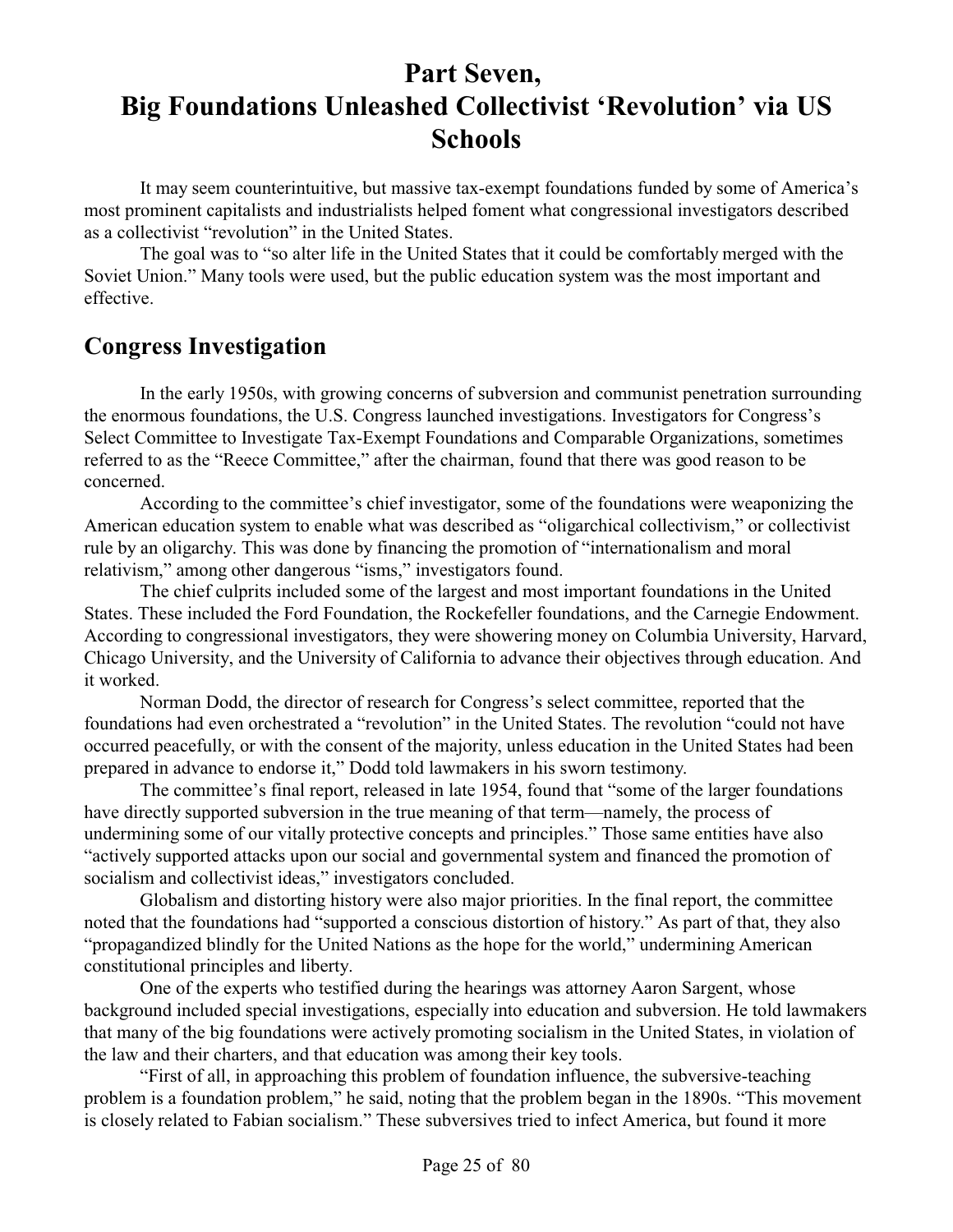difficult than in Britain due to Americanism, a written Constitution, and federal courts capable of protecting constitutional rights.

And so, the radicals "relied upon propaganda and brainwashing," using the school system to attack patriotism, natural law, and even real history, said Sargent, who was asked to serve as counsel to the select committee but had to decline. "They sought to create a blackout of history by slanting and distorting historical facts," he testified. "They introduced a new and revolutionary philosophy—one based on the teachings of John Dewey."

On the educational front, he said, the story actually begins with the Rockefeller-funded Dewey Laboratory School at the University of Chicago, a topic that has already been explored in this series. From there, Dewey "expounded a principle which has become destructive of traditions and has created the difficulties and the confusion … that we find today." As part of that, "Professor Dewey denied that there was any such thing as absolute truth," a concept that was "revolutionary in practice."

## **Foundations' Role**

In previous articles in this series on the history of public education, the Rockefeller dynasty's role in funding collectivist "education reformer" John Dewey, widely considered to be the "father" of America's public school system, was documented extensively. The Rockefeller philanthropies—especially the "General Education Board"—provided millions of dollars to advance Dewey's quackery around the end of the 19th century and into the beginning of the 20th.

But that would be just the beginning. Rockefeller money also helped resettle the communists of the Frankfurt School at prestigious U.S. academic institutions, primarily Dewey's Columbia University. From there, their subversive poison infected all of U.S. society, mostly through the public education system.

The Rockefeller dynasty was key in shaping education policy. In 1902, facing an avalanche of bad publicity over his ruthless business practices, oil baron John D. Rockefeller created the "General Education Board." This ostensibly "philanthropic" venture was used to help fund and eventually control education in the United States.

Rockefeller put Frederick Gates in charge of his "charitable" schemes. And Gates was honest about the agenda. "In our dream we have limitless resources, and the people yield themselves with perfect docility to our molding hand," Gates wrote in "The Country School of To-morrow, Occasional Papers Number 1."

"The present educational conventions fade from our minds; and, unhampered by tradition, we work our own good will upon a grateful and responsive rural folk."

He was clear that the goal was not to raise up philosophers, scientists, authors, poets, musicians, artists, lawyers, doctors, preachers, or statesmen. There was already an "ample supply" of those, he said. Instead, the goal was to create docile and largely unthinking workers who could be used and controlled by the elites.

The ultimate goal of all this subversion from the mega-foundations, though, was even more horrifying.

## **Dodd Interview**

In an interview with G. Edward Griffin in 1982, chief investigator Dodd dropped a bombshell that should have, and would have, shocked America to the core—at least if it had been more widely known. The goal of the foundations' scheming in education and beyond was to crush individualism, promote collectivism, and prepare the way for the United States to be merged with the totalitarian Soviet Union.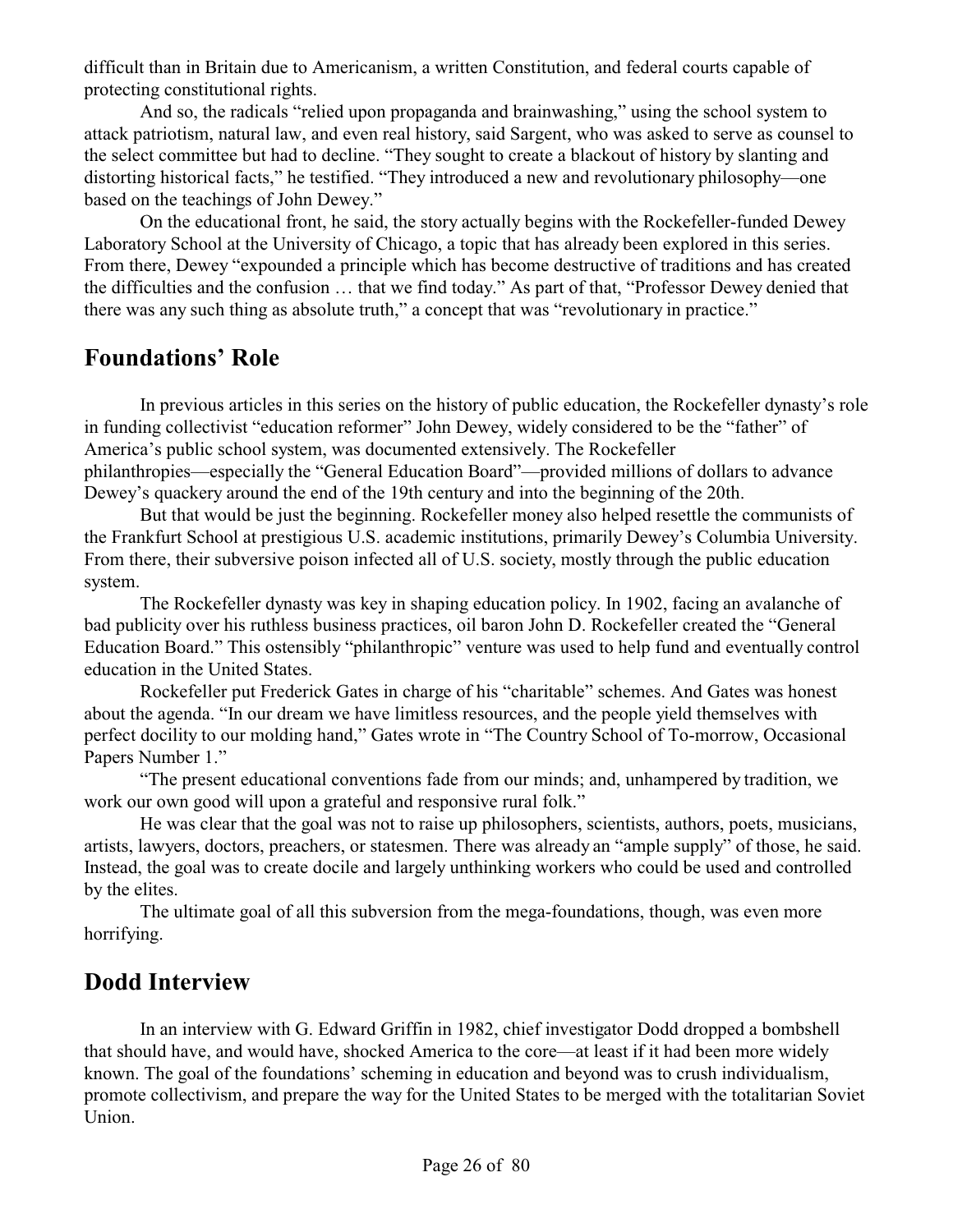While investigating, Dodd was contacted by Ford Foundation President Alan Gaither and asked to come to the foundation's offices in New York. "On arrival, after a few amenities, Mr. Gaither said, 'Mr. Dodd, we have asked you to come up here today because we thought that, possibly, off the record, you would tell us why the Congress is interested in the activities of foundations such as ourselves,'" Dodd recalled in the interview.

Dodd continued: "Before I could think of how I would reply to that statement, Mr. Gaither then went on voluntarily and stated: 'Mr. Dodd, all of us who have a hand in the making of policies here have had experience ... operating under directives ... the substance of which is, that we shall use our grant-making power so to alter life in the United States that it can be comfortably merged with the Soviet Union."

In short, the head of the Ford Foundation, one of the most influential in the world, told the chief congressional investigator of a committee investigating foundations that the foundations were helping to pave the way to a merger of the free world with the slave world. And Americans remained blissfully unaware, as the cancer crept in quietly through the school system over a period of generations.

According to Dodd and the congressional investigation, the Carnegie foundations decided after World War I that gaining control of education would be crucial. The leadership's goal at that time, Dodd said, was to prevent "a reversion of life in the United States to what it was prior to 1914." But the task was so enormous that it would require help. And so, while the Carnegie Endowment would focus on international education matters, the Rockefeller foundations were put in charge of domestic initiatives, according to documents uncovered by investigators in the Carnegie Endowment's archives.

"The effect was to orient our educational system away from support of the principles embodied in the Declaration of Independence, and implemented in the Constitution, and educate them over to the idea that the task now was, as a result of the orientation of education, away from these briefly stated principles and self-evident truths," Dodd said in the interview.

"What we had uncovered was the determination of these large endowed foundations, through their trustees, to actually get control over the content of American education."

Investigations also found that since at least the 1930s, Moscow decided to infiltrate educational and large foundations in the United States. Following their orders from the Soviet Union, American communists even created a commission focused on infiltrating and taking over foundations.

One of the major successes identified by the congressional investigators was Soviet agent Alger Hiss, who became president of the Carnegie Endowment for International Peace after playing a starring role in creating the United Nations. He was later exposed as a spy for Joseph Stalin's mass-murdering regime.

#### **Current State**

This work of the major foundations continues to this day. Consider, for example, Microsoft founder Bill Gates pouring billions of dollars into "education reform" and into supporting the collectivist agenda of the United Nations Educational, Scientific and Cultural Organization (UNESCO). In fact, Gates's foundation was, aside from U.S. taxpayers, the single largest financier of Common Core, the universally reviled national (and internationally aligned) "standards" imposed on the United States by the Obama administration. More on that in a future piece of this education series.

The Rockefeller foundations also continue to be deeply involved in "education." And key Rockefeller bigwigs have become increasingly open about their real agenda. In his autobiography, for instance, the late dynasty patriarch David Rockefeller dropped a bombshell.

"Some even believe we are part of a secret cabal working against the best interests of the United States, characterizing my family and me as 'internationalists' and of conspiring with others around the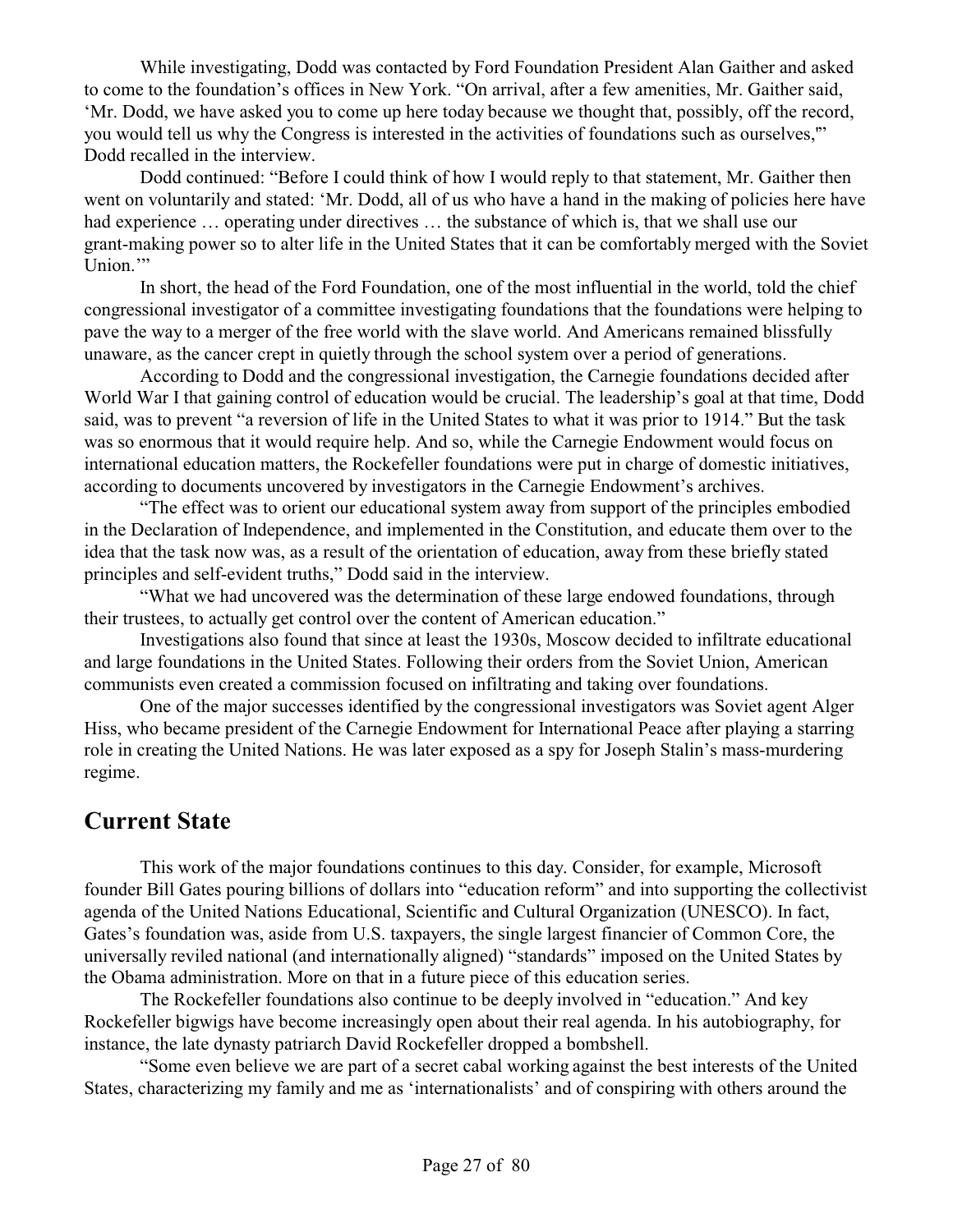world to build a more integrated global political and economic structure–one world, if you will," he wrote on page 405. "If that's the charge, I stand guilty, and I am proud of it."

When examining these facts, it seems perplexing that the wealth of some of America's most important super-capitalists would be put to use advancing collectivism, subversion, and even socialism. And yet, it was hardly a new phenomenon. In his important book "Wall Street and the Bolshevik Revolution," Stanford historian Anthony Sutton meticulously documented the role of major bankers and financiers from New York City in financing the communist enslavement of the Russian people.

It is time for Americans to completely rethink education or be destroyed. That rethink must involve discarding all of the quackery and subversive influences brought about by collectivists such as Dewey, and the out-of-control foundations that funded and helped them. The future of United States and liberty literally depend on sorting out this mess.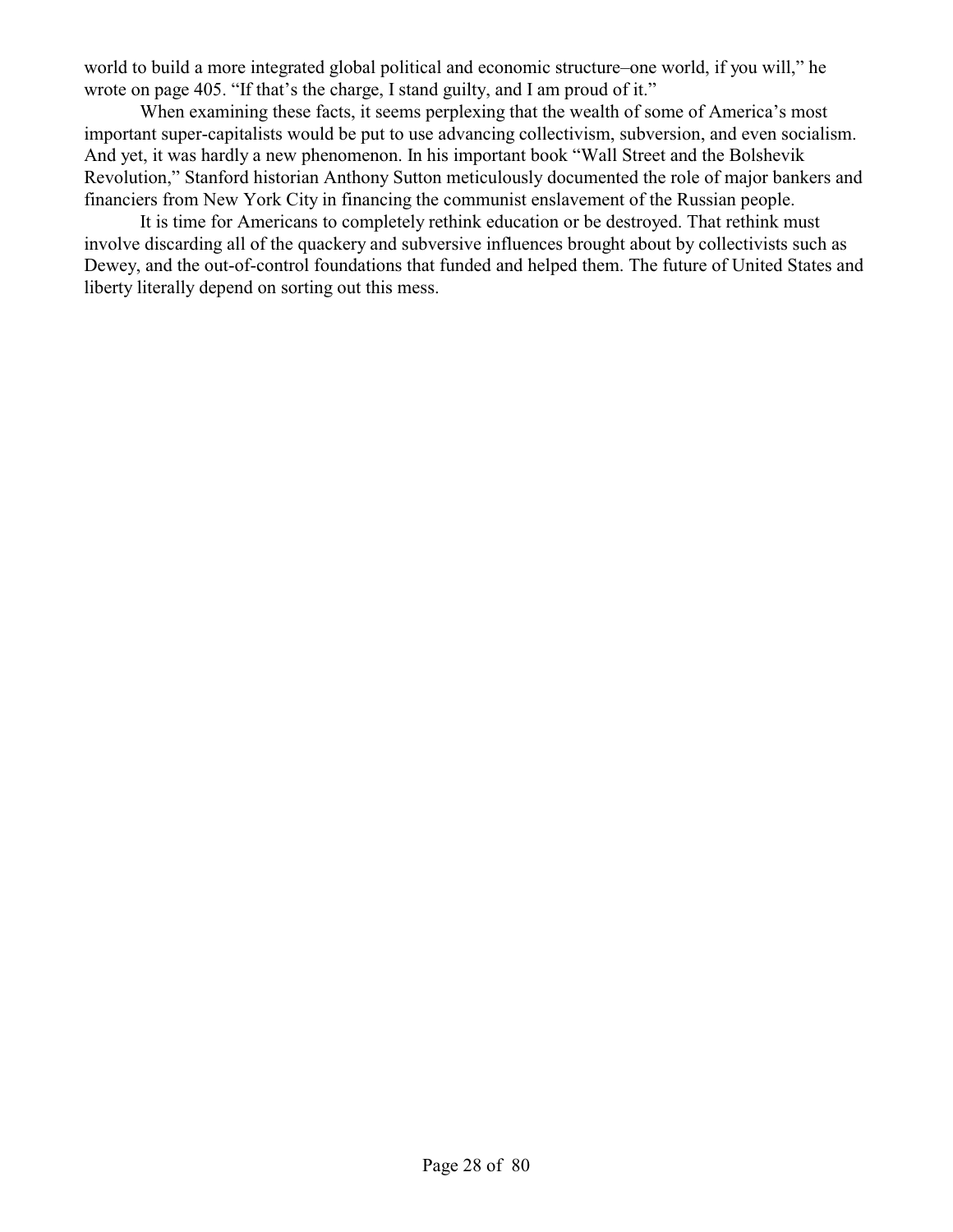# **Part Eight, How Socialists Used Teachers Unions Such as the NEA to Destroy Education**

When examining the hydra that is the collectivist "education" establishment that dominates public schools in the United States, among the most important tentacles have been the teachers' unions—especially the National Education Association (NEA).

Along with other leading unions, the NEA and its affiliates at the state and local level played a leading role in transforming American education into the dangerous disaster that it has become. The extremism has been getting progressively more extreme for more than a century now. But it's not new by any means.

The destructive role played by the NEA is so serious, and so widely understood, that in 2004, even then-U.S. Secretary of Education Rod Paige described the union as a "terrorist organization." But in reality, the NEA has done far more damage to the United States than a simple terrorist organization ever could.

Consider that terrorists merely kill individuals, even if sometimes in large numbers. But the NEA and its allied unions have helped to practically kill a nation—the greatest, freest nation that ever existed. While terrorists destroy human bodies, the NEA has worked to destroy human minds and human freedoms.

For at least a century, the NEA, founded in 1857 as a professional association, has barely bothered to conceal its leadership's affinity for communism, collectivism, socialism, humanism, globalism, and other dangerous "isms" that threaten individual liberty. Nor has the union shied away from vitriolic attacks on the United States, the free-market system, Christianity, the family, or educational freedom.

Perhaps the most important exposé ever written on the NEA was the 1984 book "NEA: Trojan Horse in American Education" by Dr. Samuel Blumenfeld. Packed with examples and references, Blumenfeld's book proved that, contrary to popular mythology, which holds that the NEA's extremism is a more recent phenomenon, the union's leaders have been radicalizing teachers against America for a century or more.

Since being overtly taken over by progressives early in the 20th century, "the NEA has subjected its members to an unrelenting hatred of capitalism and an unceasing, uncritical benevolence toward socialism," wrote Blumenfeld.

But even before that, it was bad. "From 1857 to the present, the NEA has worshiped two gods: Horace Mann, a statist, and John Dewey, a socialist," Blumenfeld continued, referring to the two most important figures in the hostile takeover of "education" by government. This series on education has dealt with both of these subversives extensively.

By 1900, the NEA, which was lobbying for federal involvement in education, was largely insignificant. Even though there were an estimated half a million public school teachers in the United States at that time, the NEA had well under 2,500 members. Once the "progressives" took firm control, though, it became a sort of "ministry of education" seeking to dictate and control education policy nationwide.

## **Replacing Liberty With Collectivism**

Once progressives were totally in control of the NEA leadership, a story detailed in Blumenfeld's book, there was no longer any inhibitions in openly promoting the triumph of collectivism over liberty using the school system.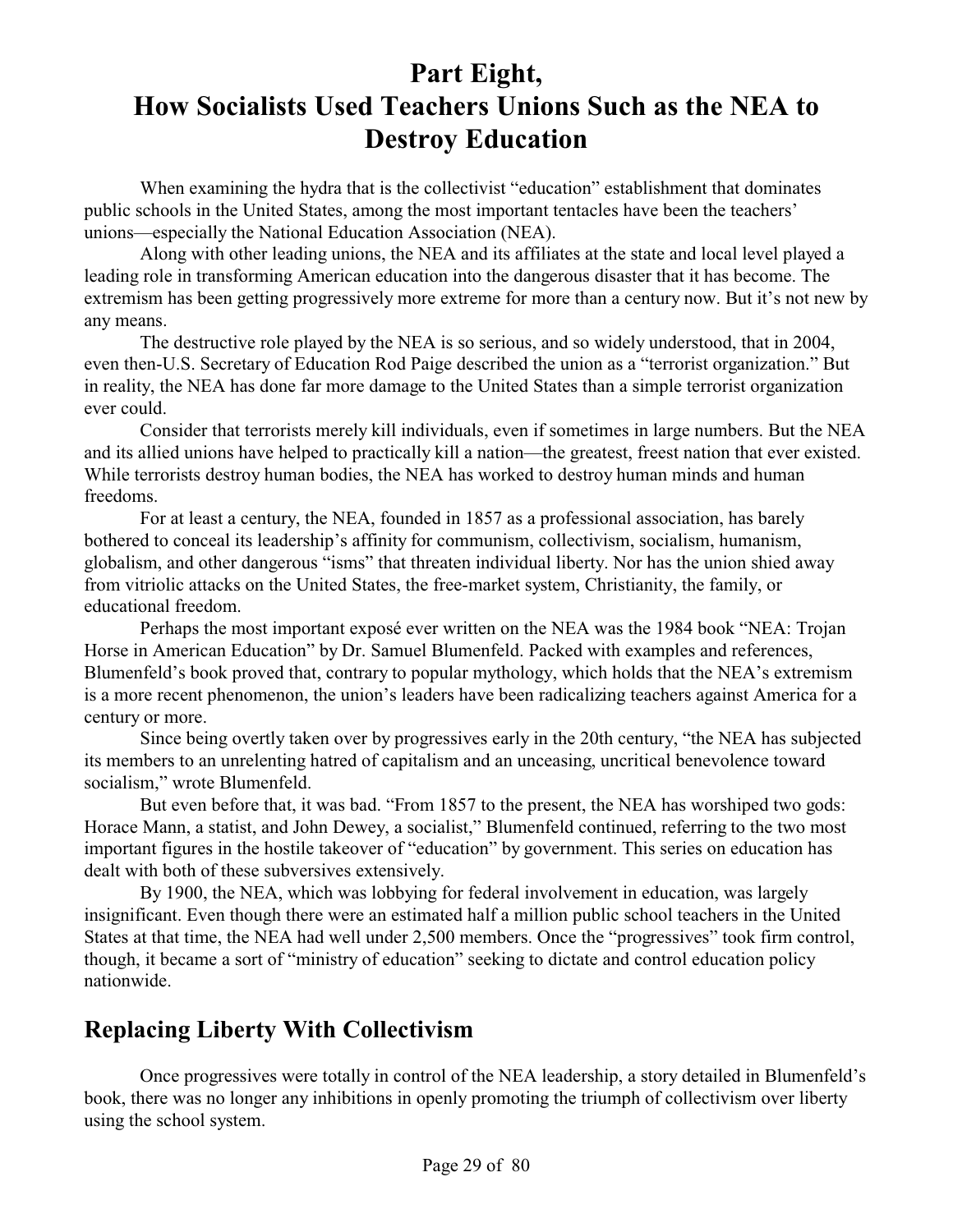At the annual NEA meeting in 1934, Willard Givens, who would soon be appointed executive secretary over the union, laid out the agenda.

"Many drastic changes must be made," Givens declared. "A dying 'laissez-faire' must be completely destroyed and all of us, including the 'owners', must be subjected to a large degree of social control. … The major function of the school is the social orientation of the individual. It must seek to give him understanding of the transition to a new social order."

He also called for nationalization of all sorts of industries, to be operated for the benefit of "the people."

Of course, socialist and humanist "education reformer" John Dewey had been advocating the emergence of a "new social order," socialist in orientation, since at least the early years of the 20th century. And in 1932, Dewey, almost universally regarded as the founding father of America's public education system, became the "honorary life president" of the NEA.

The very next year, Dewey and some of his cohorts would draft and sign the first Humanist Manifesto, a bizarre religious document brazenly rejecting God while shamelessly embracing collectivism and socialism. This totalitarian religion would eventually be advanced throughout America in de-Christianized public schools.

Dewey, who visited the Soviet Union and wrote articles extolling the brutal tyranny's supposed virtues, was interested in education primarily to promote his totalitarian "ideology" and his pseudo-theology. And even though he was adamant that Christianity must not be taught in schools, he was totally fine with religion—his religion—in the classroom. In fact, he believed it was essential to creating the "new social order."

"Our schools … are performing an infinitely significant religious work," he wrote in his 1907 essay "Religion and Our Schools." "They are promoting the social unity out of which in the end genuine religious unity must grow. … [D]ogmatic beliefs … we see … disappearing. … It is the part of men to … work for the transformation of all practical instrumentalities of education till they are in harmony with these ideas."

From the 1920s onward, this sort of quack religious, political, and educational nonsense and propaganda from Dewey filled the pages of the "NEA Journal." Among other ideas, Dewey's writing in the NEA's flagship publication, which reached more teachers than any other, constantly extolled the virtues of collectivism and the mass-murdering Soviet system while demonizing the United States and traditional American education.

Dewey was especially warm to the Soviet indoctrination program masquerading as an "education" system, his essays in the NEA Journal and other publications such as the New Republic revealed. And yet, because of clever word games, many Americans remained oblivious to the danger. One of the ways Dewey's propaganda on behalf of tyranny was so effective was that he deceived readers by using the words "democracy" and "socialism" interchangeably.

Dewey was so wrapped up in Soviet intrigue that, before becoming honorary president of the NEA, he served as vice president and one of the original directors of the American Society for Cultural Relations with Russia. This Soviet dictatorship-created organization in the United States founded in 1927 was primarily involved in sending students, professors, and teachers to the Soviet Union for communist indoctrination, and bringing Soviet "experts" to the United States to train American educators.

Unsurprisingly, the NEA was always willing and eager to work with "unions" in slave states of Eastern Europe and Latin America, including the phony unions created by the Soviet regime. That was despite harsh criticism from Soviet dissidents and even the American Federation of Teachers (AFT), another major teachers' union that differed in important ways from the NEA.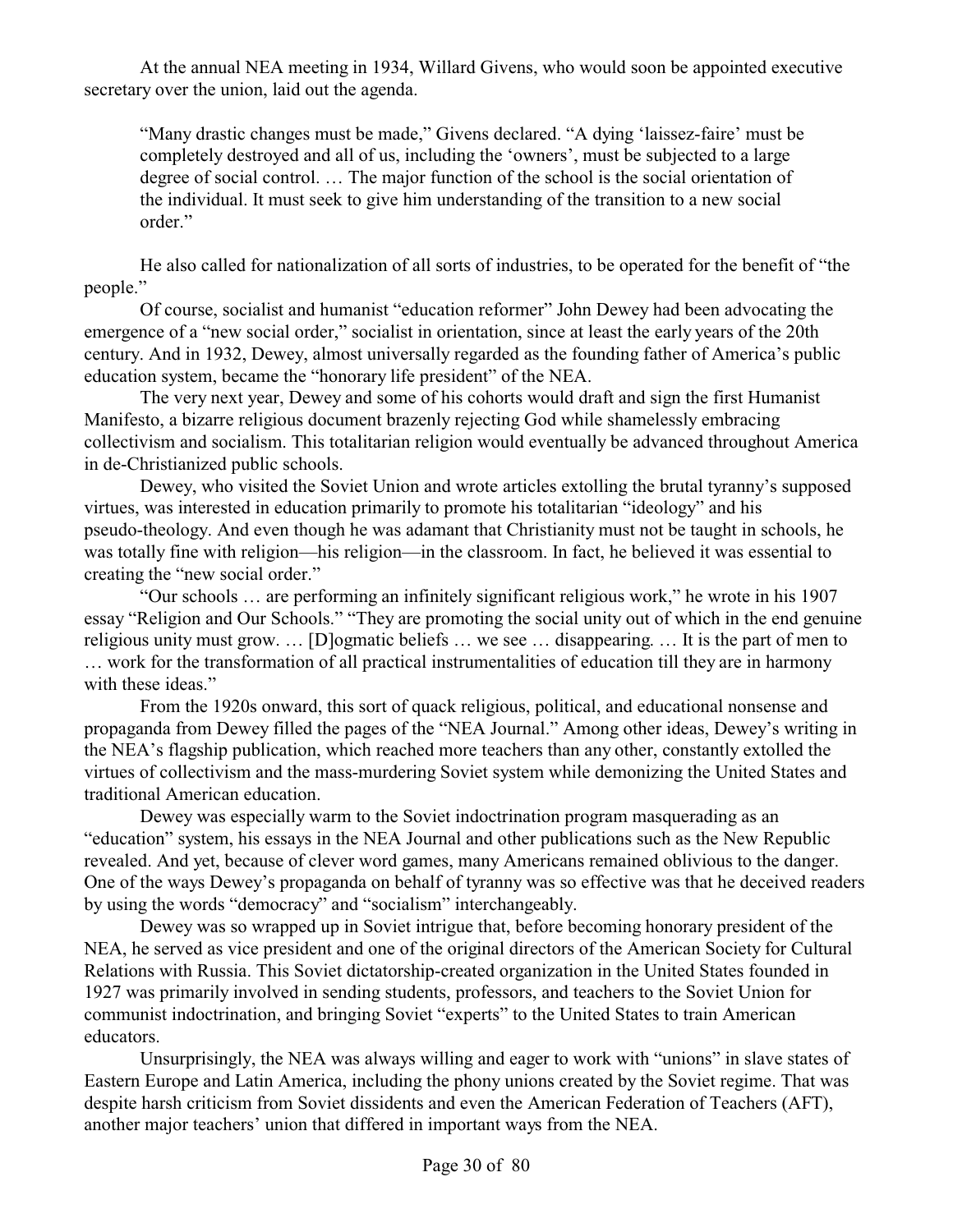The most frequent writer in the NEA Journal throughout the 1930s and 1940s was socialist Stuart Chase. "It is no longer a question of collectivism versus individualism, but of what kind of collectivism," Chase wrote in the NEA's official propaganda organ after calling for the U.S. government to take over agriculture, banking, credit, and more.

In a 1956 interview with the Los Angeles Tidings, former teacher and Communist Party defector Bella Dodd dropped a bombshell. "The Communist party whenever possible wanted to use the Teacher's Union for political purposes," she said, adding that the communists in the union were all in favor of Dewey-inspired "progressive" education. "Most of the programs we advocated, the NEA followed the next year or so."

### **Taking Collectivism Global**

In addition to spreading its collectivist poison in the minds of children across the United States through public schools, the NEA also waged an effective campaign to spread the indoctrination system worldwide. Indeed, the union was among the first organizations to openly promote the idea of a global "board of education" to control every school on the planet.

As far back as 1920, the NEA created its so-called International Relations Committee. The ostensible purpose was to help build "world understanding." But the real agenda soon become crystal clear to anyone who was paying attention.

Responding to the formation of a formal U.S. government alliance with the ruthless Communist Party dictatorship enslaving the Soviet Union, NEA Journal chief J. Elmer Morgan wrote an editorial for the publication called "The United Peoples of the World."

Among other demands, supposedly to "keep the peace and insure justice and opportunity," Morgan said "we need certain world agencies of administration." Those planetary governing agencies should include a global "police force" and a world "board of education," Morgan opined.

To bring about that global "board of education," the NEA set up the "War and Peace Fund" to collect donations in 1943. Similar schemes took place in Europe among the education establishment. Eventually, these efforts culminated in the creation of the United Nations Educational, Scientific, and Cultural Organization (UNESCO) in 1946, an organization that will be addressed in an upcoming article in this series.

In a 1946 editorial in the NEA Journal headlined "The Teacher and World Government," Morgan was again shilling for global government, and again advocating that these subversive ideologies be forced on captive school children through indoctrination.

"In the struggle to establish an adequate world government, the teacher has many parts to play," Morgan wrote, calling on teachers to "prepare the hearts and minds of children" for the looming global collectivist regime. "At the very top of all the agencies which will assure the coming of world government must stand the school, the teacher, and the organized profession."

Later that same year, Morgan boasted of the "achievements" toward world government that the "organized teaching profession" had already made. And to this day, the NEA continues to play a key role in the ongoing globalization and internationalization of progressive indoctrination posing as an educational system.

## **More Federal Power, War on Competition**

Even before it was peddling the idea of a global education system to bring about global government, the NEA led the battle to get the federal government involved in education—and then to constantly expand that power under whatever pretext might be effective. Indeed, from the very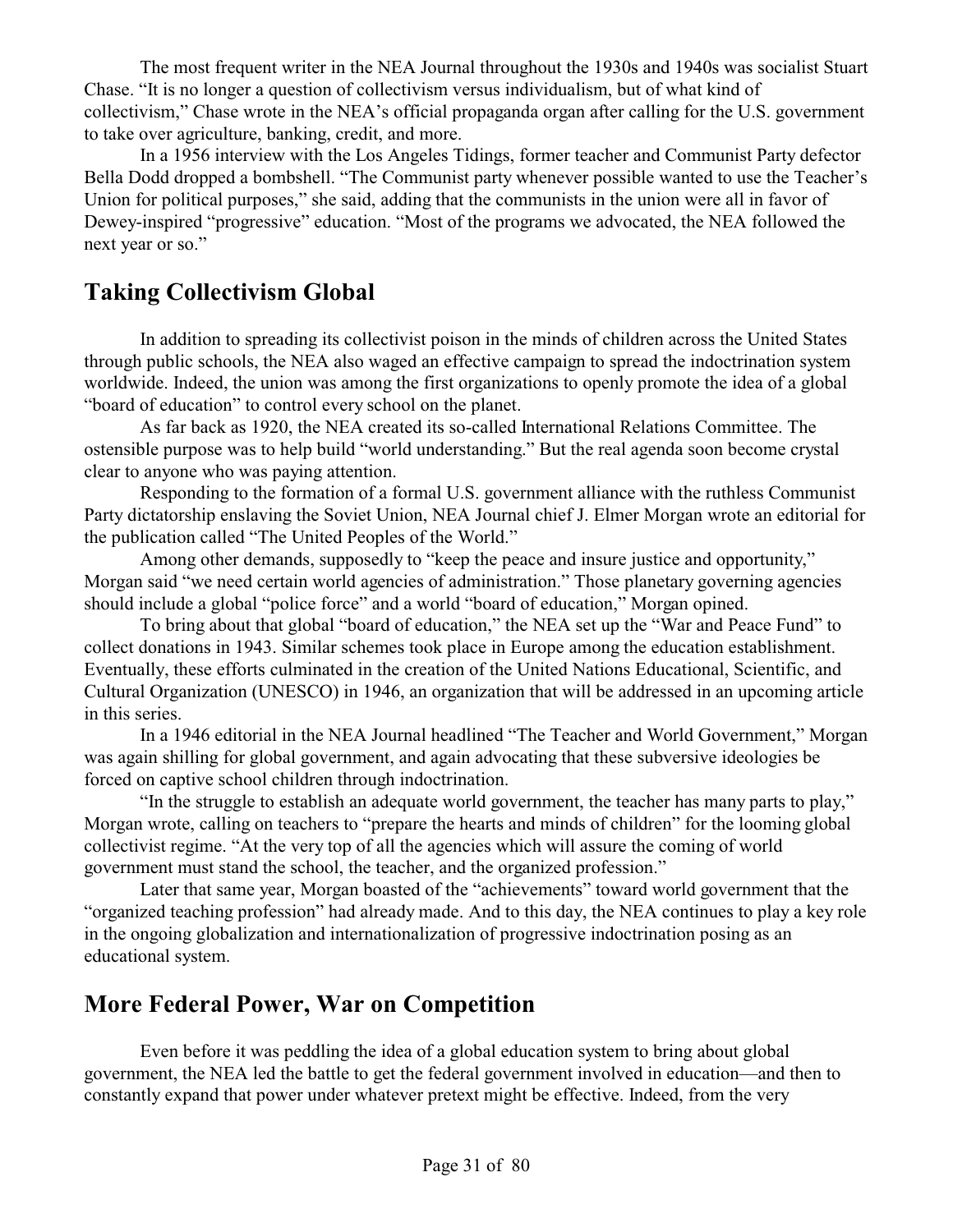beginning, the NEA worked to empower Washington over the nation's schools, in clear violation of the U.S. Constitution and its 10th Amendment.

More than a century ago, the NEA also began lobbying Congress for federal funding of education. NEA bosses knew that with federal aid comes federal control. They finally succeeded in 1965 with the passage of the Elementary and Secondary Education Act. From there, the next stop was the creation of a cabinet-level Department of Education, an NEA wish that President Jimmy Carter granted the union in exchange for its critical support.

NEA bosses often get their way in government, even if it takes a while. That is because the NEA has been a well-oiled lobbying machine for decades. For one, by collecting dues from millions of members, the NEA and its state affiliates are able to pour endless resources into the campaign coffers of politicians. And by prodding its members to vote a certain way, write letters, and even protest, it can keep the politicians it gets elected in line indefinitely.

With almost 3 million members today, the NEA is the largest labor union in the United States. It has pumped well over \$100 million into federal political campaigns since the early 1990s alone. And data from the Center for Responsive Politics show that more than 97 percent of that money went to Democrats. The tiny donations to Republicans virtually all went to the most liberal among them. Similar trends exist at the state and local level among NEA affiliates.

Today, the NEA is still trying to quash competition, seeking onerous restrictions on private schools and even waging a war on homeschooling families. In 1988 and the years following (amended in 2006 to the current version), the NEA adopted a resolution that formalized its hatred of families operating outside the government system.

"The National Education Association believes that home schooling programs based on parental choice cannot provide the student with a comprehensive education experience," the union declared.

Of course, not all of the millions of NEA members agree with the totalitarian ideologies and ideas peddled by the union's leadership. But until recently, at least, in many states, they were required to be members, forced to fund political campaigns and extremist views that they may have vehemently disagreed with. Thankfully, Illinois child support specialist Mark Janus sued and won, ending compulsory union dues. But many teachers still don't realize they don't have to fund the extremism of the NEA and its affiliates.

There may be more bad news yet to come for the NEA, which is becoming increasingly radical with every year that passes. This writer has it on good authority that some significant scandals involving NEA leadership may be revealed in the months ahead.

Either way, an objective look at the history of these tentacles on the education-establishment hydra reveals a monster that is interested in gaining power and smashing freedom—not educating children. It's time for teachers, parents, and the taxpayers who fund it to speak out loudly.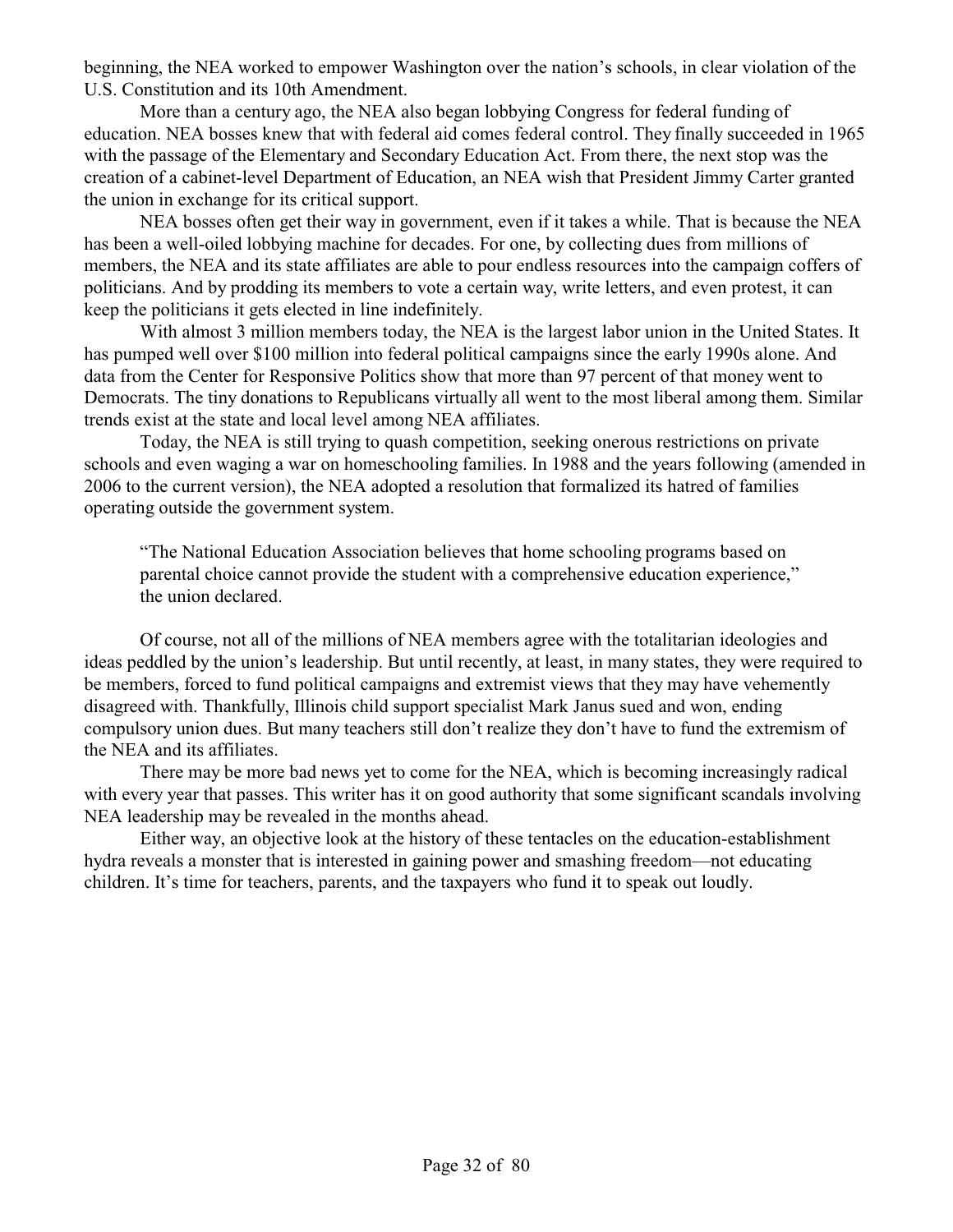# **Part Nine, UNESCO: Indoctrinating Humanity With Collectivist 'Education'**

With the possible exception of Adolf Hitler's National Socialists (Nazis), socialists and communists throughout the past century have all insisted that planetary socialism is needed.

They all agreed, too, on the chief weapon in their arsenal: government indoctrination posing as "education." From the tyrants in Moscow and Beijing to the infamous Socialist International, the goal of planetary slavery in the form of a global socialist government has long been at the forefront of collectivist thinking. And schools have long been the means.

As the tyrants of the world have discovered by experience over more than a century, subduing people under collectivist rule for any length of time can be difficult—especially if the people can read and think, and if they know their history. But if the children can be brainwashed into collectivism early on in government schools, the process becomes much easier.

And so, socialists and communists from around the world joined forces after World War II to create the United Nations Educational, Scientific, and Cultural Organization (UNESCO) to advance that agenda.

The primary goal of this new body was simple: control education around the world, weaponizing it to advance socialism, globalism, collectivism, and other dangerous "-isms" that threaten individual freedom and self-government.

It was obvious from the beginning, and remains obvious still today, that the views of UNESCO's leaders are entirely incompatible with a free society. Unfortunately, UNESCO now plays a dominant role in public education worldwide.

Formed in 1945 under the guise of ending war by building "defenses of peace" in "the minds of men" through education, UNESCO worked to hijack control over public schools from the very start. Where no government schools existed yet, UNESCO used American and European taxpayer money to establish them, or to bribe governments to do it. And at every step in the process, these emerging indoctrination centers marketed as "educational" institutions worked fiendishly to brainwash children into collectivism and globalism.

The historical record on this global "education" organization is clear. In fact, it was so obviously dominated by communists, socialists, crackpots, totalitarians, and subversives that President Ronald Reagan ordered a U.S. government withdrawal from UNESCO in 1983. Britain left, too, for the same reason. After some alleged "reforms," the U.S. government rejoined in 2002. But the Trump administration once again pulled out, along with Israel, in 2018.

When announcing the U.S. exit, the Reagan administration was blunt about the problems. Speaking at a press conference, State Department spokesman Alan Romberg said UNESCO exhibited "hostility toward the basic institutions of a free society, especially a free market and a free press."

Indeed, it was promoting communism, humanism, and even a global "licensing" regime for journalists. Romberg also noted that the outfit "politicized virtually every subject it deals with." But that was no surprise to anyone who had been paying attention.

#### **Founded by Globalist-Collectivist Fanatics**

The very first director-general of UNESCO, Julian Huxley, who also served as executive secretary of its Preparatory Commission, was a collectivist in every sense of the term. Like John Dewey, previously exposed in detail in this series and almost universally regarded as the architect of America's public-education system, Huxley was also a "humanist." So devoted was he, that he even served as the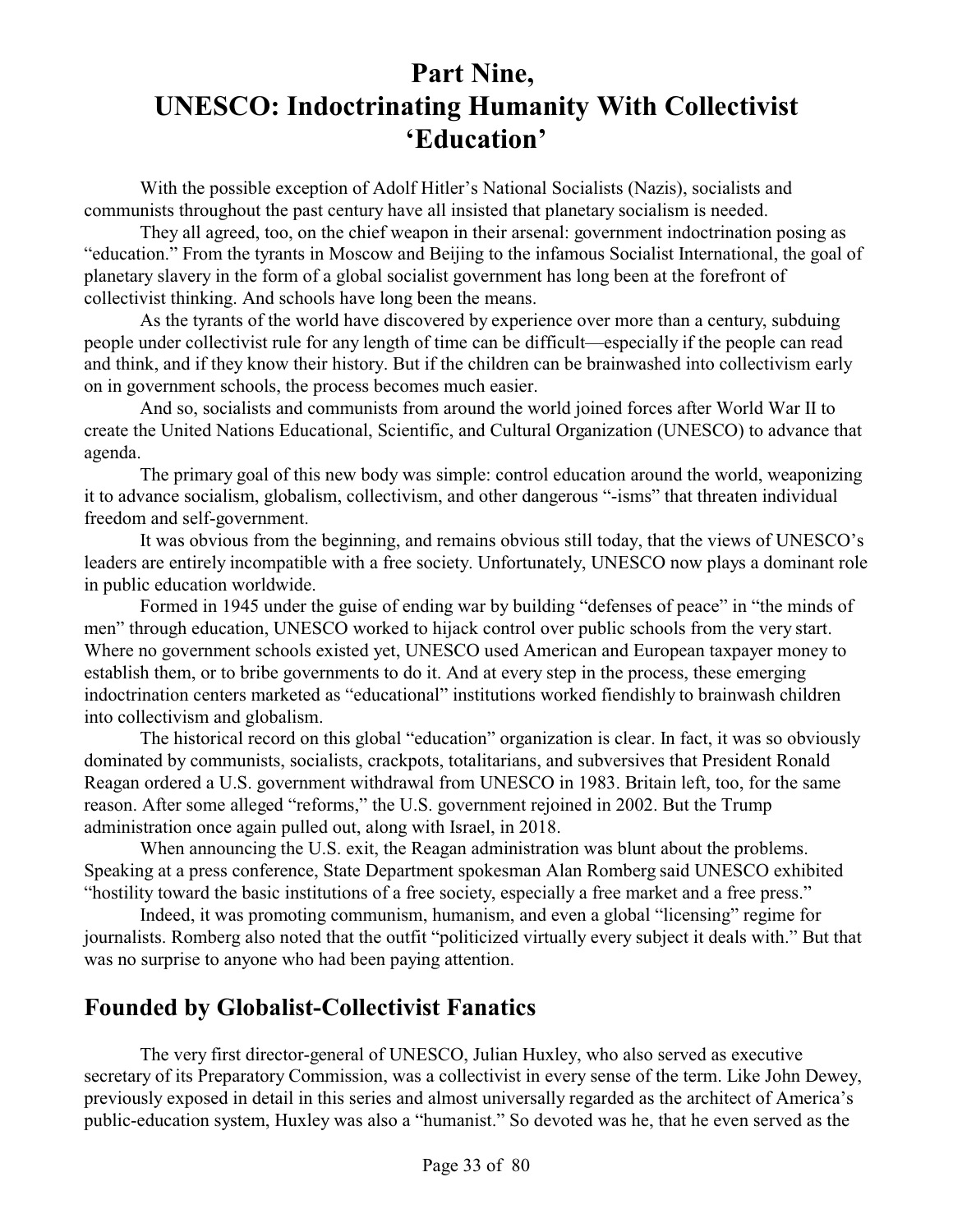first president of the British Humanist Association, working to advance these ideas with Dewey, whose Humanist Manifesto was basically socialism and communism masquerading as a religion.

Huxley was also quick to fill the ranks of UNESCO with communists and socialists, as documented extensively in the book "Freedom On the Altar: The UN's Crusade Against God & Family" by William Norman Grigg. For instance, the chief of the Soviet "Education Ministry" served as director of UNESCO's department of secondary education. That trend continues to the present day, with myriad card-carrying members of the Communist Party and Socialist Party literally running the powerful global agency.

Even many of the Americans who worked under Huxley at UNESCO were communists. According to testimony by Chairman Pierce Gerety of the U.S. International Organizations Employees Loyalty Board, charged with preventing communist infiltration of U.S. delegations, UNESCO had a "clique" of Americans working in it "who placed the interests of the Communists and Communist ideology … above their own country."

The Senate Judiciary Committee concluded in 1956 that UNESCO was "by far the worst," from the standpoint of "disloyal" and "subversive" (communist) Americans in global organizations. That's because communists recognized the importance of weaponizing education.

Like Hitler and his National Socialist barbarians, Huxley was also a fervent advocate of eugenics, the idea of improving humanity by removing "undesirables" from the racial gene pool. So passionate was Huxley about breeding genetically "superior" human beings and removing "degenerates"—something he compared on numerous occasions to improving the quality of livestock—that he actually led the British Eugenics Society. Prior to founding UNESCO, he served as vice president of the eugenics group. After his term at UNESCO, he became president of the eugenics organization.

UNESCO was one of the ways in which he hoped to promote eugenics. In his infamous 1946 policy document "UNESCO: Its Purpose and Philosophy," written during preparatory negotiations, Huxley said one of the key tasks for the organization would actually be to promote "radical" eugenics.

"Even though it is quite true that any radical eugenic policy will be for many years politically and psychologically impossible, it will be important for UNESCO to see that the eugenic problem is examined with the greatest care, and that the public mind is informed of the issues at stake so that much that now is unthinkable may at least become thinkable," he said, explaining why UNESCO's leadership has been so obsessed with breaking down children's moral values.

Huxley was also open about the fact that UNESCO was working to brainwash children into accepting a socialistic world government. A fervent believer in Darwin's theory of evolution, Huxley declared in "UNESCO: Its Purpose and Philosophy" that

"political unification in some sort of world government" would even be "required" for humanity to "evolve" to the next level. "The world is in the process of becoming one," Huxley said in the document. "A major aim of UNESCO must be to help in the speedy and satisfactory realization of this process."

Just a few years after its founding, UNESCO was already pumping out propaganda aimed at undermining individual liberty, the family, and the nation-state in the minds of children. In a 10-part series of pamphlets headlined "Toward World Understanding," for instance, the UN "education" agency called for using schools to promote the concept of "world citizenship." As part of that, schools would have to "combat family attitudes" on everything from "nationalism" (patriotism) to religious beliefs on the nature of sin and reality.

When reading through UNESCO documents and the writings of its leading operatives, it becomes clear that the goals went beyond even just brainwashing children into dangerous ideologies. In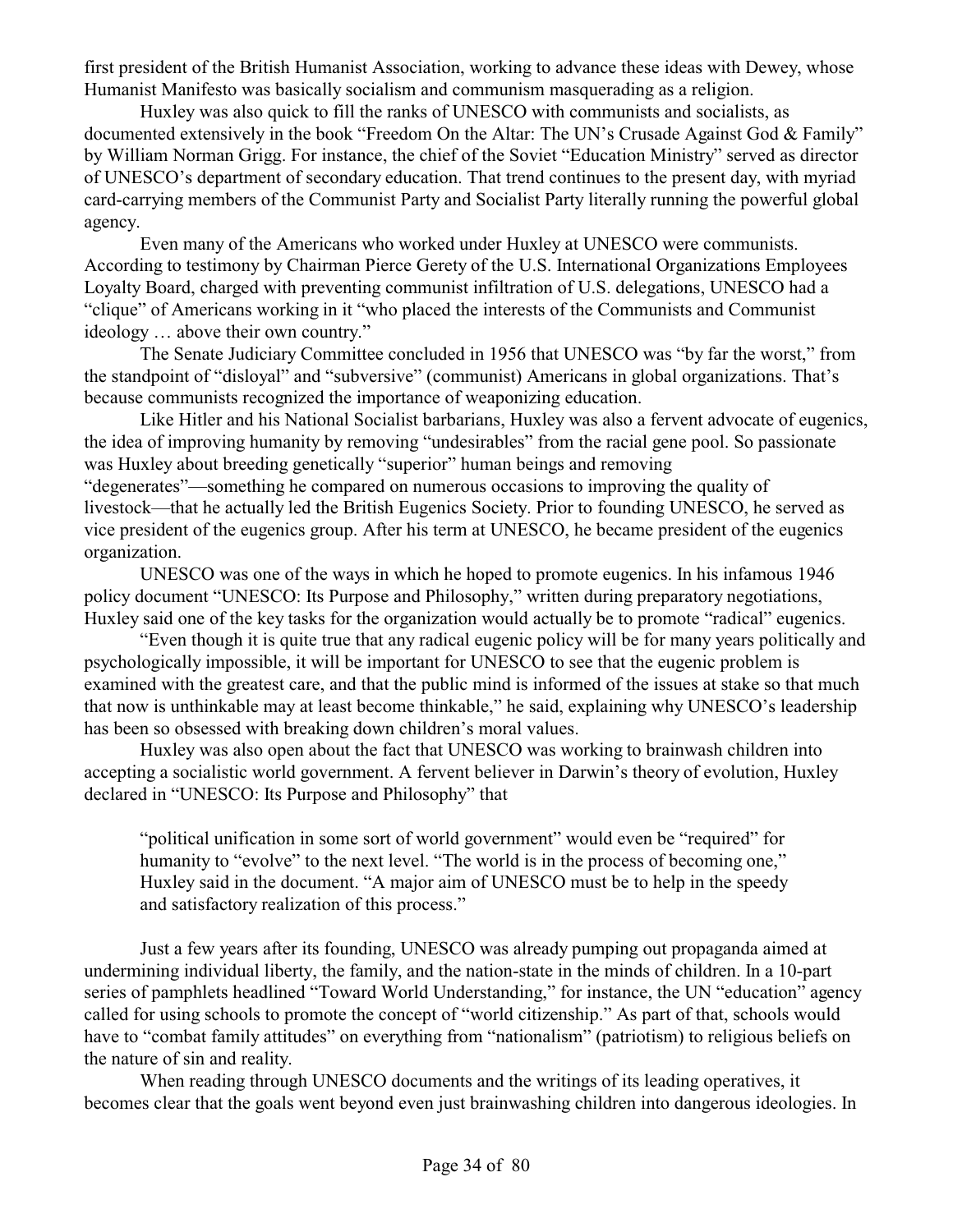fact, Huxley and his cohorts envisioned creating an entirely new system of secular morality divorced from all the major religions of the world.

Then the plan was to use government schools, psychoanalysis, psychotherapy, behavior modification and conditioning, values clarification, indoctrination, and propaganda to replace the old values and systems of morality with the new. It was audacious and extreme. But it's working.

### **Before and After Huxley, More Extremism**

By the early 1960s, UNESCO had decided that traditional values on sexuality needed to be replaced too. And UNESCO-guided government schools around the world were to be the primary tool to bring about the sought-after change. This would help break down the nuclear family—crucial to any free and civilized society—by promoting promiscuity and the breakdown of sexual morality.

And so, in 1964, UNESCO sponsored a conference in Germany claiming that "sex education should begin at an early age." Since then, UNESCO has been relentless in sexualizing children, a topic that will be addressed in an upcoming piece of this series.

The trends toward socialism and communism within UNESCO only got more and more extreme. In 1970, for instance, UNESCO hosted a symposium on mass-murdering Soviet dictator Vladimir Lenin in Finland.

"Lenin was a man with a mind of great clarity and incisiveness," declared then-UN boss U Thant at the event. "His ideals of peace and peaceful coexistence among states are in line with the aims of the U.N. Charter." Apparently nobody at the summit objected to the idea that Lenin, one of the cruelest mass murderers to ever walk the planet, shared the same values as the UN and its "education" arm.

UNESCO's affinity for socialist and communist leaders continues to this day. Right now, French Socialist Party member Audrey Azoulay, who boasted that she "grew up in a radical left-wing family," is leading the outfit. Before that, she served as "culture minister" in the government of former French President François Hollande. Of course, Hollande was also a member of the French Socialist Party, which is itself a member of the Socialist International, the leading global alliance of Marxist, socialist, and communist parties, including many with the blood of countless innocents on their hands.

Before Azoulay, UNESCO was run by Irina Bokova, who has a long background and pedigree with the savage Bulgarian Communist Party. Trained in the Soviet regime's KGB-controlled State Institute of International Relations, Bokova proudly served the mass-murdering communist Bulgarian regime before she and her party reinvented themselves as "socialists."

She hoped to have communist Chinese operative Qian Tang take over her post after leaving, but was thwarted amid an avalanche of bad publicity in Western nations.

None of this should be a surprise, considering the history of UNESCO. In fact, socialists and subversives in America were instrumental in creating the global agency. As this series explained in part 8 last week, the National Education Association (NEA) was critical. Indeed, the NEA, which has been dominated by socialists and collectivists for at least a century, was openly promoting the creation of a planetary "board of education" in its publications, with the goal of creating what they described as a "world government."

"World organization may have four branches which in practice have proved indispensable: The legislature, the judicial, the executive, and the educational," wrote NEA "Journal" chief Joy Elmer Morgan in a December 1942 editorial headlined "The United Peoples of the World." "To keep the peace and insure justice and opportunity we need certain agencies of world administration such as: A police force; a board of education," and much more.

Morgan also called for the global government to have a world currency, a new calendar to replace the Christian calendar, a "basic" language, a "board of health," a "planning board," a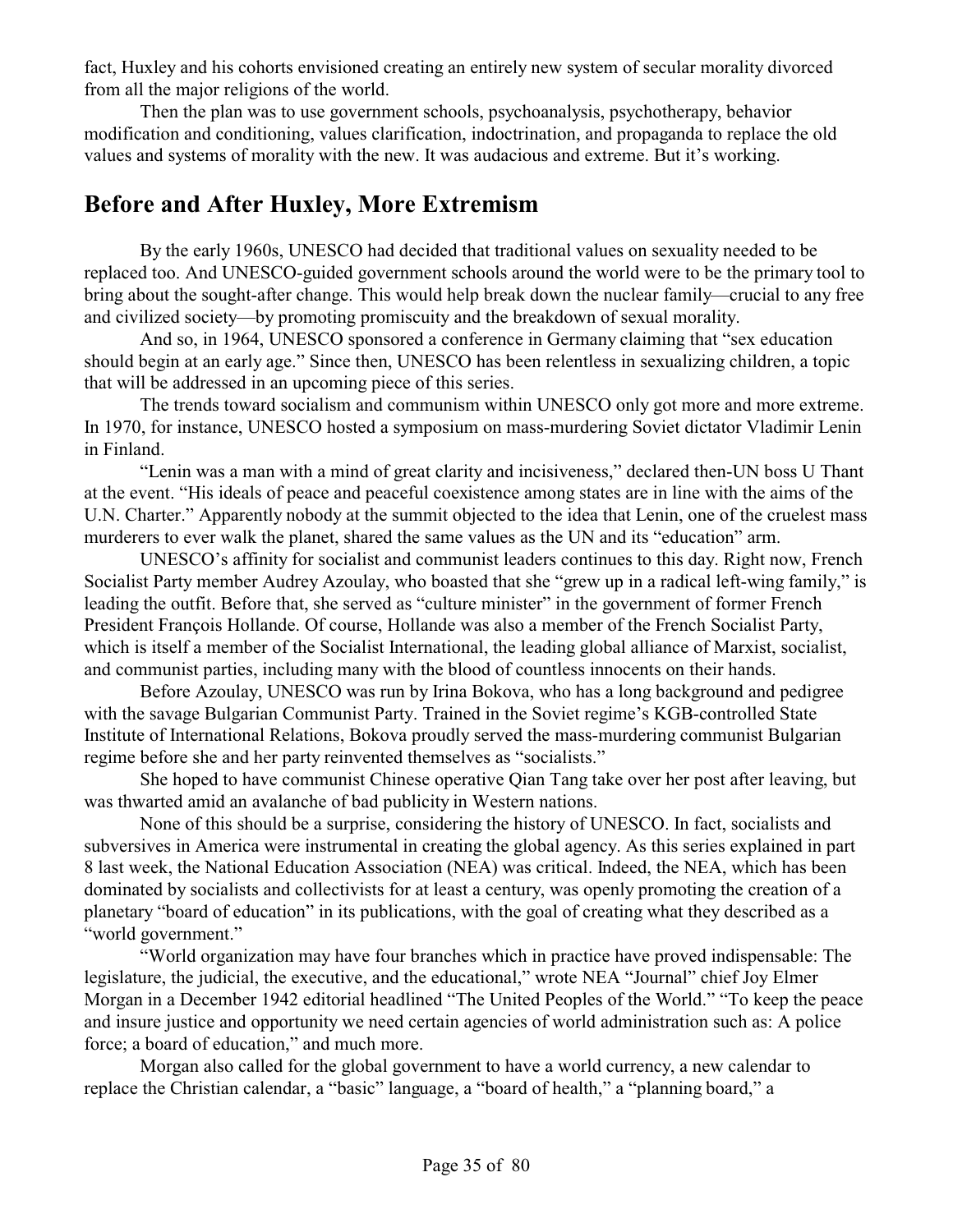"radio-television commission," a board to oversee "economic matters," and much more. If that sounds like a recipe for communism and totalitarian rule, that's because it is.

For the next three years, the NEA Journal was filled with propaganda supporting a global board of education. And just a few short years after Morgan's call for such an institution, with powerful support from the NEA and its international allies, UNESCO was born to serve precisely that purpose out of the ashes of the failed League of Nations.

"The organized teaching profession may well take hope and satisfaction from the achievements it has already made toward world government in its support of the United Nations and UNESCO," gushed Morgan in December of 1946 in the NEA Journal, celebrating the union's success. "It is ours to hold ever before the people the ideals and principles of world government until the practice can catch up with those ideals."

UNESCO was literally created to facilitate the emergence of a collectivist global system, and its own leaders spoke openly about it.

Trump's decision to leave UNESCO was helpful, but as this series will show in the weeks ahead, the danger from this subversive agency and the U.N. itself remain significant—especially when it comes to education. Its tentacles can now be found entangled in schools across the United States and the world. If freedom is going to survive, it's imperative that Americans become educated on the dangerous agenda of this supposed U.N. "education" agency.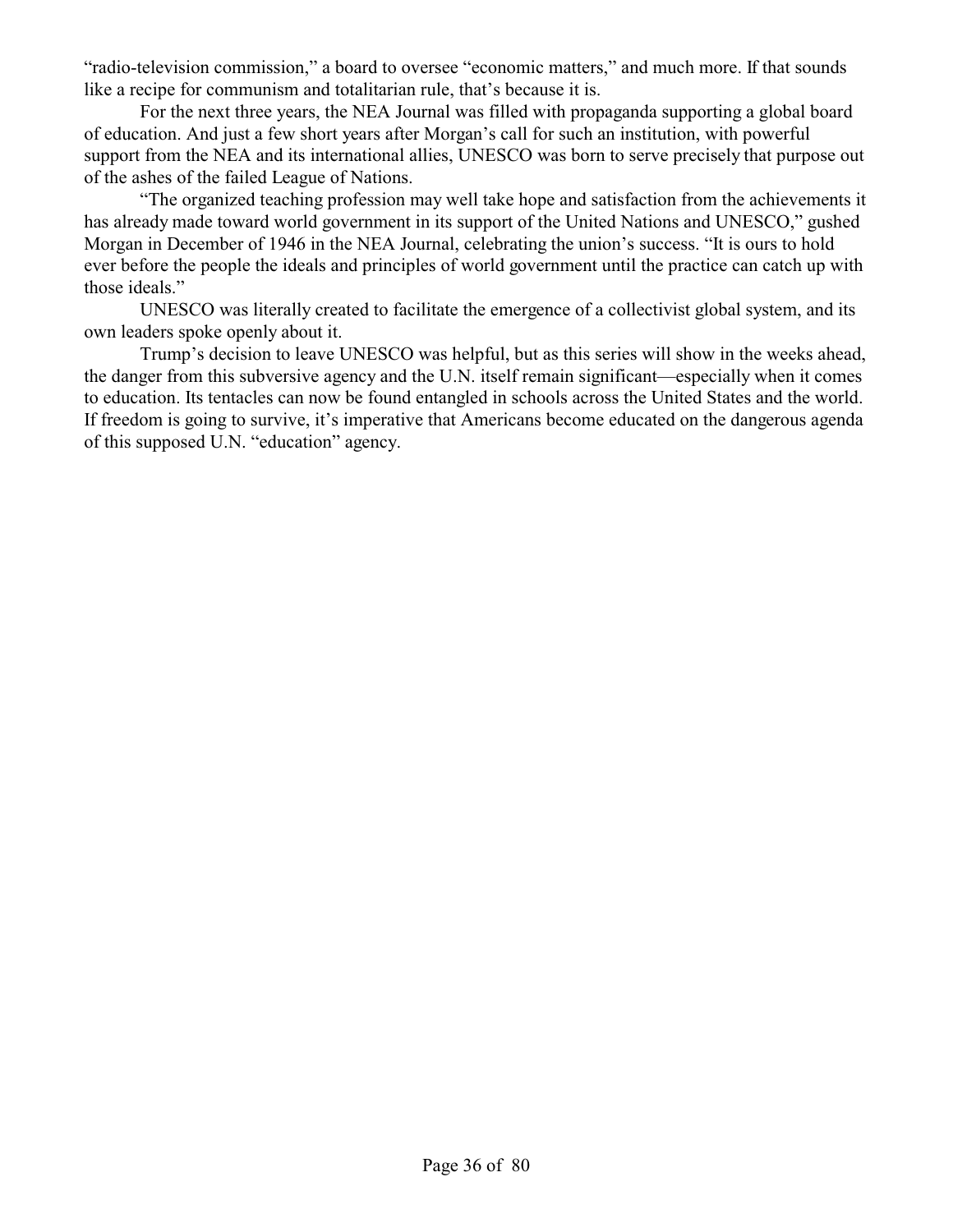# **Part Ten, Rise of 'Fed Ed' Accelerated Demise of Real Education**

The U.S. public school system was collectivist from the start, as this ongoing series on government education has extensively documented. But as the feds got involved, it quickly went from bad to worse, with the slow and steady decline in education turning into a precipitous collapse.

Today, the schools are a disaster, even by the government's own measures. Consider, for instance, that the latest scores from the federal government's National Assessment of Educational Progress revealed that more than two-thirds of eighth-graders aren't proficient in any core subject. It would be hard to do worse.

The U.S. government bears a big part of the blame. And there should be no doubt that it was deliberate, experts and former insiders tell The Epoch Times.

Because the U.S. Constitution delegated absolutely no power over education to the federal government—and because the 10th Amendment specifically reserves all non-delegated powers to the states or the people—it wasn't easy for the federal camel's nose to get under the tent. Indeed, it took almost two centuries for Washington to get seriously involved in public schools.

But communists worked diligently toward that goal for decades. In his 1932 book, "Toward Soviet America," Communist Party USA leader William Z. Foster boldly outlined the agenda for his fellow revolutionaries. The goal: A U.S. Department of Education that would eventually replace patriotism and Christianity in school with communism and globalism.

"Among the elementary measures the American Soviet government will adopt to further the cultural revolution are the following: the schools, colleges, and universities will be coordinated and grouped under the National Department of Education and its state and local branches," Foster declared, an idea that was almost unthinkable to Americans of the day.

He also outlined what this anticipated U.S. Department of Education would do once in charge of schools.

"The studies will be revolutionized, being cleansed of religious, patriotic and other features of the bourgeois ideology," he said. "The students will be taught on the basis of Marxian dialectical materialism, internationalism, and the general ethics of the new Socialist society."

Of course, it took a long time to make that a reality. But anyone who has studied even briefly what is going on in the federally controlled public schools of America today can see that Foster's agenda has been thoroughly implemented in every respect, all over the country. Unless dealt with, the disease will likely prove fatal.

### **Federal Involvement Begins**

Aside from a few insignificant offices to collect statistics over the years, and Congress recommending Bibles printed by Robert Aitken of Philadelphia "for use in the schools" in the late 1700s, the feds played virtually no role whatsoever in education in America.

Indeed, it wasn't until the 1960s, long after the government school system created by collectivists had started destroying traditional education, that the federal government took its first major steps into education.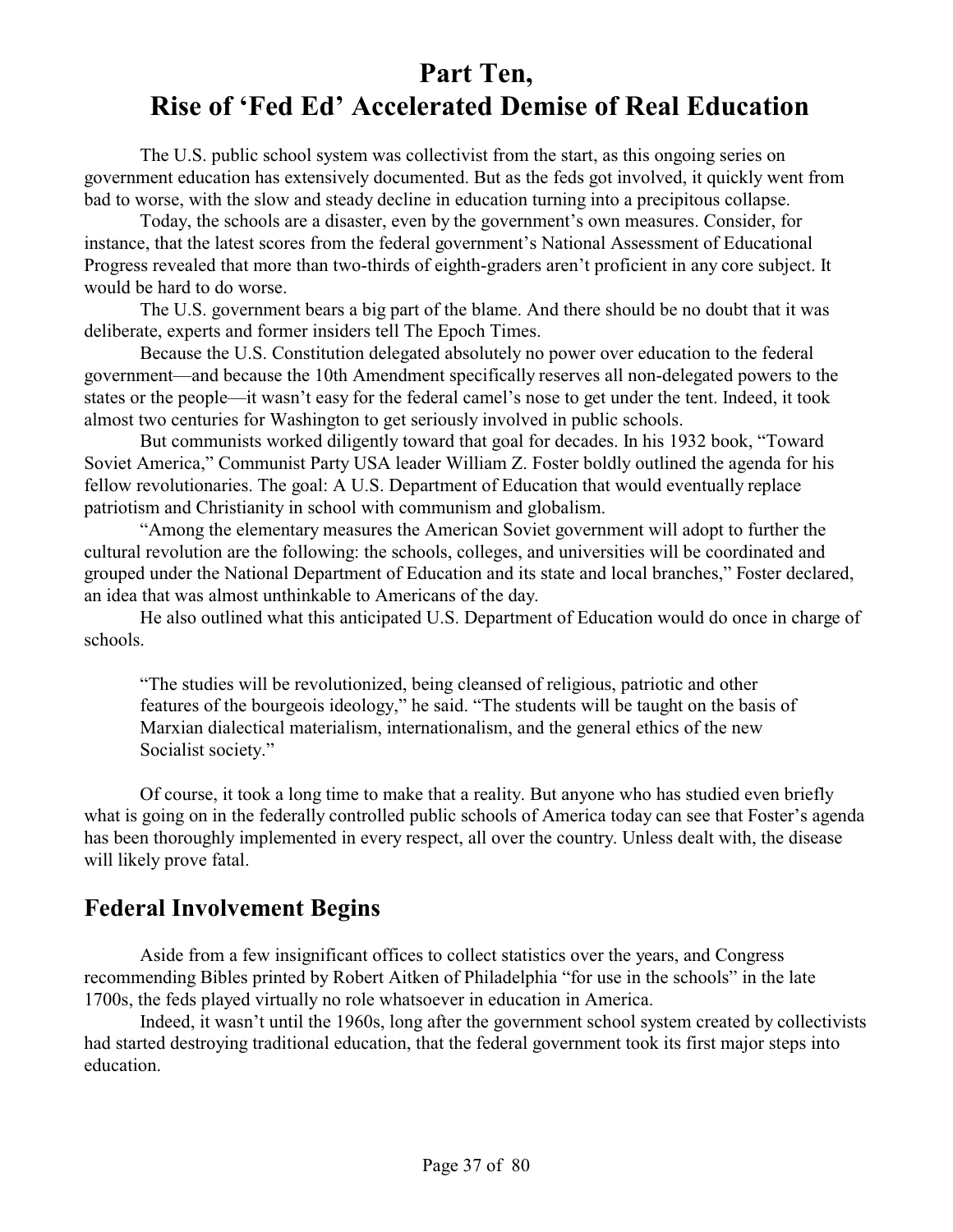It began in 1962 and 1963, as documented in this series, with two U.S. Supreme Court rulings declaring that it was somehow a violation of the First Amendment to have prayer or Bible readings in public schools. These lawless opinions, as admitted by one of the justices in his dissent, replaced Christianity at school with the collectivist "religious humanism" of John Dewey, one of the socialist founders of America's public school system.

Well-educated Americans would have instantly recognized the absurdity of the ruling. After all, when the First Amendment was written and ratified, most of the states had established churches. The idea that this amendment, designed to prevent a national religion, was supposed to prohibit states and communities from having prayer or Bibles in schools, would have been laughed at even in the 1940s or '50s.

But by the '60s, public education had already been in place for generations, dumbing down Americans and erasing their understanding of history to the point that such an outlandish anti-constitutional ruling became feasible.

Not long after that rogue court ruling, Congress—almost certainly emboldened by the high court's flagrant constitutional intrusions into state and local education—launched the Elementary and Secondary Education Act (ESEA). Signed by President Lyndon B. Johnson under the guise of "helping" states to "educate" all "disadvantaged" students, this statute opened up the floodgates of federal funding to K-12 public schools.

As the old cliché goes, with federal funding comes federal control. And in exchange for federal taxpayer money, first released under ESEA, schools were forced to accept a growing array of federal regulations. At this point, the feds have effectively nationalized the public school system; globalizing it is the next frontier.

There are more than 100 subsidy programs now in place under the department, which has a budget approaching \$100 billion including "discretionary" and "mandatory" spending. Everything from discipline and academic standards to lunches, data collection, and even the gender of textbook writers is now subject to federal intrusion.

Once the camel's nose was under the tent, it didn't take long for the entire smelly beast to shove its way in. The relatively new U.S. Department of Education, which has centralized control over education in an unprecedented manner, has also played a crucial role in weaponizing America's public education system against individual liberty.

Established in 1979 under President Jimmy Carter, the cabinet-level department was basically part of a quid pro quo agreement with the socialist-controlled National Education Association (NEA). The powerful union, which named the socialist and humanist Dewey as its "honorary life president," was already acting as a sort of national ministry of education. With the birth of the actual department, it sealed the deal.

By the time the U.S. Department of Education was established, Congress's investigative committees charged with exposing communists and preventing infiltration of the federal government had long since been disbanded. As such, it's difficult to determine how many actual communists worked within the department.

But as the Bible says, "by their fruits, ye shall know them." And the fruit coming from the Department of Education has been rotten to the core from day one.

## **Whistleblower From Belly of the Beast**

From the start, using grants and other means, this unconstitutional behemoth began working to bring all education in the United States under federal control. Worse than that, it worked to systematically dumb down the American people and transform the values of children, according to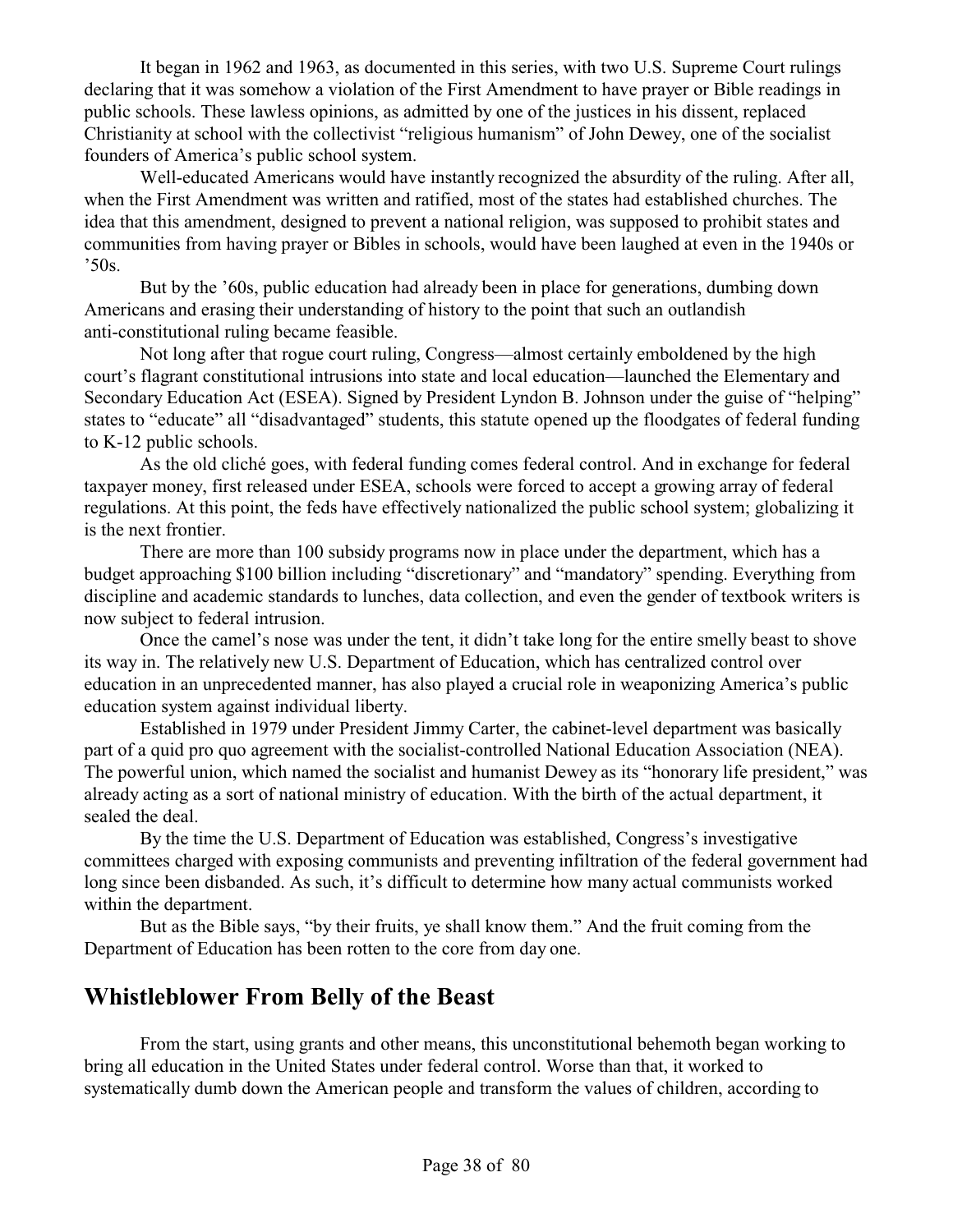whistleblower Charlotte Iserbyt, who served as a senior policy adviser on education in the Reagan administration.

All of it was in line with what the mass-murdering Soviet regime was doing. Indeed, from its earliest days, the U.S. Department of Education was involved in helping to "sovietize" the American public school system, Iserbyt told The Epoch Times in an interview. This agenda has been extremely successful in facilitating the disaster now unfolding in America, she explained.

Upon taking up her post at the Department of Education, Iserbyt found documents revealing that public schools in America were introducing Soviet quackery and curricula in the classroom, with help from the major foundations. In response, the patriotic Iserbyt began leaking the official documents to the press in an attempt to blow the whistle and stop the madness. She eventually compiled the smoking-gun evidence in her explosive book, "The Deliberate Dumbing Down of America."

"When I was there, what I saw, I realized in retrospect, 'The Nation at Risk' report was very important," Iserbyt said, referring to a government report commissioned by Reagan arguing that the U.S. education system threatened America's future. "They needed that to convince America that we had terrible schools so they could bring in the reforms they wanted."

Pointing to the Soviet education system and the forces that worked to bring similar schemes to America, Iserbyt is also convinced that communism was the goal. U.S. Secretary of Education Terrel Bell "wanted to put in the communist system," Iserbyt argued. "I believe he was a communist. If you read in my book the things he said, there is no way to come up with any other conclusion."

Among other schemes, Iserbyt said Bell was the one responsible for bringing in the methods of "education" advocated by anti-Christian behaviorist B.F. Skinner and Soviet "psychologist" Ivan Pavlov to American schools.

"These Pavlovian and Skinnerian methods destroy free will by treating people like animals to be trained and to give reflexive responses to stimuli," said Iserbyt. "This is animal training, not education. This is what was being used in communist countries to train and brainwash their populations, not educate them." Because of the Department of Education, it's being used all over America, too.

"Their agenda was to have absolute control of the American population through these changes in teaching and instruction being brought into the schools through the Department of Education," she continued, pointing to the important role of the Carnegie Endowment in negotiating with the Soviets on education. "So they claimed all these national reforms were needed to change education from what you know in your head, to what you can do, which is Soviet-style workforce training."

Iserbyt also witnessed how great educators with valuable experience who loved liberty, such as Edward Curran, who led the National Institute of Education at the U.S. Department of Education, were purged and driven out. Meanwhile, collectivists and quacks continued moving quickly up the ranks. "The political appointees—most of them were rotten," said Iserbyt.

To impose the radical "reforms" on America, Iserbyt said she witnessed the Department of Education handing out all manner of enormous grants to fund dangerous quackery, data-gathering, and "efforts to transform the values of children away from traditional Americanism" through education.

"I believe these were very abusive toward traditional values," she said, pointing to her important short publication, "Soviets in the Classroom, America's Latest Education Fad."

### **The Extremism Continues**

Today, even with a Republican president in the White House, the Department of Education remains firmly under collectivist control. During the 2016 presidential election, for example, an analysis by The Hill revealed that 99.7 percent of all political spending by Department of Education bureaucrats went to Hillary Clinton—the highest of any federal department.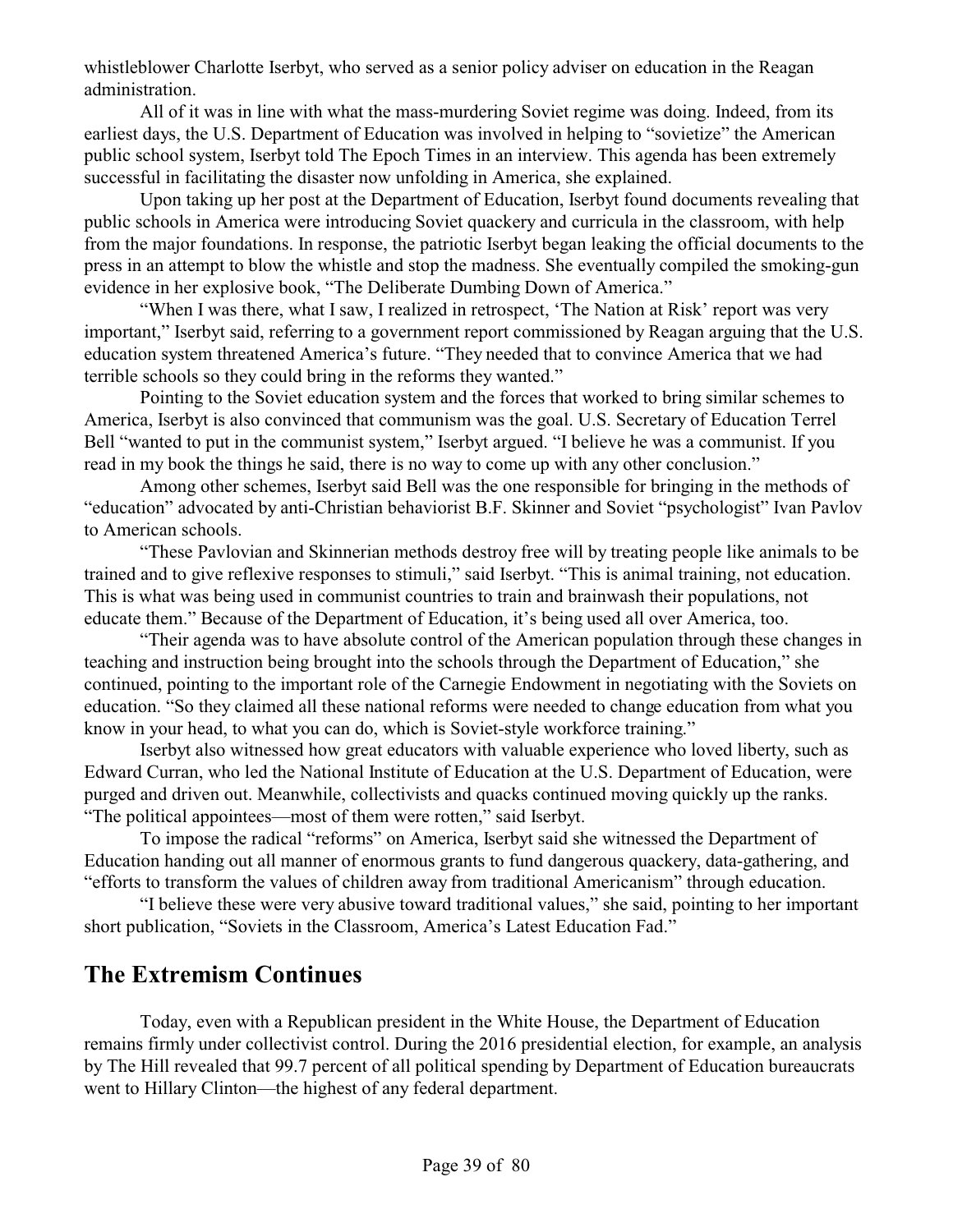Even after Secretary of Education Betsy DeVos took up her post, the left-wing extremism from the department continued to spew forth. Indeed, on Feb. 12, 2017, the department's Twitter account posted a quote by Communist Party USA member W.E.B. Du Bois—with his name misspelled, no less, drawing national ridicule.

Among other absurdities, Du Bois claimed the USSR, led by one of the most brutal and murderous regimes in human history, was the "most hopeful country on earth." During the darkest depths of the "Great Leap Forward," Du Bois even held multiple meetings with mass-murdering communist Chinese dictator Mao Zedong, and the two were always pictured with smiles on their faces.

These are some of the people who control U.S. education. Under the previous administration, the department, using "stimulus" money to bribe states into compliance, even imposed Obama-backed national standards on the nation—standards that are aligned with international schemes, too. Common Core will be dealt with in a future article in this series.

With around 4,000 employees, the Education Department's budget has been ballooning since it was created. And that's despite President Ronald Reagan promising to abolish it, and President Donald Trump saying on the campaign trail, "If we don't eliminate it completely, we certainly need to cut its power and reach."

There's currently a bill in Congress, H.R. 899, to abolish the department. When asked why the bill was needed, Rep. Thomas Massie (R-Ky.), the chief sponsor, replied in an interview, "How much time do you have?"

"The left understands that this is where you win or lose—in the schools and in the teaching of the children," the Kentucky congressman continued.

Massie also noted that under the current administration, there's a tremendous opportunity to make abolishing the department a bipartisan endeavor. Liberals and progressives, of course, don't want Trump in charge of their children's education, any more than conservatives want Obama or Biden running it.

"Unelected bureaucrats in Washington, D.C. should not be in charge of our children's intellectual and moral development," Massie said. "States and local communities are best positioned to shape curricula that meet the needs of their students."

The group U.S. Parents Involved in Education (USPIE) is working to end all federal involvement in education, too.

"Although this experiment with federal control of local public schools has gone on for half a century now, it has failed," USPIE President Sheri Few told The Epoch Times. "The U.S. Department of Education has existed because it is about control and not about children.

"We need to stop treating children like guinea pigs in some social engineering laboratory."

The U.S. Constitution and common sense both demand that the federal government gets out of education. That would be a great step forward. However, as this series has documented, the government education system has been controlled by collectivists from the very beginning. That means getting the feds out, by itself, won't solve the systemic problems plaguing education in the United States today.

Still, ending all "Fed Ed" may be a decent place to start. And with Trump in the White House, perhaps both sides of the aisle could work together on this, as a first step to much more far-reaching reforms.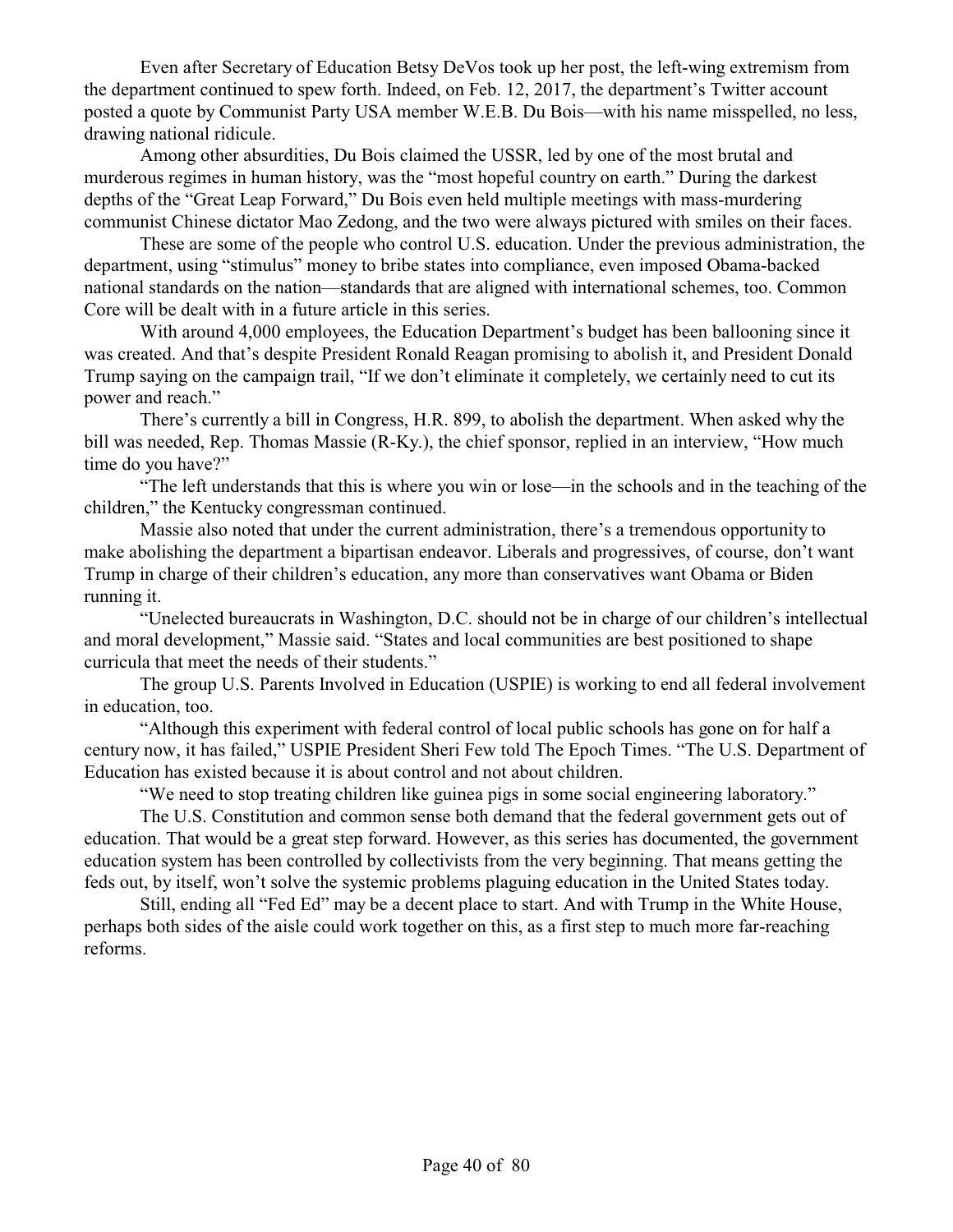# **Part Eleven, Common Core, Still in Place, Nationalized Educational Quackery**

Perhaps nothing has done more to rouse Americans from their slumber on government education than the so-called Common Core standards, which were quietly imposed on the nation by the leftist Obama administration using tax-funded "bribe" money and arm-twisting. People were furious. Trump called the standards "a total disaster." But the anger only scratched the surface of the problem.

Despite the public outrage over the dumbed-down standards and the centralization of education in the hands of federally funded elites, the toxic scheme is still firmly entrenched across the United States. Often under new names, the Common Core wreaked havoc on an already dismal education system created by collectivists. The devastation continues, too, as federally funded research on the program has revealed.

The outrage expressed by American voters about this has been intense. In 2014, as the battle was reaching its climax, the annual PDK/Gallup poll on attitudes toward public schools revealed that almost two-thirds of Americans opposed Common Core, while about one-third supported it. President Donald Trump ran on a platform of getting rid of it, seizing on that fury to propel him into the White House.

"Common Core, No Child Left Behind, and Race to the Top are all programs that take decisions away from parents and local school boards," he said. "These programs allow the progressives in the Department of Education to indoctrinate, not educate, our kids. What they are doing does not fit the American model of governance. I am totally against these programs and the Department of Education. It's a disaster. We cannot continue to fail our children—the very future of this nation."

He was right, of course. And it was hardly a mystery why that message resonated with so many. Teachers, parents, and taxpayers were all outraged. Common Core had become politically toxic like nothing before in the history of U.S. public education—and for good reason.

First of all, in flagrant violation of the U.S. Constitution, the scheme centralizes control over education at the national level. Public surveys reveal that just a tiny fringe minority of Americans—about 15 percent—believe that the federal government ought to dictate what is taught in the classroom. The overwhelming majority believe that local, elected school boards should be in charge.

In part 10 of this series on education, the history behind the federal government's gradual takeover of education was explored. Common Core, then, wasn't the beginning of the federalization of education, and it almost certainly won't be the end. In fact, it has often been described as just a "symptom" of the problem, rather than the problem itself.

### **A Mockery of Education**

Another major issue with the standards is that Common Core makes a mockery of real education. To understand just how atrocious the standards are from an educational perspective, consider that the only two subject-matter experts on the Common Core Validation Committee both refused to sign off on the scheme.

Dr. Sandra Stotsky, professor of education emerita at the University of Arkansas, served as the only English-Language Arts expert on the committee. She vehemently rejected it. One of the biggest problems, she said, is that the Common Core "reduces both literary study and the opportunity for kids to develop critical thinking skills."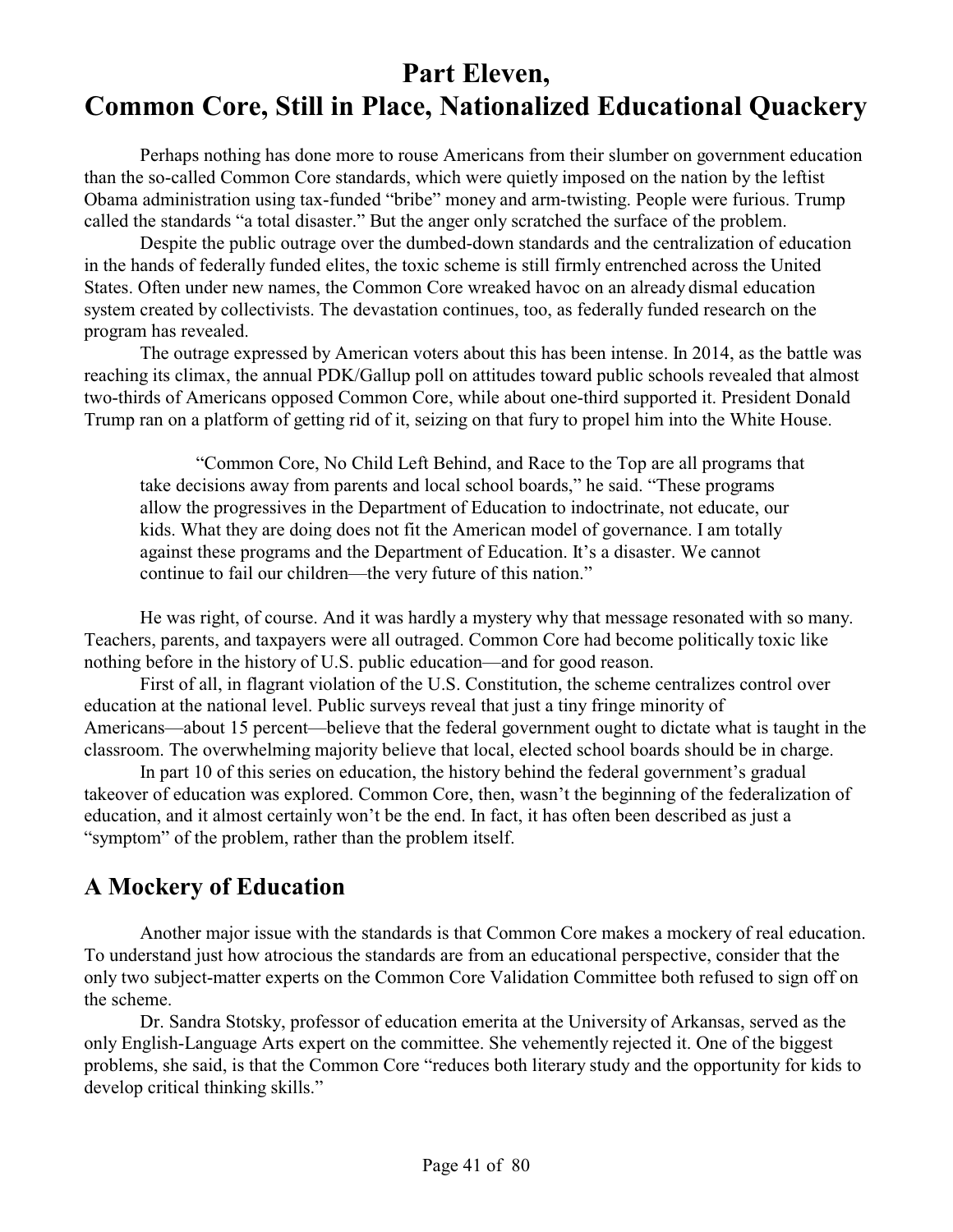Among other concerns, Stotsky blasted the replacement of great literature with Obama's executive orders and EPA regulations as reading material. The standards "were written hastily by people who didn't care how poorly written they were," added the English expert, who is not opposed to national standards, per se, but has testified against Common Core in legislatures across America.

The absurd Common Core "math" standards, meanwhile, have been the subject of endless jokes. But unfortunately, the large-scale handicapping of America's youth is no laughing matter. The only math expert on the Common Core Validation Committee, Dr. James Milgram of Stanford University, spoke out clearly and forcefully against the standards.

"The Core Mathematics Standards are written to reflect very low expectations," he said. "They are as non-challenging as possible with extremely serious failings." Indeed, there are "actual errors" in some of the math, he said, adding that the standards "are neither mathematically correct nor especially clear."

Even some of the people who worked on writing the standards have spoken out. Dr. Louisa Moats, an internationally renowned reading expert who served as a contributor to the Common Core's literacy standards, for instance, has been warning that children will not learn to read properly using the national scheme. "My warnings and protests were ignored at the time," Moats said in an interview.

And yet, despite those warnings and many others from leading experts, the educational establishment—backed by endless supplies of federal tax money and billions from Microsoft billionaire Bill Gates—proceeded to impose it on America anyway. Even under the Trump administration, those same standards remain firmly in place.

Marketed as a way to make Americans "college and career ready," the opposite would have been closer to reality. The ACT standardized test results released this year, for instance, revealed that college-bound students in the United States are doing worse than they have ever done in the ACT examination's history.

And just as critics warned, American students—already far dumber and less educated than previous generations—have continued to suffer academically as Common Core accelerated the destruction of education. The latest National Assessment of Educational Progress (NAEP) revealed that more than two-thirds of U.S. eighth-graders are not even proficient in any core subject.

The federal government knows this well, too. In a federally funded study by the Center on Standards, Alignment, Instruction and Learning (C-SAIL) released this year, researchers found results they didn't expect. In short, the investigation concluded that Common Core produced "significant negative effects" in both English and math. "The magnitude of the negative effects [of Common Core] tend to increase over time," added Mengli Song, one of the researchers involved.

Other experts have highlighted the indoctrination component, too. Tenured English professor Dr. Duke Pesta, director of FreedomProject Academy and one of the nation's leading experts on Common Core, has delivered hundreds of speeches about the standards all over the United States that have been viewed millions of times online. And his assessment could hardly be worse.

He told The Epoch Times that one of the goals of Common Core's creators was to indoctrinate American children into progressive ideology. "Common Core—now re-branded state by state to fool people into thinking it has been removed—is a key part of a broader movement to transform American education," said Pesta, who hosts the popular education-focused Doctor Duke Show.

"Common Core is more than just weak standards: it is also bound up with the curriculum, pedagogy, teacher training, high-stakes standardized testing, and data gathering so typical of the progressive and statist push to override traditional knowledge-based education with left-wing and socialist 'social justice' education," he said.

"Social justice education transforms public school classrooms into places of radical political advocacy that appropriates the prerogatives of parents and seeks to re-socialize students along progressive lines."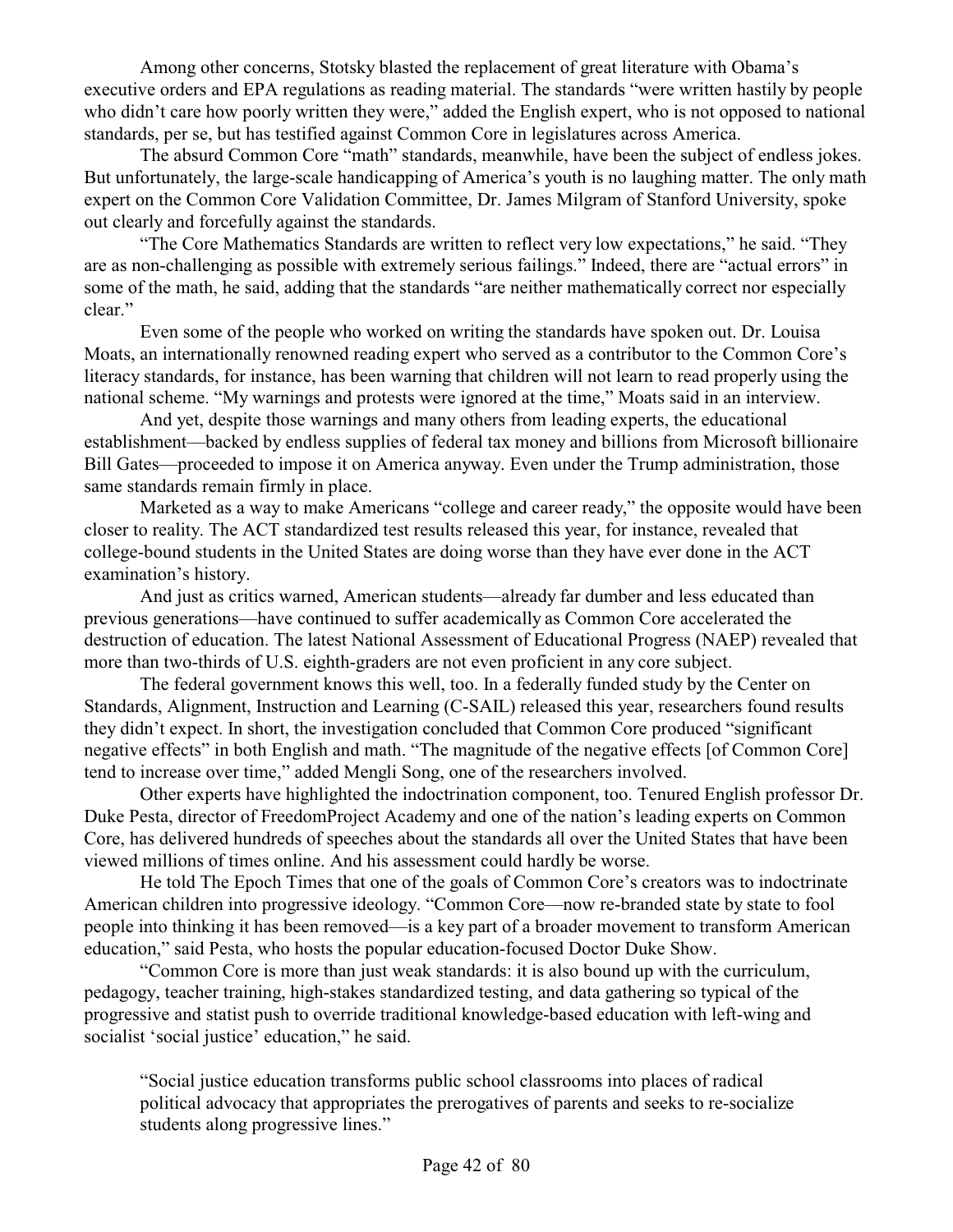In his talks, Pesta includes seemingly endless examples of this sort of dangerous indoctrination from Common Core-aligned textbooks and materials. Fake history. Fake science. Social-justice propaganda in math questions. Outrageous "reading" assignments. Virtually every semi-involved parent of a public-school child these days has seen it too.

## **Common Core Origins**

The history of Common Core is deliberately opaque, too. To skirt federal statutes prohibiting direct U.S. government meddling in what is taught at schools, Common Core was officially created at the direction of the federally funded, Washington-based trade groups known as the National Governors Association and the Council of Chief State School Officers (CCSSO).

Then the Obama administration used "bribe" money, as critics put it, from the so-called stimulus package—all combined with threats and even waivers from the Bush-era "No Child Left Behind" scheme—to force states to accept it. Virtually every state caved. And even in the handful of states that resisted, Common Core has entered through the back door.

Common Core was crafted by "Achieve, Inc.," an organization controlled by U.S. and global elites whose top leaders had openly advocated abolishing local school districts and nationalizing control of all education. This same group also created the "Next Generation Science Standards" that are so outrageous they don't even include a reference to the scientific method.

But the road to nationalized and even globalized education didn't begin with Common Core. In fact, before that was even dreamed up, the federal government used Goals 2000 under President Bill Clinton, followed by President George W. Bush's No Child Left Behind, to help centralize education in the United States.

Before those two schemes, President George H.W. Bush pushed "America 2000," dubbed "a long-term national strategy" to accomplish "education goals" outlined by Bush. At one of the summits peddling the scheme, Shirley McCune, who worked on the effort with the U.S. Department of Education and the National Education Association (NEA), said it wasn't just about education, but rather about the "total restructuring of the society."

"We have moved into a new era," she said, boasting about the ongoing "human resource development restructuring" taking place. One of the two main functions of schools, McCune said, is "to prepare students not for today's society, but for a society that's 20, 30, 40, 50 years down the road."

"So we have to anticipate what the future is, and then move back and figure out what it is we need to do today," she said, without explaining what sort of fortune-telling methods might be used. "That's called anticipatory socialization, or the social-change function of schools."

Most incredibly, perhaps, she revealed that "what the revolution has been in curriculum is that we no longer are teaching facts to children." That is because it's "almost impossible for us to guess the kinds of facts that they will need," McCune said, without explaining how children would be able to think or have a frame of reference without knowing facts.

In an upcoming piece in this series, the nexus between Common Core and the ongoing globalization of education will be explored in much more depth. Interestingly, the U.N.'s "World Core Curriculum" is based on the teachings of Alice Bailey, the same occultist who inspired McCune, according to former U.N. Assistant Secretary-General Robert Muller, who wrote the U.N.'s global education curriculum.

Separately, another upcoming piece in this series will examine the explosion in data gathering and data-mining by government. It's impossible to truly understand Common Core and what's happening in education without understanding the massive amounts of personal information on children being vacuumed up by authorities and the crony companies that work with them.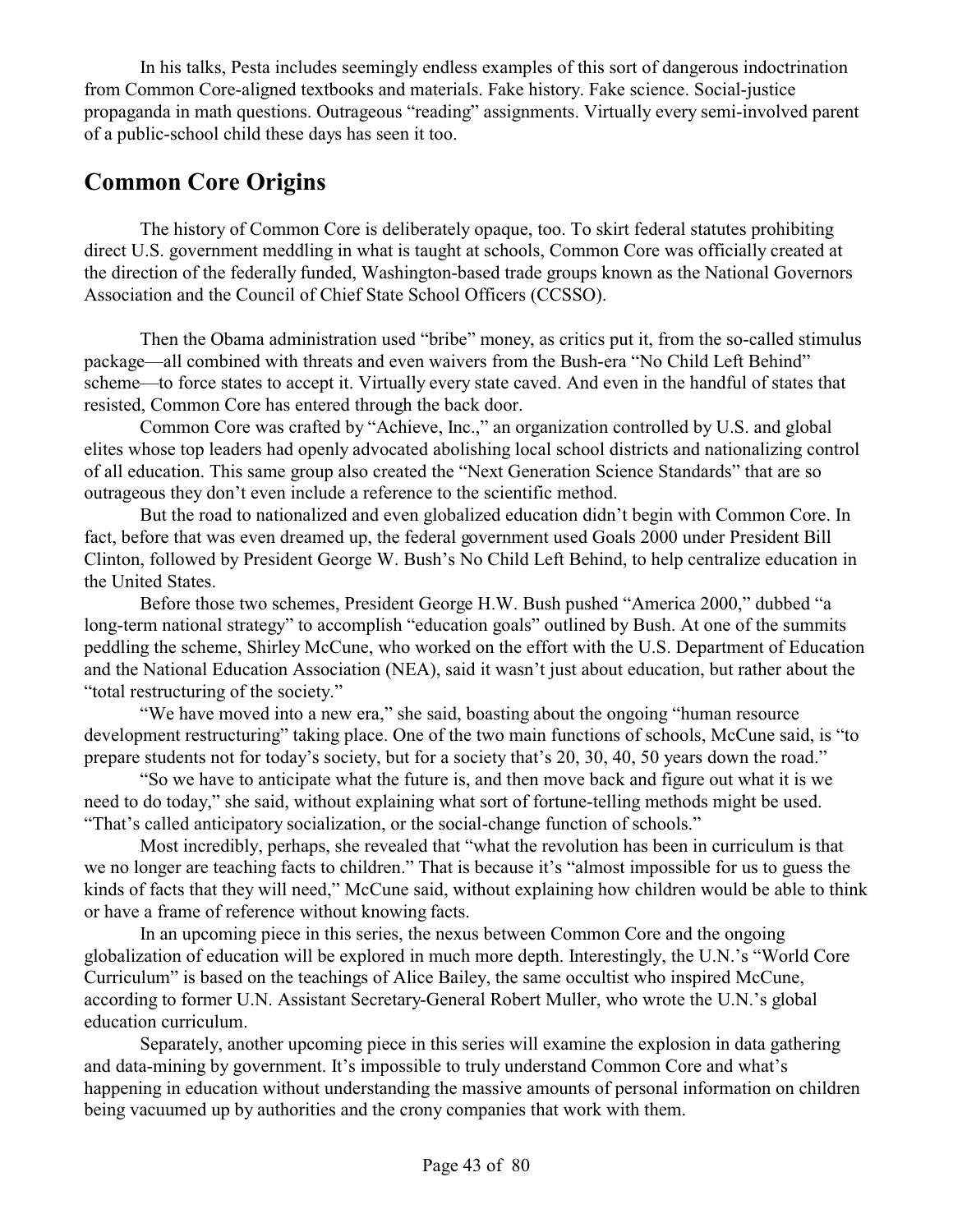For now, it's important that Americans understand a few important facts: Common Core is still very much alive, it's still handicapping children on an industrial scale; promoters hope to ensnare nongovernment-school children as well, and there are no plans to get rid of it on the horizon. All of that is a documented fact.

But it's also crucial to realize that Common Core itself is not the problem. Instead, it's a symptom of the problem that has been explored in the previous 10 parts of this series. It's merely the next step forward in "fundamentally transforming the United States of America," as Obama put it.

Getting rid of Common Core would be great. But unfortunately, it will not fix the government education system that's destroying the United States by destroying the nation's children. That will require much more fundamental reforms that get to the root of the problem.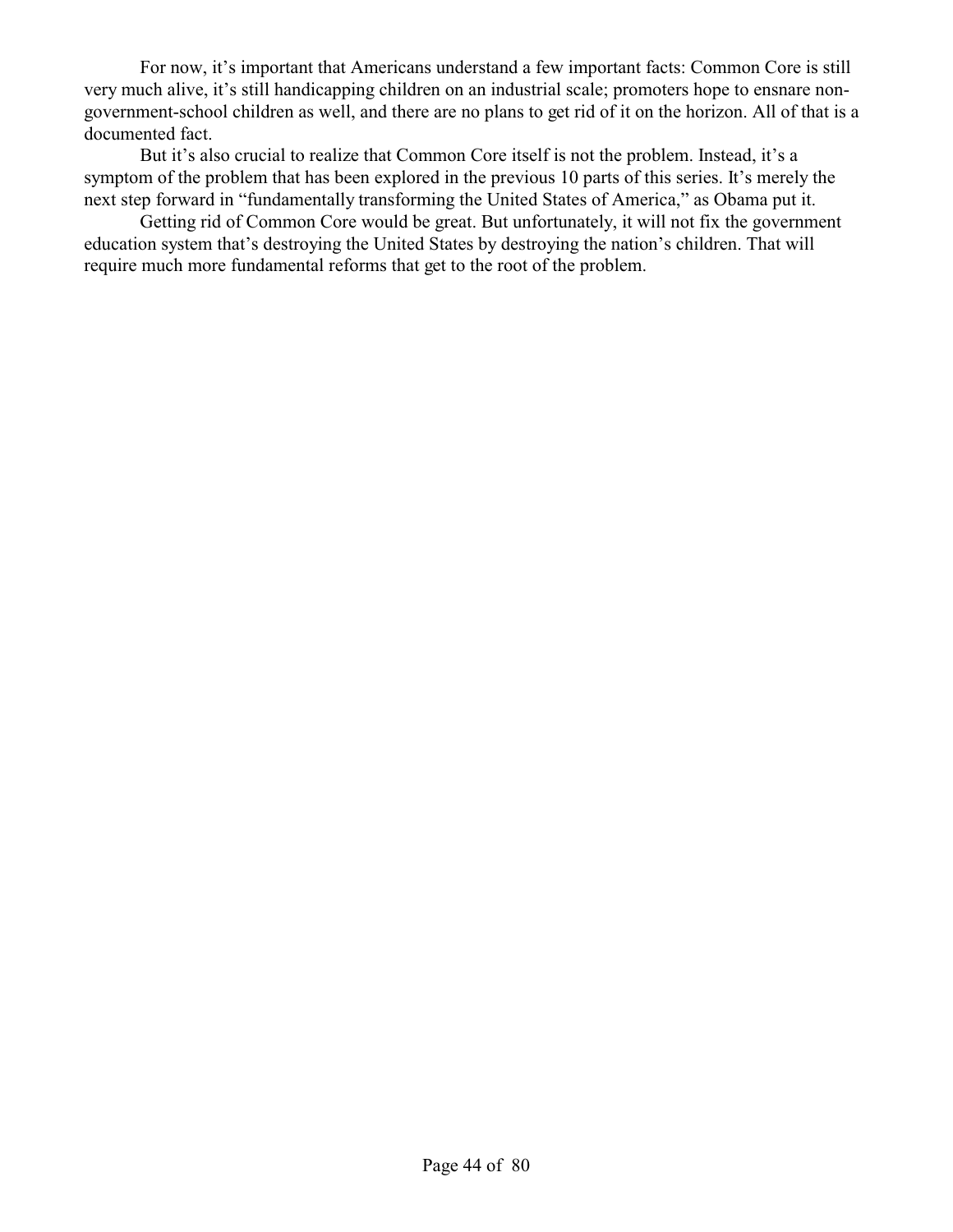## **Part Twelve, Big Brother Schools Using Big Data to Manipulate and Spy on Kids**

Using data primarily gathered through the public-education system, Big Brother and the collectivists running the government schools now know more about American children than their own parents do. The awesome powers offered by "Big Data" will blow your mind.

In fact, authorities have vacuumed up so much private information on America's youth that, according to a U.S. Department of Education report, it's now possible to predict the "future behavior and interests" of children. It also allows the government to manipulate their thoughts and attitudes like never before. The data-gathering has become so intrusive and extreme that some critics have even referred to it as the "data-rape" of American children. And this is just the start.

From biometric data and private health care information to academic records, online browsing habits, and mental-health data, government schools and technocratic policymakers across the United States want it all—from "cradle to career" and beyond, as authorities often put it. Thanks to federal grants, they're getting it, and sharing it.

Hundreds of data points on each child are now being collected and stored in databases accessible by state and federal authorities. Privacy laws and regulations prohibiting the creation of national databases with student information were ignored and pushed aside beginning during the Obama administration, and even earlier.

Through a byzantine combination of public schools, government agencies, social-media companies, crony contractors, testing companies, non-profit organizations, and more, there's now more data collected on children than anyone could have imagined even just a few short years ago. Many times, the children do not even realizing they're giving their private data to Big Brother—forever.

The tip of the iceberg occasionally becomes visible. Right now, for example, there's an ongoing lawsuit against the non-profit College Board, currently headed by Common Core architect David Coleman, for allegedly collecting and selling private student data to third parties without the consent of the children or their parents. According to the plaintiffs, numerous laws have been broken.

That is all a big deal, of course. And it's wrong. But it pales in comparison to the dangers of what Big Government and Big Business are doing right now—and what they have planned for the future.

The Common Core national standards imposed on the United States by the Obama administration, covered in the most recent piece in this series, super-charged the government's data-harvesting and data-mining operations. After that, the Every Student Succeeds Act (ESSA), which Obama referred to as a "Christmas miracle," took it even further.

But it has been going on for quite some time. Consider a 2012 "Issue Brief" titled "Enhancing Teaching and Learning Through Educational Data Mining and Learning Analytics." In the report, the U.S. Department of Education's Office of Educational Technology dropped a bombshell regarding what all this data was going to be used for: Basically, the feds want to make predictions about your children.

In the report, authorities said that "online learning systems" allow the government to "capture streams of fine-grained learner behaviors." These systems send to a database the "time-stamped student input and behaviors captured as students work within the system," the document explained.

Authorities then combine that behavioral data with other external information sources, including sensitive personal data held by the school, the district, or the state, according to the report. Then, the information is put to use making predictions and shaping "interventions."

"A predictive model combines demographic data (from an external student information system) and learning/behavior data from the student learning database to track a student's progress and make predictions about his or her future behaviors or performance," the report explains.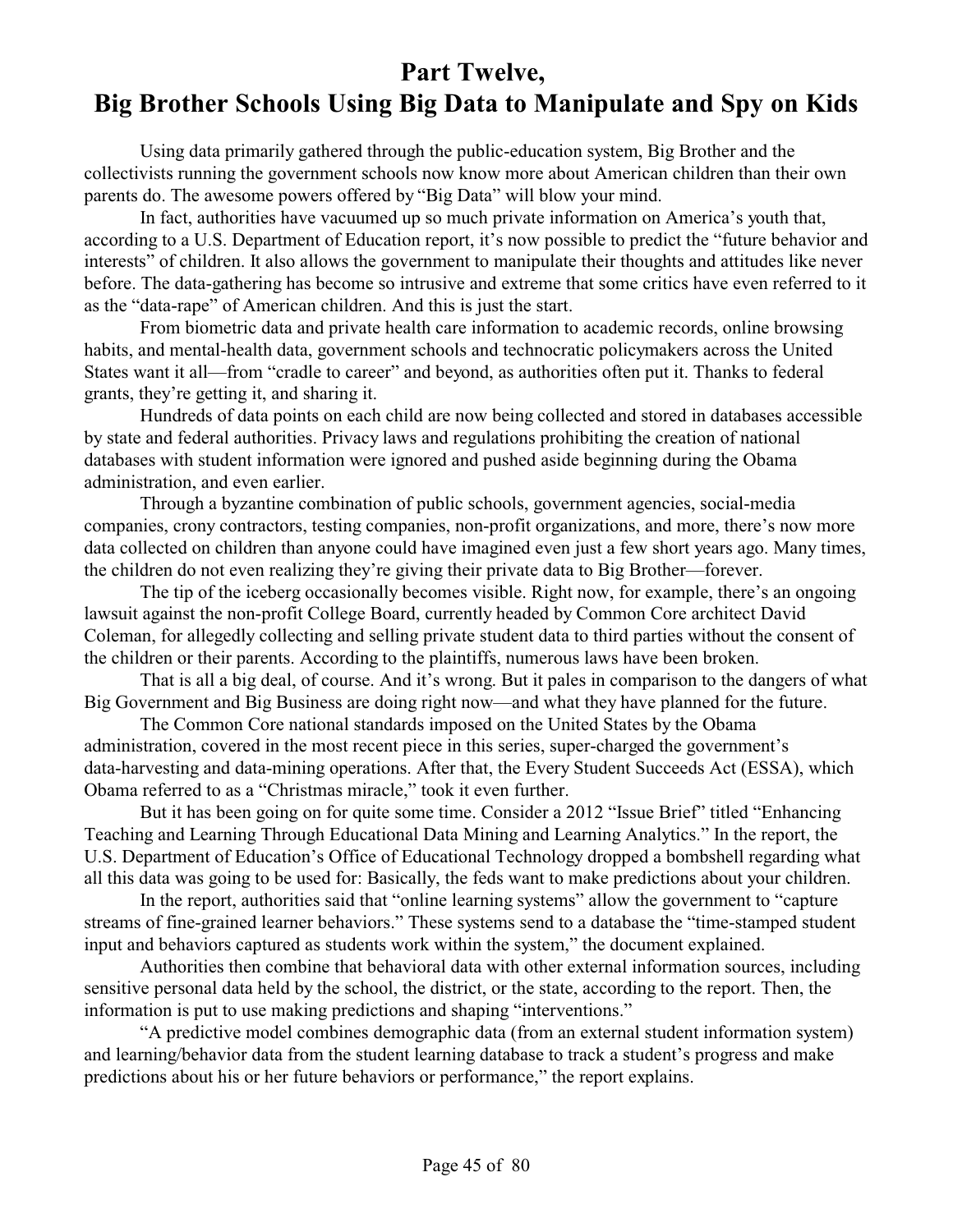The data being collected can also allow government to peer into the minds of students. "Big data captured from users' online behaviors enables algorithms to infer the users' knowledge, intentions, and interests and to create models for predicting future behavior and interest," the report adds.

Using controversial federally funded "surveys" under the guise of "health," public schools across the United States have been collecting some of the most intimate data imaginable: political views, religious beliefs, sexual behaviors, sensitive information on parents or the home, private medical information, and much more.

Among the creepiest elements of the data-gathering and data-mining machine is the ability it gives to peer into the innermost thoughts and feelings of students. With access to this data, and the computing power to process it all, government and those connected to it can become nightmarishly powerful—and they will, if nothing is done to stop it, as the people of China are discovering under the "social credit" system.

Consider a 2010 speech to the United Nations Educational, Scientific and Cultural Organization (UNESCO), also the subject of part 9 in this series, by then-U.S. Education Secretary Arne Duncan. In it, the Chicago radical celebrated the rapidly expanding data-gathering colossus and the new powers it would unleash.

"More robust data systems and a new generation of assessments can assist teachers and principals to improve their practices and tailor their instruction in ways that were largely unthinkable in the past," said Duncan, who regularly boasted about using schools to brainwash children with "sustainability" propaganda. "We have advanced data systems that we are constantly improving."

In the decade since then, those "advanced data systems" have become ever more sophisticated, enabling governments to build unfathomable personal profiles on every public-school student in the United States. Even students in private schools and home schools are now in the cross-hairs of the data-mining machine.

Some of the technological tools that have already been used by the federal government in these areas have sparked grave privacy concerns. In 2013, the U.S. Department of Education released a report titled "Promoting Grit, Tenacity, and Perseverance: Critical Factors for Success in the 21st Century" that became a lightning rod for criticism.

Among other developments, the report included revelations about the sorts of technology being used in some federal programs to gather data on children. One of the tools, for example, was described as a "facial expression camera." The report said this was used to "detect emotion" and "capture facial expressions," with the data then processed through software and fed into databases.

Other tools described in the report, which has since been taken off the Education Department's website, included a "posture analysis seat," a "pressure mouse," and a "wireless skin conductance sensor." All of these existing technologies are used to monitor and collect "physiological response data" that can "examine student frustration."

"Researchers are exploring how to gather complex affective data and generate meaningful and usable information to feed back to learners, teachers, researchers, and the technology itself," the report explains, with "affective" data referring to students' attitudes and feelings, rather than academic or educational abilities. "Connections to neuroscience are also beginning to emerge."

More recently, a U.S. company called BrainCo developed a headband that measures and collects data on students' "brainwaves." BrainCo, which is part funded by Chinese state-owned companies, has already trialed the devices on 10,000 students in China. Back in 2017, the CEO talked of building the "world's largest database," which could be analyzed by artificial intelligence to better detect emotions. Some U.S. schools have reportedly tried the devices, too.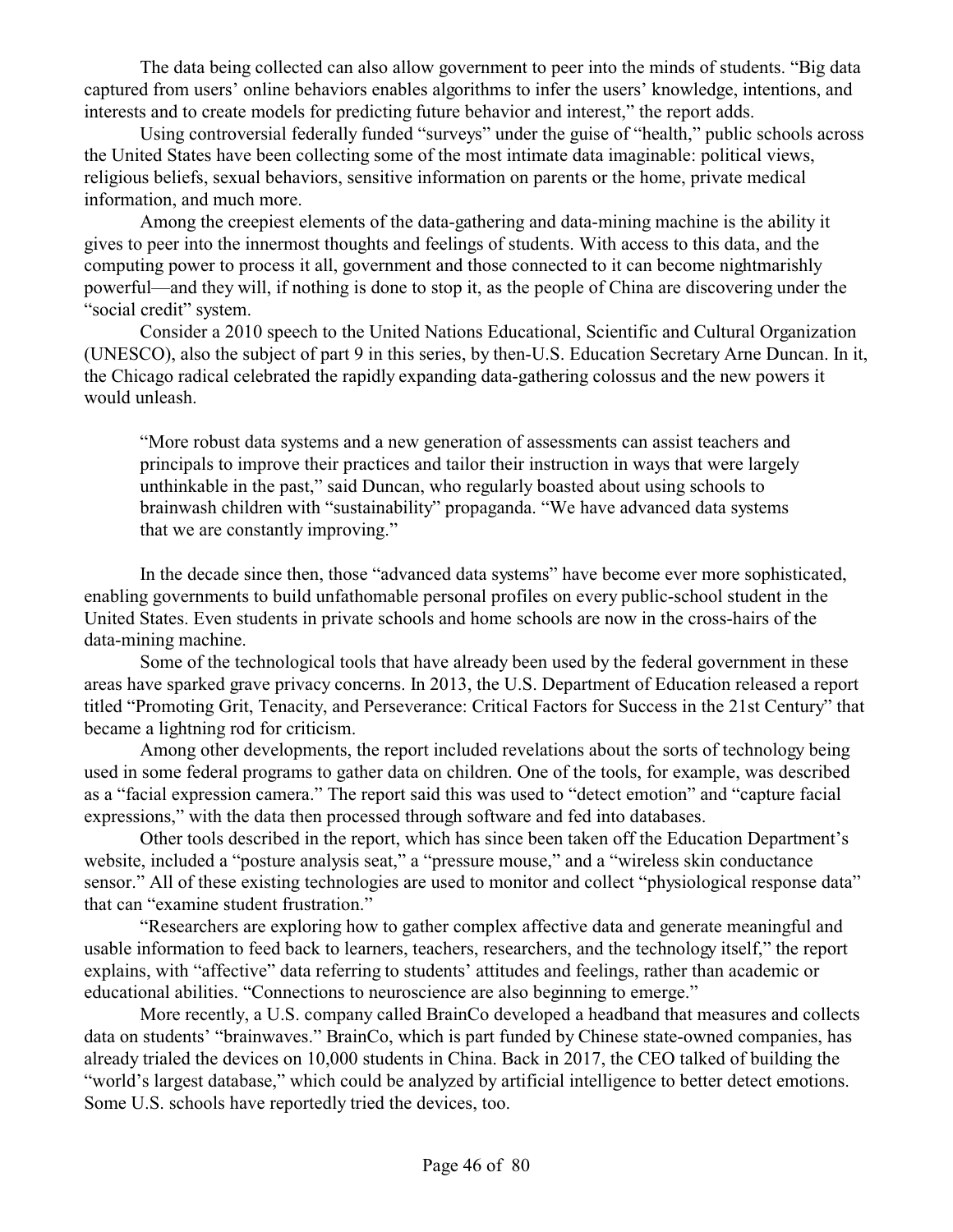In 2017, the federal government funded a project to build a "friendly social robot" to collect highly sensitive psychological data on children. Known as "EMAR," or Ecological Momentary Assessment Robot, the robot "gathers teen mental health data in a public high school setting," the National Science Foundation said.

One of the major concerns surrounding all this intrusive data-gathering technology is that it's being used by government schools and the education establishment to manipulate the thoughts, attitudes, beliefs, and behaviors of children. As the technology advances, it will allow bureaucrats and technocrats to do much more of this in the future, too.

Under new "Social and Emotional Learning" (SEL) programs, which are currently all the rage in educational circles, authorities set goals for various attitudes and values they want children to hold. By testing for these "affective" characteristics, the technology can help determine whether children hold the government-mandated attitudes. If not, the programs then help to develop "interventions" to get the desired attitude inculcated in the child.

As far back as 2016, Education Week revealed that, under the guise of providing "personalized learning experiences," new technology was aiming at students' "individual emotions, cognitive processes, 'mindsets,' and character and personality traits." So-called "non-cognitive competencies" were also targets.

That same year, the U.S. Department of Education released a "National Education Technology Plan" peddling "assessments" that measure "non-cognitive competencies" including "attitudes that facilitate functioning well in school, work, and life." How the feds would determine the correct "attitudes" for children to have was not specified.

The potential for abuse is self-evidently enormous. What if these tools get into the hands of evil-doers? What if they already are in the hands of evil-doers? Do Americans really want unelected bureaucrats at the far-left U.S. Department of Education—where 99.7 percent of 2016 donations to presidential campaigns went to Hillary Clinton—determining what attitudes and values children will hold on controversial issues such as homosexual marriage, immigration, and abortion?

When one realizes that the public education system was literally created by Utopian collectivists to fundamentally transform society, as this series has documented extensively since the first segment, the dangers are obvious and extraordinary.

Indeed, the architects and current leaders of the government-school machine have long been open about their desire to shift the United States away from a liberty-minded Christian society, and toward collectivism and humanism. With these powerful tools, resistance will become increasingly difficult, if not futile, for children held captive by the system.

Another major concern is that all of this data being gathered by schools is being fused with labor and career data. For years, authorities have been openly working on connecting the various "education" databases packed with information gathered on Americans by schools with that collected by other government organs.

Officials are hoping that this enormous amount of data, all brought together in one place, will help them do what previous attempts at central planning have always failed to do: accurately understand the needs of the economy, and then adjust production, employment, consumption, training, and education accordingly.

Then, imagine combining all of that with emerging developments such as artificial intelligence and super computers with unprecedented capabilities, plus all of the data being gathered on Americans by agencies such as the Internal Revenue Service, the National Security Agency, and more. Big Brother will know everything about everyone, literally from "the cradle," as the Utopians themselves often say. It's a recipe for disaster—or even a catastrophe of unprecedented proportions.

Around the world, the U.N. is also leaning heavily on governments to start collecting, sharing, analyzing, using, and weaponizing all sorts of data on children via schools. And more than a few foreign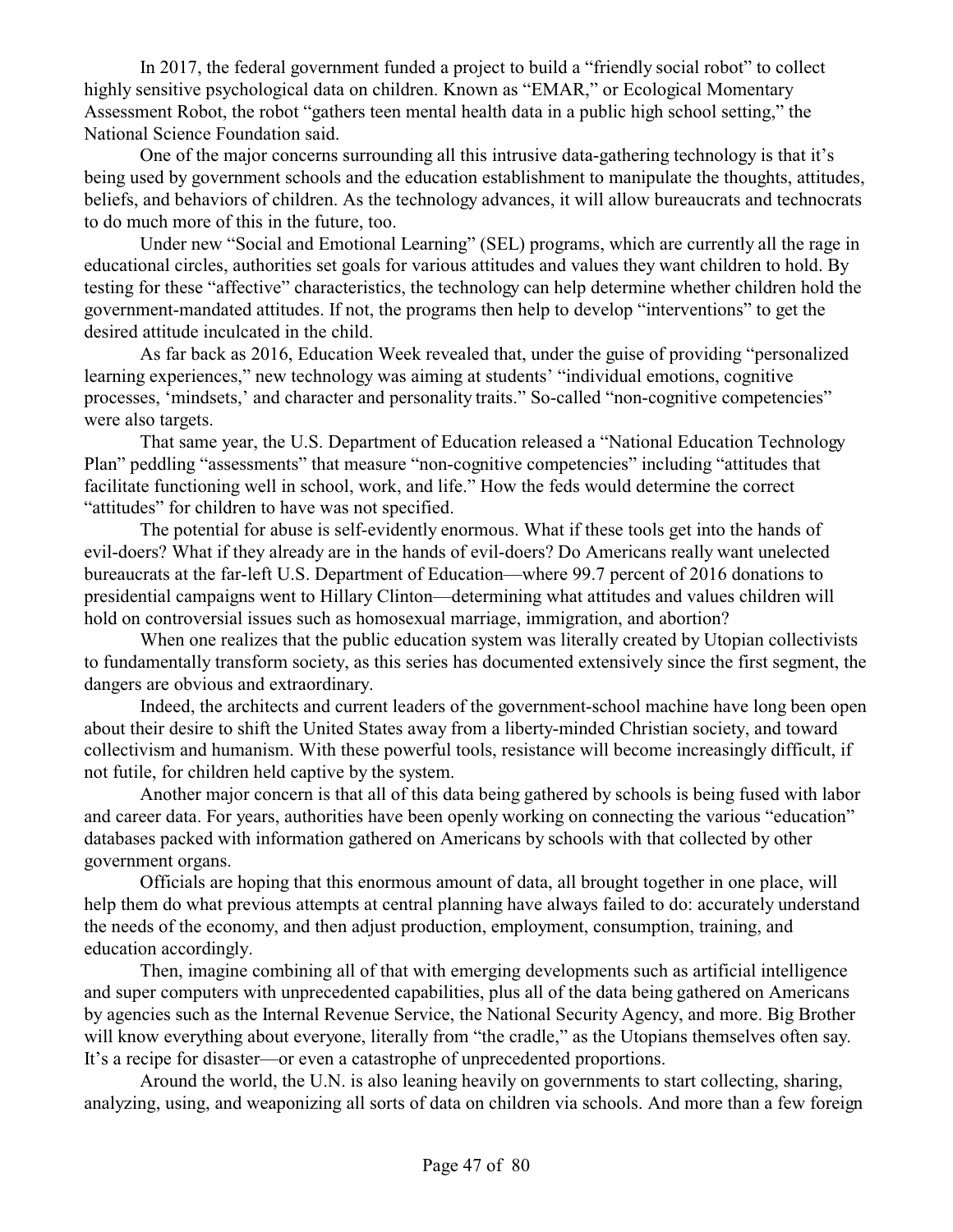governments—communist China and certain Western European governments, among others—have been more than happy to jump on the bandwagon.

Humanity must resist. Americans, in particular, have the means to effectively resist, if only they can find the will.

Privacy is extremely important to a free society. That's why America's Founding Fathers enshrined it in the Constitution. Without privacy, liberty cannot exist. And without liberty, prosperity and other blessings enjoyed by the people of the United States will end as well.

Americans must demand an end to the Orwellian data-gathering apparatus, and protect their children from it, before it's too late.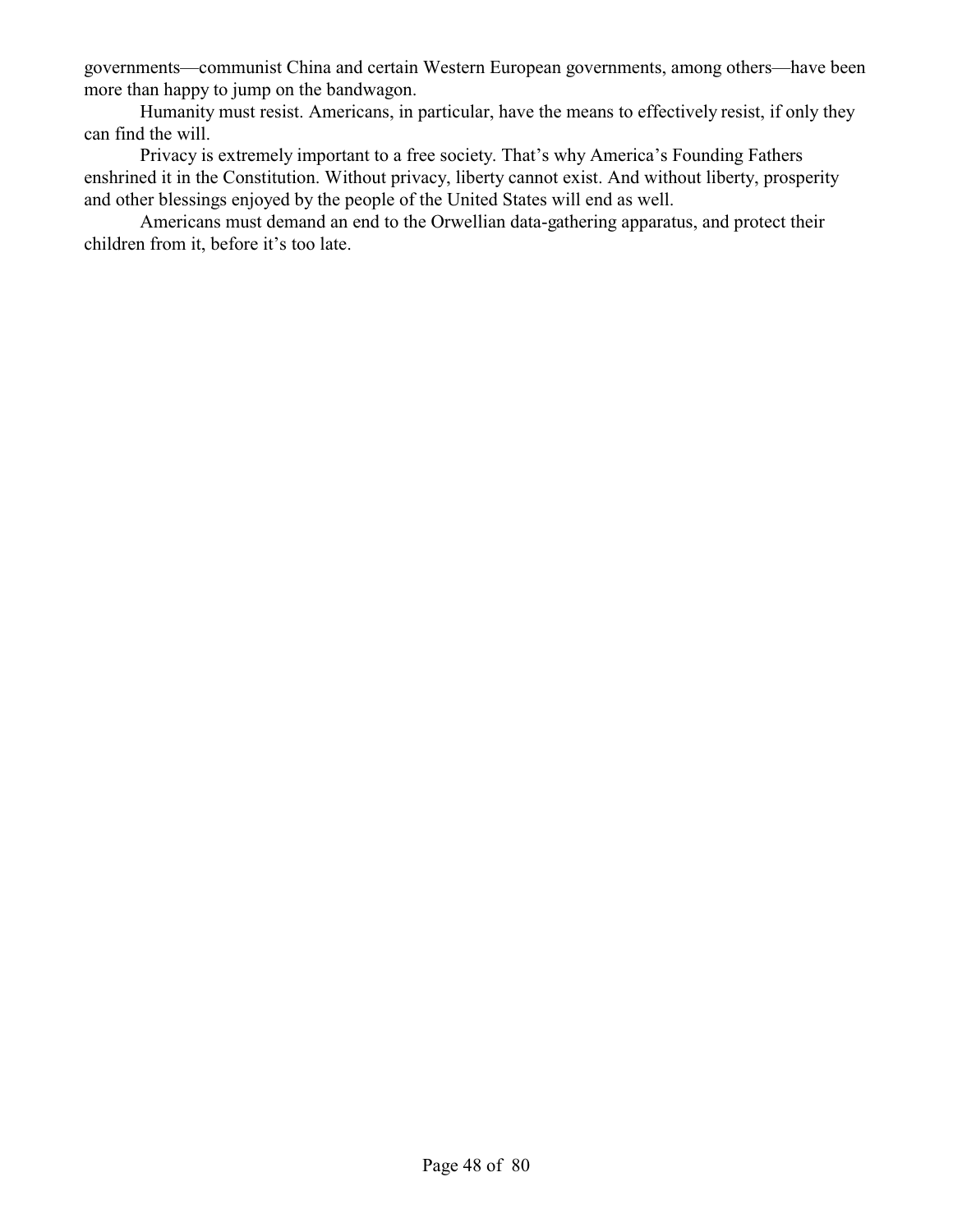# **Part Thirteen, The Sordid History and Deadly Consequences of 'Sex Ed' at School**

Very few people realize that the reason children today are being sexualized at school is because pedophiles sexually abused hundreds of children, then claimed that the victims enjoyed it. That's a fact, and the documents prove it.

In government schools all across the United States today, young children are literally being encouraged to experiment with fornication, masturbation, sodomy, oral sex, and all manner of sexual activities. It often begins as early as kindergarten and elementary school.

In fact, what passes for contemporary "sex education" in the United States and around the Western world would have been unthinkable just a generation ago—even a few years ago. And believe it or not, it's getting more and more radical by the day.

In California, a top school district official defended teaching pedophilia to children because it's one of a number of "different types of sexual orientation" that "have existed in history."

The consequences of all this sex-ed mania have been devastating, too. But it was not always this way. And the history of how the United States got here will blow your mind. The proliferation of "sex education" in American government schools has its roots in the pseudo-scientific quackery of sexual revolutionary Alfred Kinsey. Hundreds, maybe thousands, of children were allegedly raped, molested, and brutalized, and their experiences recorded under the guise of "science."

Even before Kinsey unleashed his perversion on an unsuspecting American public, though, communist butchers had experimented with the use of so-called "sex education" to break down family, culture, traditional morality, and nations. It worked well.

### **Kinsey's 'Research'**

Long before Kinsey came on the scene, sex educators say, there was a sort of sex education being taught in schools. But it wasn't called that. And comparing it with what Kinsey and his fellow sex fiends and perverts would unleash on America would be like comparing alfalfa to meteors.

In the early to mid-1900s, sex education in the United States, often described as "hygiene," consisted primarily of religious and moral teachings on the subject. The programs also warned children about the horrifying consequences of extramarital and premarital sex—venereal disease, mental scars, the moral and emotional problems, and so on. That was the norm for generations.

The relatively new idea that children must be taught graphic and obscene sex education only emerged seriously in the United States in the middle of the last century. It came from Kinsey, who was financed by the Rockefeller foundations and the American taxpayer.

In his "Kinsey Reports" published in the late 1940s and early 1950s, Kinsey dropped what was described as an "atom bomb" on American society. Widely viewed as perhaps the worst books to have ever been published in America, the "findings" would unleash a wave of perversion and a "sexual revolution" that continues to claim more victims with each day that passes.

One of the elements of his "sex research" involved pedophiles, who sexually abused children while gathering "scientific data," experts have concluded. Kinsey's own data show that potentially hundreds of children were raped or molested by one or more pedophiles using a stopwatch to figure out when the children might experience "orgasm." About 200 boys under the age of 12 were among the victims. Table 34 in Kinsey's report documents, for example, that one 4-year-old boy supposedly endured 26 alleged "orgasms" in a 24-hour period.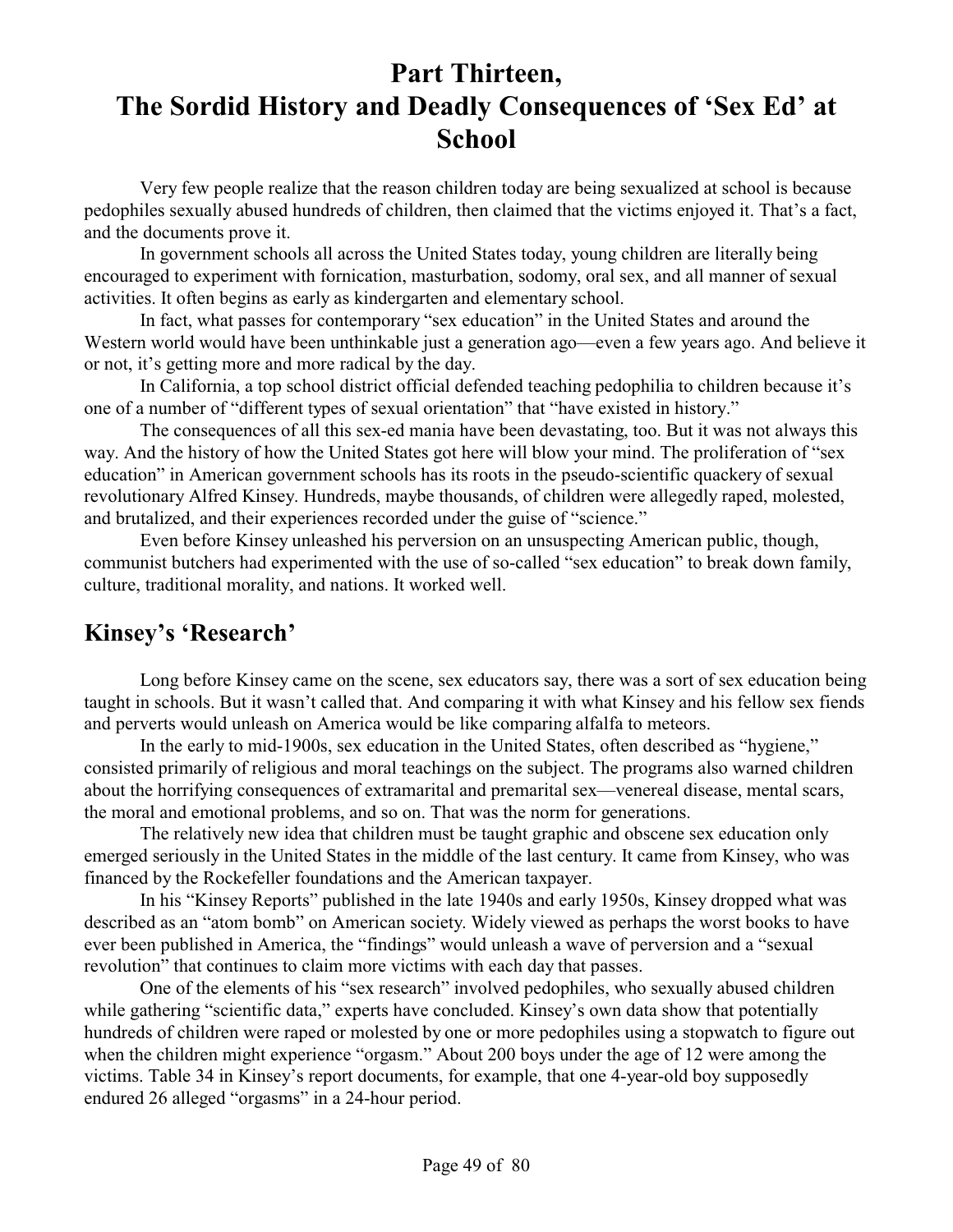Even babies a few months old were repeatedly abused. One 11-month-old baby was reported to have had 14 "orgasms" in a period of 38 minutes, as documented by the child abuser himself and then afterward recorded as Kinsey's data. Even a 4-month-old baby girl reportedly had an "orgasm."

However, experts noted that it is not even physically possible for children so young to have an orgasm. Instead, Kinsey's report reveals that one way the "subjects" defined an orgasm in their "partners" was marked by "violent convulsions of the whole body; heavy breathing, groaning, sobbing, or more violent cries, sometimes with an abundance of tears (especially among younger children)." Does that sound like an orgasm? Perhaps to a pedophile seeking to justify his monstrous crimes.

Experts such as Dr. Judith Reisman, the world's top expert on Kinsey and the author of multiple books on his research, have pointed out that this would be the equivalent of claiming adult-female rape victims enjoyed being raped, as evidenced by their screaming, crying, and convulsing. And yet this is exactly what Kinsey did. And America, tragically misled by Kinsey and his media dupes, believed him.

Why Americans should trust child molesters and rapists for insight into "child sexuality" has never been adequately explained by Kinsey or his disciples. As Reisman put it, why in the world would somebody ask a rapist whether his victim enjoyed it, and then present that to the world as "science" and "evidence" that children enjoy being molested?

"If he would do that to kids, how can you trust anything this psychopath would have to say?" she asked.

Kinsey's so-called "sex research" has been widely debunked and ridiculed by other experts as well. Professor of constitutional law Dr. Charles Rice of Notre Dame University, for instance, blasted Kinsey's work. "Any judge, legislator or other public official who gives credence to that research is guilty of malpractice and dereliction of duty," he said.

Incredibly, Kinsey even claimed the children enjoyed this abuse, and that sex with adults—even incest—could be beneficial to them. Among other outrages, Kinsey, citing what critics have blasted as his "junk science," also posited that children are actually "sexual beings" from birth. As such, they must be "educated" in every manner of sexual activity and perversion conceivable.

This radical idea is literally the foundation of all modern sex education today.

### **Using Pedophiles' 'Data' to Sexualize Children**

Based on his fraudulent findings that children experience orgasms from birth, Kinsey declared that children need early, explicit sex education throughout their school lives. He also claimed children should be taught masturbation, homosexual acts, and heterosexual acts. He even claimed sexual abuse of children did not produce serious damage to children, which is self-evidently ludicrous.

According to Reisman, Kinsey's claims and pseudo-science have produced unprecedented levels of child sexual abuse, pedophilia, sexual torture, and more. Laws were changed and repealed based on Kinsey's fraudulent data, leaving women and children unprotected and sparking a deadly avalanche of sex education that may bury civilization beneath its icy embrace.

In the May 1954 edition of "Sexology," a "sex science" magazine that styled itself as the "authoritative guide to sex education," Kinsey is quoted making an astounding claim. After arguing that it was possible to sexually stimulate infants as young as 2 months or 3 months old, Kinsey claimed it was "clear" that "the earlier" children are started on "sex education," the "more chance they will have" to supposedly "develop adjusted personalities and wholesome attitudes toward sexual behavior."

By 1958, inner-city public schools serving primarily black children in the District of Columbia became testing grounds for the radical sexual reeducation envisioned by Kinsey and company. This included showing children "explicit" films that featured details of "barnyard animals mating," "animated drawings of male ejaculation," and even the use of a torso model with male and female genitalia.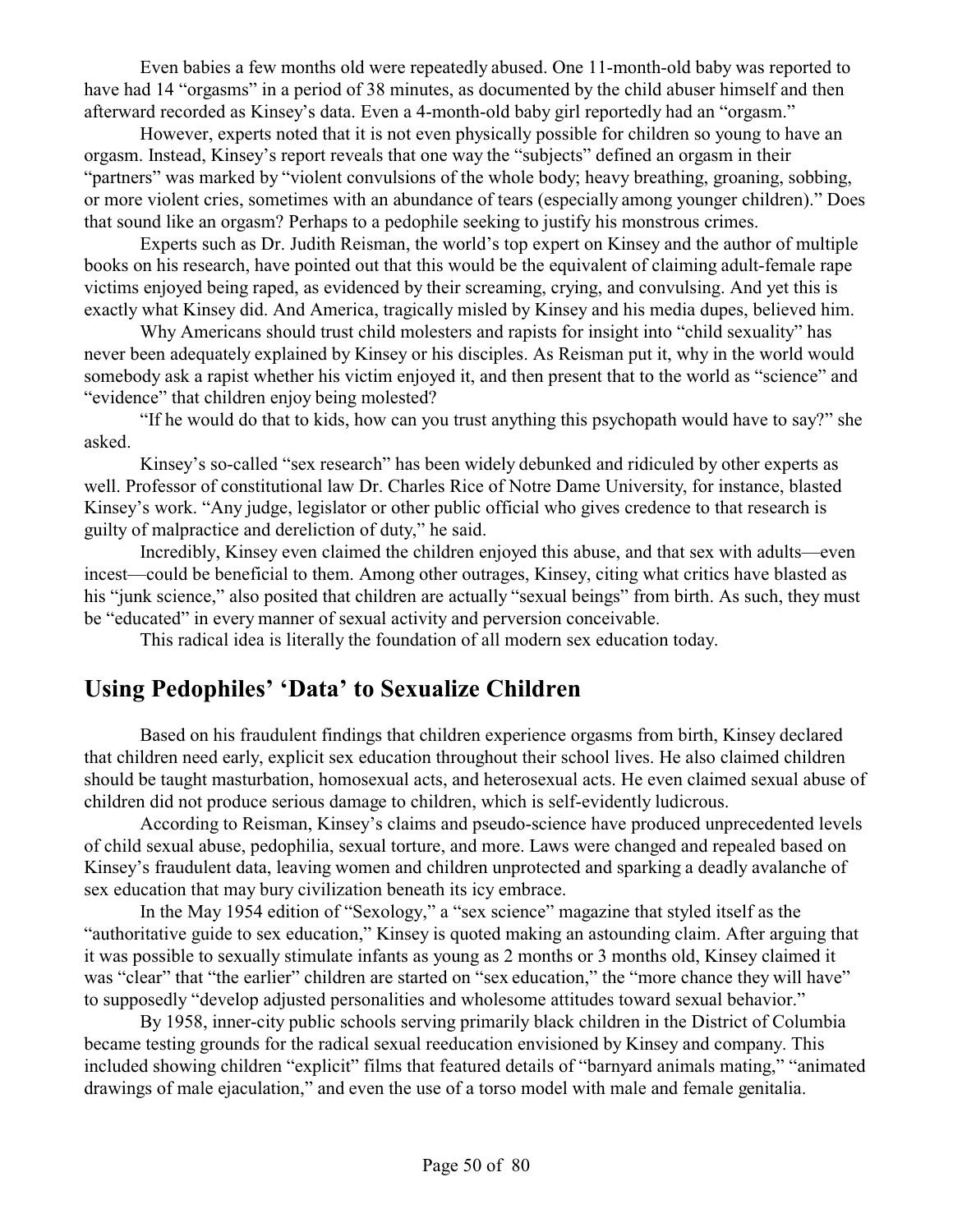Reisman writes that children as young as 3 years old were targeted for this sort of "education," according to reports from the now-defunct Sunday Star newspaper.

The effects were predictable. Soaring rates of out-of-wedlock pregnancies, devastation of the family unit, skyrocketing numbers of fatherless homes, an explosion in venereal diseases, surging crime levels, massive increases in mental health problems, and more. After those "successes," the Kinsey-inspired sex education began spreading across the United States.

Many of the early sex-education curricula—often under misleading names such as "family life education," as it was known in Virginia—openly cited Kinsey's data as the source.

Pedophile advocacy groups such as the North American Man/Boy Love Association (NAMBLA) also have openly recognized the importance of Kinsey's "research" to their cause.

Long after Kinsey died, his disciples continued to push the idea that these fraudulent findings by child rapists were foundational to the sexualizing of children in public schools. "The specific findings about these children are totally relevant to modern sex education," former Kinsey Institute boss Dr. John Bancroft told CBS in a televised interview. The Kinsey Institute did not respond to multiple requests for comment from The Epoch Times.

The institute had previously included responses to controversies by Bancroft on their website, which, while expressing concerns about the data, confirmed that Kinsey had obtained information on orgasm in children from men who "had been sexually involved with young boys and who had in the process observed their orgasms," and one man in particular.

#### **SIECUS Is Born**

One of Kinsey's first major speeches was about the supposed need for sexual education for children, explained Reisman, who has worked with the Department of Justice and now serves as a research professor of psychology at Liberty University. But Kinsey claimed only properly trained "experts" could do the teaching.

Thus, in 1964, the Sexuality Information and Education Council of the United States, now known just as SIECUS, was officially born. These operatives would be Kinsey's specially trained "sex experts."

Indeed, the formation of SIECUS was among the most crucial milestones on the road to the ubiquitous sexualizing of America's children—and the destruction of their innocence and future families.

The organization, which received plenty of money from tax-exempt foundations and American taxpayers, was founded by Dr. Mary Calderone. The highly controversial figure had previously served as the medical director for Planned Parenthood.

In the late 1950s, Calderone went to the Kinsey Institute in Indiana. At a meeting, the group of radical sexual revolutionaries plotted how to advance their cause, and even assigned roles, Reisman told The Epoch Times during a series of interviews. It was decided that SIECUS would handle sex education, with multiple Kinsey Institute representatives serving on the board.

"SIECUS emerged out of the Kinsey Institute after this meeting, where they decided SIECUS should carry out the sex-education that Kinsey envisioned," Reisman said. "SIECUS was really Kinsey's arm—and the Kinsey Institute's arm—into the schools."

In 1979, despite receiving all sorts of government funding, Calderone compared the task ahead for SIECUS to the "spreading of a 'new religion,'" according to Reisman. First, Calderone said, adults would have to be converted, so that children could eventually "flourish" and have an understanding that "sexuality" unrestrained by any moral standards was supposedly "healthy."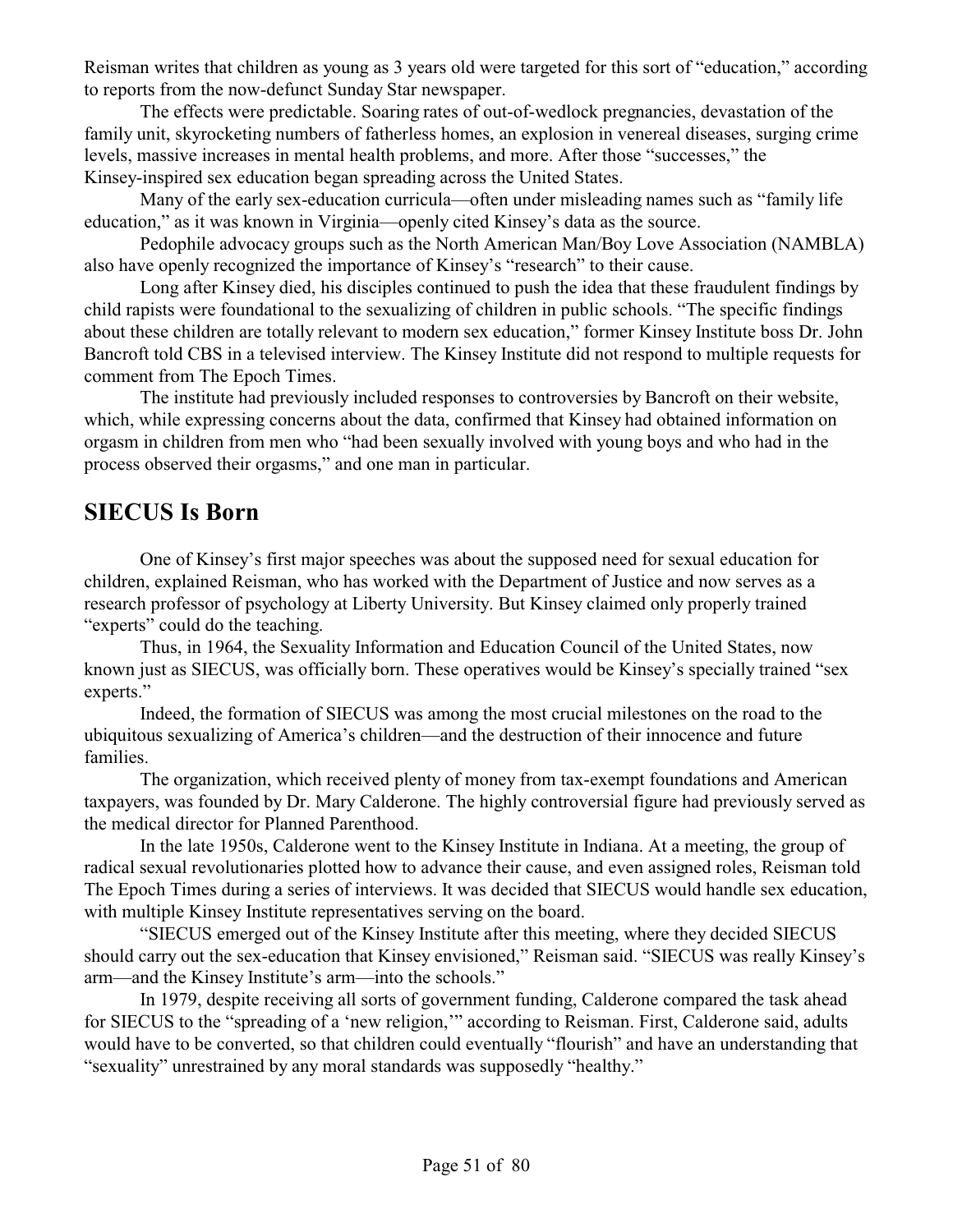SIECUS actually has been rather open about this. In the May–July 1982 SIECUS Report, on page 6, the outfit dropped a bombshell about its links with the Kinsey Institute:

"Few people realize that the great library collection of what is now known as the Kinsey Institute in Bloomington, Indiana was formed very specifically with one major field omitted: sex education," the report explained, according to Reisman. "This was because it seemed appropriate, not only to the Institute but to its major funding source, the National Institute of Mental Health, to leave this area for SIECUS to fill."

The report also revealed that SIECUS applied for a "highly important grant" from the taxpayer-funded National Institute of Mental Health that "was designed to implement a planned role for SIECUS." This role, according to the same report, was to "become the primary data base for the education for sexuality."

Today, SIECUS peddles its raunchy sex education all across the nation. For some perspective, the organization's "National Sexuality Education Standards" call for starting the process in Kindergarten, teaching children its values on homosexuality, genitalia, sexual activity, and more.

It brags about this, too. "SIECUS is not a single-issue organization because sex ed, as SIECUS envisions it, connects and addresses a variety of social issues," the group says on its website. "Sex ed sits at the nexus of many social justice movements—from racial justice and LGBTQ rights to the #MeToo movement." The group's new tagline reveals a great deal, too: "Sex Ed for Social Change."

In addition to the nexus with the large foundations—and especially those tied to the Rockefeller dynasty—the humanist movement played a role in all this, too. In fact, so significant were the links that SIECUS boss Calderone became "Humanist of the Year" in 1974, continuing the long and well-documented humanist takeover of education in the United States that began with John Dewey, as covered in part 4 of this series.

Planned Parenthood, which today specializes in aborting children by the hundreds of thousands, also has played a key role in sexualizing American children with sex education.

More than a few critics have highlighted the conflict of interest here: On one hand, the tax-funded abortion giant encourages children to fornicate, while on the other, it charges big money to abort the children produced by those children fornicating.

### **Before Kinsey**

Even before Kinsey, subversives had realized the potential horrors that sexualizing children and undermining sexual morés could wreak in society—and they loved it.

In 1919, German homosexual activist Magnus Hirschfeld created the Institute of Sex Research. Among its goals was the promotion of "free love," masturbation, homosexuality, euthanasia, population control, abortion, feminism, and more. In the United States, this agenda was peddled as a way to fight back against the spread of sexually transmitted disease and poverty.

Communists also played a key role. Prior to the Bolshevik Revolution in Russia, Russian communists vigorously promoted perverted sex education and "free love." However, after realizing that society (and their regime) would collapse if it continued, that was stopped in 1924—at least in Russia, while the "New Soviet Man" was being created.

Outside of the enslaved communist nations, though, Marxists would continue promoting their radical sex revolution in free nations, something that continues to this day.

Bolshevik Deputy Commissar for Education and Culture Gyorgy Lukacs, who assumed his post in Hungary's Bela Kun regime in 1918, pioneered this strategy in Hungary, with catastrophic results.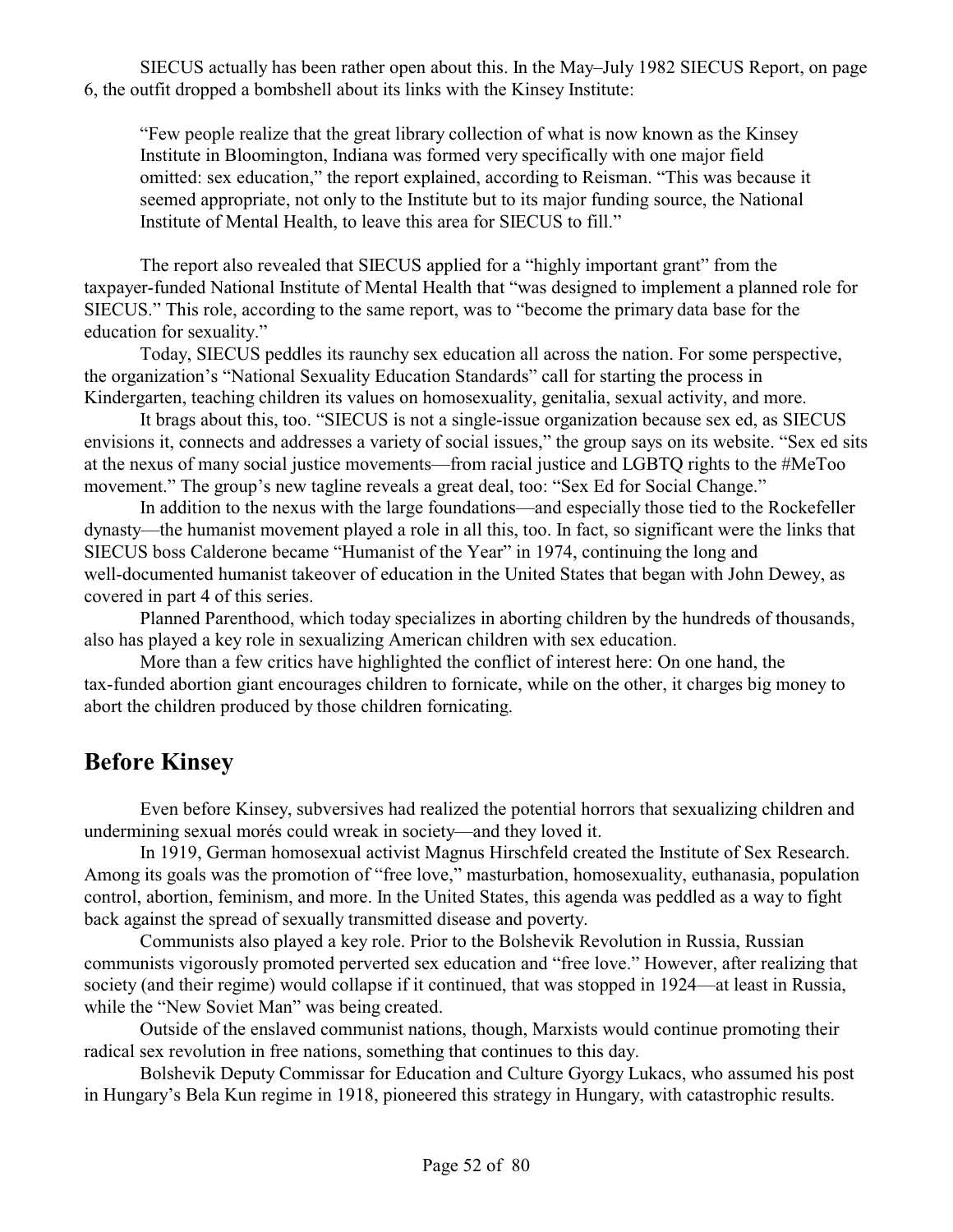Upon taking power, Lukacs and his comrades mandated raunchy sex education very similar to what is used today in the United States.

His goal was to obliterate Hungary's Christian civilization and values on the road to a Marxist Utopia. His tools included mandating puppet shows featuring perverted sex acts to young school children, encouraging promiscuity in sex education, and mocking Christian-style family values at the bedrock of civilization.

While the Bela Kun regime in Hungary did not last long, Lukacs became a crucial player in the Frankfurt School, as exposed in part 6 of this series. This group also played a key role in spreading sex education and sexual immorality throughout the West. They did this not just by encouraging sex education, but by deliberately and strategically breaking down traditional values, especially those having to do with sexuality, marriage, monogamy, and family life.

By the early 1900s, the socialist-controlled National Education Association, which was the subject of part 8 in this series, began advocating for "sex hygiene" to be taught in schools as well. The excuse was combating venereal diseases, which of course in the real world have exploded in response to the promiscuity unleashed by widespread sexual liberation.

Another key figure in promoting the idea of sex education was G. Stanley Hall, the progressive who trained Dewey, the architect of today's "progressive" indoctrination program masquerading as public education. Hall's pretext for pushing sex education was that some girls believed they could get pregnant by kissing.

### **Changing Values**

Ultimately, sex education was a means to an end: Changing the values of children and undermining the family in order to fundamentally transform society away from a free, Christian civilization and toward a new "Utopia."

Indeed, in a 1979 report by the Centers for Disease Control and Prevention (CDC) headlined "An Analysis of U.S. Sex Education Programs and Evaluation Methods," researchers revealed that the "goals" of sex education in American schools had become "much more ambitious" than parents realized. Those goals included "the changing of … attitudes and behaviors," something that the authors acknowledged wouldn't be supported by many Americans.

Even before that, the United Nations and its U.N. Educational, Scientific, and Cultural Organization (UNESCO), which has been crucial in indoctrinating humanity as documented in part 9 of this series, got on board with the sex education, too. A report on the February 1964 UNESCO-sponsored International Symposium on Health Education, Sex Education and Education for Home and Family Living recommended "sex education [should] begin at the primary school level."

The document also called for sex ed to be "integrated into the whole curriculum" and argued that "boys and girls should be taught together." Taking a cue from Kinsey, the U.N., which has always been close to the Rockefeller dynasty that financed Kinsey, called for "anti-dogmatic methods of teaching" to be used, also claiming "moral norms are relative concepts which change with time."

The "anti-dogmatic" teaching and the moral relativism would be crucial. Thus, all of the sex education has been combined with what is known as "values clarification," a scheme that UNESCO—an outfit dominated by communists, socialists, and humanists from day one—has encouraged in education for decades.

This subversive process is aimed at having children reject moral absolutes—in sexuality and everything else—by using mental and emotional manipulation.

It works by giving children hypothetical situations in which the ethical solution appears to be doing something that they were taught was wrong. For instance, a common example involves a hypothetical life raft that can only hold eight people, but there are currently nine in it. The students are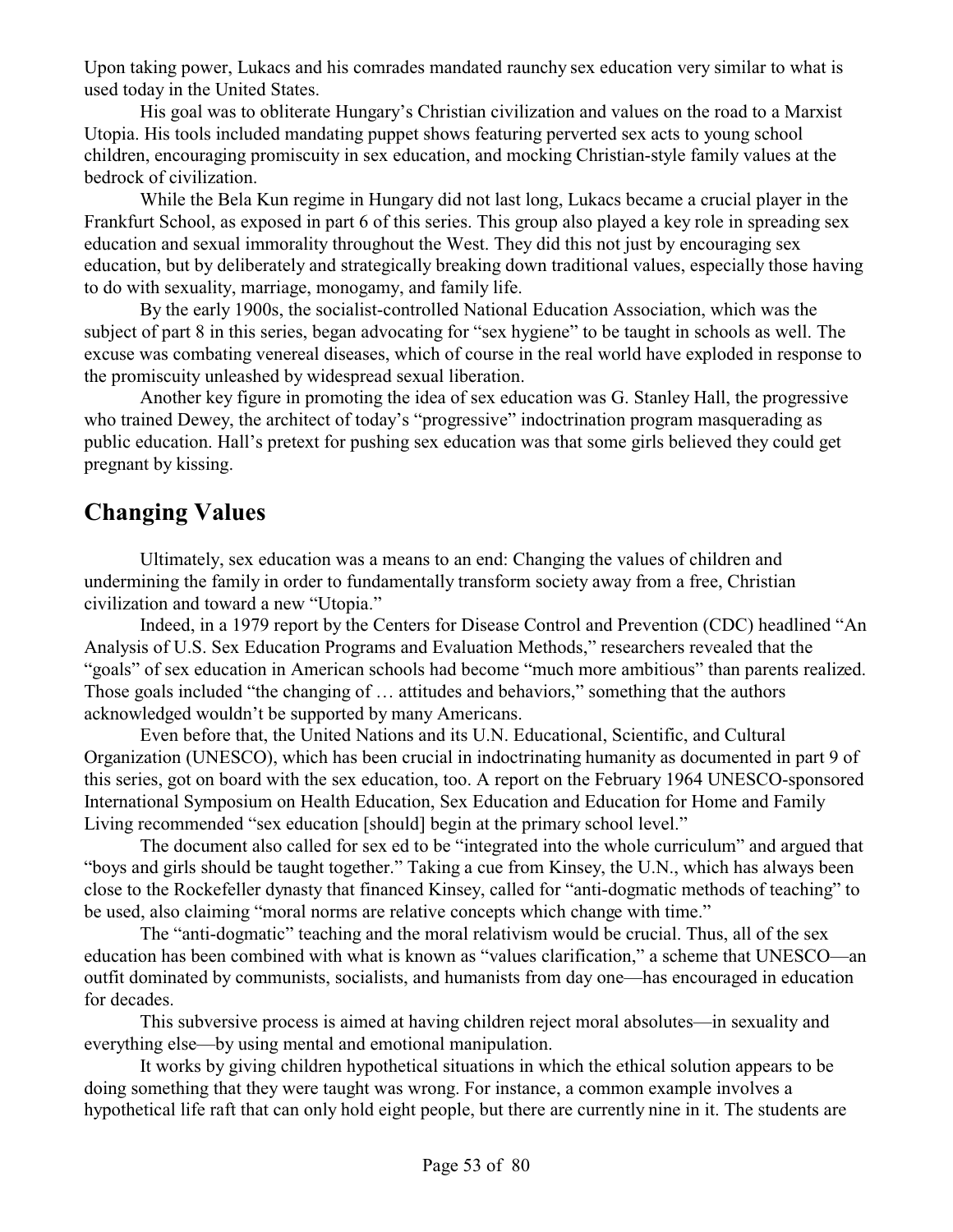told who is in the boat—a doctor, an engineer, a nurse, a cop, and so on—then asked who should be sacrificed for the "greater good."

A better answer than choosing a victim to murder would be for the passengers to take turns swimming alongside the raft, of course. But that would ruin the whole point of the exercise, which is to get children to reject the idea of right and wrong, as well as the teachings of their own parents and pastors.

Combined with the raunchy sex education that encourages an "anything goes" mentality and offers children tantalizing claims about "safe" pleasure with no moral standards and no consequences (babies can be aborted, after all), the result has been absolutely catastrophic.

### **The Effects**

The fruit of all this radical sex education is now clear to see. The institutions of marriage and family are in free-fall. Half of marriages now end in divorce. And even the couples that stay together often struggle, big time.

Birth rates, meanwhile, have plummeted below replacement levels across the West.

Civilization is literally dying amid a cocktail of loveless sex, drug abuse, suicide, despair, venereal disease, pornography, and sexual chaos.

The effects on the individual are horrific, too. "Little brains are not designed to process sexual stimuli of any kind," said Reisman, adding that sex education is confusing and creates anxiety for any normal child. Indeed, these stimuli rewire their brains to accommodate the "new" information, she said.

It also causes children to mimic the behaviors they are exposed to, leading to addiction to sexual stimuli.

"The addiction to sexual stimuli and acting out leads to depression, identity disorders of various kinds, STDs, mental health problems, emotional distress, anger, loss of academic achievement, and more," said Reisman, one of the world's leading academic experts in this field.

"In the past, shocking sex stimuli often confused many kids into assuming they were homosexual," she added. "Now many youngsters will assume that they are transgender, especially as they are encouraged everywhere they turn, and often by their own very troubled parents."

The data already show this, with a 2017 study from the University of California–Los Angeles finding that more than one-quarter of Californian children aged 12 through 17 identify as "gender non-conforming" or "androgynous." In Sweden, where sex education is even more radical and ubiquitous than in the United States, reports indicate that the number of "transgender" children is doubling each year.

"Juvenile mental health as well as physical and sexual health have deteriorated in every measurement of well-being historically identified by our society," Reisman said, adding that this downward trend continues.

Another expert who has explored the horrific consequences of sex education on children is the late psychoanalyst and medical doctor Dr. Melvin Anchell, who wrote the minority report for President Lyndon Johnson's Commission on Obscenity and Pornography and also served as an expert witness for the attorney general's 1985 Commission on Pornography and Obscenity.

Among other concerns, he said these sexual indoctrination programs targeting young children cause "irreparable harm" to their victims that lasts their entire lives.

Anchell, who has a great deal of experience in the field of sex education, documented the damage done to children in books including "Killers of Children: A Psychoanalytic Look At Sex Education" and "What's Wrong With Sex Education."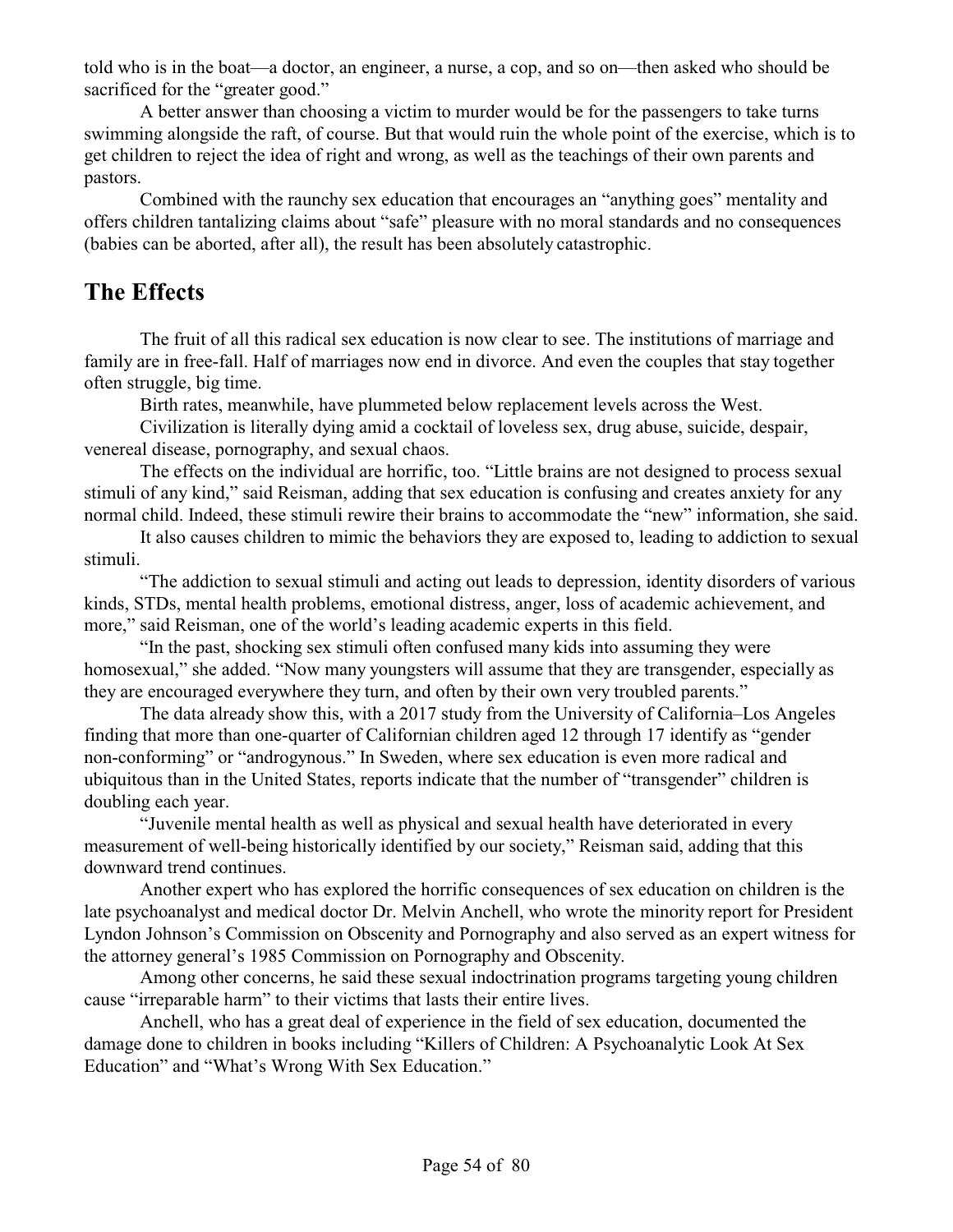Citing vast amounts of data and evidence, Anchell argued that sexualizing children causes unspeakable and often permanent harm, severely damaging the children's future marriages, families, relationships, and lives. In some cases, it can even contribute to psychopathy, suicide, mass-murder, and more.

Unwed child-bearing also exploded right around the time sex-education schemes became ubiquitous in the 1960s. The evidence shows children growing up without a father on average do much worse on every metric than children in homes with a mother and a father.

In the black community, consider that only about 15 percent of children were born out of wedlock between 1940 and 1950. By 2008, after 60 years of sex education, almost 3 out of 4 black babies were born to unwed mothers. Among whites, less than 5 percent of babies were born out of wedlock prior to 1960. By 2008, that exploded to about 30 percent.

Of course, comprehensive sex education is often marketed to the public as a tool for combating unwed teenage pregnancy and STDs. In fact, the data is clear: After the introduction of sex education, STDs and unwed teen pregnancies skyrocketed. Obviously, reducing STDs and unwed pregnancies was never the goal. If it had been, the experiment would have been stopped by the 1960s at the latest—not turbocharged.

### **Going Forward**

Comprehensive sex education in the United States and around the world is becoming progressively more extreme, with tiny children now being exposed to obscenity, perversion, sexualization, LGBT propaganda, and more.

In 2018, UNESCO released "international technical guidance on sexuality education" urging schools to teach children about "sexual pleasure," masturbation, and "responses to sexual stimulation" before they even turn 10. By 12, the standards call for children to be taught that "non-penetrative sexual behaviors" can be "pleasurable."

If the epidemic of perversion, sexualization, and grooming of children is not brought under control, Reisman warned of "dark" consequences such as "cultural collapse." Also, Americans can expect a continued crumbling of families, an explosion in crime, far more suicide, escalating government tyranny, even more drug abuse, widespread poverty, and much more.

"'The Brave New World' really was never brave," Reisman said, a reference to Aldous Huxley's famous book about a future of free sex and total government regimentation of every aspect of life. "We may find ourselves living it."

Asked why governments and other powerful institutions seem so determined to sexualize children at younger and younger ages, Reisman said it was partly a matter of following the money. "Governments are backed by people and organizations with money, increasingly the pornography industry, pharmaceutical industry, and the Sex Industrial Complex," she said.

"Big-government advocates nurse mind-numbed subjects to be dependent upon them," she added. "If they get children early with sex training, the victim child will have limited critical thinking capability, little real education. Government will have willing subjects to regurgitate propagandistic barbarisms—like Social Justice Warriors, college kids/professors, repeatedly screaming the F word at anyone with another thought."

### **Solutions**

To deal with the existential crisis, Reisman had two main points: Remove children from public school, and open criminal investigations into Kinsey's sex-education machine.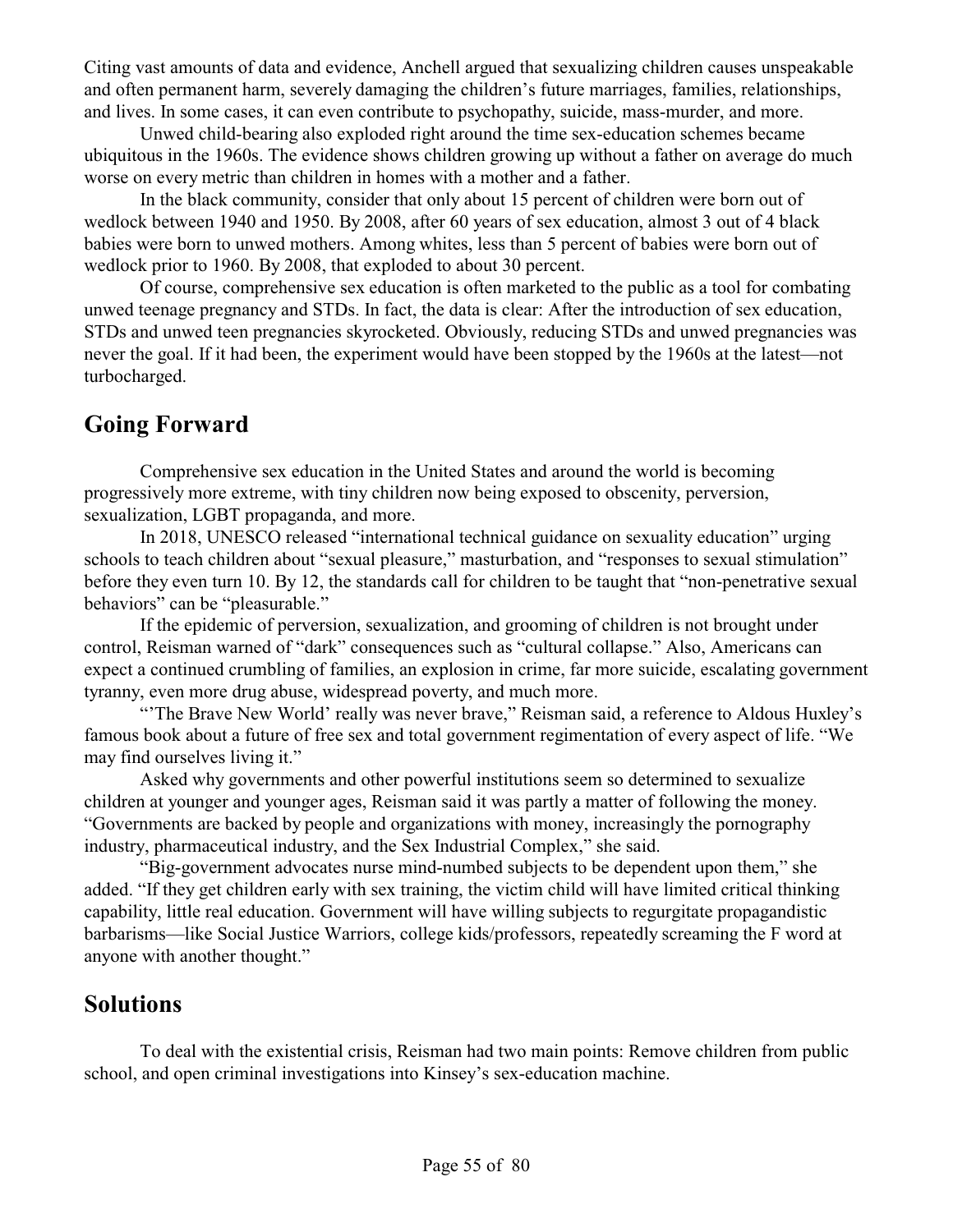"Remove children from public schools; return to parents or grandparents the training of their children," she said. "Parents are the primary educators of their children and need to reclaim that mantle and responsibility."

Beyond that, she also called for restoring Judeo-Christian moral standards and repealing exemptions to obscenity laws that protect public-school officials who distribute obscene material to children—something that would be a felony in most circumstances.

On top of that, she called on lawmakers to resurrect H.R. 2749 to investigate the Kinsey Institute for any "past and present criminal activity." The institute has argued that "patient confidentiality" precludes sharing the information, but Reisman and other advocates say it is essential that Americans learn the truth about what happened.

The sex-education craze unleashed by the communists, then given credibility by "Dr." Kinsey, combined with the "progressive" government takeover of education, have brought family, civilization, and political liberty to the brink of collapse.

It's time for Americans to seriously address these matters before it all comes crashing down.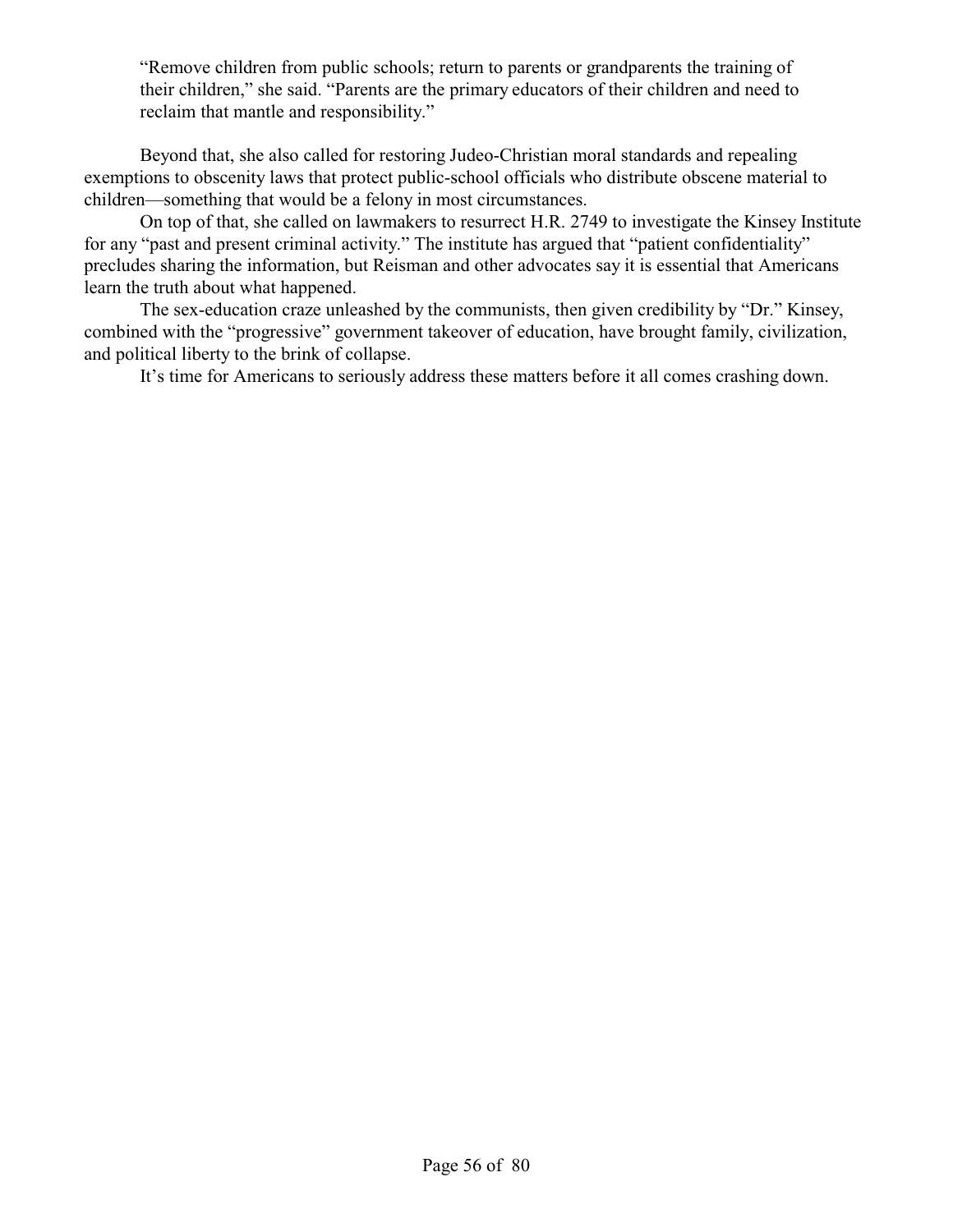# **Part Fourteen, Homeschooling Revolution Gets Coronavirus Boost**

We're all homeschoolers now! At least for the foreseeable future.

Government schools all across the United States have shut because of fears about the CCP (Chinese Communist Party) virus, liberating tens of millions of children from government classrooms. That means millions of parents are being involuntarily forced to try out education at home, often for the first time.

In a matter of weeks, the homeschooling movement has ballooned to over 55 million children from around 3 million, just in the United States. It's unprecedented.

Have no fear, though: Homeschooling has a long and amazing history in the United States and around the world. And the data is in: Home education works. Typically, it works amazingly well. Home-educated students on average perform far better than their government-schooled peers on every single metric, data show. It also has a well-established history of success.

Experts and activists told The Epoch Times this was a historic opportunity. Once the dust settles, critics of the government school system—with its escalating indoctrination, sexualization, and dumbing down of children—hope that the educational landscape in the United States and beyond will be forever changed.

Understandably, some parents are expressing frustration at this new reality. Establishment pundits claim to be worried, too. But talk of a "silver lining" involving a mass exodus from government schools has now moved from the fringes to the mainstream—a process that is accelerating amid the CCP virus (commonly known as the novel coronavirus) pandemic.

President Donald Trump recently declared that children should never be "trapped" in "failing government schools." Talk show host Rush Limbaugh last year urged listeners to try out homeschooling. And evangelist Franklin Graham, responding to a New Jersey statute mandating LGBT ideology in public schools, called on parents to remove their children from public schools. And that was before COVID-19.

But this won't be uncharted territory. Indeed, long before the government usurped control over education at the urging of collectivists—a process recounted in detail in this series on public education—parents and families worldwide were the primary educators of children. Even when kids were sent away for some formal schooling, the basics such as reading and writing were generally taught by parents, grandparents, and older siblings.

Many of America's most prominent heroes were primarily educated at home. The Father of America, George Washington, was mostly educated at home, receiving just a few years of formal education. James Madison, the Father of the Constitution, was also primarily home-schooled. A century later, President Abraham Lincoln was a homeschooler, too. And that is just the tip of the iceberg. This has been the norm worldwide throughout most of human history.

"Homeschooling today is simply a revival of a millennia-old practice of parent-led, home-based education," explained Dr. Brian Ray, president of the National Home Education Research Institute (NHERI) and editor-in-chief of the peer-reviewed journal "Home School Researcher."

"Long before government certification and approval of teachers, human beings—in places as far and wide as Germany, Kenya, Brazil, the United States, the United Kingdom, and Japan—were inventing amazing processes and gadgets, creating great art, running complex businesses, building bridges and castles, writing incredible literature, battling wars, and curing diseases without a preponderance of children and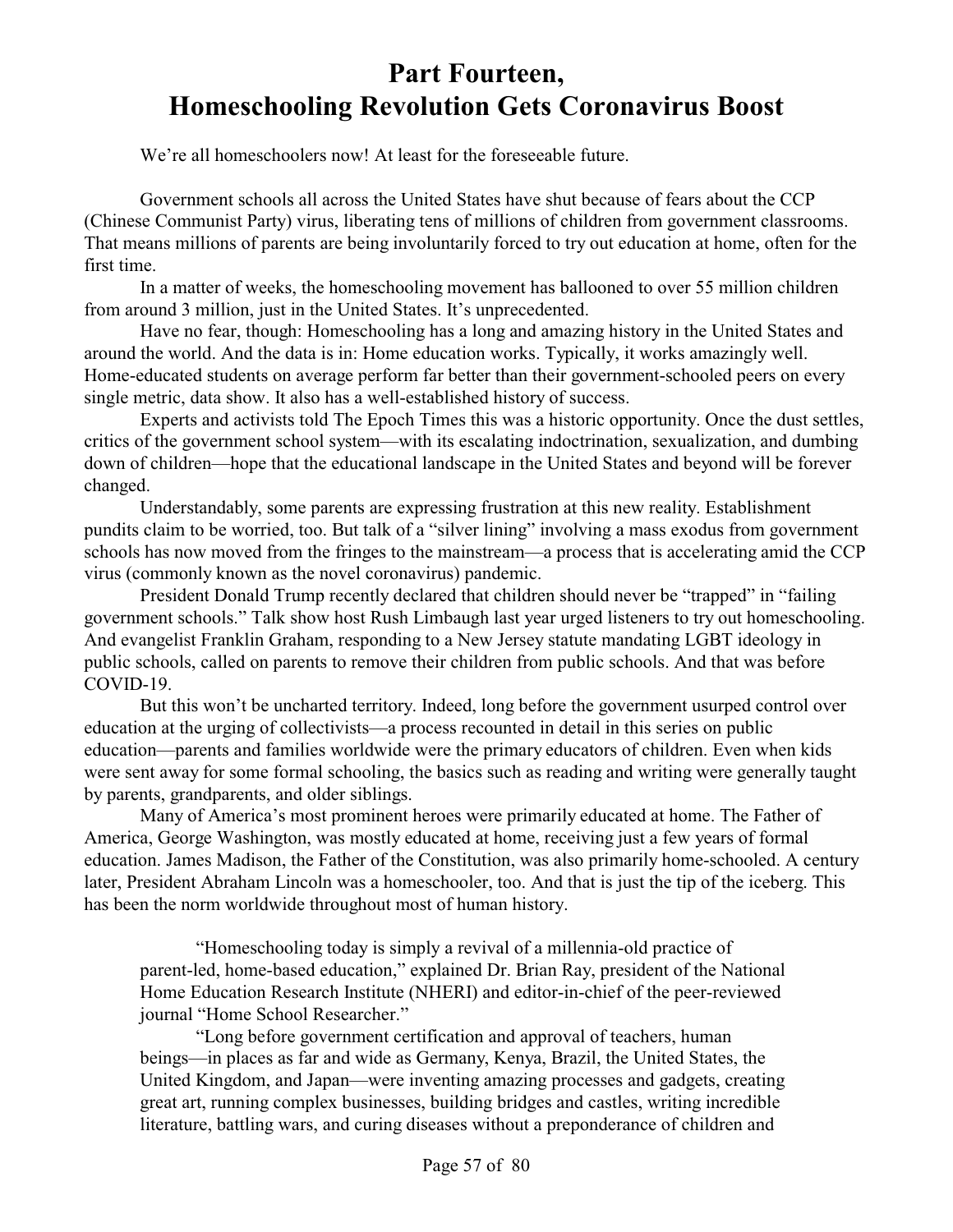citizens being taught, trained, and indoctrinated in state-run institutions called schools," added Ray, one of the world's top academic experts on homeschooling.

Parent-led education at home was the norm in colonial America, and throughout the United States—both in rural areas and the cities—until around 1900, Ray told The Epoch Times.

"Government-run schools did not come with the American flag, apple pie, and God," he explained, contradicting the prevailing myths about government education.

One of the areas Ray has been researching for decades in home-education is what the data show. Like other academic researchers, he's found that home-educated students typically perform significantly better than children subjected to government education—usually 15 to 30 percentile points higher on standardized academic tests, and much better in socialization, too.

"The largest study comparing homeschool students to others amazingly revealed that homeschool 8th-grade students score the same as 12th-grade public school students," he said, referring to a study by Dr. Lawrence Rudner at the University of Maryland that administered academic tests to more than 20,000 home-educated students.

"There is no empirical evidence that a nation or society needs most or any of its children to attend state or government-run institutions called schools in order to be a civil and educated society," Ray said, adding that the modern homeschool movement is "proof-positive" that the current government-education machine isn't necessary for children to do well.

"The renascence of parent-led home-based education—homeschooling—is simply a re-affirmation of the natural abilities of parents and children and of the value to any society of a family-centered—rather than a government-run institution-centered—life," he said.

## **Opportunity in Crisis**

While establishment voices and the government-education system scramble to warn parents about the supposed dangers of home education, experts and critics of the public-school system told The Epoch Times that this crisis offers an incredible opportunity for parents.

Former Arizona Superintendent of Public Instruction Diane Douglas, for instance, said that the ongoing shutdown of public schools offers parents the "greatest opportunity of their lives" to retake control over what their children learn.

"This is such a great time for parents to try homeschooling and really give their children a true education," she told The Epoch Times.

Warning that public education was harming children morally, academically, and spiritually, Douglas suggested that the future of America is on the line.

"The goal of American public-education architects like John Dewey was to under-educate and indoctrinate our children with secular humanism and socialism," said Douglas, who now serves on the educational advisory board of organization Public School Exit.

Homeschooling expert Dr. Izzy Lyman, author of "The Homeschooling Revolution," called on those already in the movement to help out the expected influx of newcomers.

"It's an unprecedented opportunity for veteran home educators to offer encouragement and advice to parents who are now unexpectedly part of the mass homeschooling revolution," she told The Epoch Times.

"During this exceptionally challenging time for our nation, one hopes that more families discover a silver lining—the joy and fun of learning together," said Lyman, who serves as a county commissioner in Michigan and whose work has been published in The Wall Street Journal and many other leading publications.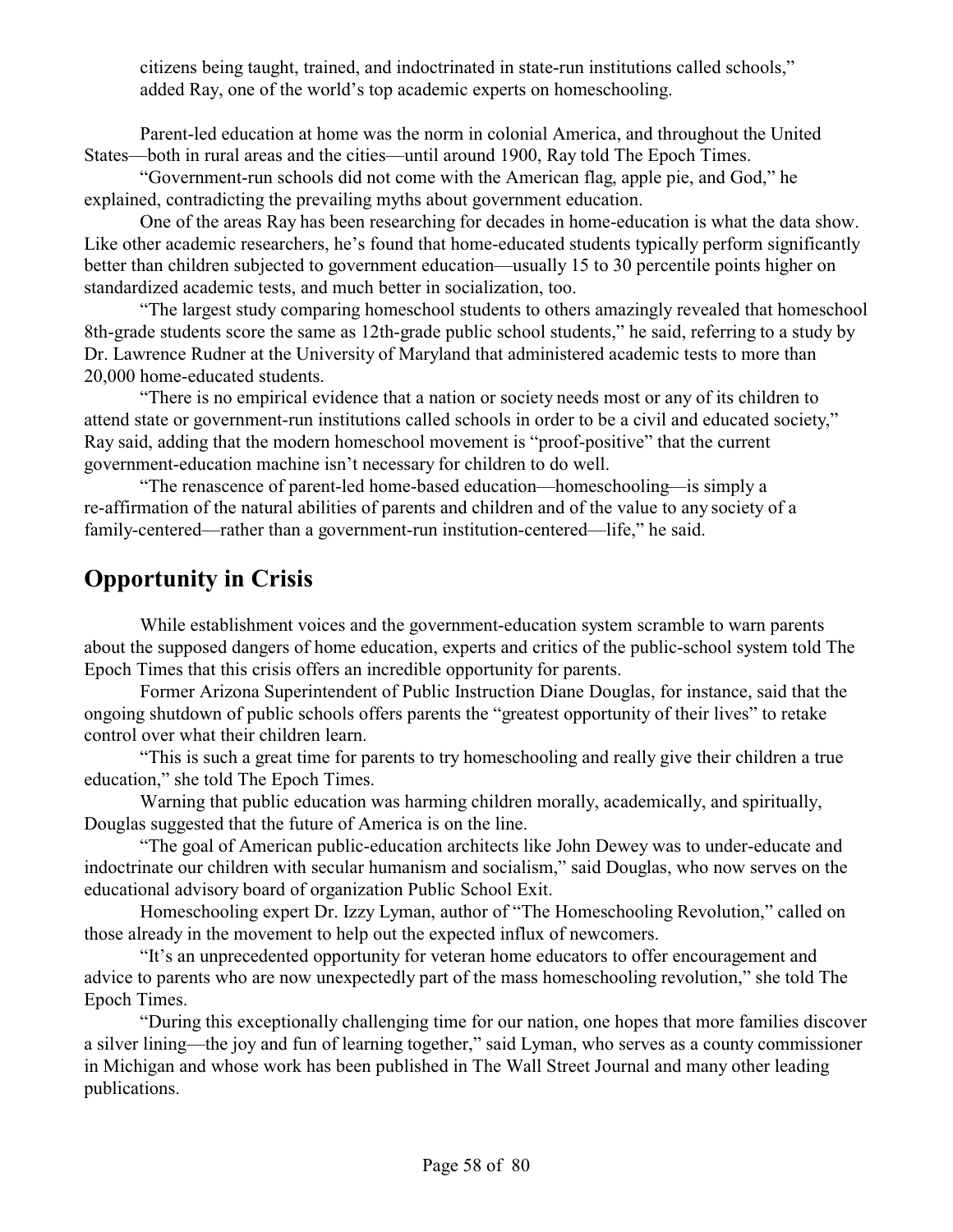More than two decades ago, Lt. Col. E. Ray Moore, an early pioneer in the homeschooling renaissance that began to flower about 50 years ago, decided that only a massive escape from the public education system into the safe sanctuary of homeschools and Christian schools could prevent the moral collapse of the United States. To bring that about, he created the Exodus Mandate, with a mission of sparking a mass exodus of Christians from public schools.

This current crisis, he said, may be just what the doctor ordered to help break the public school's virtual monopoly.

"If this COVID-19 virus had come to our culture in 1980, we would not have had the infrastructure with families, 6 million alumni, magazines, books, homeschool conventions, organizations and associations to assimilate the many new children [into home schooling]," Moore, who now leads a coalition of dozens of organizations called the Christian Education Initiative, told The Epoch Times.

"It is happening now. The biggest decision has been made for families, that is, to go home and educate your children."

### **Global Phenomenon**

The Home School Legal Defense Association (HSLDA), perhaps the most powerful and prominent home-education organization in the world, has even released a guide giving parents an easy-to-follow guidebook to begin homeschooling amid the crisis. These include connecting with homeschoolers, knowing the law, finding the right curriculum, and making decisions on how to do it.

HSLDA attorney Mike Donnelly, who also oversees the organization's international operations, expects that many people will look back at the CCP virus pandemic as the time they decided to take the plunge and take charge of their children's education. And this won't be just an American phenomenon, but rather a global one.

Indeed, according to UNESCO, the United Nations "education" agency, more than 1.5 billion students are currently home from school around the world. And while the U.N. outfit hopes to lead "global cooperation" schemes on how to deal with it, the reality is that many parents will almost certainly choose to home-school, experts say.

"Home education is a global movement of parents seeking the best life opportunities for their children in response to a variety of factors," Donnelly told The Epoch Times, adding that throughout the world, the homeschooling movement was gaining steam. "Home education is the fastest growing and most popular education innovation in the world today with the capacity to unlock limitless learning opportunities for millions of children."

However, certain governments are less than happy about the trend.

"The harsh persecution of homeschooling parents in Cuba is a travesty that should not be tolerated," said Donnelly, adding that ruling elites even in nations such as Germany and Sweden are persecuting home-schoolers and using their control over school systems to control citizens.

"The way a country treats parents who homeschool is a litmus test—it demonstrates how a nation's leaders view their fellow citizens. "Do they trust them? Free societies must respect and protect the rights of parents to choose what kind of education their children shall receive—and this includes home education."

It's not just the CCP virus that is causing massive growth for the homeschooling movement, however. "Parents are increasingly frustrated and frightened about public schools," Donnelly said. "Bullying, controversial curriculum choices, and special learning needs are just a few of the reasons more and more people worldwide are turning to home education." By contrast, "research continues to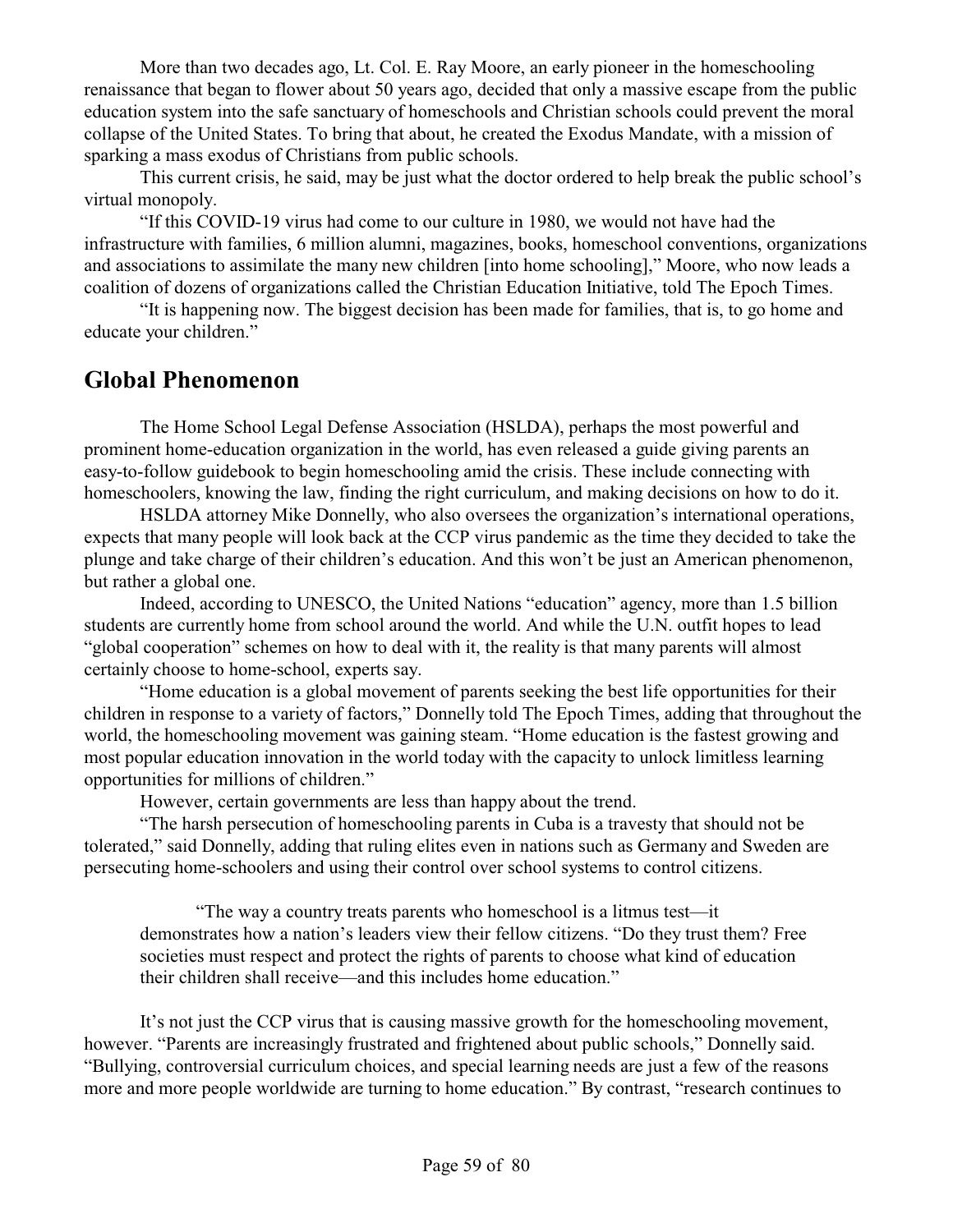show that home education delivers good results across all measured areas of academic achievement and socialization."

## **The History**

While it's currently being rediscovered by millions of parents amid this pandemic, it's important to remember that home education was the norm for millennia across virtually the entire globe.

Outside of fascist Sparta and its military schools, the first known proponent of compulsory "education" was Plato. In his infamous treatise "The Republic," the Greek philosopher called for a regime led by a "Philosopher King" that would require everyone to receive an "ideal education." Plato's elitist thinking was, in key respects, very much in line with that of 19th-century "reformers" such as Horace Mann.

Despite Plato's ramblings, though, the idea of a government-mandated, government-provided education didn't catch on until thousands of years later. Instead, throughout virtually the whole world, parents, religious institutions, and sometimes local communities were the primary educators of children—with parents retaining ultimate control.

The process and the motivations of those who created the government-school system have been extensively documented in this series. Basically, collectivists who wanted to undermine individual liberty and Christianity in the United States realized that the most effective way to do that was a takeover of the education system by government.

By the early 1900s, the foundations of that takeover were complete in America. From there, the schools became increasingly radical and dangerous—and increasingly less rigorous academically, focusing instead on "socializing" children and instilling government-approved attitudes.

By the 1960s and 1970s, following Supreme Court rulings purporting to ban the Bible and prayer from schools, more and more parents were looking for an escape route. Many chose private schools, a topic that will be addressed in a future part of this series. But millions would eventually choose to leave formal "school" altogether, giving birth to the modern homeschooling revolution.

Perhaps the most important single player in this was Dr. Raymond Moore, a former missionary who discovered that government schools were harming children—especially young children. In a series of interviews between 1979 and 1983 on Dr. James Dobson's nationally syndicated program, Moore introduced home-education to millions of Americans. It was a spark that caught on and started a wildfire. The rest is history.

The official beginning of the contemporary homeschooling revolution is usually dated to around 1980 by leaders in the movement. Prominent home school advocate Israel Wayne, an author of many books on education and a leader in the home-education community, lived through much of that history in a family that pioneered the rebirth of home-education in America. He had a front-row seat.

"In the early 1980s, parents began to realize that they could educate their children better than the State," Wayne, a home-schooling father of 10 children, told The Epoch Times. "Because of compulsory attendance laws, many parents were faced with fines and imprisonment for merely desiring to teach their own children in their own homes."

Wayne's family even developed escape plans to hide from social services if and when they came to the door. "Thankfully, through the work of the Home School Legal Defense Association and state homeschooling associations, homeschooling is now legal in some form in every state in the U.S., and is growing internationally," said Wayne, author of "Answers for Homeschooling: Top 25 Questions Critics Ask."

Wayne offered over a dozen reasons for parents to choose homeschooling. These include passing on values to one's children, building closer relationships, customized academics, a great student-to-teacher ratio, real-life learning opportunities, ability to compensate for gifts or special needs,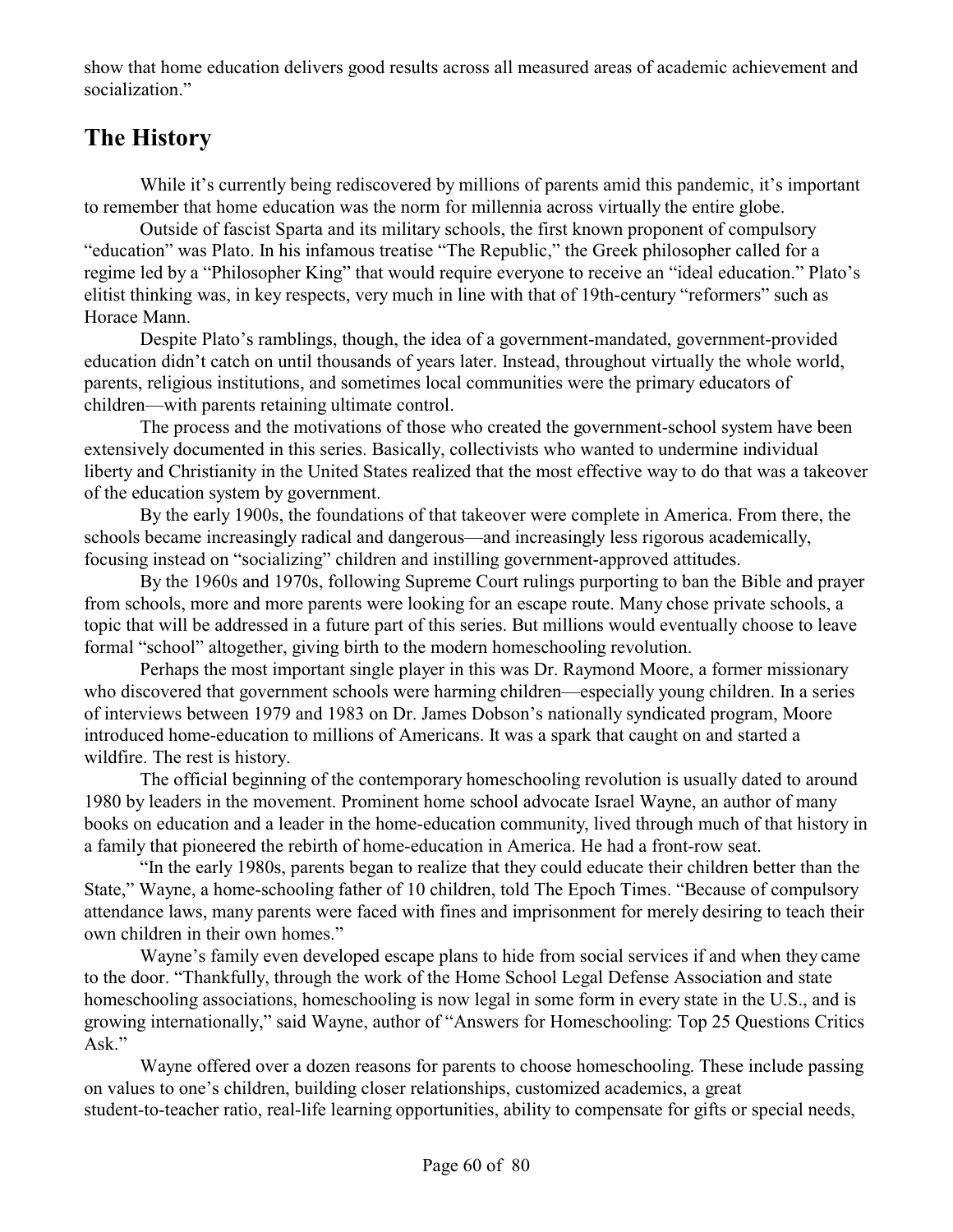the fact that parents care more about their children than anyone else, costing a fraction of what tax-funded schools cost, higher scores on academic achievement tests, better social skills, teaching children how to think rather than merely test-taking, and much more.

## **The Future**

Anti-homeschooling forces have existed since the rebirth of the movement decades ago. The National Education Association, for instance, regularly attacks home education, arguing that only state-certified teachers should be allowed to educate children. Those attacks have been intensifying as the education establishment frantically seeks to stop the growing exodus.

The Washington Post recently ran the headline "Homeschooling During the Coronavirus Will Set Back a Generation of Children." And anti-homeschooling extremists at Harvard Law School are planning a summit aimed at accelerating the war on home educators, with one of the organizers calling for a "presumptive ban" on the practice and another claiming there is no such thing as "parental rights."

By contrast, The Wall Street Journal and Fox News, among countless others, have run featured pieces touting home education amid the crisis. In an opinion piece by Wall Street Journal deputy editorial features editor Matthew Hennessey, himself a home school father, he argued that an increase in homeschooling numbers would be a "silver lining in a very dark cloud."

Without question, the ongoing resurgence of homeschooling has been among the most important developments on the educational horizon in the United States and beyond. While this lost tradition was almost wiped out by the government takeover of education over the last century, it's now coming back in a major way. And CCP virus may turbocharge the movement.

When the dust finally clears after the devastation wrought by the CCP virus, there may be one very bright spot: millions of new homeschooling families dedicated to ensuring the best possible education for their children. The opportunity is there. Now, it's up to Americans to seize it.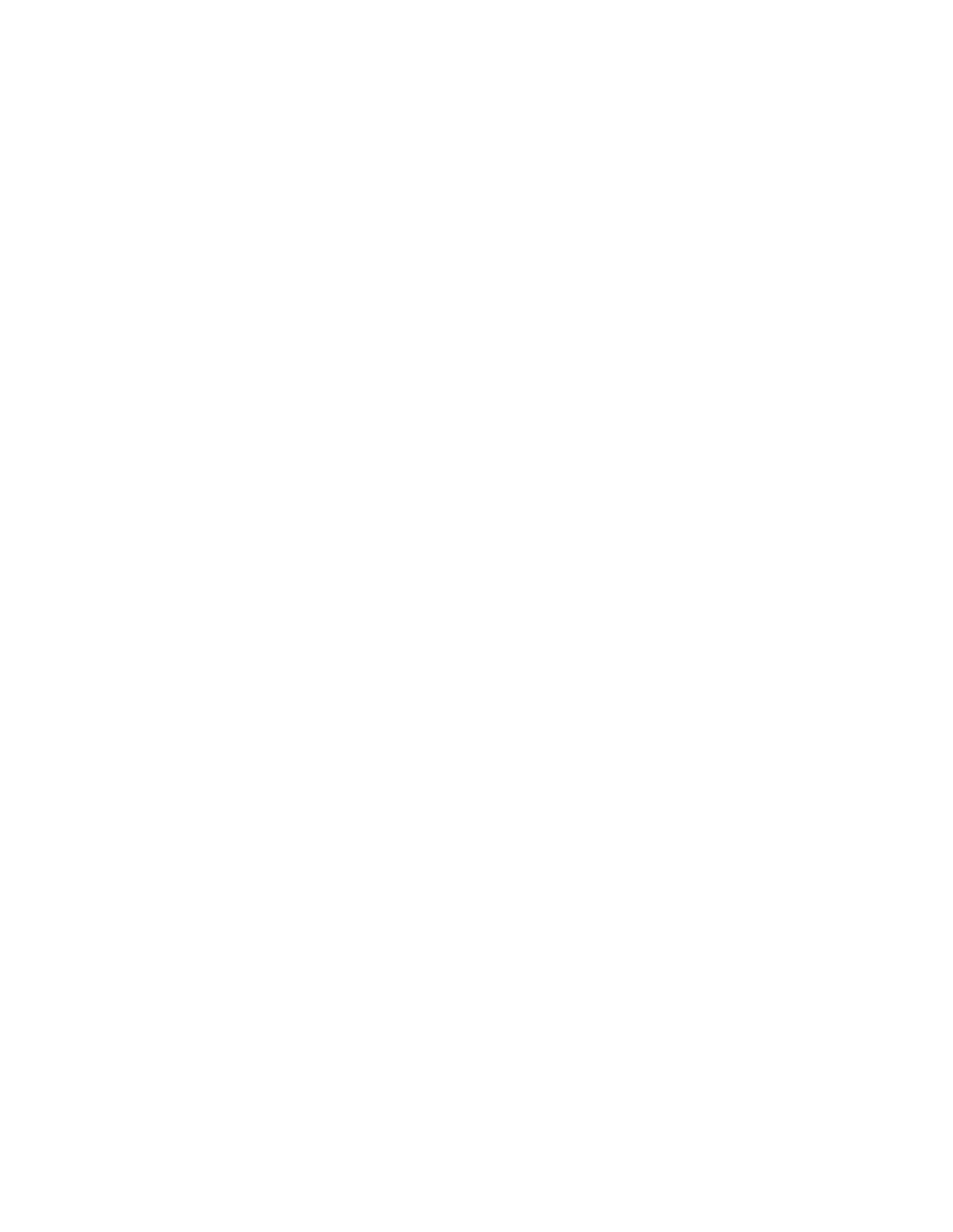## **Part Fifteen, Historic Crossroads for Private Education: Boom or Bust?**

Private education in the United States is at a historic crossroads, and the outcome of the fight will have a profound impact on the future. Leading advocates of expanding private options told The Epoch Times that a recent high-court ruling and various government "choice" programs such as tax credits could dramatically boost private-school enrollment.

"It's the most important breakthrough for Christian education in over 150 years in this country," said former Rep. Trent Franks (R-Ariz.), who wrote the first tax-credit program in Arizona more than two decades ago.

However, it could "potentially leave a crack in the door" for government to try to take control, he said. Indeed, if the United Nations and the education establishment in charge of U.S. government schools get their way, independent private schools may end up dead for all intents and purposes—with government funding ultimately leading to government control. Experts say that's the plan.

What remains to be seen is who will come out on top.

Alongside homeschooling, private education dominated in America for centuries. In fact, until the mid-1800s, government-controlled education was practically unheard of in America or most of the world.

In the city of Philadelphia, historical records reveal that between 1740 and 1776, more than 125 private schoolmasters advertised their services, according to colonial-era historian and author Louis Booker Wright.

Their institutions taught everything from Latin and Greek to math, science, foreign languages, navigation, and business. Children typically arrived at school already able to read.

The vibrant free-market education system in the United States, combined with churches and parents, worked incredibly well, laying the foundation to create the freest and most prosperous nation in human history.

Children in the nation's wide array of private academies and religious schools generally received an education that was drastically superior to what is offered today in public schools, as evidenced by the textbooks and tests from that era.

It was all done at a fraction of the cost, too.

Even poor children could receive a free or low-cost education from a dizzying array of charities, churches, scholarship programs, and more.

Then collectivists, humanists, and socialists used government to take over education, as recounted in previous articles in this series on the history of public education.

And it was all downhill from there.

### **The Rebirth of Private Schools**

As government hijacked control over education beginning in the mid-1800s in Massachusetts under the leadership of collectivists such as Horace Mann, Protestant Christianity was still by far the dominant religion in the United States.

And so, on the surface, at least, the newly born public schools proliferating across the United States were nominally Protestant.

In fact, many Protestant Americans, alarmed by massive Catholic immigration, hoped to use public schools to assimilate the new arrivals into America. (Those Protestants, for the most part, remained blissfully unaware that humanists and socialists were making plans of their own to use the public schools not to uphold and promote Protestant Christianity, but to undermine it.)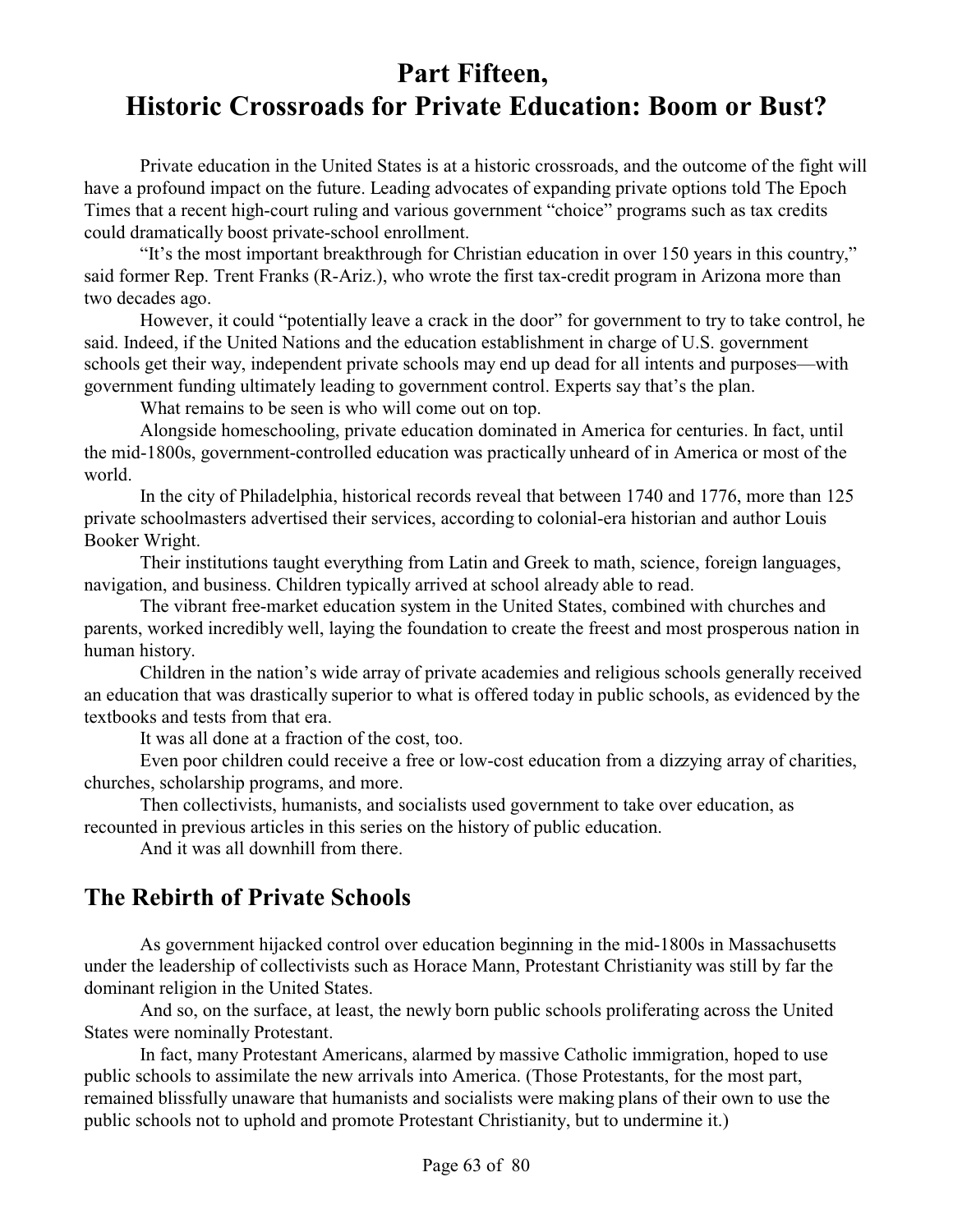By the 1900s, Catholics, anxious to protect their own faith and traditions, had created a vast network of thousands of "parochial" schools all across the United States outside of government control. There, students learned the Catholic religion under the tutelage of nuns and other church officials, subsidized by the Catholic Church.

Protestants and anti-Catholic forces sought to stop this spread, even passing state laws and state constitutional amendments seeking to quash the parochial schools, or at least deny them any public funding.

The proposed "Blaine Amendment" to the U.S. Constitution, which would have prohibited the use of tax money by states for "sectarian" (meaning Catholic) schools, was offered by Sen. James Blaine (R-Maine) in the mid-1870s. It failed to get through Congress.

However, most states eventually adopted some form of the "Blaine Amendment." Those prohibited any direct or indirect support for religious (Catholic) schools until late last month, when the Supreme Court dealt the measures a major blow.

Unlike Catholics, Protestants were largely content to remain in government-controlled schools as long as prayers were offered and the Bible was read from time to time. By the early 20th century, Protestant Christians had largely abandoned private education, with a few notable exceptions.

However, by a series of gradual changes, government schools were quietly transformed from nominally Christ-centered institutions into humanist and collectivist outfits seeking to fundamentally transform society.

That was the plan all along, as outlined by John Dewey, the chief architect of America's modern-day public-school system.

It wasn't until the infamous Supreme Court rulings of 1962 and 1963 formally banned Bible reading and collective prayer that many Protestant churches and leaders recognized the urgent need to create their own schools once again.

It wasn't always easy. In the late 1970s and early 1980s, for instance, the state of Nebraska tried to seize children whose parents insisted that they be educated at an independent Christian school. A number of parents even ended up in jail.

But the battle over the right to educate children at private expense, outside of government control, has largely been won—at least for now.

Today, estimates suggest there are well over 20,000 private religious schools in the United States, most of them Catholic or Protestant, along with some Jewish schools.

About 10 percent of American students are in private Christian schools, with around 3 percent being homeschooled, estimates suggest.

But those numbers could balloon, very soon.

#### **New Resurgence of Private Education?**

On June 30, the U.S. Supreme Court ruled 5–4 in Espinoza v. Montana Department of Revenue that the state's discrimination against religious schools in its tax-scholarship program was unconstitutional.

President Donald Trump, who has repeatedly expressed a desire to rescue children from "failing government schools," was delighted with the decision.

"Today's SCOTUS ruling is a historic win for families who want SCHOOL CHOICE NOW!" he said in a tweet, echoing comments by Education Secretary Betsy DeVos. "School Choice is a civil rights issue, and no parent should have to send their child to a failing school. I will continue to fight for School Choice and will always defend Religious Freedom!"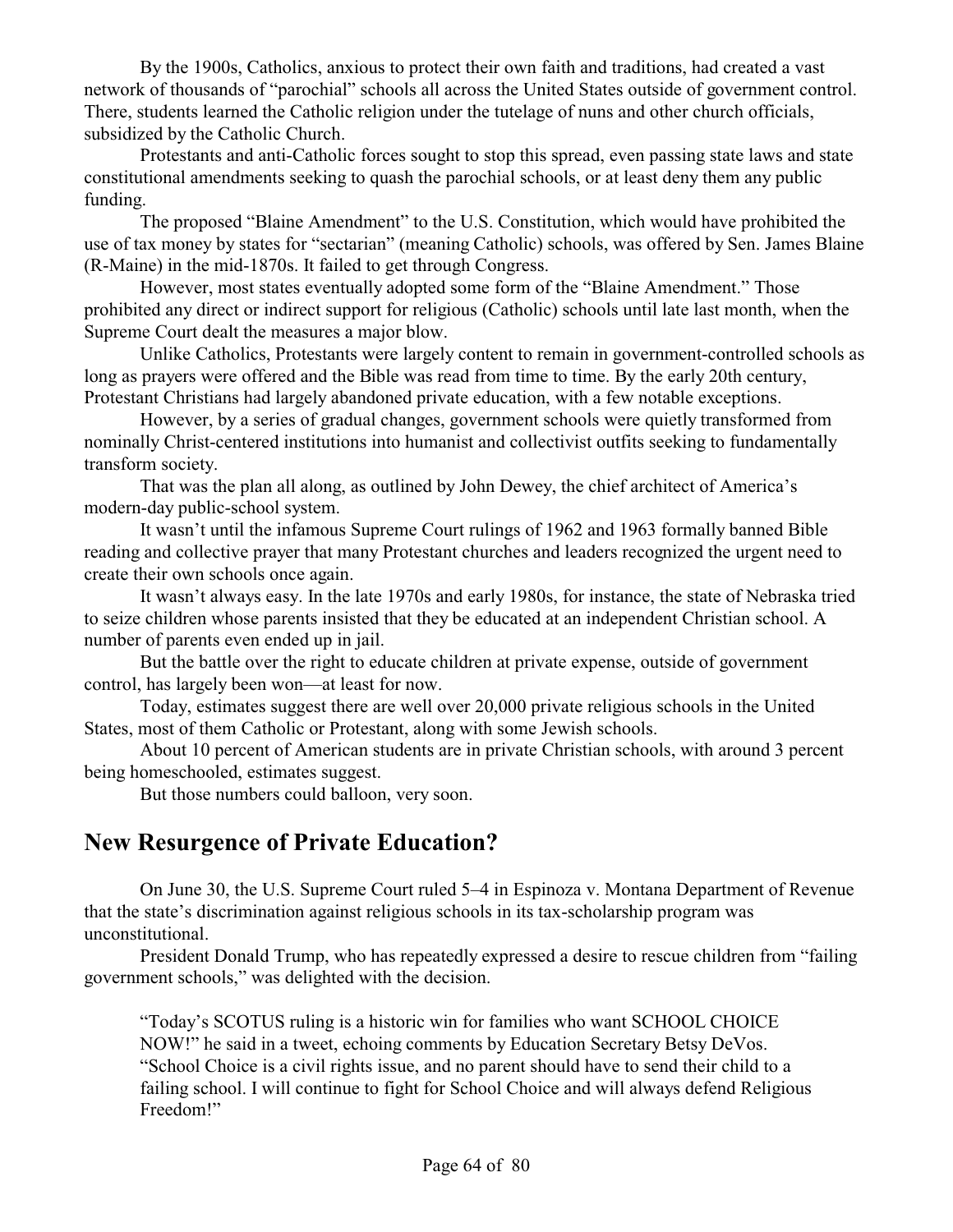Franks, who has been at the center of this battle for more than 30 years, wrote the original tuition tax-credit legislation in Arizona that served as the model for similar programs implemented in over 15 other states so far, including the one in Montana at issue in Espinoza.

Those programs have helped to liberate more than half a million children from public schools, he said, with the potential for millions more in the years ahead.

In a phone interview with The Epoch Times, Franks said he believes the ruling will provide an unprecedented boost to private and Christian education. This should help large numbers of low-income families access a high-quality education in accordance with their values.

"I truly believe there is a brighter future for America's children on the basis of this case," he said, adding that it would be easy to underestimate the significance as well as the "dramatic and positive impact" this ruling will have.

"The whole future can be affected profoundly by who holds the reins of our children's education."

The goal, Franks said, is to allow religious and nonreligious people to control the education of their children, rather than leaving that power in the hands of government bureaucrats. That will lead to a much better education for everyone, he said.

"Only two people can ultimately make the decision about a child's education—parents or bureaucrats," he said. "Not to denigrate the education class, but sooner or later, you have to put the decision over the children either in the hands of those who don't know the child, or in the hands of the people who love those children and would do absolutely anything for them—their parents."

Among other benefits, Franks said the ruling would "dramatically expand private and religious education" in the states that have tax-credit programs such as those in Arizona and Montana.

He also said that, by allowing parents to keep their own money and choose other educational options, state governments would save huge amounts of money. In many states, private schools provide a superior education at half the cost, Franks said, citing Utah as one example.

"Just from a fiscal point of view, this is going to take the burden off taxpayers," Franks said, adding that the additional competition would force public schools to improve as well.

Calling the Espinoza ruling "the most significant education reform we've had since before the Blaine amendments," Franks said he didn't know "anything that's moved us this far in the right direction in the last 150 years."

In short, the decision, combined with growing disgust over what's being taught in public schools and the "coronavirus boost" being enjoyed by homeschooling, means nongovernment education may be ascendant once again—at least if the educational establishment is prevented from seizing control over private schools and home education, too. That's a real risk.

### **Threat to Independence and Freedom**

Franks, the architect of the tax-credit program, does have concerns about the prospect of increased government control. Asked about the possibility that government may seek to regulate schools benefiting from the tax-credit program, he acknowledged that it wasn't out of the question.

"I believe some of the elements of this decision could potentially leave a crack in the door, and I share that concern very deeply," he said.

While he also backs tax-funded vouchers for private schools because "they are a step in the direction away from total government control," vouchers are "far from ideal, because they present the danger that tax dollars could change the essence of the schools."

However, the former congressman was adamant that the Espinoza ruling and the tax-credit programs at issue were entirely different from vouchers or subsidies in several key ways.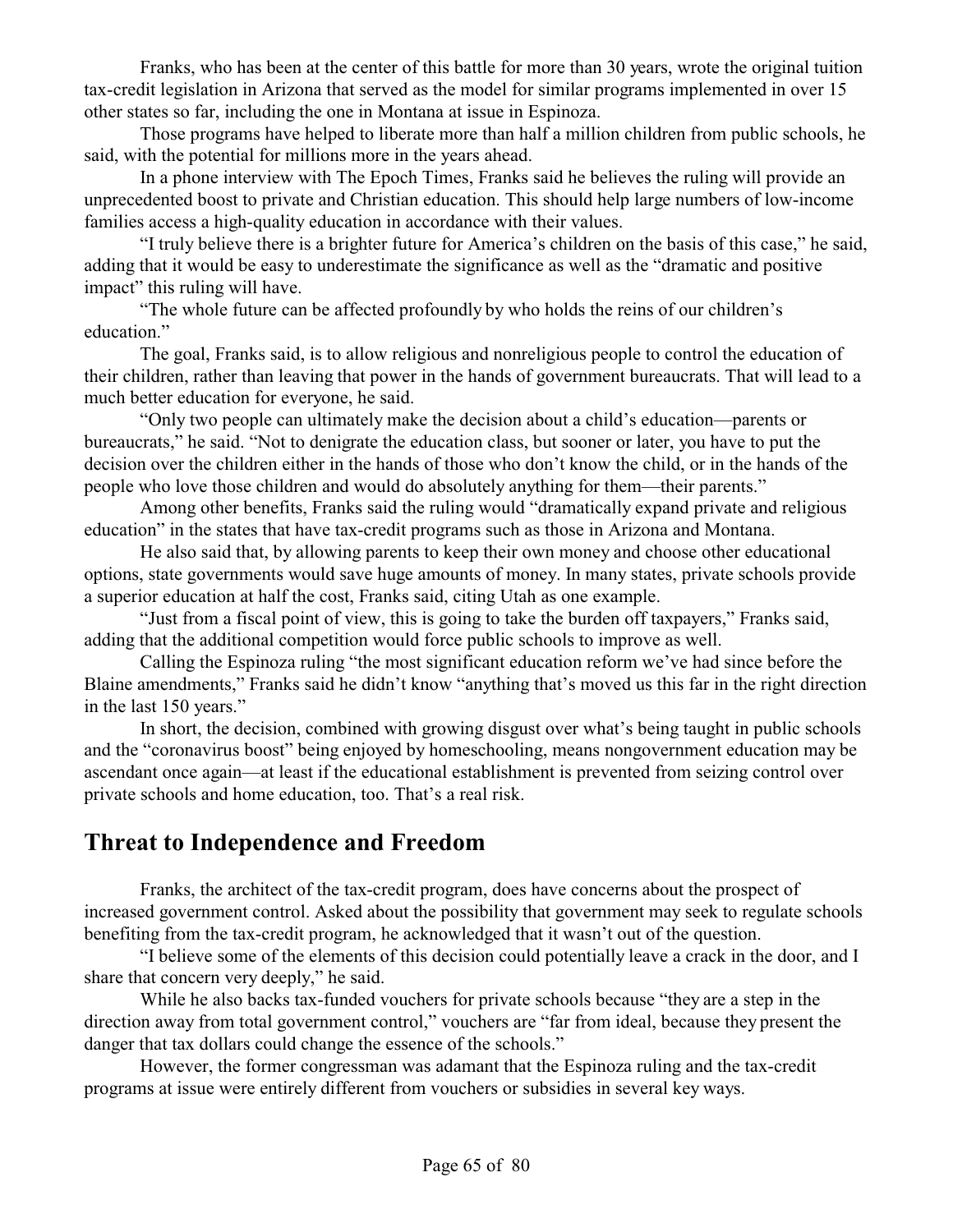"This is not an issue of whether public dollars can fund religious education," he said. "These are not public dollars, and they never were, even though that is what the left wants people to believe."

Instead, the tax-credit program simply allows parents and donors to keep some of their own money and avoid the "double burden" of paying for a private school while also having to spend the same amount or more to send a child to a public school.

"That is not fair," he said.

"These are private dollars for a private scholarship for parents to choose a private school of their private choice, and it privately drives the left nuts."

In some states with vouchers, where money goes from government to schools or families, government has come in to dictate to private schools. That has never happened so far under a tax-credit system, he said.

"With shekels come shackles," Franks said. "That's why I'm so adamantly convinced this is a better mechanism."

He compared the tax-credit system for private schools to giving a tax-deductible contribution to a church.

"It would be a really dark road to go down to say that anything that affects what you owe on your taxes becomes public money," Franks said, noting the implications for churches.

"Unless all of our money is government's, then these contributions are not public money.

"I wish I could say every dollar I never got was an expense, but obviously it's not," he said, noting that even some major media outlets have misrepresented the nature of the debate and the ruling.

Still, Franks acknowledged that there are dangerous and serious efforts to hijack control of all education, including private schools.

"It's important for people to recognize, that is absolutely the goal of the left—to take over Christian schools and make them just like public schools," he said.

"That's what the left, the NEA [National Education Association], and the ACLU [American Civil Liberties Union] all want. They do not want to lose control.

"We need to be eternally vigilant. There's a great danger, and our children are the prize that goes to the winner of that debate."

## **Already Happening**

In many state-level voucher programs, where states use tax funds to support private and religious schools, government is already regulating and seeking to control the schools in question. The Supreme Court has also given its approval for such schemes.

Everything from hiring and admissions to curricula and standards is in the crosshairs. And critics warn that as "school-choice" schemes proliferate across the United States, private schools and homeschoolers will get hooked on government money and then, eventually, be forced to obey the government.

Think of the tax funding—vouchers, aid, subsidies, or whatever—as the cheese in the mousetrap. At first, the cheese looks free. But after the mouse grabs it, the trap closes, with catastrophic results.

Former senior education adviser Charlotte Iserbyt, who served at the Department of Education during the Reagan administration before blowing the whistle on what she saw there, warned that the Espinoza decision would lead to a government takeover of "the last remnants of homeschool, private and religious education for our children."

"Any entity, including schools—public or private—that takes one penny of tax money for anything, including busing, desks, pictures on the wall, school lunch, textbooks—you name it—will be controlled and will have to conform to federal regulations," she told The Epoch Times.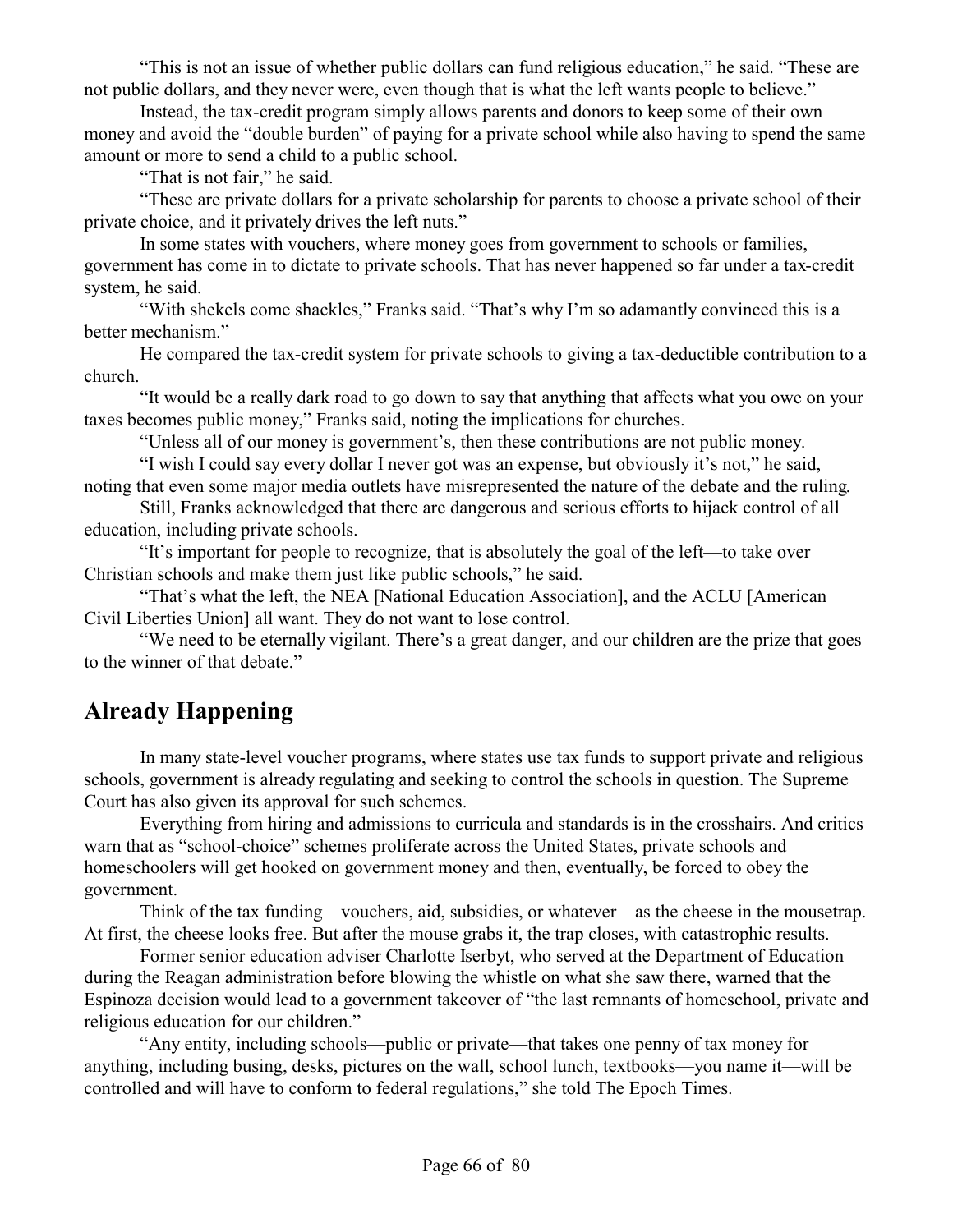Iserbyt, who wrote the explosive book, "The Deliberate Dumbing Down of America," said that in the case of private schools, the control would eventually extend to curriculum and teacher training, too.

Citing a wide array of court cases, regulations, and statements by officials over the years, Iserbyt warned that government funding or support would be the death of independent education not controlled by government. And she has warned for decades that this is the plan of the education establishment.

In recent years, the war on private schools in the United States and worldwide has accelerated and is becoming obvious.

In New York, for instance, Jewish yeshiva schools, which enjoy some tax funding, are now being targeted by authorities for allegedly not providing enough "secular" education.

In Sweden, government used a "school choice" scheme to get all private and religious schools dependent on government. Then it forced them all to teach the government's controversial curriculum while forbidding prayer or Bible reading during school hours. Homeschooling was banned, too.

At the global level, the United Nations "Human Rights Council," which includes communist China and other murderous dictatorships, has been calling for greater government control over private schools, too.

In 2015, the council called on governments around the world to "fulfill the right to education" by, among other schemes, "putting in place a regulatory framework guided by international human rights obligations for education providers that establishes, inter alia, minimum norms and standards for the creation and operation of educational institutions."

## **Separation of School and State**

Ultimately, to protect educational liberty, some advocates are calling for a complete separation of school and state.

Lt. Col. E. Ray Moore, executive director of the Exodus Mandate, has been urging Christians to get out of the government-school system for decades. Recently, the pioneer homeschooler praised the Supreme Court for protecting the ability of religious people to use the tax-credit program on the basis of religion.

However, he too warned about the prospect of the Espinoza ruling opening the door to future tax-funded voucher programs that would endanger the independence of private and Christian education.

"A complete separation of school and state is the safest position for private religious education," he told The Epoch Times, saying the United States was facing an incredible opportunity to rekindle freedom in education.

In a phone interview with The Epoch Times, Liberty University law professor Jeffrey Tuomala also expressed concerns about the potential for government and regulation of private education. In many cases, it's already happening, he said—especially where vouchers or other direct aid is being offered by government.

However, when asked if the First Amendment was really intended to support secular public schools while banning religious ones, he opened up about his research into these crucial constitutional questions.

"The high court has never defined religion," he said. "Yet it has made the difference between secular and religious fundamental."

The question, then, is how one can know whether government has "established" a religion if the terms aren't even defined.

In the 10 Commandments case involving Alabama Chief Justice Roy Moore, in which the judge placed a monument of the Decalogue in the judicial building, the federal courts rejected the definition offered by Moore that was enshrined by Virginia in 1776 under the leadership of James Madison and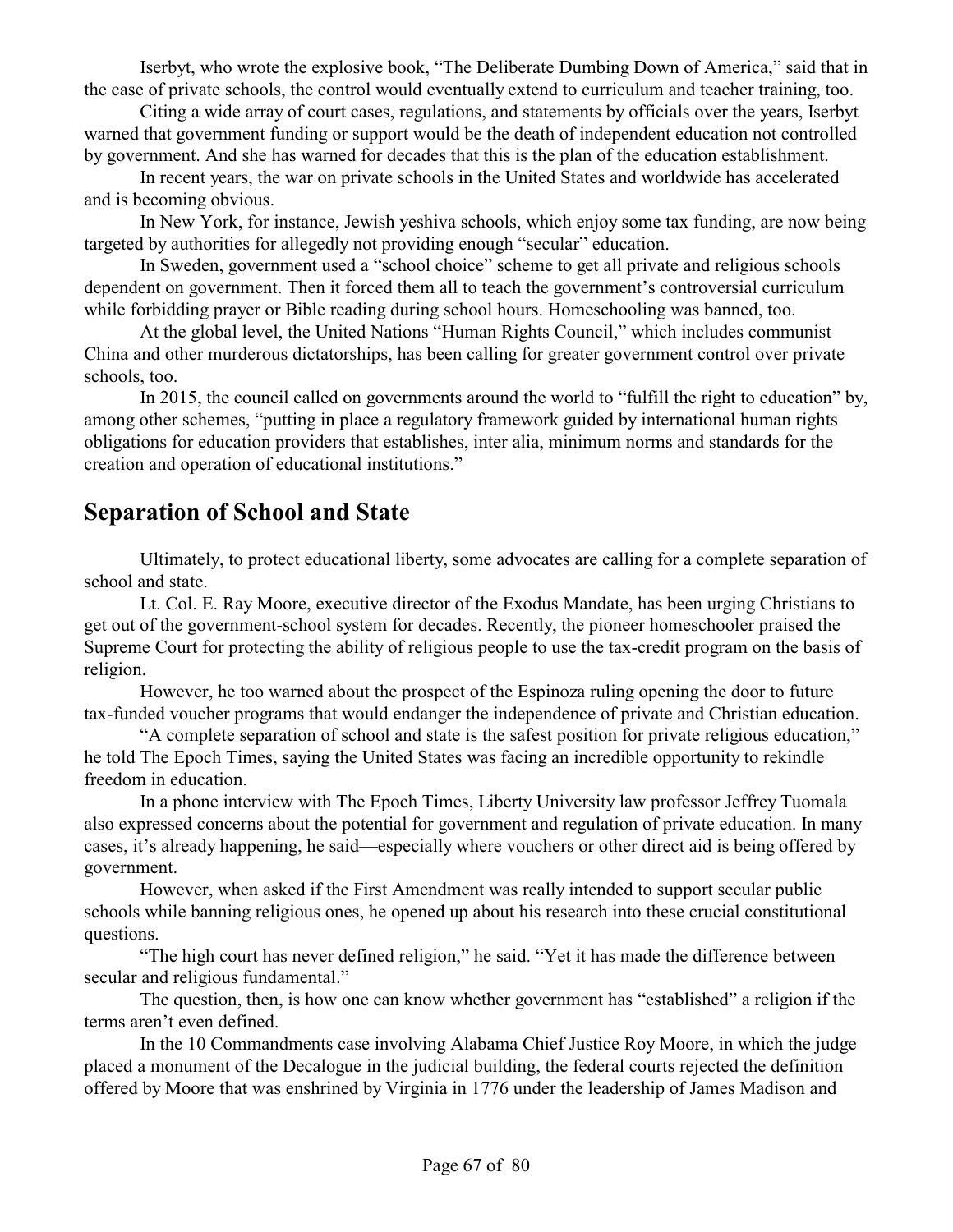Thomas Jefferson. The Virginia definition referred to religion as "the duty which we owe to our Creator and the manner of discharging it."

The federal courts in the 10 Commandments case rejected that, and even said it would be "unwise, and even dangerous" to offer one definition of religion.

"You look at that and say that's ridiculous," Tuomala said. "But that's the state that it's in."

In fact, the founders viewed schooling and education as a crucial part of "the duty which we owe to our Creator."

And thus, "education falls within Madison's definition, and therefore, the Constitution's definition, of religion," said Tuomala, who will elaborate on his views of this topic at the Christian Legal Society's annual national conference.

"Basically, as I see it, the state is violating the establishment clause when it establishes schools—any schools—because they shape the minds of children," he said.

"The state has no business telling people what to think. We're a republic. We're supposed to tell our officials what they're supposed to think. It's totally contrary to our system of government for the government to tell us what we're supposed to do and think."

### **The Way Forward**

It appears clear at this point that private education and homeschooling are going to make up an increasingly significant portion of the educational landscape in the United States in the years ahead. Advocates of educational liberty recognize this, just as do advocates of total government control.

For those who hope to preserve parental rights, religious liberty, educational freedom, and the independence of private schools and homeschools, there's a major battle coming.

However, for the sake of America's children—and the nation's embattled constitutional republic—it's a battle that liberty-minded Americans must fight with all their might.

The future of liberty and civilization is literally at stake.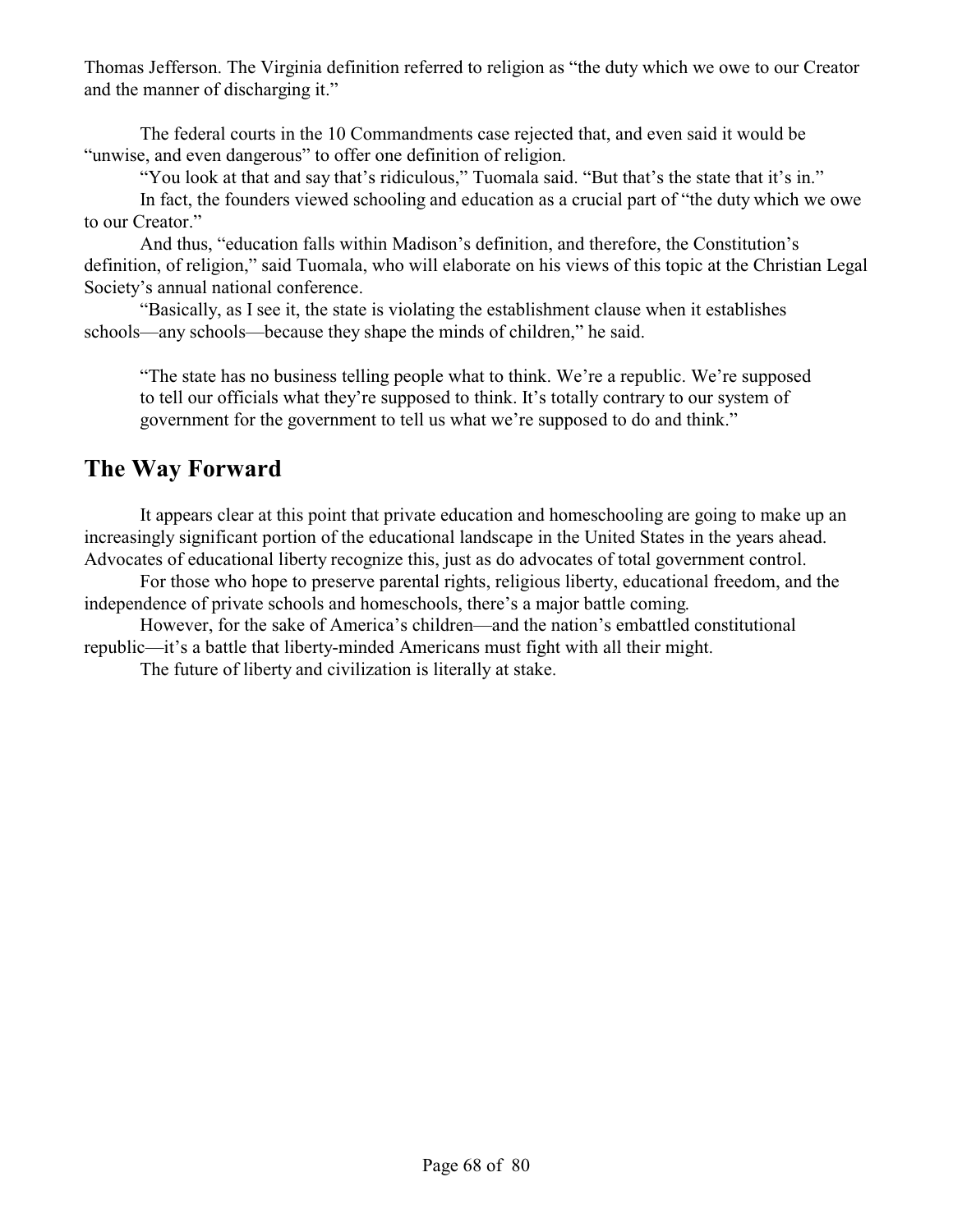## **Part Sixteen, Trading Academics for Far-Left 'Social-Emotional Learning'**

Academics are fast becoming a thing of the past in public schools. In their place are behavioral psychology and "social and emotional learning" (SEL) designed not to educate but to transform children's core values, attitudes, beliefs, and behavior.

Once upon a time, education meant learning how to read, write, do math, and think. It meant learning history and science as well. That is barely happening now, as government data show.

Perhaps more importantly, once upon a time, school children all over the nation also learned the Ten Commandments—do not murder, do not lie, do not steal, and so on.

They learned the Golden Rule, too: Treat others as you want to be treated.

But those "good old days" are largely gone.

Today, government schools use advanced methods including SEL to instill in children a radical new and oftentimes contradictory "politically correct" value system: radical environmentalism, radical feminism, critical theory, Marxism, social justice, LGBTQ-plus, population control, socialism, hyper-racialism, class struggle, and more.

There's also an occult connection to it all that would shock most secular observers—not to mention Christians, Muslims, Jews, and adherents of other traditional faiths.

#### **SEL: The Mechanism for Transformation**

In public schools across the United States today, from pre-K through 12th grade and beyond, children are being subjected to what is seemingly just the latest educational fad—silly, perhaps, but no more harmful than anything else—at least on the surface.

The education establishment refers to it as "social and emotional learning," "social-emotional learning," or just SEL for short. Generally they speak only in vague generalities using soothing language while dealing with the public.

And it's true, some of what falls under the SEL umbrella is fairly harmless.

But then again, the food pellets that contain rat poison are fairly harmless, too—at least until the poison, which is just a trace component in the pellets, is digested by the intended victim.

Similarly, SEL all seems innocent enough at first glance.

"Social and emotional learning (SEL) is the process through which children and adults understand and manage emotions, set and achieve positive goals, feel and show empathy for others, establish and maintain positive relationships, and make responsible decisions," explains the Collaborative for Academic, Social, and Emotional Learning (CASEL), one of the leading outfits promoting SEL.

The way proponents explain it, SEL is simply aimed to help children do well emotionally and succeed. What could be wrong with that?

Well, CASEL's website, a review of SEL programs, and educators themselves reveal a great deal more about the agenda. And it's not pretty.

### **Political Extremism and Radical Values**

Behind the nice public facade lurk swarms of psychologists, psychiatrists, "educators," and radical leftists hoping to exploit a century of psychological research for the purpose of molding children's beliefs and "deconstructing" the values parents seek to instill.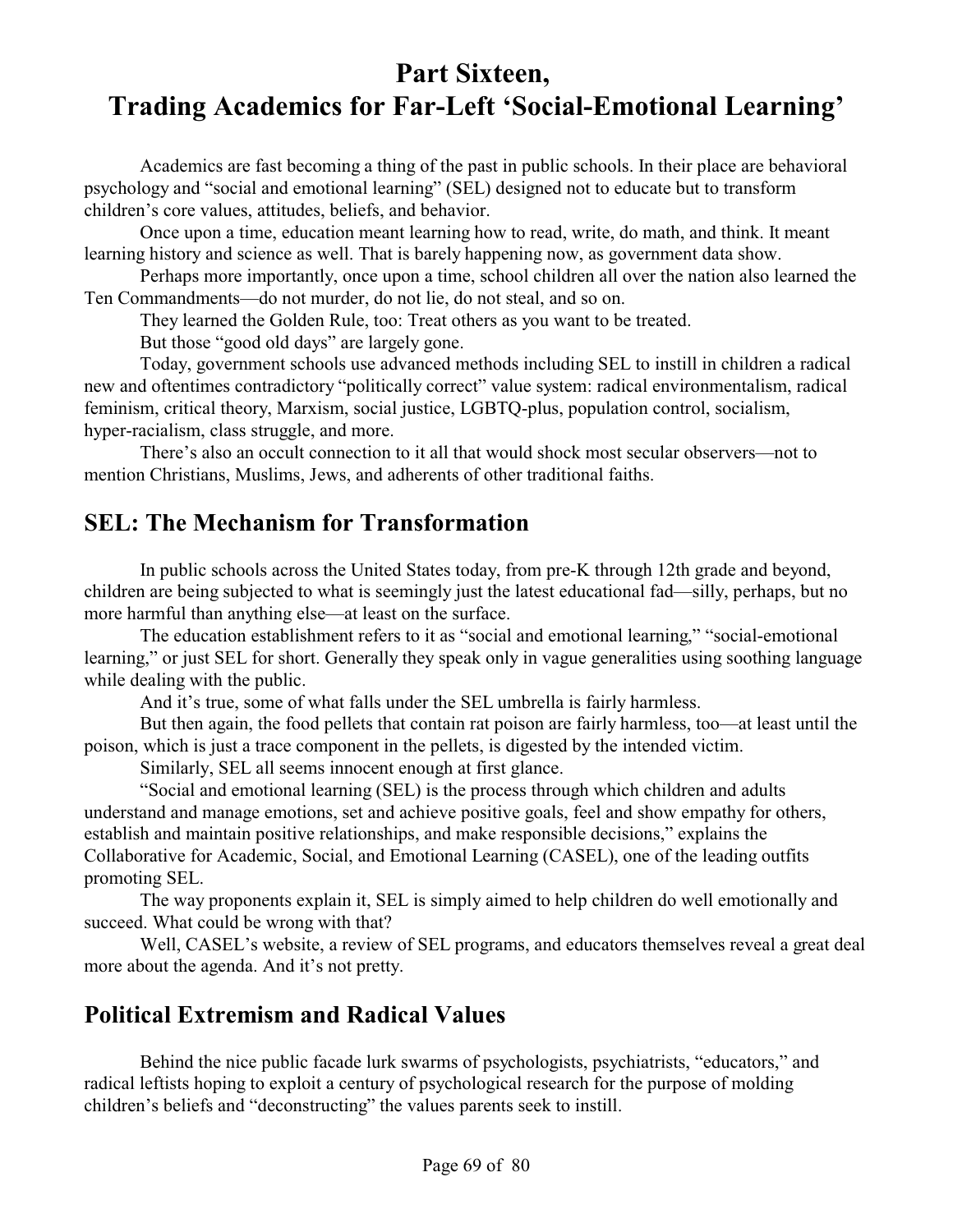"With a growing number of partners, CASEL is creating a more comprehensive approach to education, one that will lead to a more equitable, just, and productive society," the organization's website boasts under the headline "SEL as a Lever for Equity," hitting multiple key buzzwords associated with the far-left "social justice" movement.

In other words, one of the purposes of SEL—as its leading promoters admit—is to reform society.

Among the webinars offered there are "SEL as a Lever for Equity and Social Justice," and also a lecture on how to use SEL to "support antiracist practices." Another webinar outlines how to use policy to "dismantle inequities."

Again, the leftist buzzwords are everywhere. And that isn't an accident.

Under SEL Competencies, CASEL drops multiple bombshells acknowledging the far-left globalist indoctrination taking place under the guise of "social" and "emotional" learning.

"SEL competencies can be leveraged to develop justice-oriented, global citizens, and nurture inclusive school and district communities," it states, adding that the programs will involve getting children to "assess power dynamics" and confront "issues of race and class across different settings."

The children are also expected to "develop an understanding of systemic or structural explanations for different treatment and outcomes."

In short, they are expected to believe the highly controversial hypothesis that America is awash in "systemic" and "structural" racism, and that only massive government-led social engineering can fix it.

The children are also expected to accept and agree with the artificial divisions being fomented along "race" and "class" lines as part of the now-obvious effort to "divide and conquer" America.

Put simply, this is all blatantly Marxist "critical theory" rhetoric masquerading as "education." It's extremely dangerous.

## **In Practice, Educators Shine the Light**

A review by The Epoch Times of a wide range of SEL programs used across the United States found that all contain similar extremism, along with highly controversial teachings on sex, sexuality, gender, race, racism, class, economic liberty, family, marriage, and more. Interviews with educators and a review of their writings on the subject were also very revealing.

In short, the real goals of SEL go far beyond "helping" children socially and emotionally. And it isn't difficult to find that out.

In fact, in practice, SEL is frequently and explicitly used in public schools to instill certain attitudes and values in children that many parents, if not most, would find controversial at the very least.

For example, public-school teachers in Florida, to comply with SEL mandates, were ordered to show a number of videos to their middle school students. These included propaganda videos promoting homosexuality, bisexuality, transgenderism, "diversity," "inclusion," and more.

Regardless of one's views on these subjects, countless parents—especially those from faith traditions including Christianity, Islam, or Judaism—would find the effort to obliterate traditional sexual morality and even biological sex in children's minds to be objectionable.

Numerous other highly controversial political, religious, economic, and worldview positions are treated as "correct" by the forces behind SEL.

More than a few self-styled SEL educators are very open about how they intend to use SEL to brainwash children.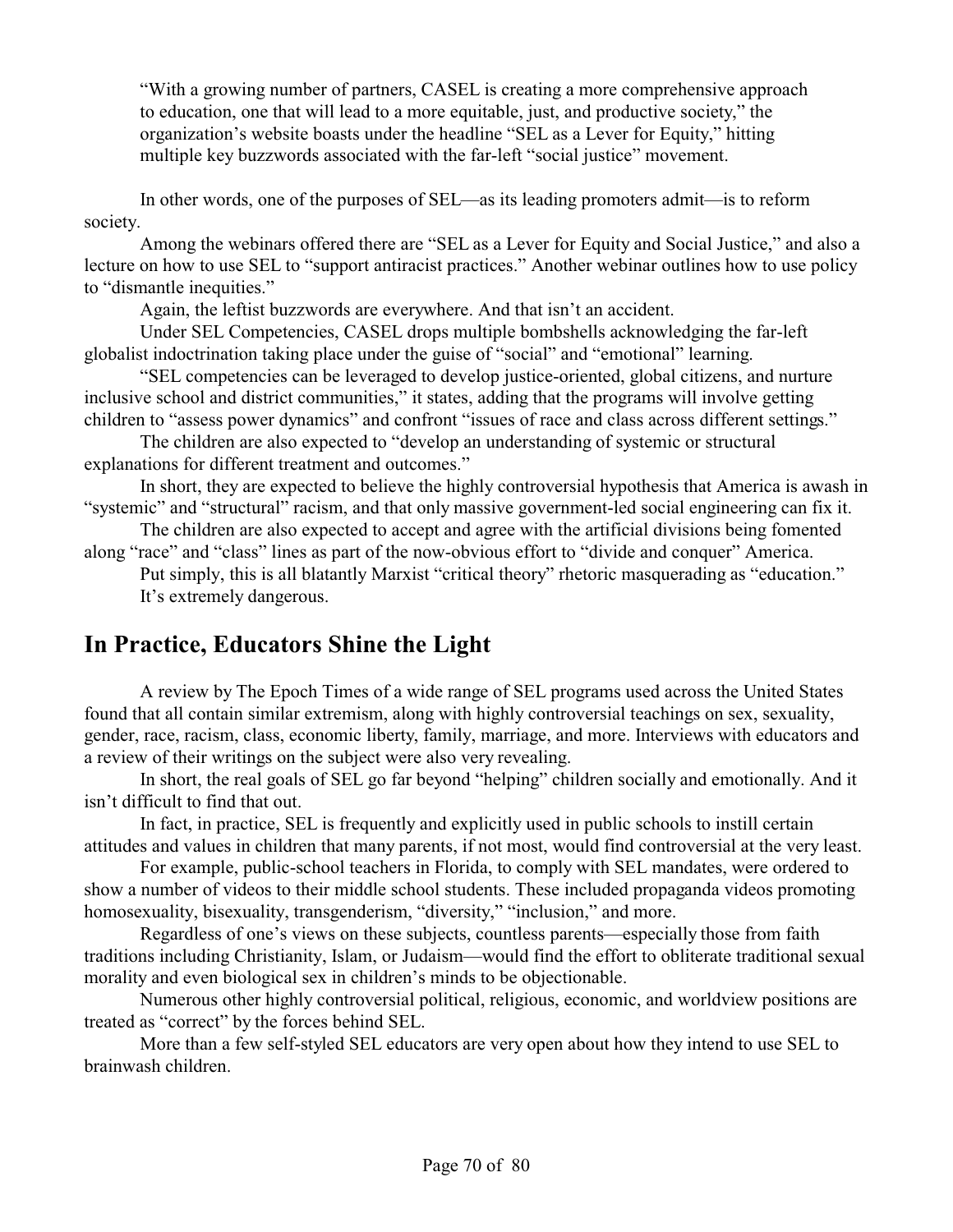Open Circle Director Kamilah Drummond-Forrester, who supports "social and emotional development for children," wrote openly at EdSurge.com about weaponizing SEL to indoctrinate children with her hyper-racialist views.

"Teaching [white children] to be aware of their racial identity would allow them to better understand the privileges that accompany that identity," she wrote, adding that this would help them dismantle the "concept of 'whiteness."

"Social and emotional learning (SEL) has an important role to play in that education.

"One of the core competencies we focus on, as a necessary foundation for the others, is self-awareness. That self-awareness must include race," she continued, without acknowledging that many parents probably don't want their children obsessing about "race" or being propagandized by a far-left activist posing as an educator.

In an article for EdTech Magazine on peddling SEL to students amid coronavirus-inspired online learning, writer Adam Stone touts "SEL-oriented teaching materials from the Zinn Education Project."

Howard Zinn, of course, is the far-left pseudo-historian whose dishonest and politically motivated narratives were most recently debunked by historian Mary Grabar in the book "Debunking Howard Zinn: Exposing the Fake History That Turned a Generation Against America." Zinn described himself as "something of a Marxist," his biographer recounted.

According to EdTech, though, the "SEL-oriented" propaganda from Zinn is supposedly "aimed at nurturing empathy and compassion."

In the real world, Marxism has everywhere and always nurtured hatred, death, slavery, torture, starvation, shortages, political repression, religious persecution, and other evils.

And yet under the guise of SEL programs and "nurturing empathy and compassion," millions of children are having their minds poisoned by being force-fed actual Marxist propaganda and fake history.

And perhaps even more alarming, Stone urges educators to use surveillance tools that give "insight into students' online behaviors—both inside and outside the virtual classroom—to enhance SEL."

One of the recommended total surveillance tools offers educators "a holistic view of online activity across search engines, social media, email and web apps," Stone said, adding that an artificial-intelligence engine would perform "real-time assessments" to "flag online behaviors that indicate emotional distress."

As explained in an earlier segment of this series, Orwellian technology is used to monitor and track "progress" on adjusting children's attitudes, too. That data is being compiled and saved forever under the label of "emotional intelligence."

The Big Brother technology is also used to determine whether further "interventions" are needed to coerce the child into holding the desired attitudes, values, and beliefs about the issue in question.

And, as U.S. Department of Education documents make clear, it will also be used to predict "future behavior and interests" of the children.

### **Educators Speak Out**

Of course, educators who have seen through the agenda reject SEL as a massive threat to America's children.

One of those who spoke out against the SEL abuses taking place in her school, Jennifer McWilliams of Indiana, was even fired for being too vocal about it.

"The thing I find to be the most disturbing about social emotional learning is how well it disguises its true sinister motives," she told The Epoch Times. "Parents do not understand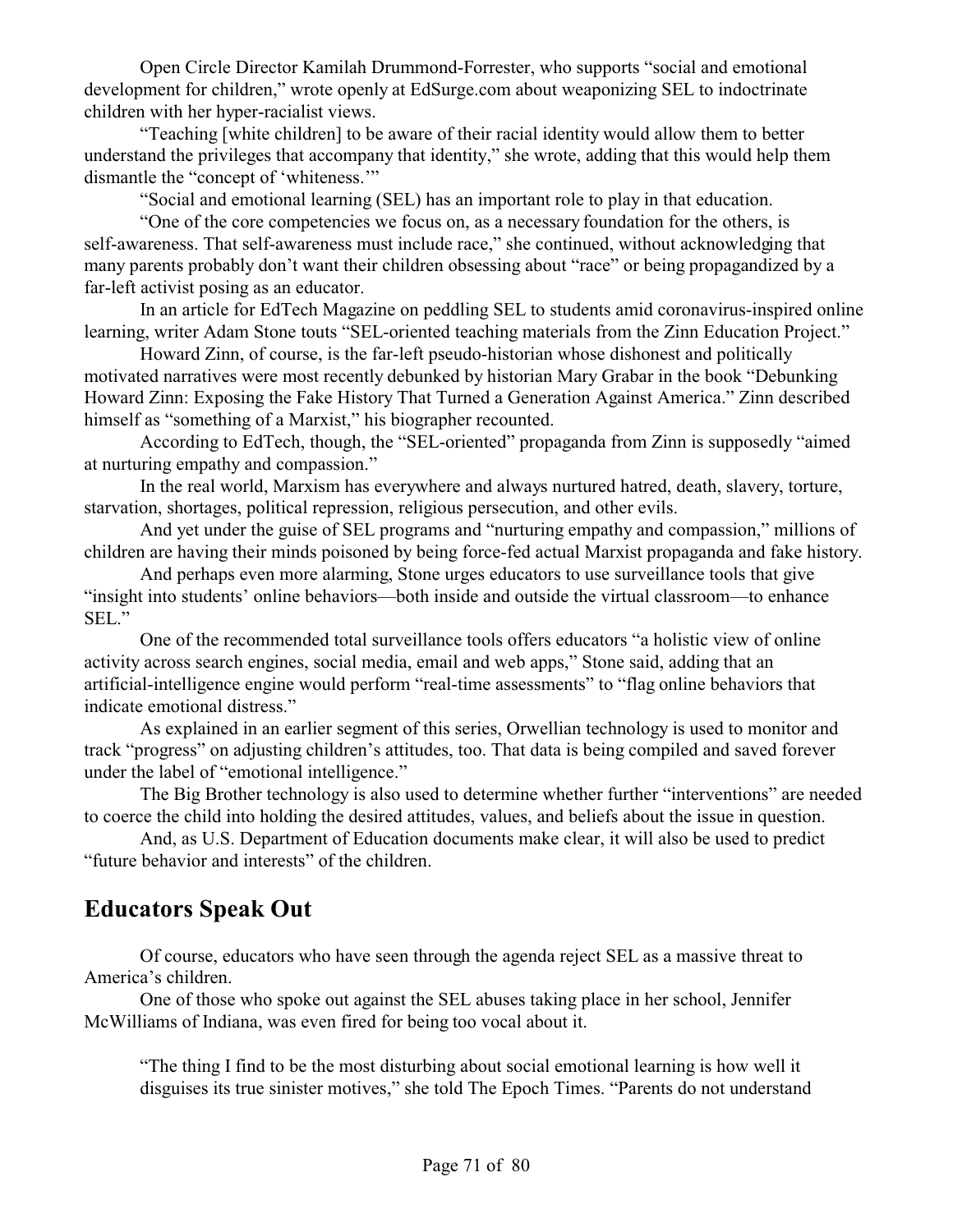that SEL psychologically manipulates children to question (and eventually rebuke) any Christian or conservative beliefs that may be taught in the home."

While parents are led to believe that SEL is like teaching children The Golden Rule, "it is quite the opposite," McWilliams said.

"Social emotional learning is rooted in progressive, social justice ideology that divides anyone who questions the radical groupthink agenda," she said. "From my personal experience, not only do parents not understand it but teachers and administrators don't either."

SEL also represents the "brainwashing of our children," McWilliams continued, noting that it trains children to "compromise on everything" with no consideration of what is taught in the home.

"These programs rely on a bombardment of propaganda, conditioning, and role playing to separate children from God and the nuclear family," she said, saying SEL was the vehicle used to get children to accept as truth the narratives behind Comprehensive Sexuality Education (CSE) and Black Lives Matter (BLM).

The popular SEL program used in McWilliams's school, Leader in Me, was designed to "shift the culture of the school to influence children's morals and values based on progressive social justice standards," she said, adding that it became ubiquitous on campus.

When she began publicly speaking out about it on social media, she was fired for supposedly making the school look bad.

"Parents must speak up and take back control of the influence in their children's lives. If not, the kids will pay with their freedom," McWilliams said.

# **The Occult Origins of SEL**

The story behind SEL is even more troubling.

According to a history of SEL by CASEL, the term "social and emotional" originated in a meeting at the Fetzer Institute, a shadowy New Age powerhouse created by wealthy New Age guru and late media baron John Fetzer.

One of the founders of the SEL movement, David Sluyter, served as president and CEO of the organization.

"Our mission is to help build the spiritual foundation for a loving world," the group states on its website, adding that it is working toward a "transformative sacred story for humanity in the 21st century."

According to Brian Wilson's book "John E. Fetzer and the Quest for the New Age," Fetzer was, among other things, a public and fervent devotee of Alice Bailey, the controversial occultist who founded the Lucifer Publishing Company (now known as the Lucis Trust).

So obsessed was Fetzer with Bailey that he and his people would regularly recite her "Great Invocation," which she claimed was given to her by spiritual beings known as "ascended masters," Wilson documents in his book.

The Fetzer Institute didn't immediately respond to a request for comment. CASEL initially suggested it would make somebody available for an interview, but didn't follow up despite multiple requests.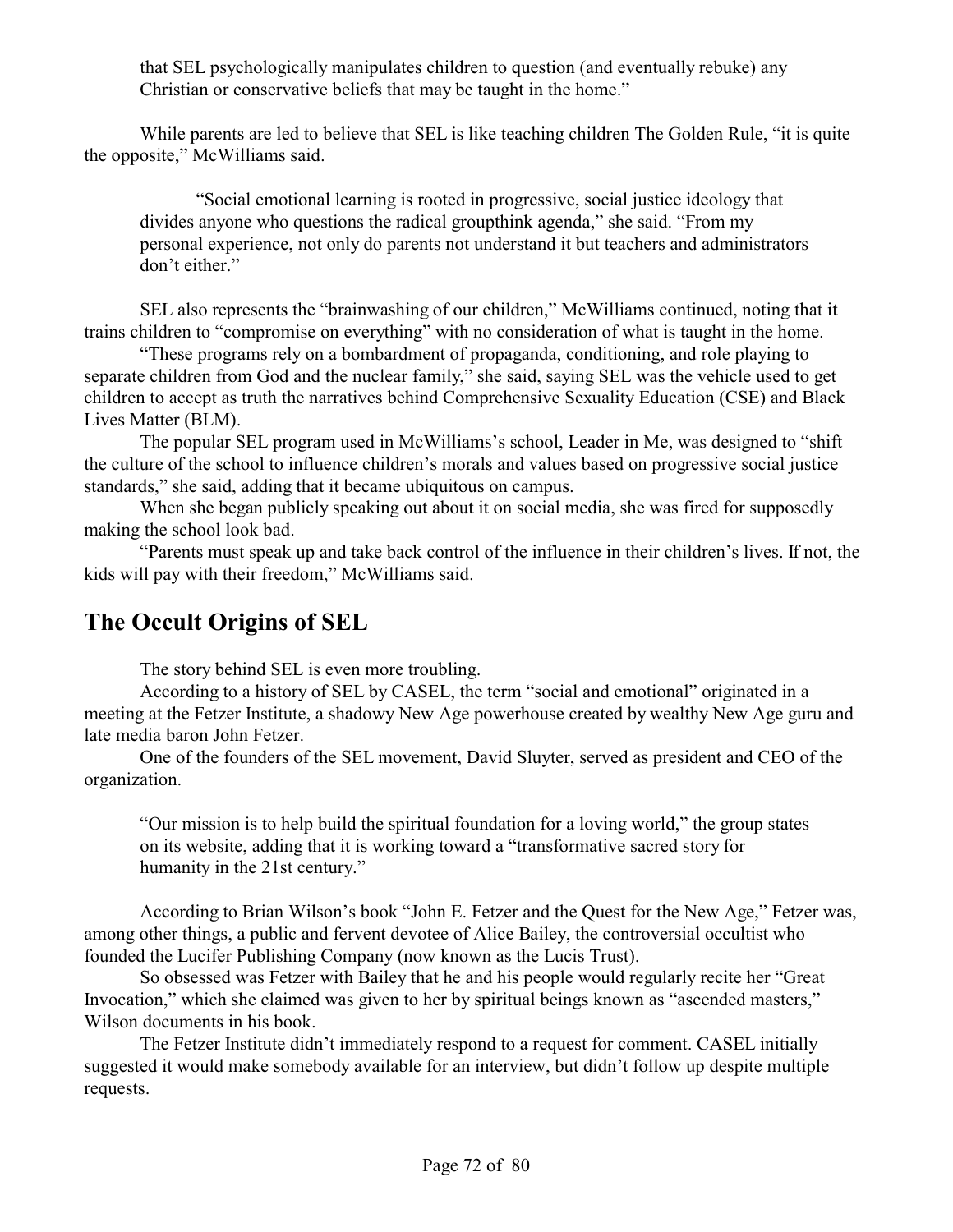More than a few other prominent names in education were similarly enamored with Bailey's bizarre teachings from supposed spiritual entities.

United Nations World Core Curriculum author Robert Muller, for instance, who served as assistant secretary-general of the U.N., said in the teachers' manual that his U.N.-backed global school curriculum was based on the teachings of Bailey and one of her "ascended masters."

The values being taught to children under Fetzer-inspired SEL programs feature remarkable similarities to those taught by John Dewey, a man almost universally known among educators as the founding father of America's "progressive" education system.

Dewey, who was inspired by the Soviet educational system, was a co-author and signer of the Humanist Manifesto, a religious document rejecting God and prescribing collectivism as the cure for society's ills.

For at least 12 years—more if they go to college—American children are indoctrinated into the collectivist values of Dewey's religion, which was essentially just warmed-over communism and atheism hiding behind a religious facade.

Interestingly, as early as 1898, Dewey himself expressed an understanding of the need to utilize psychology, a discipline then still in its infancy, if the plan to re-shape Americans through "education" was going to succeed.

Even more interesting, perhaps, is the fact that Bailey, citing her ascended masters, recognized the importance of Dewey's educational schemes in achieving her goal of a one-world order with a global religion.

"Our problem is to attain the kind of overall synthesis that Marxism and neo-Scholasticism provide for their followers, but to get this by the freely chosen cooperative methods that Dewey advocated," Bailey wrote in her book "Education in the New Age."

## **Funding and People**

Even a brief review of the funding and individuals behind SEL also reveals a great deal about the agenda. On its website, CASEL lists, among other financiers, billionaire Microsoft founder Bill Gates.

Gates, who has a friendly relationship with the Chinese Communist Party and its leader, Xi Jinping, put almost \$300 million behind the Obama-backed Common Core standards, which formally nationalized and helped globalize America's education system.

Before that, Gates signed a deal with UNESCO, the subject of part nine in this series, to work on globalizing the world's education systems.

Also listed among the financiers of CASEL is Rockefeller Philanthropy Advisors, which CASEL said "provides generous funding to CASEL to support school districts and their capacity to promote social and emotional learning."

For some background, the recently deceased patriarch of the family, David Rockefeller, wrote in The New York Times in 1973 that "the social experiment in China under Chairman Mao's leadership is one of the most important and successful in human history."

Rockefeller also boasted in his autobiography "Memoirs" of "conspiring" with a "secret cabal" of globalists, "against the best interests of the United States," to build a "One World" political and economic system.

Aside from its financiers, CASEL's leading super-stars also suggest something is amiss, to put it mildly.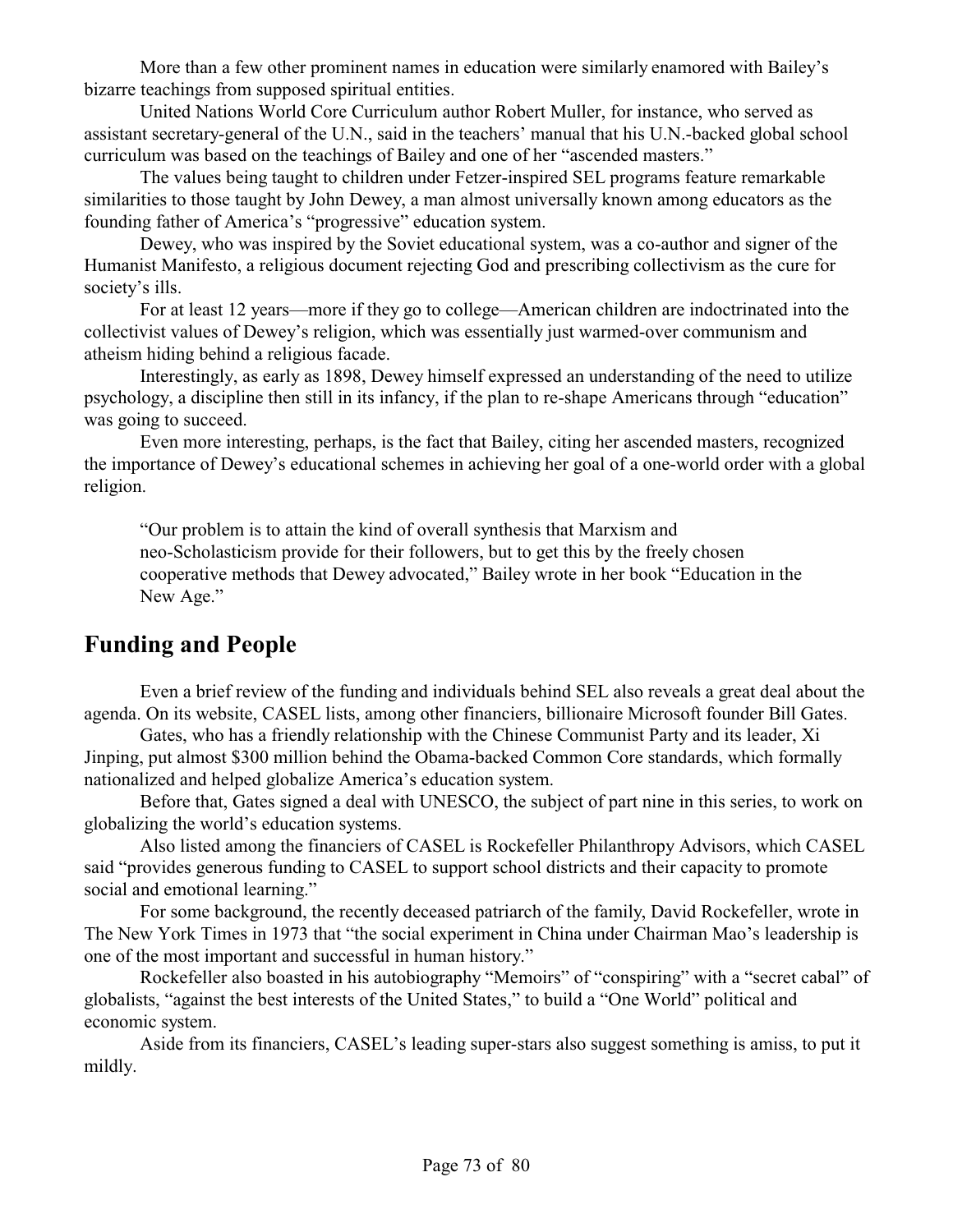Consider the involvement of radical Stanford educator Linda Darling-Hammond, a board member emeritus of CASEL and known associate of communist terrorist turned educator William Ayers.

Ayers's Weather Underground group set off bombs across America in cooperation with communist Cuban intelligence. The FBI operative who infiltrated the group's leadership, Larry Grathwohl, revealed that the organization's leadership was plotting to exterminate millions of Americans in camps.

Interestingly, Darling-Hammond had an opportunity to test out her educational quackery unimpeded in the Stanford New Schools. The results are now in: In 2010, Stanford New Schools placed in the lowest-achieving 5 percent of schools in California, according to multiple reports.

More than a few other colleagues of Ayers are or were also involved with CASEL and SEL, with his University of Illinois at Chicago being central to the scheme. At least 3 of 13 members listed on CASEL's website came from that university's Department of Education and Psychology.

SEL was formally unveiled in the late 1990s. However, the real history behind it goes way back to Lev Vygotsky, a Soviet psychologist who studied how to effectively brainwash children to become good communists.

Vygotsky's contributions in laying the foundations for SEL are widely acknowledged among practitioners and even in the academic literature. Interestingly, Vygotsky was a close colleague of Ivan Pavlov, the Soviet psychologist famous for his behavioral-conditioning experiments on dogs.

Vygotsky had been inspired, in part, by American psychologist and educational researcher E.L. Thorndike, a student of close Dewey-ally and associate James McKeen Cattell of Columbia University. In fact, Vygotsky wrote the foreword to the Russian translation of Thorndike's "Principles of Learning Based Upon Psychology" published in Moscow in the mid-1920s.

Thorndike didn't bother to conceal his views on education: Children should be educated like circus animals, and it should be so arranged that the child will be incapable of not doing what the trainer wants.

Vygotsky, too, had grandiose ideas about how Soviet "education" and "psychology" would be used to fundamentally transform the individual, and ultimately, mankind. Vygotsky wrote in 1930 in the journal of the All-Union Association of Workers in Science and Technics for the Furthering of the Socialist Edification in the USSR,

"It is education which should play the central role in the transformation of man, this road of conscious social formation of new generations, the basic form to alter the historical human type," "New generations and new forms of their education represent the main route which history will follow whilst creating the new type of man," he added.

SEL is simply the latest tool of the collectivist education establishment in its fiendish drive to create this "new type of man"—a collectivist man who will mindlessly submit to the tyranny of his overlords, without the intellectual ability to effectively resist.

### **Conclusion**

Today, while most educators and parents have little understanding of what is going on, SEL has become ubiquitous in government schools across the nation.

National Education Association (NEA) Foundation Global Learning Fellow Wendy Turner, a second-grade teacher and self-styled "SEL warrior" quoted in an article on the NEA's website, explained that SEL is now the top priority for schools.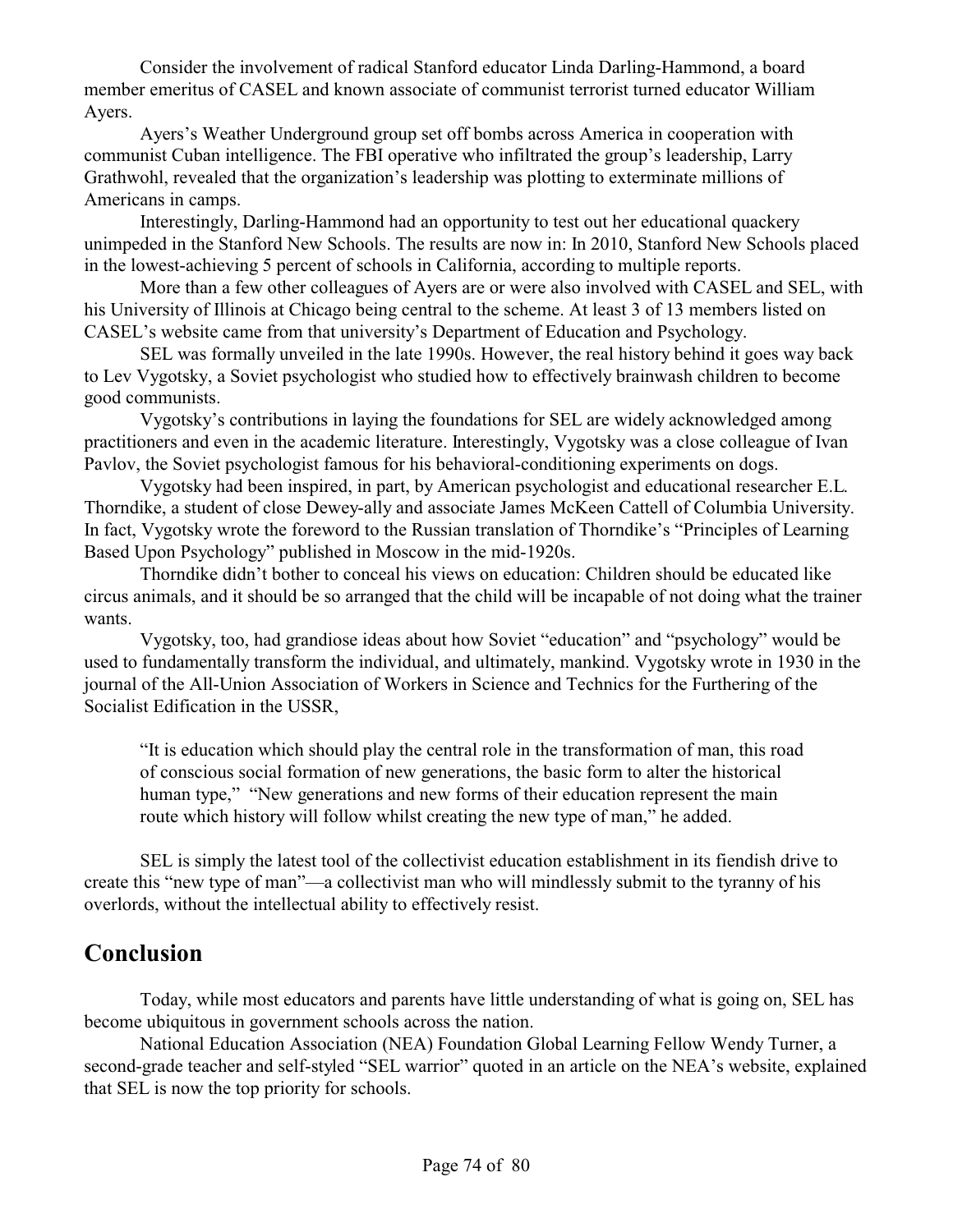"SEL is the foundation, the heartbeat of the classroom," she said. "It's about connecting everybody and making them feel safe and secure before you get to the academics."

In a U.S. Department of Education report, a "review" of existing studies called for subjecting "the entire student body" to constant SEL programming "in order to reinforce social and emotional learning not only in the classroom but also on the playground, in the cafeteria, and in hallways." Parents should also "reinforce" it at home.

But the facts are now clear: The SEL craze is an extreme threat to America's youth—and to individual liberty.

The scheme isn't about helping children at all. Instead, it's about manipulating and conditioning America's youth to hold the values and beliefs that the education establishment wants to instill.

Unfortunately, those values and beliefs are incompatible with individual liberty, Western civilization, the U.S. Constitution, the nuclear family, religious liberty, and other key values that underpin the United States.

Parents and policymakers must urgently protect the nation's children from this dangerous threat.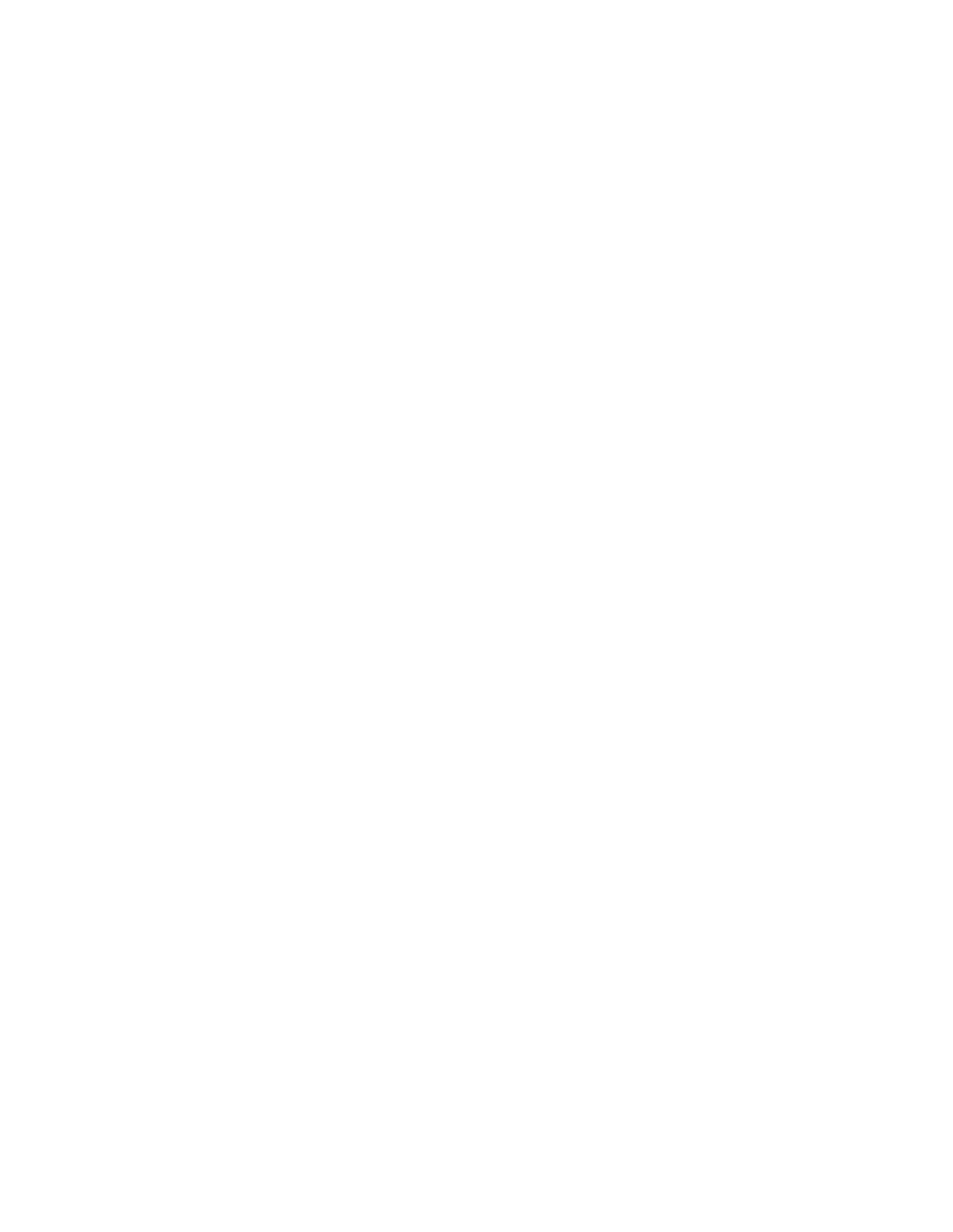# **Part Seventeen, Schools Using Fake 'History' to Kill America**

Americans educated by government today are, for the most part, hopelessly ignorant of their own nation's history—and that's no accident. They're beyond ignorant when it comes to civics, too. On the history of the rest of the world, or the history of communism, Americans are generally clueless as well. This was all by design, of course.

After generations of flying under the radar, the ongoing corruption of history education in public schools is now suddenly the topic du jour. With the spread of The New York Times' discredited 1619 Project aiming to "reframe" history through the lens of slavery, which even The New York Times' own fact-checker called out, Americans everywhere are suddenly paying attention to what's being taught to impressionable children at taxpayer expense.

President Donald Trump recently blamed the escalating mayhem in the streets on indoctrination by schools and the media. In September, he blasted the "toxic propaganda" being peddled as "history" in American classrooms. To deal with it, the president even said he will sign an executive order to "promote patriotic education."

The reason why history is being rewritten is hardly a mystery. In George Orwell's classic dystopian novel "Nineteen Eighty-Four," the totalitarian ruling Party's motto explaining its strategy is "Who controls the past controls the future. Who controls the present controls the past." And it's very true—whoever controls the historical narrative will be able to shape the future. Liberty-minded Americans and truth are currently losing the battle—big time.

Totalitarians have long understood the power of historical narratives. Consider Chairman Mao's "Cultural Revolution" in communist China. Under the guise of purging remnants of the old ways of capitalism and tradition, Mao's communist storm troopers did their best to destroy the records and evidences of thousands of years of Chinese history. Books were burned and monuments destroyed in an orgy of destruction.

After true history was erased and disfigured, the Chinese Communist Party was able to rewrite history on a blank slate to suit its own agenda. Especially important to that effort was the indoctrination of children in government schools. Everything ancient and traditional was portrayed as primitive or even evil, while the new party line surrounding the supposed glories and progress of communism was force-fed to China's youth.

America's ongoing cultural revolution hasn't been quite as dramatic, violent, or thorough—so far. But if left unchecked, the results of this long-term operation may turn out to be just as deadly. And there should be no doubt in anyone's mind about the effectiveness of the effort to rewrite the history of the United States, Western civilization, and even the world.

Consider the data. According to the U.S. Department of Education's 2018 National Assessment of Educational Progress (NAEP), known as the "nation's report card," just 15 percent of American students were at or above the "proficient" level in history. When it comes to civics, less than 1 in 4 U.S. eighth-grade students performed at or above "proficient" in 2018 on the NAEP, the latest year for which scores are available.

Keeping in mind the wild bias of the Education Department (some 99.7 percent of the bureaucrats' contributions to a presidential candidate in the 2016 election went to Hillary Clinton), even those numbers probably drastically overstate the true level of historical and civic understanding of U.S. students.

Contrast the dismal scores with previous generations. There was a time when Americans were the best-educated people on the planet—especially when it came to history and civics. According to prominent French scholar Alexis de Tocqueville, who visited America in the early-to-mid 1800s and recorded his observations in two volumes before government hijacked education, "every citizen … is …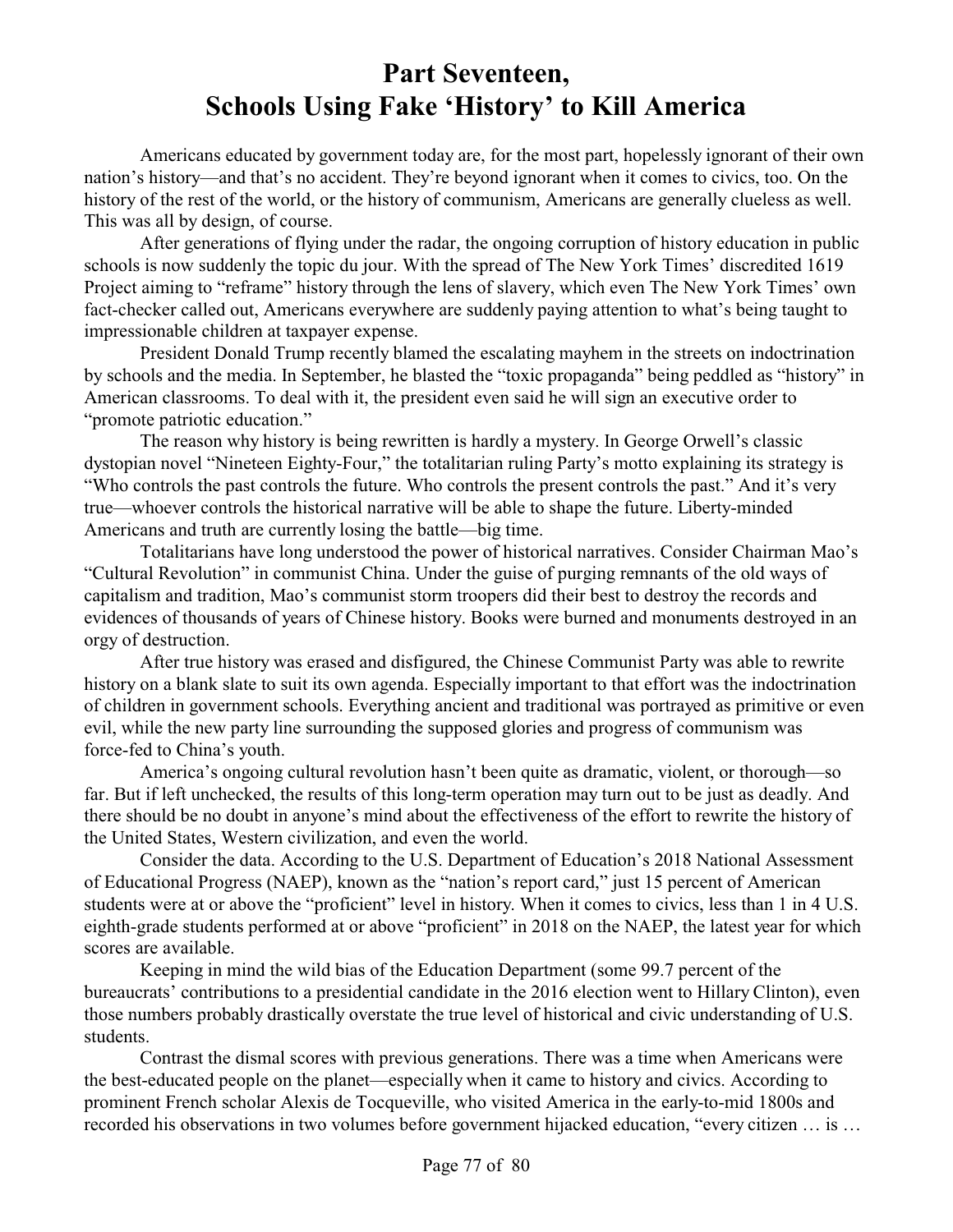taught the doctrines and evidences of his religion, the history of his country, and the leading features of the Constitution."

Some areas on the Western frontier and the deep South weren't quite as advanced educationally. However, in the more populous and developed areas, "it is extremely rare to find a man imperfectly acquainted with all these things, and a person wholly ignorant of them is a sort of phenomenon," de Tocqueville continued.

Today, it's just the opposite: Finding a person who understands the history of America or the leading features of its Constitution is a sort of phenomenon.

### **The Rewriting of History in America**

The process of rewriting history was a long one. Unlike Mao's Cultural Revolution, which took about a decade, those seeking to erase and distort America's incredible and unique history were forced to proceed slowly, working over decades and generations rather than accomplishing it all in one fell swoop. But concrete evidence of this deliberate plot has surfaced periodically since at least the 1940s.

In the early 1950s, Congress became suspicious about the scheming of the major tax-exempt foundations, a subject covered extensively in part 7 of this series on education. To deal with the issue, lawmakers formed the Select Committee to Investigate Tax-Exempt Foundations and Comparable Organizations, sometimes referred to as the "Reece Committee" after its chairman.

What investigators found should have shocked America to the core. In its final report, the select committee reported that the major foundations of the day, which still exist, had "supported a conscious distortion of history." The foundations also sought to hijack education for the purpose of undermining American constitutional principles and liberty, investigators found.

One of the expert witnesses who testified during the select committee's investigation, attorney and investigator Aaron Sargent, an expert in subversion through education, put it clearly. "They sought to create a blackout of history by slanting and distorting historical facts," Sargent testified about the goals of the major tax-exempt foundations in the education field. "They introduced a new and revolutionary philosophy—one based on the teachings of John Dewey."

By the time of the congressional probe, the situation was so serious that Norman Dodd, the chief investigator for the committee, said the foundations had orchestrated a "revolution" in the United States. The revolution "could not have occurred peacefully or with the consent of the majority unless education in the United States had prepared in advance to endorse it," Dodd told lawmakers in his sworn testimony. The attack on real history in school was a crucial element of that.

Of course, the situation only got worse from there. By 1980, pseudo-historian Howard Zinn, a radical exposed in declassified FBI documents as a Communist Party member, had published his book "A People's History of the United States." It's a favorite in public schools. More than 3 million copies have been sold so far, shaping the minds and attitudes of countless millions of Americans while turning them against their own nation and their own political institutions that guaranteed individual liberty for so long.

The propaganda "history" book was full of obvious lies, as exposed most recently by scholar Mary Grabar in her book "Debunking Howard Zinn." The deception was strategic, too, and powerful. The lies begin right at the start of the book, portraying Columbus as a genocidal monster, and continue onward from there.

"We were really no better than the Nazis in the way Zinn presents it," Grabar told The Epoch Times.

It was carefully calculated. "Rewriting history is what communists do," continued Grabar, who also serves as a resident fellow at the Alexander Hamilton Institute for the Study of Western Civilization. "They don't want people to know about any other form of government or to remember a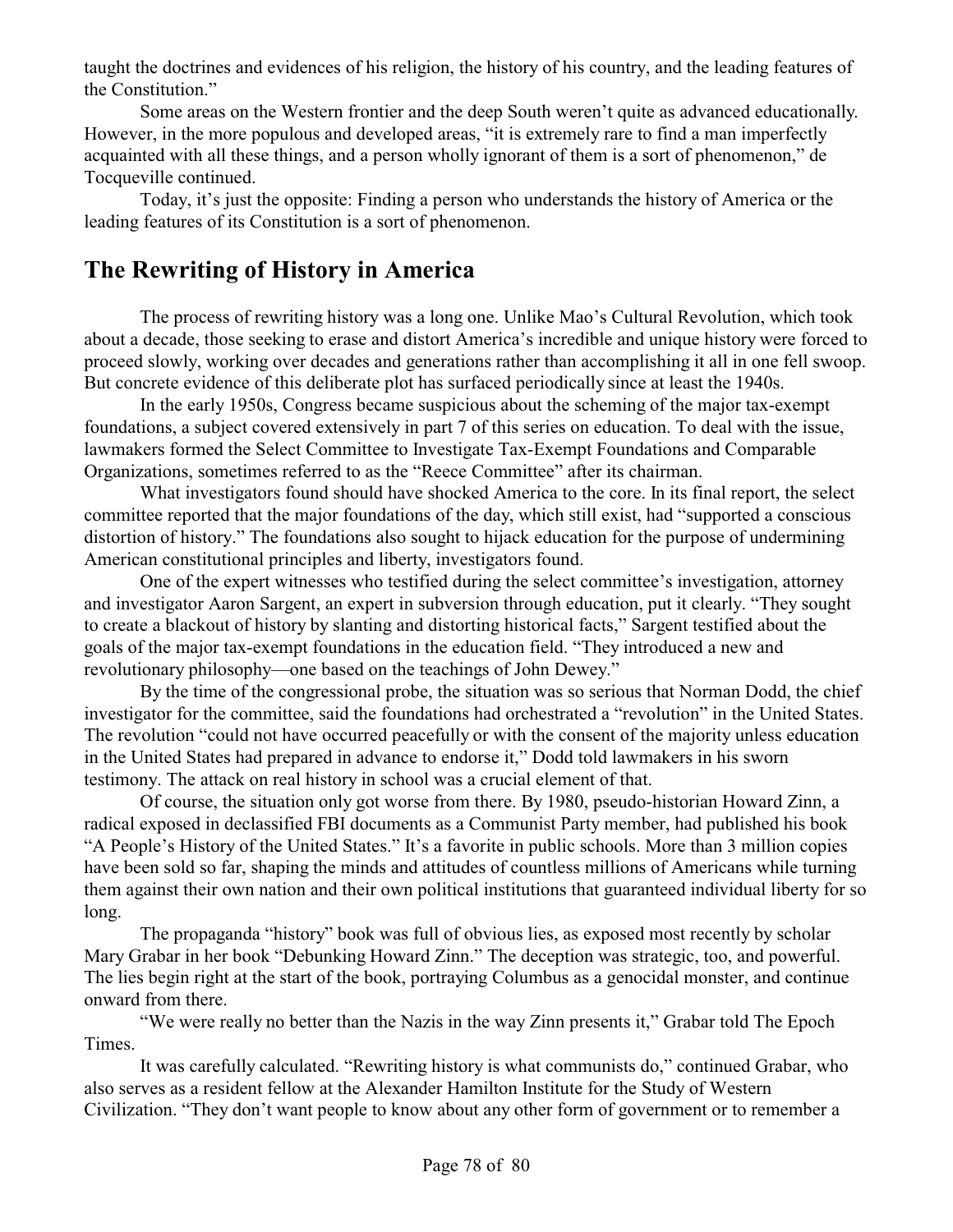time when there was freedom and abundance. Like Zinn, the Marxists of today want young people to be so disgusted with their own country that they become inspired to overthrow it."

While demonizing the United States and Western civilization more broadly, Zinn and other communists work hard to conceal the history of communism—"the horrors of starvation, gulags, repression, and mass murder," Grabar said. Interestingly, there were clear parallels between Zinn's fake history and a history written by Communist Party USA chief William Z. Foster published in 1951 dubbed "Outline Political History of the Americas." Foster wrote openly about how crucial hijacking education would be for the Soviet-style communist regime he envisioned for America.

When starting the project, Grabar said she already knew Zinn's book was biased. "But even I was surprised by how blatantly and deliberately Zinn lied," she said, urging students, parents, and community members to use her book to refute the propaganda with facts.

More recently, The New York Times released its 1619 Project, the brainchild of Nikole Hannah-Jones. Like Zinn's book, it's essentially fake history, as historians from across the political spectrum—and even The New York Times' own fact-checker—publicly confirmed. Like Zinn's book, it seeks to "reframe" America's history as one based on oppression, slavery, and racism rather than liberty. And like Zinn's fake history, the 1619 Project is now being used in public schools across America.

Perhaps most alarming about Hannah-Jones's false narrative is the notion that racism and evil are embedded "in the very DNA" of America. In other words, there's nothing short of the complete annihilation of the United States' very foundations and essence that could possibly resolve the real and imagined shortcomings. The message of the project was obvious and clear: Death to America!

In reality, the truth about American history is almost exactly the opposite of what the project presents. The principles upon which the nation was founded—"all men are created equal," for instance, and are "endowed by their Creator with certain unalienable rights"—paved the way for abolishing slavery worldwide while facilitating the greatest expansion of human freedom and prosperity in world history.

Despite the obvious lies and deception, Hannah-Jones received a Pulitzer Prize for her work on the 1619 Project. Ironically, though, New York Times writer Walter Duranty also won a Pulitzer Prize for peddling lies and communist propaganda. In Duranty's case, he infamously parroted Stalin's obvious propaganda and covered up the Soviet genocide in Ukraine that killed by some estimates up to 10 million people.

#### **Effects of Fake History**

This strategic rewriting of history in public schools across America has led to dramatic shifts in Americans' attitudes, values, beliefs, and worldview. For example, national pride among Americans, who arguably live in the richest and freest nation in human history, has reached historic lows, according to a Gallup poll released this summer. Among younger Americans, just 1 in 5 are extremely proud to be American, while among those 65 and older, just over half are extremely proud.

But the real dangers are becoming clear, too. A 2019 survey by the Victims of Communism Memorial Foundation found that 7 in 10 millennials said they are likely to vote for a socialist. Fully 36 percent of millennials support communism, the survey found. And just 57 percent of them believe the Declaration of Independence guarantees freedom and equality better than the Communist Manifesto. A generation ago, these numbers would have been inconceivable.

"When we don't educate our youngest generations about the historical truth of 100 million victims murdered at the hands of communist regimes over the past century, we shouldn't be surprised at their willingness to embrace Marxist ideas," explained Victims of Communism (VOC) Memorial Foundation Executive Director Marion Smith.